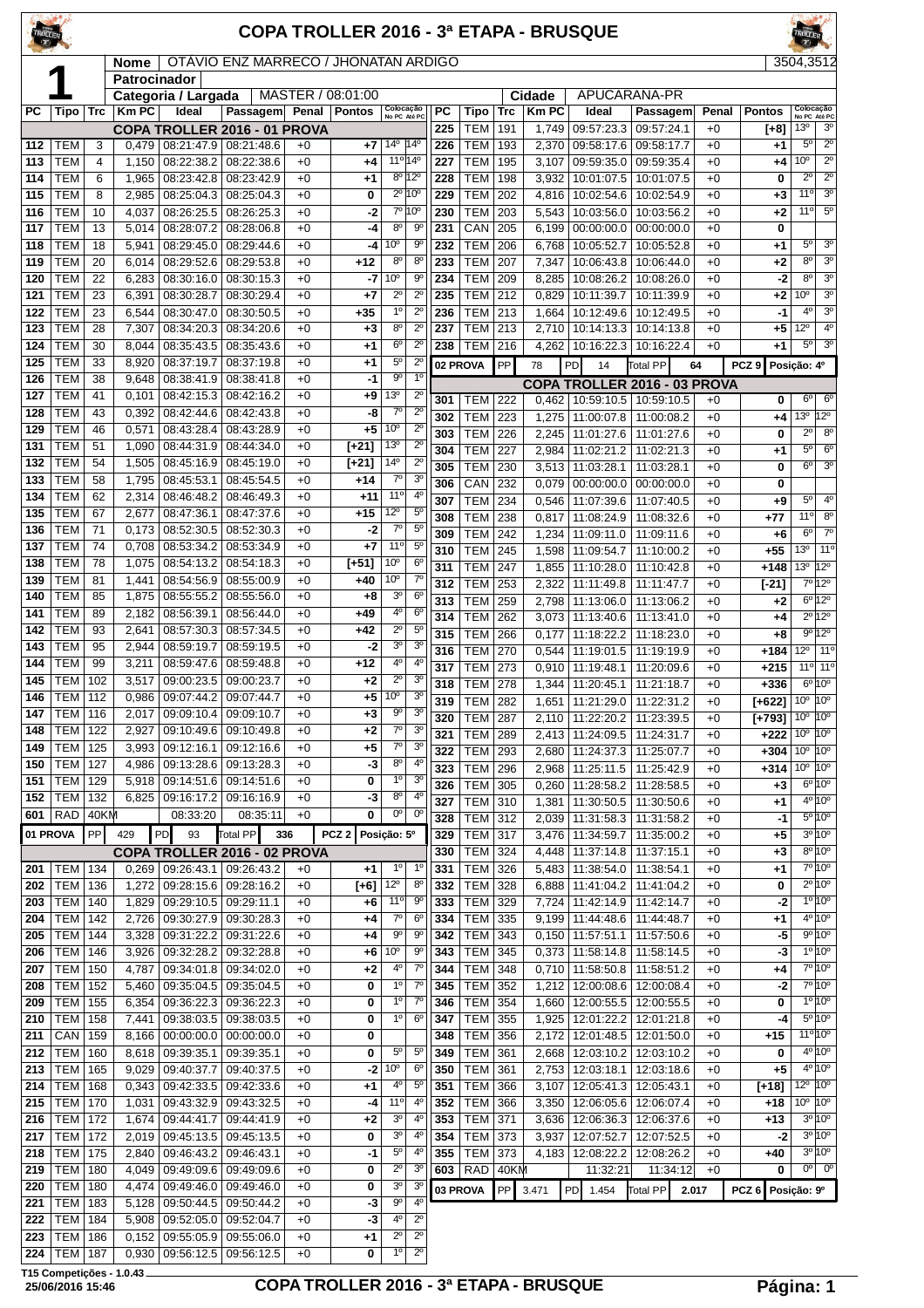| TROLLER       |                          |            |                                    |                                 |                                               |              |                   |                                                    |                                  |            |                              |            |                | COPA TROLLER 2016 - 3ª ETAPA - BRUSQUE            |                          |              |                  |                                |                               |
|---------------|--------------------------|------------|------------------------------------|---------------------------------|-----------------------------------------------|--------------|-------------------|----------------------------------------------------|----------------------------------|------------|------------------------------|------------|----------------|---------------------------------------------------|--------------------------|--------------|------------------|--------------------------------|-------------------------------|
|               |                          |            | <b>Nome</b><br><b>Patrocinador</b> |                                 | LEANDRO PEREIRA MOOR / CLAUDIO ROBERTO FLORES |              |                   |                                                    |                                  |            |                              |            |                |                                                   |                          |              |                  | 3541,3540                      |                               |
|               |                          |            |                                    | Categoria / Largada             |                                               |              | MASTER / 08:02:00 |                                                    |                                  |            |                              |            | Cidade         |                                                   | APUCARANA-PR             |              |                  |                                |                               |
| <b>PC</b>     | Tipo                     | Trc        | <b>KmPC</b>                        | Ideal                           | Passagem Penal                                |              | <b>Pontos</b>     | Colocação<br>No PC Até PC                          |                                  | PC         | Tipo                         | <b>Trc</b> | <b>KmPC</b>    | Ideal                                             | Passagem                 | Penal        | <b>Pontos</b>    |                                | Colocação<br>No PC Até PC     |
| 112           | TEM                      | 3          | 0,479                              | 08:22:47.9 08:22:48.2           | <b>COPA TROLLER 2016 - 01 PROVA</b>           | $+0$         | $+3$              | $5^{\circ}$                                        | $5^{\circ}$                      | 225<br>226 | TEM<br>TEM                   | 191<br>193 | 1,749<br>2,370 | 09:58:23.3<br>09:59:17.6 09:59:17.4               | 09:58:23.5               | $+0$<br>$+0$ | +2<br>$-2$       | 30<br>$7^\circ$                | $8^{\circ}$<br>8 <sup>o</sup> |
| 113           | <b>TEM</b>               | 4          | 1,150                              | 08:23:38.2                      | 08:23:38.6                                    | $+0$         | $+4$              | 10 <sup>o</sup>                                    | $9^{\circ}$                      | 227        | <b>TEM</b>                   | 195        | 3,107          | 10:00:35.0                                        | 10:00:34.9               | $+0$         | -1               | $6^{\circ}$                    | $7^\circ$                     |
| 114           | <b>TEM</b>               | 6          | 1,965                              | 08:24:42.8                      | 08:24:42.8                                    | $+0$         | 0                 | 3 <sup>o</sup>                                     | $4^{\circ}$                      | 228        | <b>TEM</b>                   | 198        | 3,932          | 10:02:07.5                                        | 10:02:07.4               | $+0$         | $-1$             | $5^{\circ}$                    | $\overline{7^0}$              |
| 115           | <b>TEM</b>               | 8          | 2,985                              | 08:26:04.3                      | 08:26:04.2                                    | $+0$         | -1                | $7^{\circ}$                                        | 3 <sup>o</sup>                   | 229        | <b>TEM</b>                   | 202        | 4,816          | 10:03:54.6                                        | 10:03:54.9               | $+0$         | +3               | 10 <sup>o</sup>                | $7^\circ$                     |
| 116           | <b>TEM</b>               | 10         | 4,037                              | 08:27:25.5                      | 08:27:25.1                                    | $+0$         | -4                | 10 <sup>o</sup>                                    | $6^{\circ}$                      | 230        | <b>TEM</b>                   | 203        | 5,543          | 10:04:56.0                                        | 10:04:56.0               | $+0$         | 0                | $1^{\circ}$                    | $7^{\circ}$                   |
| 117           | <b>TEM</b>               | 13         | 5,014                              | 08:29:07.2                      | 08:29:06.5                                    | $+0$         | -7                | 13 <sup>o</sup>                                    | 10 <sup>o</sup>                  | 231        | CAN                          | 205        | 6,199          | 00:00:00.0                                        | 00:00:00.0               | $+0$         | 0                |                                |                               |
| 118<br>119    | <b>TEM</b><br><b>TEM</b> | 18<br>20   | 5,941<br>6,014                     | 08:30:45.0<br>08:30:52.6        | 08:30:44.3<br>08:30:54.6                      | $+0$<br>$+0$ | -7<br>$+20$       | 13 <sup>0</sup><br>11 <sup>o</sup> 12 <sup>o</sup> | $11^{\circ}$                     | 232<br>233 | <b>TEM</b><br><b>TEM</b>     | 206<br>207 | 6,768<br>7,347 | 10:06:52.7<br>10:07:43.8                          | 10:06:52.9<br>10:07:43.5 | $+0$<br>$+0$ | +2<br>-3         | 7º l<br>11°                    | $7^\circ$<br>8 <sup>0</sup>   |
| 120           | <b>TEM</b>               | 22         | 6,283                              | 08:31:16.0                      | 08:31:15.4                                    | $+0$         | -6                | $7^\circ$                                          | $11^{\circ}$                     | 234        | TEM                          | 209        | 8,285          | 10:09:26.2                                        | 10:09:26.2               | $+0$         | 0                | $2^{\circ}$                    | $8^{\circ}$                   |
| 121           | <b>TEM</b>               | 23         | 6,391                              | 08:31:28.7                      | 08:31:34.6                                    | $+0$         | $+59$             | 13 <sup>o</sup>                                    | 12°                              | 235        | <b>TEM</b>                   | 212        | 0,829          | 10:12:39.7                                        | 10:12:39.7               | $+0$         | 0                | 3 <sup>o</sup>                 | 8 <sup>0</sup>                |
| 122           | <b>TEM</b>               | 23         | 6,544                              | 08:31:47.0                      | 08:31:54.9                                    | $+0$         | $[-79]$           | $8^{\circ}$                                        | $11^{\circ}$                     | 236        | TEM                          | 213        | 1,664          | 10:13:49.6                                        | 10:13:49.5               | $+0$         | $-1$             | $8^{\circ}$                    | $8^{\circ}$                   |
| 123           | <b>TEM</b>               | 28         | 7,307                              | 08:35:20.3                      | 08:35:20.0                                    | $+0$         | -3                | $7^\circ$                                          | $11^{\circ}$                     | 237        | <b>TEM</b>                   | 213        | 2,710          | 10:15:13.3                                        | 10:15:13.3               | $+0$         | 0                | 2°                             | $6^{\circ}$                   |
| 124           | <b>TEM</b>               | 30         | 8,044                              | 08:36:43.5                      | 08:36:43.1                                    | $+0$         | -4                | 10 <sup>o</sup>                                    | $11^{\circ}$                     | 238        | <b>TEM</b>                   | 216        | 4,262          | 10:17:22.3                                        | 10:17:22.1               | $+0$         | $-2$             | $9^{\circ}$                    | $6^{\circ}$                   |
| 125           | <b>TEM</b>               | 33         | 8,920                              | 08:38:19.7                      | 08:38:19.5                                    | $+0$         | -2                | 12°                                                | 11 <sup>0</sup>                  |            | 02 PROVA                     | PP         | 83             | PD<br>20                                          | Total PP                 | 63           | PCZ <sub>5</sub> | Posição: 2º                    |                               |
| 126           | <b>TEM</b>               | 38         | 9,648                              | 08:39:41.9                      | 08:39:41.9                                    | $+0$         | 0                 | $2^{\circ}$                                        | 11 <sup>o</sup>                  |            |                              |            |                | COPA TROLLER 2016 - 03 PROVA                      |                          |              |                  |                                |                               |
| 127<br>128    | <b>TEM</b><br><b>TEM</b> | 41<br>43   | 0,101<br>0,392                     | 08:43:15.3<br>08:43:44.6        | 08:43:15.5<br>08:43:43.7                      | $+0$<br>$+0$ | $+2$<br>-9        | $5^{\circ}$<br>$8^{\circ}$                         | $11^{\circ}$<br>8 <sup>o</sup>   | 301        | TEM                          | 222        |                | $0,462$   11:00:10.5                              | 11:00:10.4               | $+0$         | -1               | $8^{\circ}$                    | $8^{\circ}$                   |
| 129           | <b>TEM</b>               | 46         | 0,571                              | 08:44:28.4                      | 08:44:28.8                                    | $+0$         | +4                | $9^{\circ}$                                        | $9^{\circ}$                      | 302        | <b>TEM</b>                   | 223        | 1,275          | 11:01:07.8                                        | 11:01:07.8               | $+0$         | 0                | $1^{\circ}$<br>11 <sup>°</sup> | $2^{\circ}$<br>$7^\circ$      |
| 131           | <b>TEM</b>               | 51         | 1,090                              | 08:45:31.9                      | 08:45:31.2                                    | $+0$         | -7                | $6^{\circ}$                                        | 8 <sup>o</sup>                   | 303<br>304 | <b>TEM</b><br><b>TEM</b>     | 226<br>227 | 2,245<br>2,984 | 11:02:27.6<br>11:03:21.2                          | 11:02:27.4<br>11:03:20.6 | $+0$<br>$+0$ | $-2$<br>-6       | 13 <sup>o</sup>                | 11°                           |
| 132           | <b>TEM</b>               | 54         | 1,505                              | 08:46:16.9                      | 08:46:16.8                                    | $+0$         | -1                | $\overline{3^0}$                                   | 8 <sup>o</sup>                   | 305        | <b>TEM</b>                   | 230        | 3,513          | 11:04:28.1                                        | 11:04:27.5               | $+0$         | -6               |                                | $13^{\circ}$ $12^{\circ}$     |
| 133           | <b>TEM</b>               | 58         | 1,795                              | 08:46:53.1                      | 08:46:53.1                                    | $+0$         | 0                 | $1^{\circ}$                                        | $7^{\circ}$                      | 306        | CAN                          | 232        | 0,079          | 00:00:00.0                                        | 00:00:00.0               | $+0$         | 0                |                                |                               |
| 134           | <b>TEM</b>               | 62         | 2,314                              | 08:47:48.2                      | 08:47:47.3                                    | $+0$         | -9                | 10 <sup>o</sup>                                    | 8 <sup>o</sup>                   | 307        | <b>TEM</b>                   | 234        | 0,546          | 11:08:39.6                                        | 11:08:40.5               | $+0$         | $+9$             |                                | $6^{\circ}10^{\circ}$         |
| 135           | <b>TEM</b>               | 67         | 2,677                              | 08:48:36.1                      | 08:48:35.2                                    | $+0$         | -9                | 90                                                 | 8 <sup>o</sup>                   | 308        | <b>TEM</b>                   | 238        | 0,817          | 11:09:24.9                                        | 11:09:28.3               | $+0$         | $+34$            | $1^{\circ}$                    | 1 <sup>0</sup>                |
| 136<br>137    | <b>TEM</b><br><b>TEM</b> | 71<br>74   | 0,173<br>0,708                     | 08:53:30.5<br>08:54:34.2        | 08:53:30.2<br>08:54:32.9                      | $+0$<br>$+0$ | -3<br>$-13$       | 10 <sup>o</sup><br>14 <sup>°</sup>                 | 8 <sup>o</sup><br>8 <sup>o</sup> | 309        | <b>TEM</b>                   | 242        | 1,234          | 11:10:11.0                                        | 11:10:10.1               | $+0$         | -9               | $8^{\circ}$                    | $2^{\circ}$                   |
| 138           | <b>TEM</b>               | 78         | 1,075                              | 08:55:13.2                      | 08:55:15.2                                    | $+0$         | $+20$             | 4º                                                 | $7^\circ$                        | 310        | <b>TEM</b>                   | 245        | 1,598          | 11:10:54.7                                        | 11:10:58.2               | $+0$         | +35              | 10 <sup>o</sup>                | 4 <sup>0</sup>                |
| 139           | <b>TEM</b>               | 81         | 1,441                              | 08:55:56.9                      | 08:55:55.9                                    | $+0$         | $-10$             | $4^{\rm o}$                                        | 6 <sup>o</sup>                   | 311<br>312 | <b>TEM</b><br>TEM            | 247<br>253 | 1,855<br>2,322 | 11:11:28.0<br>11:12:49.8                          | 11:11:30.9<br>11:12:50.4 | $+0$<br>$+0$ | [+29]<br>+6      | $7^{\circ}$<br>$1^{\circ}$     | $7^\circ$<br>$5^{\circ}$      |
| 140           | <b>TEM</b>               | 85         | 1,875                              | 08:56:55.2                      | 08:56:55.7                                    | $+0$         | $+5$              | $2^{\circ}$                                        | $5^{\circ}$                      | 313        | <b>TEM</b>                   | 259        | 2,798          | 11:14:06.0                                        | 11:14:04.9               | $+0$         | $-11$            | 10 <sup>o</sup>                | $5^{\circ}$                   |
| 141           | <b>TEM</b>               | 89         | 2,182                              | 08:57:39.1                      | 08:57:41.6                                    | $+0$         | $[+25]$           | 3 <sup>o</sup>                                     | 3 <sup>o</sup>                   | 314        | <b>TEM</b>                   | 262        | 3,073          | 11:14:40.6                                        | 11:14:42.3               | $+0$         | $+17$            | $7^\circ$                      | $5^{\circ}$                   |
| 142           | <b>TEM</b>               | 93         | 2,641                              | 08:58:30.3                      | 08:58:31.4                                    | $+0$         | +11               | 1 <sup>0</sup>                                     | $2^{\circ}$                      | 315        | <b>TEM</b>                   | 266        | 0,177          | 11:19:22.2                                        | 11:19:21.4               | $+0$         | -8               | 10 <sup>o</sup>                | $6^{\circ}$                   |
| 143           | <b>TEM</b>               | 95         | 2,944                              | 09:00:19.7                      | 09:00:19.8                                    | $+0$         | $+1$              | $1^{\circ}$                                        | $2^{\circ}$                      | 316        | <b>TEM</b>                   | 270        | 0,544          | 11:20:01.5                                        | 11:20:06.9               | $+0$         | $+54$            | $5^{\circ}$                    | 4 <sup>0</sup>                |
| 144           | <b>TEM</b>               | 99         | 3,211                              | 09:00:47.6                      | 09:00:49.7                                    | $+0$         | $[+21]$           | 6 <sup>o</sup><br>30                               | $2^{\circ}$                      | 317        | TEM                          | 273        | 0,910          | 11:20:48.1                                        | 11:20:50.3               | $+0$         | $+22$            | 4 <sup>0</sup>                 | 4 <sup>0</sup>                |
| 145<br>146    | <b>TEM</b><br><b>TEM</b> | 102<br>112 | 3,517<br>0,986                     | 09:01:23.5<br>09:08:44.2        | 09:01:23.2<br>09:08:44.6                      | $+0$<br>$+0$ | -3<br>+4          | $5^{\circ}$                                        | $2^{\circ}$<br>$2^{\circ}$       | 318        | <b>TEM</b>                   | 278        | 1,344          | 11:21:45.1                                        | 11:22:37.9               | $+0$         | $+528$           | 10°                            | $\overline{7^{\circ}}$        |
| $\boxed{147}$ | <b>TEM</b> 116           |            |                                    |                                 | 2,017 09:10:10.4 09:10:10.7                   | $+0$         | $+3$              | 10 <sup>o</sup>                                    | $2^{\circ}$                      | 319        | <b>TEM</b><br><b>TEM 287</b> | 282        | 1,651          | 11:22:29.0<br>2,110 11:23:20.2 11:24:22.9         | 11:23:30.0               | $+0$         | $[+610]$         | 9º<br>$9^{\circ}$              | $9^{\circ}$<br>90             |
| 148           | <b>TEM   122</b>         |            | 2,927                              | 09:11:49.6                      | 09:11:49.7                                    | $+0$         | $+1$              | $4^{\circ}$                                        | $2^{\circ}$                      | 320<br>321 | <b>TEM 289</b>               |            |                | 2,413   11:25:09.5                                | 11:25:11.0               | $+0$<br>$+0$ | [+627]<br>+15    | $5^{\circ}$                    | $9^{\circ}$                   |
| 149           | <b>TEM</b>               | 125        | 3,993                              | 09:13:16.1                      | 09:13:16.9                                    | $+0$         | +8                | 13 <sup>o</sup>                                    | $\overline{2^0}$                 | 322        | <b>TEM 293</b>               |            |                | 2,680 11:25:37.3 11:25:41.9                       |                          | $+0$         | $+46$            | $5^{\circ}$                    | $9^{\circ}$                   |
| 150           | TEM                      | 127        |                                    | 4,986   09:14:28.6   09:14:28.1 |                                               | $+0$         | -5                | $11^{\circ}$                                       | $2^{\circ}$                      | 323        | <b>TEM 296</b>               |            |                | 2,968 11:26:11.5 11:26:14.5                       |                          | $+0$         | $[+30]$          | $4^{\circ}$                    | $8^{\circ}$                   |
| 151           | <b>TEM</b>               | 129        |                                    | 5,918 09:15:51.6                | 09:15:52.0                                    | $+0$         | +4                | 11°                                                | $2^{\circ}$                      | 326        | TEM 305                      |            |                | $0,260$ 11:29:58.2                                | 11:29:57.8               | $+0$         | -4               | $8^{\circ}$                    | $7^\circ$                     |
| 152           | TEM                      | 132        |                                    | 6,825 09:17:17.2                | 09:17:16.4                                    | $+0$         | -8                | 13 <sup>o</sup><br>$0^{\circ}$                     | $\overline{2^0}$<br>$0^{\circ}$  | 327        | TEM 310                      |            | 1,381          | 11:31:50.5                                        | 11:31:50.5               | $+0$         | 0                | 3°                             | $7^{\circ}$                   |
| 601           | RAD                      | 40KM       |                                    | 08:34:19                        | 08:36:11                                      | $+0$         | 0                 |                                                    |                                  | 328        | <b>TEM 312</b>               |            |                | 2,039 11:32:58.3                                  | 11:32:58.0               | $+0$         | -3               | $8^{\circ}$                    | $7^\circ$                     |
|               | 01 PROVA                 | <b>PP</b>  | 385                                | PD<br>125                       | Total PP                                      | 260          | PCZ3              | Posição: 2º                                        |                                  | 329<br>330 | TEM 317<br><b>TEM 324</b>    |            | 4,448          | 3,476   11:35:59.7   11:36:02.2<br>11:38:14.8     | 11:38:15.0               | $+0$<br>$+0$ | +25<br>+2        | 10 <sup>o</sup><br>$4^{\circ}$ | $7^\circ$<br>$7^{\circ}$      |
| 201           | <b>TEM</b>               | 134        |                                    | $0,269$ 09:27:43.1              | COPA TROLLER 2016 - 02 PROVA<br>09:27:43.5    | $+0$         | +4                | $7^\circ$                                          | 7 <sup>0</sup>                   | 331        | <b>TEM 326</b>               |            |                | 5,483   11:39:54.0                                | 11:39:53.8               | $+0$         | $-2$             | $8^{\circ}$                    | $7^\circ$                     |
| 202           | TEM                      | 136        | 1,272                              | 09:29:15.6                      | 09:29:15.9                                    | $+0$         | $+3$              | $6^{\circ}$                                        | $6^{\circ}$                      | 332        | TEM 328                      |            | 6,888          | 11:42:04.2                                        | 11:42:04.1               | $+0$         | $-1$             | $9^{\circ}$                    | $7^\circ$                     |
| 203           | <b>TEM</b>               | 140        | 1,829                              | 09:30:10.5                      | 09:30:11.5                                    | $+0$         | $[+10]$           | $13^{\circ}$                                       | $12^{\circ}$                     | 333        | <b>TEM</b>                   | 329        | 7,724          | 11:43:14.9                                        | 11:43:15.2               | $+0$         | +3               | $2^{\circ}$                    | $7^\circ$                     |
| 204           | TEM                      | 142        |                                    | 2,726 09:31:27.9                | 09:31:28.0                                    | $+0$         | $+1$              | 3 <sup>o</sup>                                     | 7 <sup>0</sup>                   | 334        | TEM 335                      |            |                | 9,199   11:45:48.6   11:45:48.9                   |                          | $+0$         | $+3$             | $7^\circ$                      | $7^\circ$                     |
| 205           | <b>TEM</b>               | 144        | 3,328                              | 09:32:22.2                      | 09:32:22.3                                    | $+0$         | $+1$              | 3 <sup>o</sup>                                     | 6 <sup>o</sup>                   | 342        | $TEM$ 343                    |            |                | $0,150$   11:58:51.1   11:58:51.4                 |                          | $+0$         | $+3$             | $6^{\circ}$                    | $7^\circ$                     |
| 206           | <b>TEM</b>               | 146        | 3,926                              | 09:33:28.2                      | 09:33:28.4                                    | $+0$         | $+2$              | $\overline{2^0}$                                   | 6 <sup>o</sup>                   | 343        | <b>TEM 345</b>               |            |                | $0,373$   11:59:14.8                              | 11:59:15.1               | $+0$         | $+3$             | 4 <sup>0</sup>                 | $7^\circ$<br>$7^\circ$        |
| 207<br>208    | <b>TEM</b><br><b>TEM</b> | 150<br>152 | 4,787<br>5,460                     | 09:35:01.8<br>09:36:04.5        | 09:35:01.7<br>09:36:04.6                      | $+0$<br>$+0$ | $-1$<br>$+1$      | $2^{\circ}$<br>$2^{\circ}$                         | 5 <sup>o</sup><br>$5^{\circ}$    | 344<br>345 | <b>TEM</b><br><b>TEM</b>     | 348<br>352 | 1,212          | $0,710$   11:59:50.8  <br>12:01:08.6   12:01:08.7 | 11:59:52.4               | $+0$<br>$+0$ | +16<br>+1        | $12^{\circ}$<br>$4^{\circ}$    | $7^{\circ}$                   |
| 209           | <b>TEM 155</b>           |            | 6,354                              | 09:37:22.3                      | 09:37:22.2                                    | $+0$         | -1                | 4°                                                 | $5^{\circ}$                      | 346        | TEM 354                      |            |                | 1,660   12:01:55.5   12:01:56.2                   |                          | $+0$         | +7               | $7^{\circ}$                    | $7^\circ$                     |
| 210           | <b>TEM</b>               | 158        | 7,441                              | 09:39:03.5                      | 09:39:03.4                                    | $+0$         | -1                | 40                                                 | $5^{\circ}$                      | 347        | TEM 355                      |            | 1,925          | 12:02:22.2 12:02:20.8                             |                          | $+0$         | -14              | $12^{\circ}$                   | $7^\circ$                     |
| 211           | CAN                      | 159        | 8,166                              | 00:00:00.0                      | 00:00:00.0                                    | $+0$         | 0                 |                                                    |                                  | 348        | TEM 356                      |            |                | 2,172   12:02:48.5   12:02:48.5                   |                          | $+0$         | 0                | $1^{\circ}$                    | $7^\circ$                     |
| 212           | <b>TEM</b>               | 160        |                                    | 8,618 09:40:35.1                | 09:40:35.0                                    | $+0$         | $-1$              | $6^{\circ}$                                        | $4^{\circ}$                      | 349        | <b>TEM</b>                   | 361        | 2,668          | 12:04:10.2   12:04:09.4                           |                          | $+0$         | -8               | $10^{\circ}$                   | $7^\circ$                     |
| 213           | <b>TEM</b>               | 165        | 9,029                              | 09:41:37.7                      | 09:41:37.8                                    | $+0$         | $+1$              | $6^{\circ}$                                        | $4^{\circ}$                      | 350        | <b>TEM</b>                   | 361        | 2,753          | 12:04:18.1                                        | 12:04:18.4               | $+0$         | $+3$             | 3 <sup>o</sup>                 | $7^\circ$                     |
| 214           | <b>TEM</b>               | 168        |                                    | 0,343 09:43:33.5                | 09:43:33.1                                    | $+0$         | -4                | 10 <sup>o</sup>                                    | $4^{\circ}$                      | 351        | <b>TEM 366</b>               |            | 3,107          | 12:06:41.3   12:06:42.3                           |                          | $+0$         | +10              | $6^{\circ}$                    | $7^{\circ}$                   |
| 215           | <b>TEM</b>               | 170        | 1,031                              | 09:44:32.9                      | 09:44:32.1                                    | $+0$         | -8                | 13 <sup>o</sup><br>$2^{\circ}$                     | $7^{\circ}$<br>6 <sup>o</sup>    | 352        | <b>TEM 366</b>               |            | 3,350          | 12:07:05.6                                        | 12:07:07.2               | $+0$         | +16              | $8^{\circ}$<br>$8^{\circ}$     | $7^\circ$<br>$7^\circ$        |
| 216<br>217    | TEM  <br><b>TEM</b>      | 172<br>172 | 1,674                              | 09:45:41.7<br>2,019 09:46:13.5  | 09:45:41.6<br>09:46:13.2                      | $+0$<br>$+0$ | -1<br>$-3$        | 10 <sup>o</sup>                                    | $7^{\circ}$                      | 353<br>354 | TEM 371<br><b>TEM</b>        | 373        | 3,636<br>3,937 | 12:07:36.3   12:07:39.1<br>12:08:52.7             | 12:08:51.9               | $+0$<br>$+0$ | +28<br>-8        | $8^{\circ}$                    | $\overline{7^{\circ}}$        |
| 218           | TEM                      | 175        |                                    | 2,840   09:47:43.2              | 09:47:43.0                                    | $+0$         |                   | $-2$ 10 <sup>o</sup>                               | $6^{\circ}$                      | 355        | <b>TEM</b>                   | 373        | 4,183          | 12:09:22.2                                        | 12:09:26.4               | $+0$         | +42              | $4^{\circ}$                    | $\overline{7^0}$              |
| 219           | <b>TEM</b>               | 180        |                                    | 4,049 09:50:09.6 09:50:09.5     |                                               | $+0$         | $-1$              | $7^{\circ}$                                        | $6^{\circ}$                      |            | 603 RAD 40KM                 |            |                | 11:33:21                                          | 11:35:12                 | $+0$         | 0                | $0^{\circ}$                    | $0^{\circ}$                   |
| 220           | TEM                      | 180        | 4,474                              | 09:50:46.0                      | 09:50:45.7                                    | $+0$         | -3                | 90                                                 | $7^{\circ}$                      |            | 03 PROVA                     | l PP l     | 2.307          | PD 1.296                                          | <b>Total PP</b>          | 1.011        | PCZ <sub>3</sub> | Posição: 5º                    |                               |
| 221           | TEM                      | 183        |                                    | 5,128 09:51:44.5                | 09:51:43.9                                    | $+0$         | -6                | $12^{\circ}$                                       | 8 <sup>o</sup>                   |            |                              |            |                |                                                   |                          |              |                  |                                |                               |
| 222           | <b>TEM 184</b>           |            |                                    | 5,908   09:53:05.0   09:53:04.0 |                                               | $+0$         | [-10]             | 13 <sup>o</sup>                                    | $8^{\circ}$                      |            |                              |            |                |                                                   |                          |              |                  |                                |                               |

 TEM 186 0,152 09:56:05.9 09:56:05.9 +0 **0** 1º 8º TEM 187 0,930 09:57:12.5 09:57:12.6 +0 **+1** 4º 8º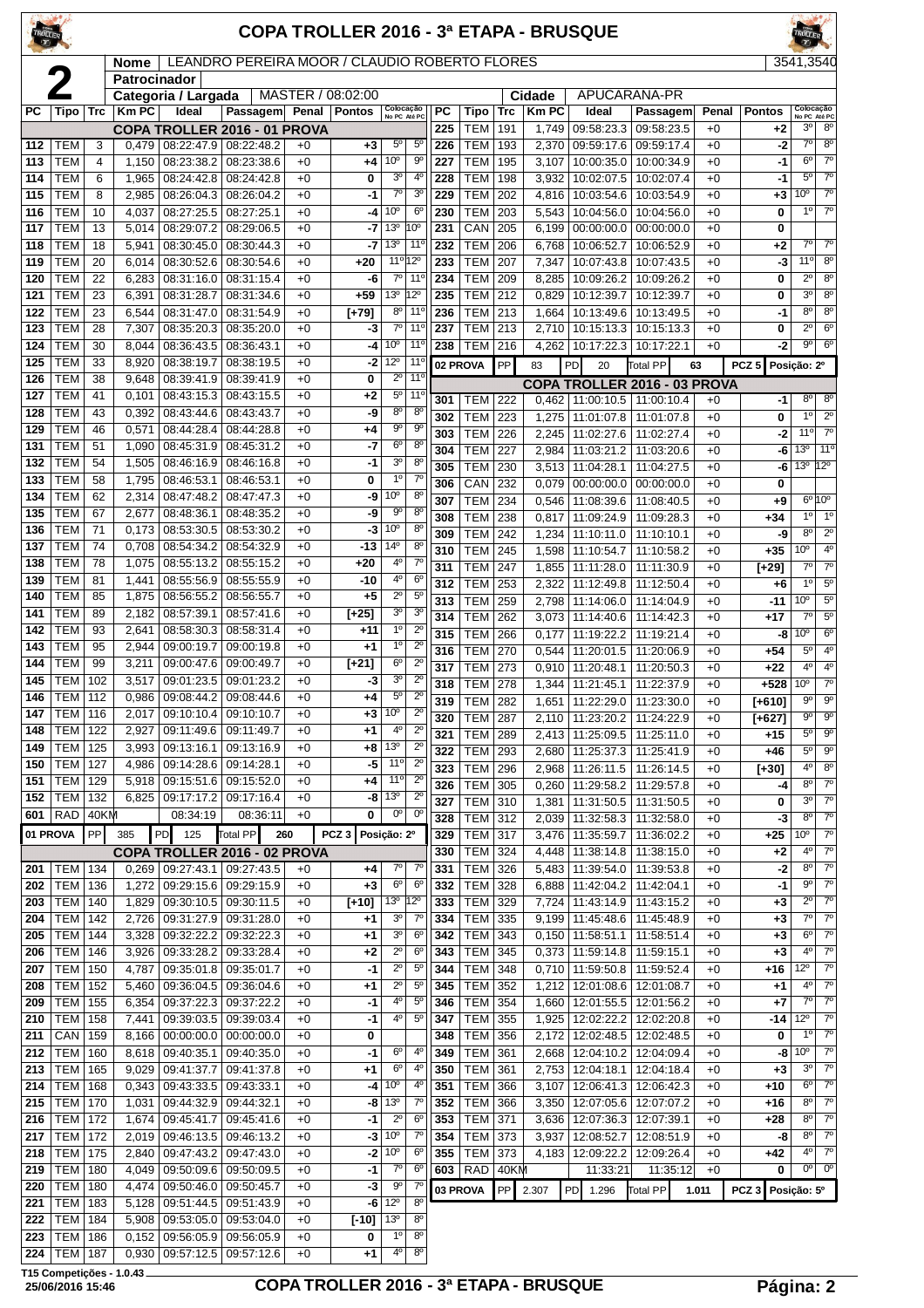|            |                          |            |                |                                          |                                                  |              |                      |                                       |                                  |            |                          |            |                | <b>COPA TROLLER 2016 - 3ª ETAPA - BRUSQUE</b> |                           |              |                      |                                       |                                       |
|------------|--------------------------|------------|----------------|------------------------------------------|--------------------------------------------------|--------------|----------------------|---------------------------------------|----------------------------------|------------|--------------------------|------------|----------------|-----------------------------------------------|---------------------------|--------------|----------------------|---------------------------------------|---------------------------------------|
|            |                          |            | Nome           |                                          | RENATO FERREIRA MARTINS / ENEDIR DA SILVA JUNIOR |              |                      |                                       |                                  |            |                          |            |                |                                               |                           |              |                      | 3569,3560                             |                                       |
|            |                          |            | Patrocinador   | Categoria / Largada                      |                                                  |              | MASTER / 08:03:00    |                                       |                                  |            |                          |            | Cidade         |                                               | <b>BELO HORIZONTE-MG</b>  |              |                      |                                       |                                       |
| РC         | Tipo                     | Trc        | <b>KmPC</b>    | Ideal                                    | Passagem                                         | Penal        | <b>Pontos</b>        | Colocação<br>No PC Até PC             |                                  | РC         | Tipo                     | Trc        | <b>Km PC</b>   | Ideal                                         | Passagem                  | Penal        | <b>Pontos</b>        |                                       | Colocação<br>No PC Até PC             |
|            |                          |            |                |                                          | COPA TROLLER 2016 - 01 PROVA                     |              |                      |                                       |                                  | 225        | <b>TEM</b>               | 191        | 1.749          | 09:59:23.3                                    | 00:00:00.0                | $+0$         | $*6.000$             | $0^{\circ}$                           | $0^{\circ}$                           |
| 112        | TEM                      | 3          |                |                                          | $0,479$   $08:23:47.9$   $08:23:48.1$            | $+0$         | $+2$                 | $4^{\circ}$                           | $4^{\circ}$                      | 226        | <b>TEM</b>               | 193        | 2,370          | 10:00:17.6                                    | 00:00:00.0                | $+0$         | *6.000               | $0^{\circ}$                           | $0^{\circ}$                           |
| 113        | <b>TEM</b>               | 4          | 1,150          | 08:24:38.2                               | 08:24:38.9                                       | $+0$         | +7                   | 14 <sup>°</sup>                       | 13º                              | 227        | <b>TEM</b>               | 195        | 3,107          | 10:01:35.0                                    | 00:00:00.0                | $+0$         | *6.000               | 0°                                    | $0^{\circ}$                           |
| 114<br>115 | TEM<br><b>TEM</b>        | 6          | 1,965          | 08:25:42.8                               | 08:25:42.9                                       | $+0$<br>$+0$ | +1                   | 6 <sup>o</sup><br>1 <sup>0</sup>      | $8^{\circ}$<br>$6^{\circ}$       | 228<br>229 | <b>TEM</b><br><b>TEM</b> | 198<br>202 | 3,932          | 10:03:07.5                                    | 00:00:00.0                | $+0$<br>$+0$ | *6.000<br>$*6.000$   | $0^{\circ}$<br>$0^{\circ}$            | $0^{\circ}$<br>$0^{\circ}$            |
| 116        | <b>TEM</b>               | 8<br>10    | 2,985<br>4,037 | 08:27:04.3<br>08:28:25.5                 | 08:27:04.3<br>08:28:25.4                         | $+0$         | 0<br>$-1$            | 1 <sup>0</sup>                        | $2^{\circ}$                      | 230        | <b>TEM</b>               | 203        | 4,816<br>5,543 | 10:04:54.6<br>10:05:56.0                      | 00:00:00.0<br>00:00:00.0  | $+0$         | $*6.000$             | $\overline{0}$                        | $0^{\circ}$                           |
| 117        | <b>TEM</b>               | 13         | 5,014          | 08:30:07.2                               | 08:30:07.0                                       | $+0$         | $-2$                 | $5^{\circ}$                           | 3 <sup>o</sup>                   | 231        | CAN                      | 205        | 6,199          | 00:00:00.0                                    | 00:00:00.0                | $+0$         | 0                    |                                       |                                       |
| 118        | <b>TEM</b>               | 18         | 5,941          | 08:31:45.0                               | 08:31:44.7                                       | $+0$         | -3                   | 8 <sup>o</sup>                        | $4^{\circ}$                      | 232        | <b>TEM</b>               | 206        | 6,768          | 10:07:52.7                                    | 00:00:00.0                | $+0$         | $*6.000$             | 0 <sup>o</sup>                        | $0^{\circ}$                           |
| 119        | <b>TEM</b>               | 20         | 6,014          | 08:31:52.6                               | 08:31:53.2                                       | $+0$         | $+6$                 | $2^{\circ}$                           | 3 <sup>o</sup>                   | 233        | <b>TEM</b>               | 207        | 7,347          | 10:08:43.8                                    | 00:00:00.0                | $+0$         | *6.000               | $0^{\circ}$                           | $0^{\circ}$                           |
| 120        | <b>TEM</b>               | 22         | 6,283          | 08:32:16.0                               | 08:32:15.3                                       | $+0$         | -7                   | $9^{\circ}$                           | 4 <sup>0</sup>                   | 234        | <b>TEM</b>               | 209        | 8,285          | 10:10:26.2                                    | 00:00:00.0                | $+0$         | *6.000               | $0^{\circ}$                           | $0^{\circ}$                           |
| 121        | <b>TEM</b>               | 23         | 6,391          | 08:32:28.7                               | 08:32:29.5                                       | $+0$         | +8                   | 3 <sup>o</sup><br>3 <sup>o</sup>      | $1^{\circ}$<br>$1^{\circ}$       | 235        | <b>TEM</b>               | 212        | 0,829          | 10:13:39.7                                    | 00:00:00.0                | $+0$         | *6.000               | $0^{\circ}$<br>$0^{\circ}$            | $0^{\circ}$<br>$0^{\circ}$            |
| 122<br>123 | <b>TEM</b><br><b>TEM</b> | 23<br>28   | 6,544<br>7,307 | 08:32:47.0<br>08:36:20.3                 | 08:32:51.4<br>08:36:20.1                         | $+0$<br>$+0$ | $+44$<br>$-2$        | $6^{\circ}$                           | $1^{\circ}$                      | 236<br>237 | <b>TEM</b><br><b>TEM</b> | 213<br>213 | 1,664<br>2,710 | 10:14:49.6<br>10:16:13.3                      | 00:00:00.0<br>00:00:00.0  | $+0$<br>$+0$ | $*6.000$<br>$*6.000$ | $0^{\circ}$                           | $\overline{0^{\circ}}$                |
| 124        | <b>TEM</b>               | 30         | 8,044          | 08:37:43.5                               | 08:37:43.2                                       | $+0$         | -3                   | $9^{\circ}$                           | 1 <sup>0</sup>                   | 238        | <b>TEM</b>               | 216        | 4,262          | 10:18:22.3                                    | 00:00:00.0                | $+0$         | $*6.000$             | $0^{\circ}$                           | $0^{\circ}$                           |
| 125        | <b>TEM</b>               | 33         | 8,920          | 08:39:19.7                               | 08:39:19.6                                       | $+0$         | $-1$                 | 4 <sup>0</sup>                        | 1 <sup>0</sup>                   |            | 02 PROVA                 |            | PP 216.000     | PD<br>$\mathbf 0$                             | Total PP                  | 216.000      | PCZ <sub>0</sub>     | Posição: 14º                          |                                       |
| 126        | <b>TEM</b>               | 38         |                | $9,648$   08:40:41.9                     | 08:40:41.6                                       | $+0$         | -3                   | $12^{\circ}$                          | $\overline{2^0}$                 |            |                          |            |                | COPA TROLLER 2016 - 03 PROVA                  |                           |              |                      |                                       |                                       |
| 127        | <b>TEM</b>               | 41         | 0,101          | 08:44:15.3                               | 08:44:15.8                                       | $+0$         | $+5$                 | 90                                    | $1^{\circ}$                      | 301        | TEM                      | 222        |                | $0,462$   11:01:10.5                          | 00:00:00.0                | $+0$         | $*6.000$             | $0^{\circ}$                           | 0 <sup>o</sup>                        |
| 128        | <b>TEM</b>               | 43         | 0,392          | 08:44:44.6                               | 08:44:44.6                                       | $+0$         | 0                    | 3 <sup>o</sup><br>6 <sup>o</sup>      | 1 <sup>0</sup><br>$1^{\circ}$    | 302        | <b>TEM</b>               | 223        | 1,275          | 11:02:07.8                                    | 00:00:00.0                | $+0$         | $*6.000$             | 0 <sup>o</sup>                        | 0 <sup>o</sup>                        |
| 129<br>131 | <b>TEM</b><br><b>TEM</b> | 46<br>51   | 0,571<br>1,090 | 08:45:28.4<br>08:46:31.9                 | 08:45:28.6<br>08:46:32.6                         | $+0$<br>$+0$ | $+2$<br>+7           | 70                                    | 1 <sup>0</sup>                   | 303        | <b>TEM</b>               | 226        | 2,245          | 11:03:27.6                                    | 00:00:00.0                | $+0$         | $*6.000$             | $\overline{O^{\circ}}$<br>$0^{\circ}$ | $0^{\circ}$<br>$0^{\circ}$            |
| 132        | <b>TEM</b>               | 54         | 1,505          | 08:47:16.9                               | 08:47:17.0                                       | $+0$         | $^{\mathrm {+1}}$    | $2^{\circ}$                           | $\overline{1^0}$                 | 304<br>305 | <b>TEM</b><br><b>TEM</b> | 227<br>230 | 2,984<br>3,513 | 11:04:21.2<br>11:05:28.1                      | 00:00:00.0<br>00:00:00.0  | $+0$<br>$+0$ | $*6.000$<br>*6.000   | $0^{\circ}$                           | $0^{\circ}$                           |
| 133        | <b>TEM</b>               | 58         | 1,795          | 08:47:53.1                               | 08:47:54.1                                       | $+0$         | $[+10]$              | $4^{\circ}$                           | 1 <sup>0</sup>                   | 306        | CAN                      | 232        | 0,079          | 00:00:00.0                                    | 00:00:00.0                | $+0$         | 0                    |                                       |                                       |
| 134        | <b>TEM</b>               | 62         | 2,314          | 08:48:48.2                               | 08:48:48.9                                       | $+0$         | +7                   | 6 <sup>o</sup>                        | $\overline{1^0}$                 | 307        | <b>TEM</b>               | 234        | 0,546          | 11:09:39.6                                    | 00:00:00.0                | $+0$         | *6.000               | 0 <sup>o</sup>                        | $0^{\circ}$                           |
| 135        | <b>TEM</b>               | 67         | 2,677          | 08:49:36.1                               | 08:49:36.0                                       | $+0$         | -1                   | 3 <sup>o</sup>                        | 1 <sup>0</sup>                   | 308        | <b>TEM</b>               | 238        | 0,817          | 11:10:24.9                                    | 00:00:00.0                | $+0$         | $*6.000$             | $0^{\circ}$                           | $0^{\circ}$                           |
| 136        | <b>TEM</b><br><b>TEM</b> | 71<br>74   | 0,173          | 08:54:30.5                               | 08:54:31.0                                       | $+0$         | +5                   | 13 <sup>o</sup><br>10 <sup>o</sup>    | 1 <sup>0</sup><br>1 <sup>0</sup> | 309        | <b>TEM</b>               | 242        | 1,234          | 11:11:11.0 00:00:00.0                         |                           | $+0$         | *6.000               | 0 <sup>o</sup>                        | $0^{\circ}$                           |
| 137<br>138 | <b>TEM</b>               | 78         | 1,075          | $0,708$   $08:55:34.2$<br>08:56:13.2     | 08:55:34.8<br>08:56:16.9                         | $+0$<br>$+0$ | $+6$<br>$+37$        | 90                                    | $1^{\circ}$                      | 310        | <b>TEM</b>               | 245        | 1,598          | 11:11:54.7                                    | 00:00:00.0                | $+0$         | *6.000               | $0^{\circ}$                           | $0^{\circ}$                           |
| 139        | <b>TEM</b>               | 81         | 1,441          | 08:56:56.9                               | 08:56:57.9                                       | $+0$         | $[+10]$              | $5^{\circ}$                           | 1 <sup>0</sup>                   | 311<br>312 | <b>TEM</b><br><b>TEM</b> | 247<br>253 | 1,855<br>2,322 | 11:12:28.0<br>11:13:49.8                      | 00:00:00.0<br>00:00:00.0  | $+0$<br>$+0$ | *6.000<br>*6.000     | $0^{\circ}$<br>$0^{\circ}$            | $0^{\circ}$<br>$\overline{0^{\circ}}$ |
| 140        | <b>TEM</b>               | 85         | 1,875          | 08:57:55.2                               | 08:58:07.6                                       | $+0$         | $+124$               | 11°                                   | $7^{\circ}$                      | 313        | <b>TEM</b>               | 259        | 2,798          | 11:15:06.0                                    | 00:00:00.0                | $+0$         | *6.000               | $\overline{0^{\circ}}$                | 0 <sup>o</sup>                        |
| 141        | <b>TEM</b>               | 89         | 2,182          | 08:58:39.1                               | 08:58:53.5                                       | $+0$         | $+144$               | 10 <sup>o</sup>                       | 8 <sup>o</sup>                   | 314        | <b>TEM</b>               | 262        | 3,073          | 11:15:40.6                                    | 00:00:00.0                | $+0$         | *6.000               | $0^{\circ}$                           | $\overline{0^{\circ}}$                |
| 142        | <b>TEM</b>               | 93         | 2,641          | 08:59:30.3                               | 08:59:58.0                                       | $+0$         | $+277$               | $12^{\circ}$                          | 9 <sup>o</sup>                   | 315        | <b>TEM</b>               | 266        | 0,177          | 11:20:22.2                                    | 00:00:00.0                | $+0$         | $*6.000$             | $\overline{0}$                        | $0^{\circ}$                           |
| 143        | <b>TEM</b>               | 95         | 2,944          | 09:01:19.7                               | 09:01:59.9                                       | $+0$         | $[-402]$             | 14°<br>$0^{\circ}$                    | $11^{\circ}$<br>$0^{\circ}$      | 316        | <b>TEM</b>               | 270        | 0,544          | 11:21:01.5                                    | 00:00:00.0                | $+0$         | $*6.000$             | $0^{\circ}$                           | $0^{\circ}$                           |
| 144<br>145 | <b>TEM</b><br><b>TEM</b> | 99<br>102  | 3,211<br>3,517 | 09:01:47.6<br>09:02:23.5                 | 00:00:00.0<br>00:00:00.0                         | $+0$<br>$+0$ | $*6.000$<br>*6.000   | $0^{\circ}$                           | $0^{\circ}$                      | 317        | <b>TEM</b>               | 273        | 0,910          | 11:21:48.1                                    | 00:00:00.0                | $+0$         | *6.000               | $\overline{O^{\circ}}$<br>$0^{\circ}$ | 0 <sup>o</sup><br>$0^{\circ}$         |
| 146        | TEM                      | 112        |                |                                          | $0,986$   $09:09:44.2$   $00:00:00.0$            | $+0$         | *6.000               | $0^{\circ}$                           | $0^{\circ}$                      | 318<br>319 | <b>TEM</b><br><b>TEM</b> | 278<br>282 | 1,344<br>1,651 | 11:22:45.1<br>11:23:29.0                      | 00:00:00.0<br>00:00:00.0  | $+0$<br>$+0$ | $*6.000$<br>$*6.000$ | $0^{\circ}$                           | $0^{\circ}$                           |
|            | 147 TEM 116              |            |                |                                          | 2,017 09:11:10.4 00:00:00.0                      | $+0$         | $*6.000$             | $0^{\circ}$                           | $0^{\rm o}$                      | 320        | <b>TEM 287</b>           |            |                | 2,110   11:24:20.2   00:00:00.0               |                           | $+0$         | *6.000               | 0°                                    | 0°                                    |
| 148        | <b>TEM   122</b>         |            | 2,927          | 09:12:49.6                               | 00:00:00.0                                       | $+0$         | $*6.000$             | $0^{\circ}$                           | $0^{\circ}$                      | 321        | <b>TEM</b>               | 289        | 2,413          | 11:26:09.5                                    | 00:00:00.0                | $+0$         | *6.000               | $0^{\circ}$                           | $0^{\circ}$                           |
| 149        | TEM                      | 125        | 3,993          | 09:14:16.1                               | 00:00:00.0                                       | $+0$         | $*6.000$             | $0^{\circ}$                           | $0^{\circ}$                      | 322        | <b>TEM 293</b>           |            | 2,680          | 11:26:37.3                                    | 00:00:00.0                | $+0$         | $*6.000$             | 0 <sup>o</sup>                        | $0^{\circ}$                           |
| 150        | TEM<br><b>TEM 129</b>    | 127        |                | 4,986 09:15:28.6                         | 00:00:00.0                                       | $+0$<br>$+0$ | $*6.000$             | $0^{\circ}$<br>$\overline{0^{\circ}}$ | $0^{\circ}$<br>$0^{\circ}$       | 323        | <b>TEM</b>               | 296        | 2,968          | 11:27:11.5                                    | 00:00:00.0                | $+0$         | $*6.000$             | 0 <sup>o</sup>                        | $0^{\circ}$                           |
| 151<br>152 | <b>TEM 132</b>           |            |                | 5,918 09:16:51.6<br>$6,825$   09:18:17.2 | 00:00:00.0<br>00:00:00.0                         | $+0$         | $*6.000$<br>$*6.000$ | 0°                                    | $0^{\circ}$                      | 326        | <b>TEM</b>               | 305        | 0,260          | 11:30:58.2                                    | 00:00:00.0                | $+0$         | $*6.000$             | 0 <sup>o</sup><br>$0^{\circ}$         | 0 <sup>o</sup><br>$0^{\circ}$         |
| 601        | $RAD$ 40KM               |            |                | 08:35:20                                 | 08:37:10                                         | $+0$         | 0                    | $0^{\circ}$                           | $0^{\circ}$                      | 327<br>328 | <b>TEM</b><br><b>TEM</b> | 310<br>312 | 1,381<br>2,039 | 11:32:50.5<br>11:33:58.3                      | 00:00:00.0<br>00:00:00.0  | $+0$<br>$+0$ | *6.000<br>$*6.000$   | 0 <sup>o</sup>                        | $0^{\circ}$                           |
|            | 01 PROVA                 | PP         | 55.128 PD      | 422                                      | Total PP                                         | 54.706       | PCZ 2 Posição: 14º   |                                       |                                  | 329        | <b>TEM 317</b>           |            | 3,476          | 11:36:59.7                                    | 00:00:00.0                | $+0$         | $*6.000$             | 0 <sup>o</sup>                        | $0^{\circ}$                           |
|            |                          |            |                |                                          | COPA TROLLER 2016 - 02 PROVA                     |              |                      |                                       |                                  | 330        | <b>TEM</b>               | 324        | 4,448          | 11:39:14.8                                    | 00:00:00.0                | $+0$         | $*6.000$             | $0^{\circ}$                           | $0^{\circ}$                           |
| 201        | <b>TEM 134</b>           |            |                | 0,269   09:28:43.1                       | 00:00:00.0                                       | $+0$         | $*6.000$             | 0°                                    | $0^{\circ}$                      | 331        | <b>TEM</b>               | 326        | 5,483          | 11:40:54.0                                    | 00:00:00.0                | $+0$         | $*6.000$             | 0 <sup>o</sup>                        | 0 <sup>o</sup>                        |
| 202        | TEM                      | 136        | 1,272          | 09:30:15.6                               | 00:00:00.0                                       | $+0$         | $*6.000$             | $0^{\rm o}$                           | $0^{\circ}$                      | 332        | <b>TEM</b>               | 328        | 6,888          | 11:43:04.2                                    | 00:00:00.0                | $+0$         | *6.000               | $0^{\circ}$                           | $0^{\circ}$                           |
| 203<br>204 | TEM<br>TEM               | 140<br>142 | 1,829          | 09:31:10.5<br>2,726 09:32:27.9           | 00:00:00.0<br> 00:00:00.0                        | $+0$<br>$+0$ | $*6.000$<br>$*6.000$ | $0^{\circ}$<br>$0^{\circ}$            | 0 <sup>o</sup><br>$0^{\circ}$    | 333<br>334 | <b>TEM</b><br><b>TEM</b> | 329<br>335 | 7,724<br>9,199 | 11:44:14.9<br>11:46:48.6                      | 00:00:00.0<br>00:00:00.0  | $+0$<br>$+0$ | *6.000<br>$*6.000$   | 0 <sup>o</sup><br>$0^{\circ}$         | $0^{\circ}$<br>$0^{\circ}$            |
| 205        | <b>TEM</b>               | 144        |                | $3,328$   09:33:22.2                     | 00:00:00.0                                       | $+0$         | $*6.000$             | $0^{\rm o}$                           | $0^{\circ}$                      | 342        | <b>TEM</b>               | 343        | 0,150          | 11:59:51.1                                    | 00:00:00.0                | $+0$         | $*6.000$             | $0^{\circ}$                           | $0^{\circ}$                           |
| 206        | TEM                      | 146        |                | 3,926   09:34:28.2                       | 00:00:00.0                                       | $+0$         | $*6.000$             | $0^{\circ}$                           | $0^{\circ}$                      | 343        | TEM                      | 345        | 0,373          | 12:00:14.8                                    | 00:00:00.0                | $+0$         | $*6.000$             | 0 <sup>o</sup>                        | $0^{\circ}$                           |
| 207        | TEM                      | 150        | 4,787          | 09:36:01.8                               | 00:00:00.0                                       | $+0$         | $*6.000$             | $0^{\rm o}$                           | $0^{\circ}$                      | 344        | <b>TEM</b>               | 348        | 0,710          | 12:00:50.8                                    | 00:00:00.0                | $+0$         | $*6.000$             | $0^{\circ}$                           | $0^{\circ}$                           |
| 208        | TEM                      | 152        | 5,460          | 09:37:04.5                               | 00:00:00.0                                       | $+0$         | $*6.000$             | $0^{\circ}$                           | $0^{\circ}$                      | 345        | <b>TEM</b>               | 352        | 1,212          | 12:02:08.6                                    | 00:00:00.0                | $+0$         | $*6.000$             | 0 <sup>0</sup>                        | 0 <sup>o</sup>                        |
| 209        | <b>TEM 155</b>           |            |                | 6,354   09:38:22.3                       | 00:00:00.0                                       | $+0$         | $*6.000$             | $0^{\circ}$                           | 0°                               | 346        | <b>TEM</b>               | 354        | 1,660          | 12:02:55.5                                    | 00:00:00.0                | $+0$         | $*6.000$             | 0 <sup>o</sup>                        | $0^{\circ}$                           |
| 210<br>211 | TEM<br>$CAN$   159       | 158        | 7,441          | 09:40:03.5<br>8,166 00:00:00.0           | 00:00:00.0<br>00:00:00.0                         | $+0$<br>$+0$ | $*6.000$<br>0        | $0^{\circ}$                           | $0^{\circ}$                      | 347<br>348 | <b>TEM</b><br>TEM        | 355<br>356 | 1,925<br>2,172 | 12:03:22.2<br>12:03:48.5                      | 00:00:00.0<br>00:00:00.0  | $+0$<br>$+0$ | $*6.000$<br>$*6.000$ | $0^{\circ}$<br>0 <sup>o</sup>         | $0^{\circ}$<br>$0^{\circ}$            |
| 212        | <b>TEM</b>               | 160        | 8,618          | 09:41:35.1                               | 00:00:00.0                                       | $+0$         | *6.000               | $0^{\rm o}$                           | $0^{\circ}$                      | 349        | <b>TEM</b>               | 361        | 2,668          | 12:05:10.2                                    | 00:00:00.0                | $+0$         | $*6.000$             | $0^{\circ}$                           | $0^{\circ}$                           |
| 213        | TEM                      | 165        | 9,029          | 09:42:37.7                               | 00:00:00.0                                       | $+0$         | $*6.000$             | 0 <sup>o</sup>                        | 0 <sup>o</sup>                   | 350        | <b>TEM</b>               | 361        | 2,753          | 12:05:18.1                                    | 00:00:00.0                | $+0$         | $*6.000$             | 0 <sup>0</sup>                        | 0 <sup>o</sup>                        |
| 214        | TEM                      | 168        |                | 0,343   09:44:33.5                       | 00:00:00.0                                       | $+0$         | $*6.000$             | $0^{\circ}$                           | $0^{\circ}$                      | 351        | <b>TEM</b>               | 366        | 3,107          | 12:07:41.3                                    | 00:00:00.0                | $+0$         | $*6.000$             | 0 <sup>o</sup>                        | $0^{\circ}$                           |
| 215        | <b>TEM   170</b>         |            | 1,031          | 09:45:32.9                               | 00:00:00.0                                       | $+0$         | $*6.000$             | $0^{\circ}$                           | $0^{\circ}$                      | 352        | <b>TEM</b>               | 366        | 3,350          | 12:08:05.6                                    | 00:00:00.0                | $+0$         | $*6.000$             | $0^{\circ}$                           | $0^{\circ}$                           |
| 216        | <b>TEM 172</b>           |            | 1,674          | 09:46:41.7                               | 00:00:00.0                                       | $+0$         | $*6.000$             | $0^{\circ}$                           | $0^{\circ}$                      | 353        | <b>TEM</b>               | 371        | 3,636          | 12:08:36.3                                    | 00:00:00.0                | $+0$         | $*6.000$             | 0 <sup>o</sup>                        | $0^{\circ}$                           |
| 217<br>218 | TEM<br><b>TEM 175</b>    | 172        | 2,019          | 09:47:13.5<br>2,840   09:48:43.2         | 00:00:00.0<br>00:00:00.0                         | $+0$<br>$+0$ | $*6.000$<br>$*6.000$ | $\overline{0^{\circ}}$<br>$0^{\rm o}$ | $0^{\circ}$<br>$0^{\circ}$       | 354<br>355 | <b>TEM</b><br><b>TEM</b> | 373<br>373 | 3,937<br>4,183 | 12:09:52.7<br>12:10:22.2                      | 00:00:00.0<br> 00:00:00.0 | $+0$<br>$+0$ | $*6.000$<br>$*6.000$ | 0 <sup>o</sup><br>0 <sup>0</sup>      | $0^{\circ}$<br>0 <sup>o</sup>         |
| 219        | <b>TEM   180</b>         |            |                | 4,049   09:51:09.6                       | 00:00:00.0                                       | $+0$         | $*6.000$             | 0°                                    | $0^{\circ}$                      | 603        | <b>RAD</b>               | 40KM       |                | 00:00:00                                      | 00:00:00                  | $+0$         | 0                    | 0 <sup>0</sup>                        | $0^{\circ}$                           |
| 220        | <b>TEM 180</b>           |            |                | 4,474 09:51:46.0                         | 00:00:00.0                                       | $+0$         | *6.000               | $0^{\circ}$                           | $0^{\circ}$                      |            | 03 PROVA                 |            | PP 270.000     | PD<br>0                                       | Total PP                  | 270.000      | PCZ <sub>0</sub>     | Posição: 14º                          |                                       |
| 221        | TEM   183                |            |                | 5,128 09:52:44.5                         | 00:00:00.0                                       | $+0$         | $*6.000$             | $0^{\circ}$                           | $0^{\circ}$                      |            |                          |            |                |                                               |                           |              |                      |                                       |                                       |
| 222        | <b>TEM   184</b>         |            |                |                                          | 5,908   09:54:05.0   00:00:00.0                  | $+0$         | $*6.000$             | 0 <sup>o</sup>                        | $0^{\circ}$                      |            |                          |            |                |                                               |                           |              |                      |                                       |                                       |

 TEM 186 0,152 09:57:05.9 00:00:00.0 +0 **\*6.000** 0º 0º TEM 187 0,930 09:58:12.5 00:00:00.0 +0 **\*6.000** 0º 0º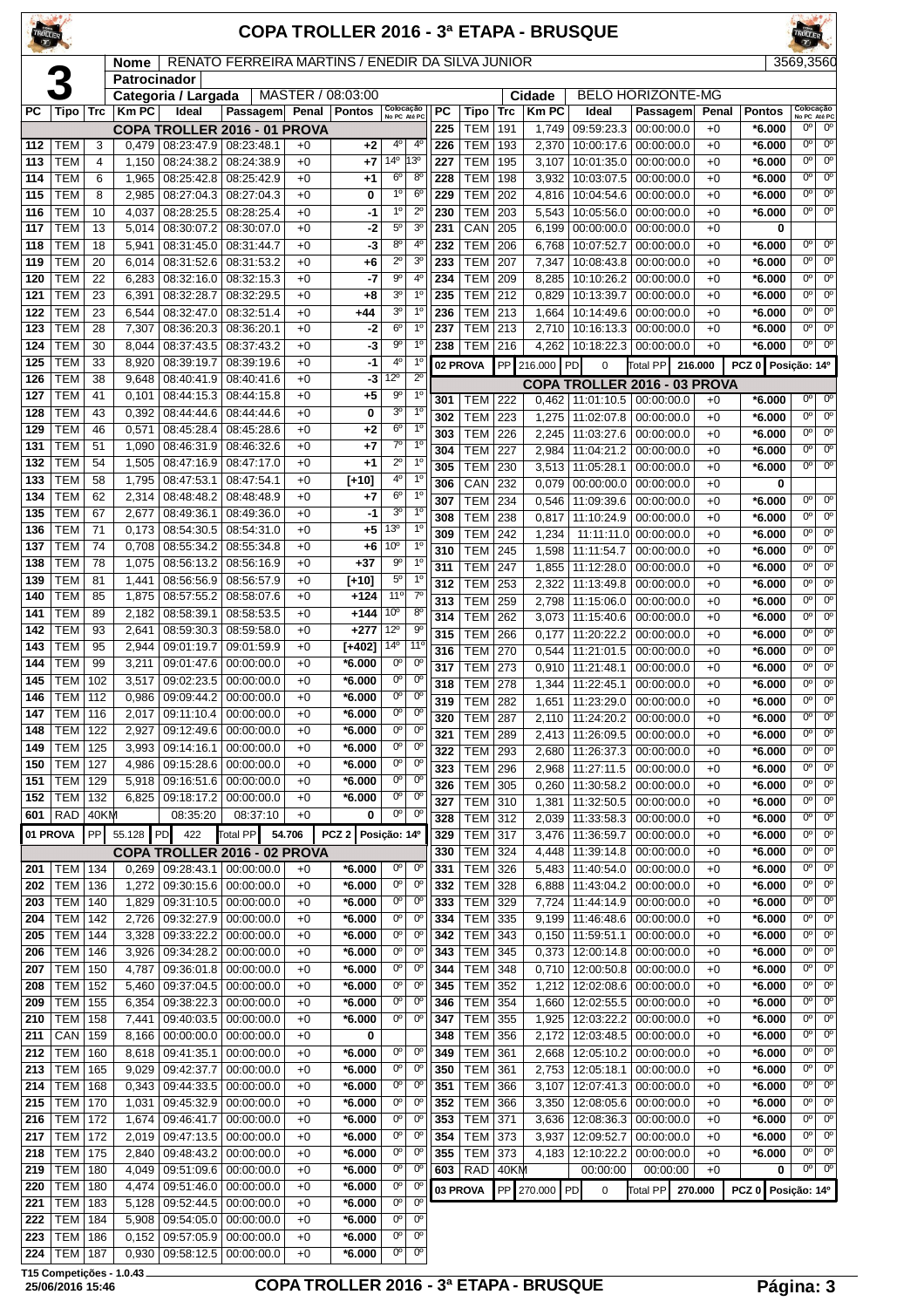|            |                          |                     |                |                                |                                                              |              |                   |                                                                |                                  |            |                                      |            |                | COPA TROLLER 2016 - 3ª ETAPA - BRUSQUE     |                          |              |                   |                               |                                       |
|------------|--------------------------|---------------------|----------------|--------------------------------|--------------------------------------------------------------|--------------|-------------------|----------------------------------------------------------------|----------------------------------|------------|--------------------------------------|------------|----------------|--------------------------------------------|--------------------------|--------------|-------------------|-------------------------------|---------------------------------------|
|            |                          |                     | <b>Nome</b>    |                                | HAMILTON DOS SANTOS MEDEIROS / MARCOS MAIA PANSTEIN          |              |                   |                                                                |                                  |            |                                      |            |                |                                            |                          |              |                   | 3503,3582                     |                                       |
|            |                          |                     | Patrocinador   | Categoria / Largada            |                                                              |              | MASTER / 08:04:00 |                                                                |                                  |            |                                      |            | Cidade         | <b>CURITIBA-PR</b>                         |                          |              |                   |                               |                                       |
| РC         | Tipo                     | <b>Trc</b>          | <b>Km PC</b>   | Ideal                          | Passagem Penal                                               |              | <b>Pontos</b>     | Colocação<br>No PC Até PC                                      |                                  | <b>PC</b>  | Tipo                                 | <b>Trc</b> | <b>KmPC</b>    | Ideal                                      | Passagem                 | Penal        | <b>Pontos</b>     |                               | Colocação<br>No PC Até PC             |
|            |                          |                     |                |                                | COPA TROLLER 2016 - 01 PROVA                                 |              |                   |                                                                |                                  | 225        | <b>TEM</b>                           | 191        | 1,749          | 10:00:23.3                                 | 10:00:23.7               | $+0$         | +4                |                               | $5^{\circ}10^{\circ}$                 |
| 112<br>113 | TEM<br><b>TEM</b>        | 3<br>$\overline{4}$ | 0,479<br>1,150 | 08:25:38.2                     | 08:24:47.9 08:24:48.3<br>08:25:38.6                          | $+0$<br>$+0$ | $+4$<br>$+4$      | $12^{\circ}$<br>$9^{\circ}$                                    | $ 12^{\circ}$<br>10°             | 226<br>227 | <b>TEM</b><br><b>TEM</b>             | 193<br>195 | 2,370<br>3,107 | 10:01:17.6<br>10:02:35.0                   | 10:01:17.4<br>10:02:34.7 | $+0$<br>$+0$ | -2<br>-3          |                               | $9°$ 11°<br>$9^{\circ}12^{\circ}$     |
| 114        | <b>TEM</b>               | 6                   | 1,965          | 08:26:42.8                     | 08:26:42.6                                                   | $+0$         | -2                | 10 <sup>o</sup>                                                | $9^{\circ}$                      | 228        | <b>TEM</b>                           | 198        | 3,932          | 10:04:07.5                                 | 10:04:07.2               | $+0$         | -3                |                               | $10^{\circ}$ 12°                      |
| 115        | <b>TEM</b>               | 8                   | 2,985          | 08:28:04.3                     | 08:28:04.2                                                   | $+0$         | -1                | $8^{\circ}$                                                    | $9^{\circ}$                      | 229        | <b>TEM</b>                           | 202        | 4,816          | 10:05:54.6                                 | 10:05:54.8               | $+0$         | $+2$              |                               | 9°10°                                 |
| 116        | <b>TEM</b>               | 10                  | 4,037          | 08:29:25.5                     | 08:29:24.9                                                   | $+0$         | -6                | $12^{\circ}$                                                   | $11^{\circ}$                     | 230        | <b>TEM</b>                           | 203        | 5,543          | 10:06:56.0                                 | 10:06:56.0               | $+0$         | 0                 |                               | $2^{\circ}10^{\circ}$                 |
| 117        | <b>TEM</b>               | 13                  | 5.014          | 08:31:07.2                     | 08:31:06.6                                                   | $+0$         | -6                | 12°                                                            | 11 <sup>0</sup>                  | 231        | CAN                                  | 205        | 6,199          | 00:00:00.0                                 | 00:00:00.0               | $+0$         | 0                 |                               |                                       |
| 118<br>119 | <b>TEM</b><br><b>TEM</b> | 18<br>20            | 5,941<br>6,014 | 08:32:45.0<br>08:32:52.6       | 08:32:45.0<br>08:32:58.9                                     | $+0$<br>$+0$ | 0<br>$+63$        | 3 <sup>o</sup><br>14 <sup>°</sup>                              | 10°<br>14°                       | 232<br>233 | <b>TEM</b><br><b>TEM</b>             | 206<br>207 | 6,768<br>7,347 | 10:08:52.7<br>10:09:43.8                   | 10:08:53.1<br>10:09:43.9 | $+0$<br>$+0$ | +4<br>+1          | 13º I                         | $11^{\circ}$<br>$6^{\circ}10^{\circ}$ |
| 120        | <b>TEM</b>               | 22                  | 6,283          | 08:33:16.0                     | 08:33:17.3                                                   | $+0$         | $[-13]$           | $12^{\circ}$                                                   | 14°                              | 234        | TEM                                  | 209        | 8,285          | 10:11:26.2                                 | 10:11:26.2               | $+0$         | 0                 |                               | $10^{10}$                             |
| 121        | <b>TEM</b>               | 23                  | 6,391          | 08:33:28.7                     | 08:33:33.5                                                   | $+0$         | $+48$             | $12^{\circ}$                                                   | 14°                              | 235        | <b>TEM</b>                           | 212        | 0,829          | 10:14:39.7                                 | 10:14:39.7               | $+0$         | 0                 |                               | $4^{\circ} 10^{\circ}$                |
| 122        | <b>TEM</b>               | 23                  | 6,544          | 08:33:47.0                     | 08:34:01.8                                                   | $+0$         | $[+148]$          | $12^{\circ}$                                                   | 13°                              | 236        | <b>TEM</b>                           | 213        | 1,664          | 10:15:49.6                                 | 10:15:49.6               | $+0$         | 0                 |                               | $2^{\circ}10^{\circ}$                 |
| 123        | <b>TEM</b>               | 28                  | 7,307          | 08:37:20.3                     | 08:37:20.0                                                   | $+0$         | -3                | 10 <sup>o</sup>                                                | 13°                              | 237        | <b>TEM</b>                           | 213        | 2,710          | 10:17:13.3                                 | 10:17:13.4               | $+0$         | +1                |                               | $6^{\circ}10^{\circ}$                 |
| 124        | <b>TEM</b>               | 30                  | 8,044          | 08:38:43.5                     | 08:38:43.1                                                   | $+0$         | -4                | 11º 12º                                                        |                                  | 238        | <b>TEM</b>                           | 216        | 4,262          | 10:19:22.3                                 | 10:19:22.3               | $+0$         | 0                 |                               | 3º 10º                                |
| 125<br>126 | <b>TEM</b><br><b>TEM</b> | 33<br>38            | 8,920<br>9,648 | 08:40:19.7<br>08:41:41.9       | 08:40:19.6<br>08:41:41.8                                     | $+0$<br>$+0$ | -1<br>-1          |                                                                | 3º 12º<br>$3^0$ 12 <sup>0</sup>  |            | 02 PROVA                             | PP         | 102            | 15<br><b>PD</b>                            | <b>Total PP</b>          | 87           | PCZ <sub>6</sub>  | Posição: 11º                  |                                       |
| 127        | <b>TEM</b>               | 41                  | 0,101          | 08:45:15.3                     | 08:45:15.4                                                   | $+0$         | +1                |                                                                | 4º 12º                           | 301        | <b>TEM 222</b>                       |            | 0,462          | COPA TROLLER 2016 - 03 PROVA<br>11:02:10.5 | 11:02:10.5               | $+0$         | 0                 | $3^{\circ}$                   | 3 <sup>o</sup>                        |
| 128        | <b>TEM</b>               | 43                  | 0,392          | 08:45:44.6                     | 08:45:45.2                                                   | $+0$         | +6                |                                                                | $6^{\circ}$ 12°                  | 302        | <b>TEM</b>                           | 223        | 1,275          | 11:03:07.8                                 | 11:03:07.9               | $+0$         | +1                | 4°                            | $4^{\circ}$                           |
| 129        | <b>TEM</b>               | 46                  | 0,571          | 08:46:28.4                     | 08:46:28.3                                                   | $+0$         | -1                |                                                                | $3^0$ 12 <sup>0</sup>            | 303        | <b>TEM</b>                           | 226        | 2,245          | 11:04:27.6                                 | 11:04:27.8               | $+0$         | +2                | $9^{\circ}$                   | $5^{\circ}$                           |
| 131        | <b>TEM</b>               | 51                  | 1,090          | 08:47:31.9                     | 08:47:32.6                                                   | $+0$         | +7                |                                                                | 8º 12º                           | 304        | <b>TEM</b>                           | 227        | 2,984          | 11:05:21.2                                 | 11:05:21.3               | $+0$         | +1                | $4^{\circ}$                   | $5^{\circ}$                           |
| 132<br>133 | <b>TEM</b><br><b>TEM</b> | 54<br>58            | 1,505          | 08:48:16.9                     | 08:48:16.9                                                   | $+0$<br>$+0$ | 0                 | $\overline{2^0}$                                               | $1°$ 12°<br>$11^{\circ}$         | 305        | <b>TEM</b>                           | 230        | 3,513          | 11:06:28.1                                 | 11:06:27.8               | $+0$         | -3                | 10 <sup>o</sup>               | $8^{\circ}$                           |
| 134        | <b>TEM</b>               | 62                  | 1,795<br>2,314 | 08:48:53.1<br>08:49:48.2       | 08:48:53.2<br>08:49:48.2                                     | $+0$         | +1<br>$\bf{0}$    |                                                                | $2^{\circ}$ 10 $^{\circ}$        | 306        | CAN                                  | 232        | 0,079          | 00:00:00.0                                 | 00:00:00.0               | $+0$         | 0                 | $1^{\circ}$                   | $1^{\circ}$                           |
| 135        | <b>TEM</b>               | 67                  | 2,677          | 08:50:36.1                     | 08:50:36.5                                                   | $+0$         | +4                |                                                                | 7º 10°                           | 307<br>308 | <b>TEM</b><br><b>TEM</b>             | 234<br>238 | 0,546<br>0,817 | 11:10:39.6<br>11:11:24.9                   | 11:10:39.8<br>11:11:30.4 | $+0$<br>$+0$ | +2<br>$+55$       | 3 <sup>0</sup>                | $2^{\circ}$                           |
| 136        | <b>TEM</b>               | 71                  | 0,173          | 08:55:30.5                     | 08:55:30.7                                                   | $+0$         | +2                |                                                                | $6^{\circ}$ 10 <sup>°</sup>      | 309        | <b>TEM</b>                           | 242        | 1,234          | 11:12:11.0                                 | 11:12:10.9               | $+0$         | $-1$              | $1^{\circ}$                   | $1^{\circ}$                           |
| 137        | <b>TEM</b>               | 74                  | 0,708          | 08:56:34.2                     | 08:56:33.9                                                   | $+0$         | -3                |                                                                | 7º 10º                           | 310        | <b>TEM</b>                           | 245        | 1,598          | 11:12:54.7                                 | 11:12:57.1               | $+0$         | $+24$             | $9^{\circ}$                   | $2^{\circ}$                           |
| 138        | <b>TEM</b>               | 78                  | 1,075          | 08:57:13.2                     | 08:57:14.5                                                   | $+0$         | $[+13]$           | 3 <sup>o</sup>                                                 | $9^{\circ}$                      | 311        | <b>TEM</b>                           | 247        | 1,855          | 11:13:28.0                                 | 11:13:28.7               | $+0$         | $+7$              | $2^{\circ}$                   | 1 <sup>0</sup>                        |
| 139<br>140 | <b>TEM</b><br><b>TEM</b> | 81<br>85            | 1,441<br>1,875 | 08:57:56.9<br>08:58:55.2       | 08:57:56.8<br>08:58:58.3                                     | $+0$<br>$+0$ | -1<br>$+31$       | $2^{\circ}$<br>$\overline{7^0}$                                | 8 <sup>0</sup><br>8 <sup>o</sup> | 312        | <b>TEM</b>                           | 253        | 2,322          | 11:14:49.8                                 | 11:14:52.5               | $+0$         | [+27]             | $9^{\circ}$                   | $\overline{2^{\circ}}$                |
| 141        | <b>TEM</b>               | 89                  | 2,182          | 08:59:39.1                     | 08:59:40.1                                                   | $+0$         | $+10$             | $1^{\circ}$                                                    | $7^\circ$                        | 313<br>314 | <b>TEM</b>                           | 259        | 2,798          | 11:16:06.0<br>11:16:40.6                   | 11:16:06.1<br>11:16:42.1 | $+0$         | +1                | 4 <sup>0</sup><br>$6^{\circ}$ | 1 <sup>o</sup><br>$1^{\circ}$         |
| 142        | <b>TEM</b>               | 93                  | 2,641          | 09:00:30.3                     | 09:00:40.0                                                   | $+0$         | $+97$             | 8 <sup>o</sup>                                                 | 6 <sup>o</sup>                   | 315        | <b>TEM</b><br><b>TEM</b>             | 262<br>266 | 3,073<br>0,177 | 11:21:22.2                                 | 11:21:22.1               | $+0$<br>$+0$ | $+15$<br>-1       | $6^{\circ}$                   | $1^{\circ}$                           |
| 143        | <b>TEM</b>               | 95                  | 2,944          | 09:02:19.7                     | 09:02:18.9                                                   | $+0$         | -8                | 8 <sup>o</sup>                                                 | 6 <sup>o</sup>                   | 316        | <b>TEM</b>                           | 270        | 0,544          | 11:22:01.5                                 | 11:22:05.3               | $+0$         | +38               | $1^{\circ}$                   | 1 <sup>0</sup>                        |
| 144        | <b>TEM</b>               | 99                  | 3,211          | 09:02:47.6                     | 09:02:48.4                                                   | $+0$         | +8                | 1 <sup>0</sup>                                                 | 6 <sup>o</sup>                   | 317        | <b>TEM</b>                           | 273        | 0,910          | 11:22:48.1                                 | 11:22:48.0               | $+0$         | $-1$              | 1 <sup>0</sup>                | 1 <sup>0</sup>                        |
| 145        | <b>TEM</b>               | 102                 | 3,517          | 09:03:23.5                     | 09:03:23.7                                                   | $+0$         | +2                | 1 <sup>0</sup>                                                 | $5^{\circ}$                      | 318        | <b>TEM</b>                           | 278        | 1,344          | 11:23:45.1                                 | 11:23:47.3               | $+0$         | +22               | $1^{\circ}$                   | $\overline{1^{\circ}}$                |
| 146<br>147 | <b>TEM</b><br>TEM   116  | 112                 | 0,986          | 09:10:44.2                     | 09:10:44.8                                                   | $+0$<br>$+0$ | +6                | $12^{\circ}$<br>$12^{\circ}$                                   | $5^{\circ}$<br>$5^{\circ}$       | 319        | <b>TEM</b>                           | 282        | 1,651          | 11:24:29.0                                 | 11:24:35.0               | $+0$         | $[+60]$           | 1 <sup>0</sup>                | 1 <sup>°</sup>                        |
| 148        | <b>TEM 122</b>           |                     | 2,927          |                                | 2,017   09:12:10.4   09:12:10.8<br>  09:13:49.6   09:13:50.2 | $+0$         | +4<br>+6          | $12^{\circ}$                                                   | $5^{\circ}$                      | 320<br>321 | <b>TEM 287</b><br><b>TEM 289</b>     |            |                | 2,110   11:25:20.2  <br>11:27:09.5         | 11:25:25.3<br>11:27:09.5 | $+0$         | +51<br>0          | $1^{\circ}$<br>1 <sup>0</sup> | $1^{\circ}$<br>$1^{\circ}$            |
| 149        | <b>TEM</b>               | 125                 | 3,993          | 09:15:16.1                     | 09:15:16.8                                                   | $+0$         | +7                | $11^{\circ}$                                                   | $5^{\circ}$                      | 322        | <b>TEM 293</b>                       |            | 2,413<br>2,680 | 11:27:37.3                                 | 11:27:38.6               | $+0$<br>$+0$ | +13               | $1^{\circ}$                   | $1^{\circ}$                           |
| 150        | TEM                      | 127                 | 4,986          |                                | 09:16:28.6   09:16:28.3                                      | $+0$         | -3                | $7^\circ$                                                      | $5^{\circ}$                      | 323        | <b>TEM 296</b>                       |            | 2,968          | 11:28:11.5                                 | 11:28:12.2               | $+0$         | +7                | 10                            | $1^\circ$                             |
| 151        | <b>TEM</b>               | 129                 |                |                                | 5,918   09:17:51.6   09:17:52.0                              | $+0$         | +4                | $12^{\circ}$                                                   | $5^{\circ}$                      | 326        | TEM 305                              |            | 0,260          | 11:31:58.2                                 | 11:31:58.3               | $+0$         | +1                | $4^{\circ}$                   | $1^{\circ}$                           |
| 152        | <b>TEM</b>               | 132                 | 6,825          | 09:19:17.2                     | 09:19:17.0                                                   | $+0$         | -2                | 40<br>$0^{\circ}$                                              | $5^{\circ}$                      | 327        | <b>TEM 310</b>                       |            | 1,381          | 11:33:50.5                                 | 11:33:50.3               | $+0$         | $-2$              | $9^{\circ}$                   | 1 <sup>0</sup>                        |
| 601        | <b>RAD</b>               | 40KM<br>PP          |                | 08:36:20                       | 08:38:11                                                     | $+0$         | 0                 |                                                                | $0^{\rm o}$                      | 328        | <b>TEM 312</b>                       |            | 2,039          | 11:34:58.3                                 | 11:34:58.0               | $+0$         | -3                | $9^{\circ}$                   | $1^{\circ}$                           |
|            | 01 PROVA                 |                     | 531            | PD<br>174                      | Total PP<br>COPA TROLLER 2016 - 02 PROVA                     | 357          | PCZ <sub>3</sub>  | Posição: 6º                                                    |                                  | 329<br>330 | <b>TEM 317</b><br><b>TEM 324</b>     |            | 3,476<br>4,448 | 11:37:59.7<br>11:40:14.8                   | 11:38:00.1<br>11:40:15.2 | $+0$<br>$+0$ | +4<br>+4          | $2^{\circ}$<br>$9^{\circ}$    | $1^{\circ}$<br>1 <sup>0</sup>         |
| 201        | <b>TEM 134</b>           |                     |                | $0,269$ 09:29:43.1             | 09:29:43.6                                                   | $+0$         | $+5$              |                                                                | $11^{\circ}$ 11 <sup>°</sup>     | 331        | <b>TEM 326</b>                       |            | 5,483          | 11:41:54.0                                 | 11:41:54.1               | $+0$         | +1                | $4^{\circ}$                   | $1^{\circ}$                           |
| 202        | TEM                      | 136                 | 1,272          | 09:31:15.6                     | 09:31:16.1                                                   | $+0$         | +5                | $10^{\circ}$ 10 <sup>°</sup>                                   |                                  | 332        | <b>TEM 328</b>                       |            | 6,888          | 11:44:04.2                                 | 11:44:04.5               | $+0$         | $+3$              | $12^{\circ}$                  | 1 <sup>0</sup>                        |
| 203        | <b>TEM</b>               | 140                 | 1,829          |                                | $09:32:10.5$ 09:32:10.8                                      | $+0$         | $+3$              | $6^{\circ}$                                                    | $7^{\circ}$                      | 333        | TEM 329                              |            | 7,724          | 11:45:14.9                                 | 11:45:13.7               | $+0$         | $-12$             | $7^\circ$                     | $1^{\circ}$                           |
| 204        | <b>TEM</b>               | 142                 | 2,726          | 09:33:27.9                     | 09:33:28.5                                                   | $+0$         | +6                | 12 <sup>o</sup>                                                | 10°                              | 334        | <b>TEM</b>                           | 335        | 9,199          | 11:47:48.6                                 | 11:47:48.7               | $+0$         | +1                | 3 <sup>0</sup>                | $1^{\circ}$                           |
| 205<br>206 | <b>TEM</b><br><b>TEM</b> | 144                 | 3,926          | 3,328 09:34:22.2<br>09:35:28.2 | 09:34:22.3                                                   | $+0$<br>$+0$ | $+1$              | $4^{\rm o}$<br>$9^{\circ}$                                     | $7^{\circ}$<br>$8^{\circ}$       | 342<br>343 | <b>TEM 343</b><br><b>TEM 345</b>     |            |                | $0,150$   12:00:51.1   12:00:51.6          |                          | $+0$<br>$+0$ | $+5$<br>-32       | $8^{\circ}$<br>$12^{\circ}$   | 1 <sup>0</sup><br>$1^{\circ}$         |
| 207        | <b>TEM</b>               | 146<br>150          | 4,787          | 09:37:01.8                     | 09:35:28.8<br>09:37:02.4                                     | $+0$         | +6<br>+6          | $12^{\circ}$                                                   | $9^{\circ}$                      | 344        | TEM 348                              |            | 0,373<br>0,710 | 12:01:14.8<br>12:01:50.8                   | 12:01:11.6<br>12:01:50.1 | $+0$         | -7                | $10^{\circ}$                  | 1 <sup>0</sup>                        |
| 208        | <b>TEM</b>               | 152                 | 5,460          | 09:38:04.5                     | 09:38:04.9                                                   | $+0$         | +4                | 10 <sup>o</sup>                                                | $9^{\circ}$                      | 345        | <b>TEM</b>                           | 352        | 1,212          | 12:03:08.6                                 | 12:03:09.1               | $+0$         | +5                | $9^{\circ}$                   | $1^{\circ}$                           |
| 209        | <b>TEM</b>               | 155                 | 6,354          | 09:39:22.3                     | 09:39:22.8                                                   | $+0$         | +5                | $12^{\circ}$                                                   | 9 <sup>o</sup>                   | 346        | <b>TEM</b>                           | 354        | 1,660          | 12:03:55.5                                 | 12:03:56.4               | $+0$         | +9                | $10^{\circ}$                  | $1^{\circ}$                           |
| 210        | <b>TEM</b>               | 158                 | 7,441          | 09:41:03.5                     | 09:41:04.2                                                   | $+0$         | $[+7]$            | 13 <sup>o</sup>                                                | $11^{\circ}$                     | 347        | TEM 355                              |            | 1,925          | 12:04:22.2 12:04:22.2                      |                          | $+0$         | 0                 | $1^{\circ}$                   | $1^{\circ}$                           |
| 211        | CAN                      | 159                 | 8,166          | 00:00:00.0                     | 00:00:00.0                                                   | $+0$         | 0                 |                                                                |                                  | 348        | <b>TEM 356</b>                       |            | 2,172          | 12:04:48.5                                 | 12:04:49.3               | $+0$         | +8                | $5^{\circ}$                   | $1^{\circ}$                           |
| 212<br>213 | <b>TEM</b><br><b>TEM</b> | 160<br>165          | 9,029          | 8,618 09:42:35.1<br>09:43:37.7 | 09:42:35.2<br>09:43:37.8                                     | $+0$<br>$+0$ | $^{+1}$           | 4 <sup>0</sup>                                                 | $7°$ 11 <sup>o</sup><br>90       | 349<br>350 | TEM 361<br><b>TEM</b>                | 361        | 2,668<br>2,753 | 12:06:10.2<br>12:06:18.1                   | 12:06:10.1<br>12:06:18.8 | $+0$<br>$+0$ | -1<br>+7          | 5 <sup>o</sup><br>$6^{\circ}$ | 1 <sup>0</sup><br>$1^{\circ}$         |
| 214        | <b>TEM</b>               | 168                 | 0,343          | 09:45:33.5                     | 09:45:33.3                                                   | $+0$         | $^{+1}$<br>$-2$   | $8^{\circ}$                                                    | $11^{\circ}$                     | 351        | <b>TEM</b>                           | 366        | 3,107          | 12:08:41.3                                 | 12:08:43.0               | $+0$         | +17               | 11 <sup>o</sup>               | 1 <sup>o</sup>                        |
| 215        | <b>TEM</b>               | 170                 | 1,031          |                                | 09:46:32.9 09:46:32.6                                        | $+0$         | -3                | $8^{\circ}$                                                    | $11^{\circ}$                     | 352        | <b>TEM 366</b>                       |            | 3,350          | 12:09:05.6   12:09:07.4                    |                          | $+0$         | +18               | 11°                           | $1^{\circ}$                           |
| 216        | <b>TEM</b>               | 172                 | 1,674          | 09:47:41.7                     | 09:47:41.9                                                   | $+0$         | +2                |                                                                | $5^{\circ}$ 10 $^{\circ}$        | 353        | TEM 371                              |            | 3,636          | 12:09:36.3                                 | 12:09:39.0               | $+0$         | [+27]             | $7^\circ$                     | $1^{\circ}$                           |
| 217        | <b>TEM</b>               | 172                 |                | 2,019 09:48:13.5               | 09:48:13.5                                                   | $+0$         | 0                 | $\overline{2^0}$                                               | 90                               | 354        | TEM 373                              |            | 3,937          | 12:10:52.7                                 | 12:10:52.8               | $+0$         | +1                | $1^{\circ}$                   | $1^{\circ}$                           |
| 218<br>219 | <b>TEM</b><br><b>TEM</b> | 175<br>180          | 2,840          | 09:49:43.2                     | 09:49:43.1<br>4,049 09:52:09.6 09:52:09.4                    | $+0$<br>$+0$ | -1                | $\overline{7^{\circ}}$<br>$-2$ 10 <sup>o</sup> 10 <sup>o</sup> | $9^{\rm o}$                      | 355        | <b>TEM</b><br>603   RAD $\vert$ 40KM | 373        |                | 4,183 12:11:22.2<br>11:35:21               | 12:11:29.0               | $+0$<br>$+0$ | [+68]<br>0        | 10 <sup>o</sup>               | $1^{\circ}$<br>$00$ 0 <sup>o</sup>    |
| 220        | <b>TEM</b>               | 180                 |                |                                | 4,474   09:52:46.0   09:52:45.7                              | $+0$         | -3                |                                                                | $8^{\circ}$ 10 <sup>°</sup>      |            | 03 PROVA                             | PP         |                | PD<br>182                                  | 11:37:12<br>Total PP     |              | PCZ 3 Posição: 1º |                               |                                       |
| 221        | TEM                      | 183                 | 5,128          | 09:53:44.5                     | 09:53:44.0                                                   | $+0$         | -5                | 10 <sup>o</sup>                                                | 10°                              |            |                                      |            | 568            |                                            |                          | 386          |                   |                               |                                       |
| 222        | <b>TEM 184</b>           |                     |                | 5,908 09:55:05.0               | 09:55:04.2                                                   | $+0$         |                   | $[ -8]$ 12 <sup>o</sup> 11 <sup>o</sup>                        |                                  |            |                                      |            |                |                                            |                          |              |                   |                               |                                       |

 TEM 186 0,152 09:58:05.9 09:58:06.3 +0 TEM 187 0,930 09:59:12.5 09:59:12.3 +0

### **25/06/2016 15:46 COPA TROLLER 2016 - 3ª ETAPA - BRUSQUE Página: 4**

**2224 5,908 09:55:05.0 09:55:04.2 +0 <b>[-8]** 12<sup>0</sup> 11<sup>0</sup><br>
0,152 09:58:05.9 09:58:06.3 +0 **+4** 12<sup>0</sup> 11<sup>0</sup><br>
0,930 09:59:12.5 09:59:12.3 +0 **-2** 8<sup>0</sup> 11<sup>0</sup>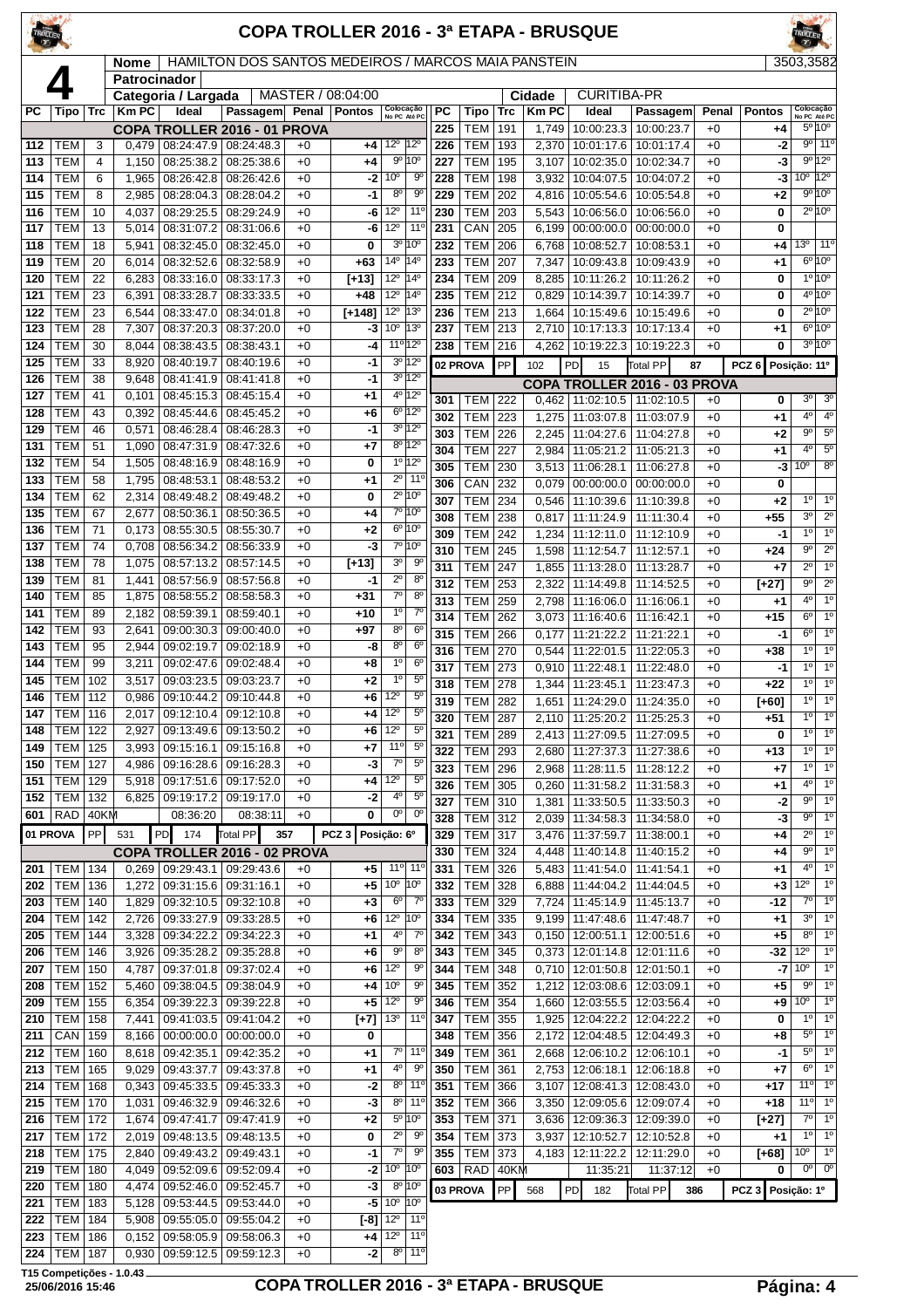|            |                                  |            |                                    |                          |                                                        |              | COPA TROLLER 2016 - 3ª ETAPA - BRUSQUE   |                                   |                                              |            |                                  |             |                |                                                    |                          |              |                   |                                           |                                    |
|------------|----------------------------------|------------|------------------------------------|--------------------------|--------------------------------------------------------|--------------|------------------------------------------|-----------------------------------|----------------------------------------------|------------|----------------------------------|-------------|----------------|----------------------------------------------------|--------------------------|--------------|-------------------|-------------------------------------------|------------------------------------|
|            |                                  |            | Nome                               |                          |                                                        |              | FLÁVIO ROBERTO KATH / RAFAIN WALENDOWSKY |                                   |                                              |            |                                  |             |                |                                                    |                          |              |                   | 3511.3552                                 |                                    |
|            | 5                                |            | Patrocinador                       |                          |                                                        |              | MASTER / 08:05:00                        |                                   |                                              |            |                                  |             | Cidade         | <b>BLUMENAU-SC</b>                                 |                          |              |                   |                                           |                                    |
| РC         | Tipo                             | <b>Trc</b> | Categoria / Largada<br><b>KmPC</b> | Ideal                    | Passagem Penal                                         |              | <b>Pontos</b>                            |                                   | Colocação<br>No PC Até PC                    | <b>PC</b>  | Tipo                             | <b>Trc</b>  | <b>KmPC</b>    | Ideal                                              | Passagem                 | Penal        | Pontos            |                                           | Colocação<br>No PC Até PC          |
|            |                                  |            |                                    |                          | <b>COPA TROLLER 2016 - 01 PROVA</b>                    |              |                                          |                                   |                                              | 225        | <b>TEM</b>                       | 191         | 1,749          | 10:01:23.3                                         | 10:01:23.9               | $+0$         | $+6$              | 10 <sup>o</sup>                           | $9^{\circ}$                        |
| 112        | TEM                              | 3          | 0,479                              |                          | 08:25:47.9 08:25:48.3                                  | $+0$         | +4                                       | 13 <sup>o</sup>                   | 13 <sup>o</sup>                              | 226        | <b>TEM</b>                       | 193         | 2,370          | 10:02:17.6                                         | 10:02:17.6               | $+0$         | 0                 | 1 <sup>0</sup>                            | $\overline{9^{\circ}}$             |
| 113<br>114 | <b>TEM</b><br>TEM                | 4<br>6     | 1,150<br>1,965                     | 08:26:38.2<br>08:27:42.8 | 08:26:38.7<br>08:27:42.8                               | $+0$<br>$+0$ | $+5$<br>0                                | 13 <sup>o</sup><br>$5^{\circ}$    | 12°<br>$6^{\circ}$                           | 227<br>228 | <b>TEM</b><br><b>TEM</b>         | 195<br>198  | 3,107<br>3,932 | 10:03:35.0<br>10:05:07.5                           | 10:03:35.0<br>10:05:07.5 | $+0$<br>$+0$ | 0<br>0            | 40<br>10                                  | $9^{\circ}$<br>9 <sup>o</sup>      |
| 115        | <b>TEM</b>                       | 8          | 2,985                              | 08:29:04.3               | 08:29:04.2                                             | $+0$         | -1                                       | $4^{\rm o}$                       | $7^{\circ}$                                  | 229        | <b>TEM</b>                       | 202         | 4,816          | 10:06:54.6                                         | 10:06:54.6               | $+0$         | 0                 | $5^{\circ}$                               | $9^{\circ}$                        |
| 116        | <b>TEM</b>                       | 10         | 4,037                              | 08:30:25.5               | 08:30:25.3                                             | $+0$         | -2                                       | $5^{\rm o}$                       | $5^{\circ}$                                  | 230        | <b>TEM</b>                       | 203         | 5,543          | 10:07:56.0                                         | 10:07:56.0               | $+0$         | 0                 | 40                                        | 9 <sup>o</sup>                     |
| 117        | <b>TEM</b>                       | 13         | 5.014                              | 08:32:07.2               | 08:32:07.1                                             | $+0$         | -1                                       | 4 <sup>0</sup>                    | $2^{\circ}$                                  | 231        | CAN                              | 205         | 6,199          | 00:00:00.0                                         | 00:00:00.0               | $+0$         | 0                 |                                           |                                    |
| 118<br>119 | <b>TEM</b><br>TEM                | 18<br>20   | 5,941<br>6,014                     | 08:33:45.0<br>08:33:52.6 | 08:33:45.0<br>08:33:53.3                               | $+0$<br>$+0$ | 0<br>+7                                  | $1^{\circ}$<br>3 <sup>o</sup>     | $1^{\circ}$<br>1 <sup>0</sup>                | 232<br>233 | <b>TEM</b><br><b>TEM</b>         | 206<br>207  | 6,768<br>7,347 | 10:09:52.7<br>10:10:43.8                           | 10:09:53.0<br>10:10:43.8 | $+0$<br>$+0$ | $+3$<br>0         | 10 <sup>o</sup><br>40                     | $9^{\circ}$<br>$9^{\circ}$         |
| 120        | TEM                              | 22         | 6,283                              | 08:34:16.0               | 08:34:16.5                                             | $+0$         | $+5$                                     | $6^{\circ}$                       | 1 <sup>0</sup>                               | 234        | <b>TEM</b>                       | 209         | 8,285          | 10:12:26.2                                         | 10:12:26.4               | $+0$         | $+2$              | $7^\circ$                                 | $9^{\circ}$                        |
| 121        | <b>TEM</b>                       | 23         | 6,391                              | 08:34:28.7               | 08:34:32.0                                             | $+0$         | $+33$                                    | 8 <sup>o</sup>                    | $6^{\circ}$                                  | 235        | <b>TEM</b>                       | 212         | 0,829          | 10:15:39.7                                         | 10:15:39.7               | $+0$         | 0                 | $2^{\circ}$                               | $9^{\circ}$                        |
| 122        | <b>TEM</b>                       | 23         | 6,544                              | 08:34:47.0               | 08:34:54.0                                             | $+0$         | $[+70]$                                  | $5^{\circ}$                       | $5^{\circ}$                                  | 236        | TEM                              | 213         | 1,664          | 10:16:49.6                                         | 10:16:49.7               | $+0$         | $+1$              | $9^{\circ}$                               | $9^{\circ}$                        |
| 123        | <b>TEM</b>                       | 28         | 7,307                              | 08:38:20.3               | 08:38:20.4                                             | $+0$         | +1                                       | 3 <sup>o</sup><br>$2^{\circ}$     | $5^{\circ}$                                  | 237        | TEM                              | 213         | 2,710          | 10:18:13.3                                         | 10:18:13.6               | $+0$         | $+3$              | $9^{\circ}$<br>$7^\circ$                  | $9^{\circ}$<br>9 <sup>o</sup>      |
| 124<br>125 | TEM<br>TEM                       | 30<br>33   | 8,044<br>8,920                     | 08:39:43.5<br>08:41:19.7 | 08:39:43.5<br>08:41:19.9                               | $+0$<br>$+0$ | 0<br>+2                                  | 10 <sup>o</sup>                   | $5^{\circ}$<br>5 <sup>c</sup>                | 238        | <b>TEM</b>                       | 216         | 4,262          | 10:20:22.3                                         | 10:20:22.4               | $+0$         | $+1$              |                                           |                                    |
| 126        | <b>TEM</b>                       | 38         | 9,648                              | 08:42:41.9               | 08:42:41.8                                             | $+0$         | -1                                       | 4 <sup>0</sup>                    | $5^{\circ}$                                  |            | 02 PROVA                         | PP          | 89             | PD<br>12<br>COPA TROLLER 2016 - 03 PROVA           | Total PP                 | 77           | <b>PCZ 11</b>     | Posição: 9º                               |                                    |
| 127        | <b>TEM</b>                       | 41         | 0,101                              | 08:46:15.3               | 08:46:15.9                                             | $+0$         | +6                                       | 10 <sup>o</sup>                   | $5^{\circ}$                                  | 301        | TEM                              | 222         | 0,462          | 11:03:10.5                                         | 11:03:10.5               | $+0$         | 0                 | $1^{\circ}$                               | $1^{\circ}$                        |
| 128        | TEM                              | 43         | 0,392                              | 08:46:44.6               | 08:46:44.6                                             | $+0$         | 0                                        | 1 <sup>0</sup>                    | $5^{\circ}$                                  | 302        | <b>TEM</b>                       | 223         | 1,275          | 11:04:07.8                                         | 11:04:07.8               | $+0$         | 0                 | $2^{\circ}$                               | 1 <sup>0</sup>                     |
| 129        | TEM                              | 46         | 0,571                              | 08:47:28.4               | 08:47:28.4                                             | $+0$         | 0                                        | $\overline{2^0}$<br>11°           | 4 <sup>0</sup><br>$5^{\circ}$                | 303        | <b>TEM</b>                       | 226         | 2,245          | 11:05:27.6                                         | 11:05:27.7               | $+0$         | $+1$              | 3 <sup>0</sup>                            | $2^{\circ}$                        |
| 131<br>132 | TEM<br>TEM                       | 51<br>54   | 1,090<br>1,505                     | 08:48:31.9<br>08:49:16.9 | 08:48:33.1<br>08:49:18.6                               | $+0$<br>$+0$ | $+12$<br>$+17$                           | $12^{\circ}$                      | $5^{\circ}$                                  | 304<br>305 | <b>TEM</b>                       | 227         | 2,984          | 11:06:21.2                                         | 11:06:21.3<br>11:07:27.8 | $+0$<br>$+0$ | $+1$<br>-3        | $\overline{8^{\circ}}$<br>11 <sup>0</sup> | $\overline{2^0}$<br>$5^{\circ}$    |
| 133        | <b>TEM</b>                       | 58         | 1,795                              | 08:49:53.1               | 08:49:52.9                                             | $+0$         | -2                                       | 3 <sup>o</sup>                    | $4^{\circ}$                                  | 306        | <b>TEM</b><br>CAN                | 230<br>232  | 3,513<br>0,079 | 11:07:28.1<br>00:00:00.0                           | 00:00:00.0               | $+0$         | 0                 |                                           |                                    |
| 134        | <b>TEM</b>                       | 62         | 2,314                              | 08:50:48.2               | 08:50:49.7                                             | $+0$         | $+15$                                    | 13 <sup>o</sup>                   | 5 <sup>o</sup>                               | 307        | <b>TEM</b>                       | 234         | 0,546          | 11:11:39.6                                         | 11:11:40.3               | $+0$         | $+7$              | $2^{\circ}$                               | $2^{\circ}$                        |
| 135        | <b>TEM</b>                       | 67         | 2,677                              | 08:51:36.1               | 08:51:36.6                                             | $+0$         | +5                                       | $8^{\circ}$                       | 3 <sup>o</sup>                               | 308        | TEM                              | 238         | 0,817          | 11:12:24.9                                         | 11:12:30.2               | $+0$         | $+53$             | $\overline{2^0}$                          | $\overline{3^0}$                   |
| 136<br>137 | <b>TEM</b><br><b>TEM</b>         | 71<br>74   | 0,173<br>0,708                     | 08:56:30.5<br>08:57:34.2 | 08:56:30.7<br>08:57:34.9                               | $+0$<br>$+0$ | +2<br>+7                                 | 4°<br>$12^{\circ}$                | 4 <sup>0</sup><br>$4^{\circ}$                | 309        | <b>TEM</b>                       | 242         | 1,234          | 11:13:11.0                                         | 11:13:11.4               | $+0$         | $+4$              | $4^{\circ}$                               | 3 <sup>o</sup>                     |
| 138        | <b>TEM</b>                       | 78         | 1,075                              | 08:58:13.2               | 08:58:16.3                                             | $+0$         | +31                                      | $8^{\circ}$                       | 4 <sup>0</sup>                               | 310<br>311 | <b>TEM</b><br><b>TEM</b>         | 245<br>247  | 1,598<br>1,855 | 11:13:54.7<br>11:14:28.0                           | 11:13:56.3<br>11:14:30.1 | $+0$<br>$+0$ | $+16$<br>$+21$    | 6 <sup>o</sup><br>$5^{\circ}$             | 10<br>$\overline{2^{\circ}}$       |
| 139        | TEM                              | 81         | 1,441                              | 08:58:56.9               | 08:58:56.9                                             | $+0$         | 0                                        | 1 <sup>0</sup>                    | 3 <sup>o</sup>                               | 312        | <b>TEM</b>                       | 253         | 2,322          | 11:15:49.8                                         | 11:15:51.1               | $+0$         | $+13$             | 3 <sup>0</sup>                            | $1^{\circ}$                        |
| 140        | <b>TEM</b>                       | 85         | 1,875                              | 08:59:55.2               | 08:59:56.3                                             | $+0$         | $+11$                                    | $4^{\circ}$                       | $1^{\circ}$                                  | 313        | <b>TEM</b>                       | 259         | 2,798          | 11:17:06.0                                         | 11:17:07.6               | $+0$         | $+16$             | 12°                                       | $2^{\circ}$                        |
| 141        | TEM                              | 89         | 2,182                              | 09:00:39.1               | 09:00:41.0                                             | $+0$         | $[-19]$                                  | $2^{\circ}$                       | $1^{\circ}$                                  | 314        | <b>TEM</b>                       | 262         | 3,073          | 11:17:40.6                                         | 11:17:42.6               | $+0$         | $+20$             | 10 <sup>o</sup>                           | $\overline{3^0}$                   |
| 142<br>143 | TEM<br><b>TEM</b>                | 93<br>95   | 2,641<br>2,944                     | 09:01:30.3<br>09:03:19.7 | 09:01:35.2<br>09:03:19.3                               | $+0$<br>$+0$ | +49<br>-4                                | $4^{\circ}$<br>$6^{\circ}$        | $1^{\circ}$<br>$1^{\circ}$                   | 315        | <b>TEM</b>                       | 266         | 0,177          | 11:22:22.2                                         | 11:22:22.2               | $+0$         | 0                 | $\overline{2^{\circ}}$                    | $\overline{3^0}$                   |
| 144        | <b>TEM</b>                       | 99         | 3,211                              | 09:03:47.6               | 09:03:49.5                                             | $+0$         | $[+19]$                                  | $5^{\circ}$                       | $1^{\circ}$                                  | 316<br>317 | <b>TEM</b><br><b>TEM</b>         | 270<br>273  | 0,544<br>0,910 | 11:23:01.5<br>11:23:48.1                           | 11:23:13.4<br>11:24:00.6 | $+0$<br>$+0$ | $+119$<br>$+125$  | 11°<br>$9^{\circ}$                        | $6^{\circ}$<br>8 <sup>0</sup>      |
| 145        | TEM                              | 102        | 3,517                              | 09:04:23.5               | 09:04:24.8                                             | $+0$         | $+13$                                    | 7 <sup>o</sup>                    | $1^{\circ}$                                  | 318        | <b>TEM</b>                       | 278         | 1,344          | 11:24:45.1                                         | 11:25:27.2               | $+0$         | $+421$            | $9^{\circ}$                               | $\overline{9^{\circ}}$             |
| 146        | TEM                              | 112        | 0,986                              | 09:11:44.2               | 09:11:44.5                                             | $+0$         | +3                                       | 3 <sup>o</sup>                    | $1^{\circ}$                                  | 319        | TEM                              | 282         | 1,651          | 11:25:29.0                                         | 11:26:15.8               | $+0$         | [+468]            | $8^{\circ}$                               | 8 <sup>0</sup>                     |
| 147<br>148 | <b>TEM</b> 116<br><b>TEM 122</b> |            | 2,927                              |                          | 2,017 09:13:10.4 09:13:10.4<br>09:14:49.6   09:14:50.0 | $+0$<br>$+0$ | o<br>+4                                  | 3 <sup>o</sup><br>10 <sup>o</sup> | $1^{\circ}$                                  | 320        | <b>TEM 287</b>                   |             |                | 2,110   11:26:20.2   11:27:10.7                    |                          | $+0$         | $[-505]$          | 7º                                        | $\overline{8^{\circ}}$             |
| 149        | <b>TEM</b>                       | 125        | 3,993                              | 09:16:16.1               | 09:16:16.5                                             | $+0$         | +4                                       | $5^{\circ}$                       | $1^{\circ}$                                  | 321<br>322 | <b>TEM 289</b><br><b>TEM</b>     | 293         | 2,413<br>2,680 | 11:28:09.5<br>11:28:37.3                           | 11:28:12.0<br>11:28:43.3 | $+0$<br>$+0$ | [+25]<br>$+60$    | $7^\circ$<br>$6^{\circ}$                  | 8 <sup>o</sup><br>$\overline{7^0}$ |
| 150        | <b>TEM</b>                       | 127        | 4,986                              |                          | 09:17:28.6 09:17:28.4                                  | $+0$         | $-2$                                     | $5^{\circ}$                       | $1^{\circ}$                                  | 323        | <b>TEM 296</b>                   |             |                | 2,968 11:29:11.5                                   | 11:29:16.4               | $+0$         | $+49$             | $6^{\circ}$                               | $7^\circ$                          |
| 151        | <b>TEM</b>                       | 129        | 5,918                              | 09:18:51.6               | 09:18:51.8                                             | $+0$         | +2                                       | 10 <sup>o</sup>                   | $1^{\circ}$                                  | 326        | TEM 305                          |             | 0,260          | 11:32:58.2                                         | 11:32:58.3               | $+0$         | $+1$              | $2^{\circ}$                               | $6^{\circ}$                        |
| 152        | <b>TEM</b>                       | 132        |                                    |                          | 6,825   09:20:17.2   09:20:17.2                        | $+0$         | 0                                        | $\overline{2^{\circ}}$            | $\overline{1^0}$                             | 327        | <b>TEM 310</b>                   |             | 1,381          | 11:34:50.5                                         | 11:34:50.7               | $+0$         | $+2$              | 8 <sup>o</sup>                            | 6 <sup>o</sup>                     |
| 601        | <b>RAD</b>                       | 40KM<br>PP |                                    | 08:37:20                 | 08:39:11                                               | $+0$         | 0                                        | $0^{\circ}$                       | 0°                                           | 328        | <b>TEM 312</b>                   |             | 2,039          | 11:35:58.3                                         | 11:35:58.3               | $+0$         | 0                 | $1^{\circ}$                               | $6^{\circ}$                        |
|            | 01 PROVA                         |            | 359                                | 108<br>PD                | Total PP<br>COPA TROLLER 2016 - 02 PROVA               | 251          | PCZ <sub>8</sub>                         | Posição: 1º                       |                                              | 329<br>330 | <b>TEM 317</b><br><b>TEM 324</b> |             | 3,476<br>4,448 | 11:38:59.7<br>11:41:14.8                           | 11:39:00.6<br>11:41:15.1 | $+0$<br>$+0$ | $+9$<br>$+3$      | $5^{\circ}$<br>$\overline{6}$             | $6^{\circ}$<br>$6^{\circ}$         |
| 201        | TEM                              | 134        |                                    | $0,269$ 09:30:43.1       | 09:30:43.6                                             | $+0$         | $+5$                                     |                                   | 10 <sup>°</sup> 10 <sup>°</sup>              | 331        | <b>TEM 326</b>                   |             | 5,483          | 11:42:54.0                                         | 11:42:54.1               | $+0$         | $+1$              | $2^{\circ}$                               | $6^{\circ}$                        |
| 202        | <b>TEM</b>                       | 136        | 1,272                              | 09:32:15.6               | 09:32:16.1                                             | $+0$         | +5                                       |                                   | $11°$ 11°                                    | 332        | <b>TEM 328</b>                   |             | 6,888          | 11:45:04.2                                         | 11:45:04.3               | $+0$         | $+1$              | 4 <sup>0</sup>                            | $6^{\circ}$                        |
| 203        | <b>TEM</b>                       | 140        | 1,829                              | 09:33:10.5               | 09:33:11.0                                             | $+0$         | $+5$                                     |                                   | 9°10°                                        | 333        | <b>TEM</b>                       | 329         | 7,724          | 11:46:14.9                                         | 11:46:13.6               | $+0$         | -13               | $8^{\circ}$                               | $6^{\circ}$                        |
| 204        | <b>TEM</b>                       | 142        |                                    |                          | 2,726 09:34:27.9 09:34:28.5                            | $+0$         | $[-6]$                                   |                                   | $11^{\circ}$ 12°                             | 334        | TEM 335                          |             |                | $9,199$   11:48:48.6                               | $\boxed{11:48:49.0}$     | $+0$         | $+4$              | $9^{\circ}$<br>$\overline{2^{\circ}}$     | 6 <sup>o</sup><br>$6^{\circ}$      |
| 205<br>206 | <b>TEM</b><br><b>TEM</b>         | 144<br>146 | 3,328<br>3,926                     | 09:36:28.2               | 09:35:22.2 09:35:22.5<br>09:36:28.8                    | $+0$<br>$+0$ | +3<br>$[-6]$                             |                                   | $8^{\circ}$ 11°<br>$8^{\circ}$ 10 $^{\circ}$ | 342<br>343 | <b>TEM 343</b><br><b>TEM 345</b> |             |                | $0,150$   12:01:51.1<br>$0,373$   12:02:14.8       | 12:01:51.1<br>12:02:14.5 | $+0$<br>$+0$ | 0<br>-3           | 3 <sup>o</sup>                            | $6^{\circ}$                        |
| 207        | <b>TEM</b>                       | 150        | 4,787                              |                          | 09:38:01.8 09:38:02.3                                  | $+0$         | $+5$                                     |                                   | 9° 10°                                       | 344        | TEM 348                          |             |                | $0,710$   12:02:50.8                               | 12:02:51.5               | $+0$         | $+7$              | $9^{\circ}$                               | $6^{\circ}$                        |
| 208        | <b>TEM</b>                       | 152        | 5,460                              | 09:39:04.5               | 09:39:05.0                                             | $+0$         | +5                                       |                                   | $12^{\circ}$ 10 $^{\circ}$                   | 345        | <b>TEM</b>                       | 352         | 1,212          | 12:04:08.6                                         | 12:04:11.4               | $+0$         | [+28]             | $12^{\circ}$                              | $6^{\circ}$                        |
| 209        | <b>TEM</b>                       | 155        | 6,354                              |                          | 09:40:22.3 09:40:22.5                                  | $+0$         | $+2$                                     |                                   | $9°$ 10°                                     | 346        | <b>TEM 354</b>                   |             |                | 1,660 12:04:55.5                                   | 12:04:55.9               | $+0$         | $+4$              | $3^{\circ}$                               | $\overline{6^{\circ}}$             |
| 210        | <b>TEM</b>                       | 158        | 7,441                              |                          | 09:42:03.5 09:42:03.9                                  | $+0$         | +4                                       |                                   | $11^{\circ} 10^{\circ}$                      | 347        | TEM 355                          |             |                | 1,925 12:05:22.2                                   | 12:05:21.8               | $+0$         | -4                | $7^{\circ}$<br>3 <sup>0</sup>             | $6^{\circ}$<br>$6^{\circ}$         |
| 211<br>212 | CAN<br><b>TEM</b>                | 159<br>160 | 8,166<br>8,618                     | 00:00:00.0<br>09:43:35.1 | 00:00:00.0<br>09:43:35.1                               | $+0$<br>$+0$ | 0<br>0                                   |                                   | $1^0$ 9 <sup>0</sup>                         | 348<br>349 | TEM 356<br>TEM 361               |             | 2,172<br>2,668 | 12:05:48.5   12:05:49.1<br>12:07:10.2   12:07:09.9 |                          | $+0$<br>$+0$ | $+6$<br>-3        | $\overline{7^0}$                          | $6^{\circ}$                        |
| 213        | <b>TEM</b>                       | 165        | 9,029                              | 09:44:37.7               | 09:44:38.2                                             | $+0$         | +5                                       | 13 <sup>o</sup>                   | $11^{\circ}$                                 | 350        | <b>TEM</b>                       | 361         | 2,753          | 12:07:18.1                                         | 12:07:18.4               | $+0$         | $+3$              | $\overline{2^{\circ}}$                    | $6^{\circ}$                        |
| 214        | <b>TEM</b>                       | 168        | 0,343                              | 09:46:33.5               | 09:46:33.6                                             | $+0$         | +1                                       |                                   | 7º 10º                                       | 351        | TEM                              | 366         | 3,107          | 12:09:41.3   12:09:42.0                            |                          | $+0$         | $+7$              | 3 <sup>0</sup>                            | 6 <sup>o</sup>                     |
| 215        | <b>TEM</b>                       | 170        | 1,031                              |                          | 09:47:32.9 09:47:32.9                                  | $+0$         | 0                                        | $1^{\circ}$                       | $9^{\rm o}$                                  | 352        | <b>TEM 366</b>                   |             | 3,350          | 12:10:05.6                                         | 12:10:06.8               | $+0$         | $+12$             | 6 <sup>o</sup>                            | $6^{\circ}$                        |
| 216<br>217 | <b>TEM</b><br><b>TEM</b>         | 172        | 1,674                              | 09:48:41.7               | 09:48:42.0                                             | $+0$         | $^{+3}$                                  | $7^\circ$                         | $9^{\rm o}$<br>$11^{\circ} 10^{\circ}$       | 353<br>354 | <b>TEM 371</b><br>TEM 373        |             | 3,636          | 12:10:36.3                                         | 12:10:39.7               | $+0$         | $+34$<br>$-4$     | 90<br>$5^{\circ}$                         | $6^{\circ}$<br>$6^{\circ}$         |
| 218        | <b>TEM</b>                       | 172<br>175 | 2,019<br>2,840                     | 09:50:43.2               | 09:49:13.5 09:49:13.8<br>09:50:43.3                    | $+0$<br>$+0$ | +3<br>+1                                 |                                   | $2^{\circ}$ 10 $^{\circ}$                    | 355        | TEM                              | 373         | 3,937          | 12:11:52.7<br>4,183 12:12:22.2                     | 12:11:52.3<br>12:12:28.0 | $+0$<br>$+0$ | $+58$             | $6^{\circ}$                               | $6^{\circ}$                        |
| 219        | <b>TEM</b>                       | 180        |                                    |                          | 4,049 09:53:09.6 09:53:09.5                            | $+0$         | -1                                       | $5^{\circ}$                       | $9^{\circ}$                                  |            | 603   RAD $\vert$ 40KM           |             |                | 11:36:21                                           | 11:38:12                 | $+0$         | 0                 |                                           | $00$ 0 <sub>0</sub>                |
| 220        | <b>TEM</b>                       | 180        | 4,474                              |                          | 09:53:46.0 09:53:46.0                                  | $+0$         | 0                                        | $2^{\circ}$                       | $9^{\circ}$                                  |            | 03 PROVA                         | $_{\rm PP}$ | 2.134          | PD 1.026                                           | Total PP                 | 1.108        | PCZ 5 Posição: 7º |                                           |                                    |
| 221        | <b>TEM</b>                       | 183        | 5,128                              |                          | 09:54:44.5   09:54:44.3                                | $+0$         | -2                                       | $6^{\circ}$                       | $9^{\circ}$                                  |            |                                  |             |                |                                                    |                          |              |                   |                                           |                                    |
| 222        | <b>TEM 184</b>                   |            |                                    |                          | 5,908 09:56:05.0 09:56:04.4                            | $+0$         | -6                                       | 9 <sup>o</sup>                    | 9 <sup>o</sup>                               |            |                                  |             |                |                                                    |                          |              |                   |                                           |                                    |

 TEM 186 0,152 09:59:05.9 09:59:06.4 +0 **+5** 13º 9º TEM 187 0,930 10:00:12.5 10:00:12.5 +0 **0** 2º 9º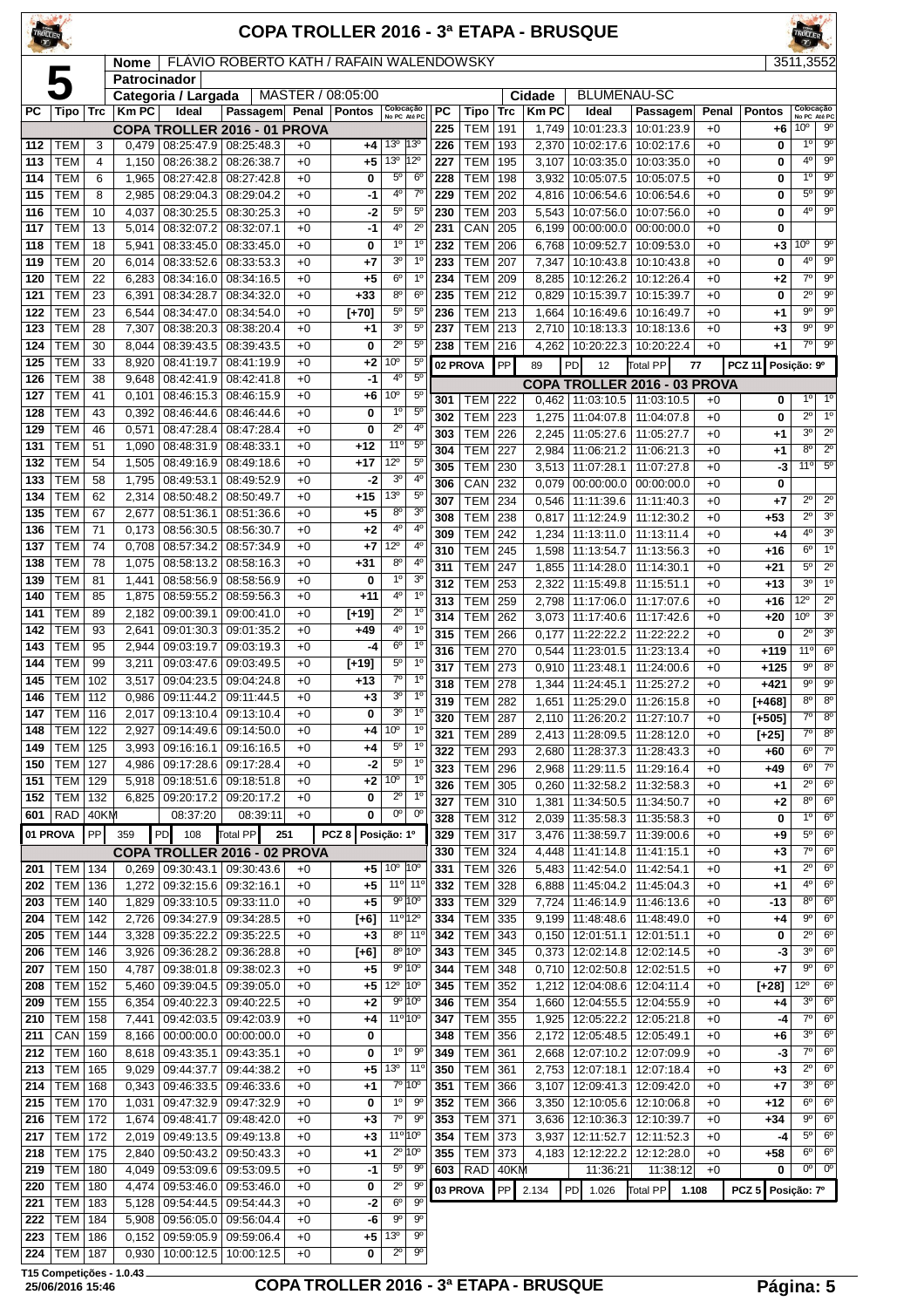| TROLLER                 |                          |                     |                |                                                      |                                                          |              |                   |                                                 |                                        |            |                                  |            |                | <b>COPA TROLLER 2016 - 3ª ETAPA - BRUSQUE</b>                      |                          |              |                        |                                                              |
|-------------------------|--------------------------|---------------------|----------------|------------------------------------------------------|----------------------------------------------------------|--------------|-------------------|-------------------------------------------------|----------------------------------------|------------|----------------------------------|------------|----------------|--------------------------------------------------------------------|--------------------------|--------------|------------------------|--------------------------------------------------------------|
|                         |                          |                     | <b>Nome</b>    |                                                      | ACYR HIDEKI RODRIGUES DA SILVA / RENAN PAMPLONA MEDEIROS |              |                   |                                                 |                                        |            |                                  |            |                |                                                                    |                          |              |                        | 3571,3508                                                    |
|                         | 6                        |                     | Patrocinador   | Categoria / Largada                                  |                                                          |              | MASTER / 08:06:00 |                                                 |                                        |            |                                  |            | Cidade         | <b>CORUPA-SC</b>                                                   |                          |              |                        |                                                              |
| <b>PC</b>               | Tipo                     | <b>Trc</b>          | <b>Km PC</b>   | Ideal                                                | Passagem Penal                                           |              | <b>Pontos</b>     | Colocação<br>No PC Até PC                       |                                        | <b>PC</b>  | Tipo                             | <b>Trc</b> | <b>Km PC</b>   | Ideal                                                              | Passagem                 | Penal        | <b>Pontos</b>          | Colocação<br>No PC Até PC                                    |
|                         |                          |                     |                |                                                      | COPA TROLLER 2016 - 01 PROVA                             |              |                   |                                                 |                                        | 225        | <b>TEM</b>                       | 191        | 1,749          | 10:02:23.3                                                         | 10:02:24.0               | $+0$         | $+7$                   | 11 <sup>o</sup> 11 <sup>o</sup>                              |
| 112                     | TEM                      | 3                   | 0.479          | 08:26:47.9 08:26:48.2                                |                                                          | $+0$         | +3                | 6 <sup>o</sup>                                  | 6 <sup>°</sup>                         | 226        | <b>TEM</b>                       | 193        | 2,370          | 10:03:17.6                                                         | 10:03:17.7               | $+0$         | $+1$                   | $2^{\circ}10^{\circ}$                                        |
| 113                     | TEM<br><b>TEM</b>        | $\overline{4}$<br>6 | 1,150<br>1,965 | 08:27:38.2<br>08:28:42.8                             | 08:27:38.7<br>08:28:42.7                                 | $+0$<br>$+0$ | +5<br>-1          | $12^{\circ}$<br>$\overline{7^0}$                | 11 <sup>0</sup><br>$7^\circ$           | 227<br>228 | <b>TEM</b><br><b>TEM</b>         | 195<br>198 | 3,107<br>3,932 | 10:04:35.0<br>10:06:07.5                                           | 10:04:35.0<br>10:06:07.4 | $+0$<br>$+0$ | 0<br>-1                | 5º 10°<br>$3^{\circ}10^{\circ}$                              |
| 114<br>115              | <b>TEM</b>               | 8                   | 2,985          | 08:30:04.3   08:30:03.9                              |                                                          | $+0$         | -4                | 13 <sup>o</sup>                                 | 12 <sup>o</sup>                        | 229        | <b>TEM</b>                       | 202        |                | 4,816 10:07:54.6                                                   | 10:07:53.7               | $+0$         | [-9]                   | 13 <sup>o</sup><br>11°                                       |
| 116                     | <b>TEM</b>               | 10                  | 4,037          | 08:31:25.5   08:31:25.4                              |                                                          | $+0$         | -1                | 3 <sup>o</sup>                                  | 90                                     | 230        | <b>TEM</b>                       | 203        | 5,543          | 10:08:56.0                                                         | 10:08:56.2               | $+0$         | $+2$                   | 11 <sup>°</sup><br>$12^{\circ}$                              |
| 117                     | <b>TEM</b>               | 13                  | 5,014          | 08:33:07.2                                           | 08:33:07.1                                               | $+0$         | -1                | 3 <sup>o</sup>                                  | $6^{\circ}$                            | 231        | CAN                              | 205        | 6,199          | 00:00:00.0                                                         | 00:00:00.0               | $+0$         | 0                      |                                                              |
| 118                     | <b>TEM</b>               | 18                  | 5,941          | 08:34:45.0                                           | 08:34:45.0                                               | $+0$         | 0                 | $2^{\circ}$                                     | $\overline{2^0}$                       | 232        | <b>TEM</b>                       | 206        | 6,768          | 10:10:52.7                                                         | 10:10:53.0               | $+0$         | $+3$                   | 9°12°                                                        |
| 119                     | <b>TEM</b>               | 20                  | 6,014          | 08:34:52.6                                           | 08:34:54.7                                               | $+0$         | $+21$             | 13 <sup>0</sup>                                 | $9^{\circ}$                            | 233        | <b>TEM</b>                       | 207        | 7,347          | 10:11:43.8                                                         | 10:11:43.8               | $+0$         | 0                      | $3^{\circ}12^{\circ}$                                        |
| 120                     | <b>TEM</b>               | 22                  | 6,283          | 08:35:16.0                                           | 08:35:15.9                                               | $+0$         | -1                | 1 <sup>0</sup>                                  | 6 <sup>o</sup>                         | 234        | <b>TEM</b>                       | 209        | 8,285          | 10:13:26.2                                                         | 10:13:25.9               | $+0$         | -3                     | $10^{\circ}$ 12 $^{\circ}$                                   |
| 121                     | <b>TEM</b>               | 23                  | 6,391          | 08:35:28.7                                           | 08:35:32.2                                               | $+0$         | $+35$             | $11^{\circ}$<br>$9^{\circ}$                     | 8 <sup>0</sup><br>$7^\circ$            | 235        | <b>TEM</b>                       | 212        | 0,829          | 10:16:39.7                                                         | 10:16:40.0               | $+0$         | +3                     | $12^{\circ}$<br>$13^{\circ}$<br>$12^{\circ}$<br>$12^{\circ}$ |
| 122<br>123              | <b>TEM</b><br><b>TEM</b> | 23<br>28            | 6,544<br>7,307 | 08:35:47.0<br>08:39:20.3                             | 08:35:55.2<br>08:39:20.3                                 | $+0$<br>$+0$ | $+82$<br>0        | $2^{\circ}$                                     | $7^{\circ}$                            | 236<br>237 | <b>TEM</b><br><b>TEM</b>         | 213<br>213 | 1,664<br>2,710 | 10:17:49.6<br>10:19:13.3                                           | 10:17:50.0<br>10:19:13.6 | $+0$<br>$+0$ | +4<br>+3               | 11 <sup>o</sup> 12 <sup>o</sup>                              |
| 124                     | <b>TEM</b>               | 30                  | 8,044          | 08:40:43.5                                           | 08:40:43.4                                               | $+0$         | -1                | $7^\circ$                                       | $7^\circ$                              | 238        | <b>TEM</b>                       | 216        | 4,262          | 10:21:22.3                                                         | 10:21:22.2               | $+0$         | -1                     | 6º 12º                                                       |
| 125                     | <b>TEM</b>               | 33                  | 8,920          | 08:42:19.7                                           | 08:42:19.6                                               | $+0$         | -1                | $6^{\circ}$                                     | $7^\circ$                              |            | 02 PROVA                         | PP         | 116            | PD<br>16                                                           | Total PP                 | 100          | PCZ <sub>3</sub>       | Posição: 12º                                                 |
| 126                     | <b>TEM</b>               | 38                  | 9,648          | 08:43:41.9                                           | 08:43:41.8                                               | $+0$         | -1                | $5^{\circ}$                                     | $6^{\circ}$                            |            |                                  |            |                | COPA TROLLER 2016 - 03 PROVA                                       |                          |              |                        |                                                              |
| 127                     | <b>TEM</b>               | 41                  | 0,101          | 08:47:15.3                                           | 08:47:15.0                                               | $+0$         | -3                | $8^{\circ}$                                     | $6^{\circ}$                            | 301        | TEM                              | 222        |                | $0,462$   11:04:10.5   11:04:10.8                                  |                          | $+0$         | $+3$                   | 12º 12º                                                      |
| 128                     | <b>TEM</b>               | 43                  | 0,392          | 08:47:44.6                                           | 08:47:44.8                                               | $+0$         | +2                | 4°                                              | $6^{\circ}$                            | 302        | <b>TEM</b>                       | 223        | 1,275          | 11:05:07.8                                                         | 11:05:07.9               | $+0$         | +1                     | $6^{\circ}$<br>$9^{\circ}$                                   |
| 129                     | <b>TEM</b>               | 46                  | 0,571          | 08:48:28.4                                           | 08:48:26.9                                               | $+0$         | -15               | 13 <sup>o</sup><br>12°                          | 6 <sup>o</sup><br>6 <sup>o</sup>       | 303        | <b>TEM</b>                       | 226        | 2,245          | 11:06:27.6                                                         | 11:06:27.8               | $+0$         | +2                     | 7º 10º                                                       |
| 131<br>132              | <b>TEM</b><br><b>TEM</b> | 51<br>54            | 1,090<br>1,505 | 08:49:31.9<br>08:50:16.9                             | 08:49:33.3<br>08:50:17.9                                 | $+0$<br>$+0$ | $+14$<br>$+10$    | $11^{\circ}$                                    | $7^\circ$                              | 304        | <b>TEM</b>                       | 227        | 2,984          | 11:07:21.2                                                         | 11:07:21.1               | $+0$         | -1                     | 7°10°                                                        |
| 133                     | <b>TEM</b>               | 58                  | 1,795          | 08:50:53.1                                           | 08:50:55.3                                               | $+0$         | $[+22]$           | $11^{\circ}$                                    | $8^{\circ}$                            | 305        | <b>TEM</b><br>CAN                | 230<br>232 | 3,513          | 11:08:28.1                                                         | 11:08:28.1               | $+0$<br>$+0$ | 0<br>0                 | $2^{\circ}$<br>$7^\circ$                                     |
| 134                     | <b>TEM</b>               | 62                  | 2,314          | 08:51:48.2                                           | 08:51:47.4                                               | $+0$         | -8                | $9^{\circ}$                                     | $7^\circ$                              | 306<br>307 | <b>TEM</b>                       | 234        | 0,079<br>0,546 | $00:00:00.0$   $00:00:00.0$<br>11:12:39.6                          | 11:12:42.3               | $+0$         | [+27]                  | 11 <sup>o</sup> 11 <sup>o</sup>                              |
| 135                     | <b>TEM</b>               | 67                  | 2,677          | 08:52:36.1                                           | 08:52:35.8                                               | $+0$         | -3                | 6 <sup>o</sup>                                  | 7 <sup>0</sup>                         | 308        | <b>TEM</b>                       | 238        | 0,817          | 11:13:24.9                                                         | 11:13:31.9               | $+0$         | +70                    | 11°<br>$8^{\circ}$                                           |
| 136                     | <b>TEM</b>               | 71                  | 0,173          | 08:57:30.5                                           | 08:57:30.9                                               | $+0$         | +4                | $12^{\circ}$                                    | $7^\circ$                              | 309        | <b>TEM</b>                       | 242        | 1,234          | 11:14:11.0                                                         | 11:14:12.9               | $+0$         | +19                    | 11 <sup>o</sup> 11 <sup>o</sup>                              |
| 137                     | <b>TEM</b>               | 74                  | 0,708          | 08:58:34.2                                           | 08:58:33.7                                               | $+0$         | -5                | $9^{\circ}$                                     | $7^{\circ}$                            | 310        | <b>TEM</b>                       | 245        | 1,598          | 11:14:54.7                                                         | 11:14:56.2               | $+0$         | +15                    | $9^{\circ}$<br>$5^{\circ}$                                   |
| 138                     | <b>TEM</b>               | 78                  | 1,075          | 08:59:13.2                                           | 08:59:18.7                                               | $+0$         | $+55$             | $12^{\circ}$                                    | $8^{\circ}$                            | 311        | <b>TEM</b>                       | 247        | 1,855          | 11:15:28.0                                                         | 11:15:36.1               | $+0$         | +81                    | 11 <sup>o</sup> 11 <sup>o</sup>                              |
| 139<br>140              | <b>TEM</b><br><b>TEM</b> | 81<br>85            | 1,441<br>1,875 | 08:59:56.9<br>09:00:55.2                             | 09:00:11.5<br>09:01:07.6                                 | $+0$<br>$+0$ | $+146$<br>$+124$  | 14 <sup>°</sup><br>$12^{\circ}$                 | 10°<br>10°                             | 312        | <b>TEM</b>                       | 253        | 2,322          | 11:16:49.8                                                         | 11:16:54.2               | $+0$         | +44                    | $11^{\circ}$<br>$12^{\circ}$                                 |
| 141                     | <b>TEM</b>               | 89                  | 2,182          | 09:01:39.1                                           | 09:01:54.0                                               | $+0$         | $+149$            |                                                 | $11^{\circ}$ 11 <sup>°</sup>           | 313<br>314 | <b>TEM</b><br><b>TEM</b>         | 259<br>262 | 2,798<br>3,073 | 11:18:06.0<br>11:18:40.6                                           | 11:18:06.0<br>11:18:43.0 | $+0$<br>$+0$ | 0                      | 11 <sup>o</sup><br>$2^{\circ}$<br>11°<br>$12^{\circ}$        |
| 142                     | <b>TEM</b>               | 93                  | 2,641          | 09:02:30.3                                           | 09:02:46.7                                               | $+0$         | $[+164]$          | $9^{\rm o}$                                     | 11 <sup>°</sup>                        | 315        | <b>TEM</b>                       | 266        | 0,177          | 11:23:22.2                                                         | 11:23:21.3               | $+0$         | [+24]<br>-9            | 11 <sup>°</sup><br>$12^{\circ}$                              |
| 143                     | <b>TEM</b>               | 95                  | 2,944          | 09:04:19.7                                           | 09:04:22.3                                               | $+0$         | $[-26]$           | $12^{\circ}$ 10 <sup>°</sup>                    |                                        | 316        | <b>TEM</b>                       | 270        | 0,544          | 11:24:01.5   11:24:11.1                                            |                          | $+0$         | $+96$                  | $9^{\circ} 10^{\circ}$                                       |
| 144                     | <b>TEM</b>               | 99                  | 3,211          | 09:04:47.6                                           | 09:04:53.7                                               | $+0$         | $+61$             |                                                 | 9° 10°                                 | 317        | <b>TEM</b>                       | 273        | 0,910          | 11:24:48.1   11:25:02.2                                            |                          | $+0$         | $+141$                 | 10 <sup>o</sup><br>10 <sup>o</sup>                           |
| 145                     | <b>TEM</b>               | 102                 | 3,517          | 09:05:23.5                                           | 09:05:31.0                                               | $+0$         | $+75$             | $12^{\circ}$                                    | 10 <sup>o</sup>                        | 318        | <b>TEM</b>                       | 278        | 1,344          | 11:25:45.1                                                         | 11:27:18.6               | $+0$         | $+935$                 | $12^{\circ}$<br>$12^{\circ}$                                 |
| 146<br>$\overline{147}$ | <b>TEM</b><br>$TEM$ 116  | 112                 | 0,986          | 09:12:44.2 09:12:44.6<br>2,017 09:14:10.4 09:14:10.4 |                                                          | $+0$<br>$+0$ | +4<br>0           |                                                 | $8^{\circ}$ 10 $^{\circ}$<br>$10^{10}$ | 319        | <b>TEM</b>                       | 282        | 1,651          | 11:26:29.0                                                         | 11:28:15.9               | $+0$         | $[-1.069]$             | 12º 12º                                                      |
| 148                     | <b>TEM 122</b>           |                     | 2,927          | 09:15:49.6   09:15:49.9                              |                                                          | $+0$         | +3                |                                                 | 8º 10°                                 | 320        | TEM   287                        |            |                | 2,110   11:27:20.2   11:29:29.8                                    |                          | $+0$         | $[+1.296]$   12°   12° | $12^{\circ}$ 12 $^{\circ}$                                   |
| 149                     | <b>TEM</b>               | 125                 | 3,993          | 09:17:16.1                                           | 09:17:16.2                                               | $+0$         | +1                |                                                 | $10 10^{\circ}$                        | 321<br>322 | <b>TEM 289</b><br><b>TEM 293</b> |            |                | 2,413   11:29:09.5   11:30:17.1<br>2,680   11:29:37.3   11:30:54.7 |                          | $+0$<br>$+0$ | $+676$<br>$+774$       | $12^{\circ}$ 12 $^{\circ}$                                   |
| 150                     | <b>TEM</b>               | 127                 | 4,986          | 09:18:28.6 09:18:28.5                                |                                                          | $+0$         | $-1$              |                                                 | $1^{\circ}$ 10 <sup>°</sup>            | 323        | <b>TEM 296</b>                   |            |                | 2,968   11:30:11.5   11:31:33.2                                    |                          | $+0$         | $+817$                 | $12^{\circ}$ 12 $^{\circ}$                                   |
| 151                     | <b>TEM</b>               | 129                 |                | 5,918 09:19:51.6 09:19:51.7                          |                                                          | $+0$         | +1                |                                                 | 6º 10°                                 | 326        | TEM 305                          |            |                | $0,260$   11:33:58.2   11:33:57.9                                  |                          | $+0$         | -3                     | $5^{\circ}12^{\circ}$                                        |
| 152                     | <b>TEM</b>               | 132                 |                | 6,825 09:21:17.2                                     | 09:21:17.2                                               | $+0$         | 0                 |                                                 | $1^{\circ}$ $10^{\circ}$               | 327        | <b>TEM 310</b>                   |            | 1,381          | 11:35:50.5   11:35:50.6                                            |                          | $+0$         | +1                     | 7º 12º                                                       |
| 601                     | <b>RAD</b>               | 40KM                |                | 08:38:19                                             | 08:40:10                                                 | $+0$         | 0                 |                                                 | $\overline{0^0}$ $\overline{0^0}$      | 328        | <b>TEM 312</b>                   |            |                | 2,039 11:36:58.3 11:36:57.9                                        |                          | $+0$         | -41                    | $10^{\circ}$ 12°                                             |
|                         | 01 PROVA                 | PP                  | 1.053          | PD <br>212                                           | Total PP<br>841                                          |              | PCZ <sub>4</sub>  | Posição: 10°                                    |                                        | 329        | <b>TEM 317</b>                   |            |                | 3,476 11:39:59.7 11:40:00.7                                        |                          | $+0$         | $+10$                  | $6^{\circ}12^{\circ}$                                        |
|                         |                          |                     |                |                                                      | COPA TROLLER 2016 - 02 PROVA                             |              |                   |                                                 |                                        | 330        | <b>TEM 324</b>                   |            |                | 4,448   11:42:14.8   11:42:15.2                                    |                          | $+0$         | +4                     | 10° 12°<br>10 120                                            |
| 201<br>202              | TEM   134<br><b>TEM</b>  | 136                 | 1,272          | $0,269$   09:31:43.1<br>09:33:15.6                   | 09:31:43.8<br>09:33:16.0                                 | $+0$<br>$+0$ | +7<br>+4          | 13 <sup>o</sup> 13 <sup>o</sup>                 | $8^{\circ}$ 12 <sup>°</sup>            | 331<br>332 | <b>TEM 326</b><br><b>TEM 328</b> |            | 5,483          | 11:43:54.0<br>6,888   11:46:04.2                                   | 11:43:54.0<br>11:46:04.1 | $+0$<br>$+0$ | 0<br>$-1$              | $8^{\circ} 12^{\circ}$                                       |
| 203                     | <b>TEM</b>               | 140                 | 1,829          | 09:34:10.5 09:34:11.0                                |                                                          | $+0$         | +5                |                                                 | $8°$ 11 <sup>o</sup>                   | 333        | TEM 329                          |            |                | 7,724   11:47:14.9   11:47:13.3                                    |                          | $+0$         | -16                    | $11^{\circ}12^{\circ}$                                       |
| 204                     | <b>TEM</b>               | 142                 | 2,726          | 09:35:27.9 09:35:28.4                                |                                                          | $+0$         | +5                |                                                 | $8°$ 11 <sup>°</sup>                   | 334        | TEM 335                          |            |                | 9,199   11:49:48.6   11:49:49.6                                    |                          | $+0$         | $+10$                  | 12 <sup>o</sup> 12 <sup>o</sup>                              |
| 205                     | TEM                      | 144                 | 3,328          | 09:36:22.2 09:36:22.7                                |                                                          | $+0$         | +5                | 13º 12º                                         |                                        | 342        | TEM 343                          |            |                | $0,150$   12:02:51.1   12:02:50.8                                  |                          | $+0$         | -3                     | 7°12°                                                        |
| 206                     | <b>TEM</b>               | 146                 | 3,926          | 09:37:28.2 09:37:28.9                                |                                                          | $+0$         | $[+7]$            | 11º 12º                                         |                                        | 343        | <b>TEM</b>                       | 345        |                | $0,373$   12:03:14.8   12:03:14.2                                  |                          | $+0$         | -6                     | 7°12°                                                        |
| 207                     | <b>TEM</b>               | 150                 | 4,787          | 09:39:01.8 09:39:02.4                                |                                                          | $+0$         | +6                | 13º 12º                                         |                                        | 344        | TEM 348                          |            |                | $0,710$   12:03:50.8   12:03:50.2                                  |                          | $+0$         | -6                     | $8^{\circ}12^{\circ}$                                        |
| 208                     | <b>TEM</b>               | 152                 | 5,460          | 09:40:04.5 09:40:04.9                                |                                                          | $+0$         | +4                |                                                 | $8°$ 11°<br>$5^{\circ}$ 11°            | 345        | TEM 352                          |            |                | 1,212   12:05:08.6   12:05:07.8                                    |                          | $+0$         | -8                     | 11 <sup>o</sup> 12 <sup>o</sup><br>$8^{\circ}12^{\circ}$     |
| 209<br>210              | <b>TEM</b><br><b>TEM</b> | 155<br>158          | 6,354<br>7,441 | 09:41:22.3<br>09:43:03.5 09:43:03.7                  | 09:41:22.2                                               | $+0$<br>$+0$ | $-1$<br>+2        | $5^{\circ}$                                     | $9^{\circ}$                            | 346<br>347 | TEM 354<br>TEM 355               |            |                | 1,660   12:05:55.5   12:05:56.3<br>1,925   12:06:22.2   12:06:21.2 |                          | $+0$<br>$+0$ | $+8$<br>-10            | 9°12°                                                        |
| 211                     | CAN                      | 159                 | 8,166          | 00:00:00.0                                           | 00:00:00.0                                               | $+0$         | 0                 |                                                 |                                        | 348        | <b>TEM</b>                       | 356        | 2,172          | 12:06:48.5   12:06:49.4                                            |                          | $+0$         | $+9$                   | $7°$ 12°                                                     |
| 212                     | <b>TEM</b>               | 160                 |                | 8,618 09:44:35.1                                     | 09:44:35.0                                               | $+0$         | -1                |                                                 | 8º 10°                                 | 349        | TEM 361                          |            | 2,668          | 12:08:10.2 12:08:09.8                                              |                          | $+0$         | $-4$                   | $8^{\circ}12^{\circ}$                                        |
| 213                     | <b>TEM</b>               | 165                 |                | 9,029 09:45:37.7                                     | 09:45:37.4                                               | $+0$         | -3                | 11 <sup>o</sup> 10 <sup>o</sup>                 |                                        | 350        | TEM 361                          |            |                | 2,753 12:08:18.1 12:08:18.1                                        |                          | $+0$         | 0                      | $10^{120}$                                                   |
| 214                     | <b>TEM</b>               | 168                 | 0,343          | 09:47:33.5 09:47:33.4                                |                                                          | $+0$         | $-1$              | 6 <sup>o</sup>                                  | $9^{\rm o}$                            | 351        | <b>TEM 366</b>                   |            | 3,107          | 12:10:41.3 12:10:42.2                                              |                          | $+0$         | +9                     | 4º 12º                                                       |
| 215                     | <b>TEM</b>               | 170                 | 1,031          | 09:48:32.9 09:48:33.0                                |                                                          | $+0$         | $+1$              |                                                 | $3^{\circ}$ 10 $^{\circ}$              | 352        | <b>TEM 366</b>                   |            |                | $3,350$   12:11:05.6                                               | 12:11:06.6               | $+0$         | $+10$                  | $5^{\circ}12^{\circ}$                                        |
| 216                     | <b>TEM</b>               | 172                 | 1,674          | 09:49:41.7                                           | 09:49:42.3                                               | $+0$         | +6                | $12^{\circ}$                                    | $11^{\circ}$                           | 353        | <b>TEM</b>                       | 371        | 3,636          | 12:11:36.3                                                         | 12:11:37.4               | $+0$         | +11                    | $2^{\circ}$ 12°<br>$10^{\circ}$ 12°                          |
| 217<br>218              | <b>TEM</b><br><b>TEM</b> | 172<br>175          | 2,840          | 2,019 09:50:13.5 09:50:13.9<br>09:51:43.2 09:51:43.6 |                                                          | $+0$<br>$+0$ | +4<br>+4          | $12^{\circ}$ 11 <sup>°</sup><br>13 <sup>0</sup> | $12^{\circ}$                           | 354<br>355 | TEM 373<br>TEM 373               |            | 3,937          | 12:12:52.7   12:12:51.3<br>4, 183   12:13:22.2   12:13:25.3        |                          | $+0$<br>$+0$ | -14<br>+31             | $10^{120}$                                                   |
| 219                     | <b>TEM</b>               | 180                 | 4,049          | 09:54:09.6                                           | 09:54:09.7                                               | $+0$         | +1                |                                                 | $4^{\circ}$ 11 <sup>°</sup>            |            | $603$ RAD                        | $ 40$ KM   |                | 11:37:21                                                           | 11:39:12                 | $+0$         | 0                      | $00$ 0 <sup>o</sup>                                          |
| 220                     | <b>TEM</b>               | 180                 |                | 4,474 09:54:46.0 09:54:46.4                          |                                                          | $+0$         | $+4$              |                                                 | $11°$ 11°                              |            | 03 PROVA                         | PP         | 6.278          | PD 2.416                                                           | <b>Total PP</b>          | 3.862        | $PCZ$ 4                | Posição: 12º                                                 |
| 221                     | TEM                      | 183                 |                | 5,128 09:55:44.5 09:55:44.5                          |                                                          | $+0$         | 0                 |                                                 | 10 110                                 |            |                                  |            |                |                                                                    |                          |              |                        |                                                              |

 TEM 184 5,908 09:57:05.0 09:57:05.5 +0 **+5** 7º 10º TEM 186 0,152 10:00:05.9 10:00:06.0 +0 **+1** 3º 10º TEM 187 0,930 10:01:12.5 10:01:12.7 +0 +2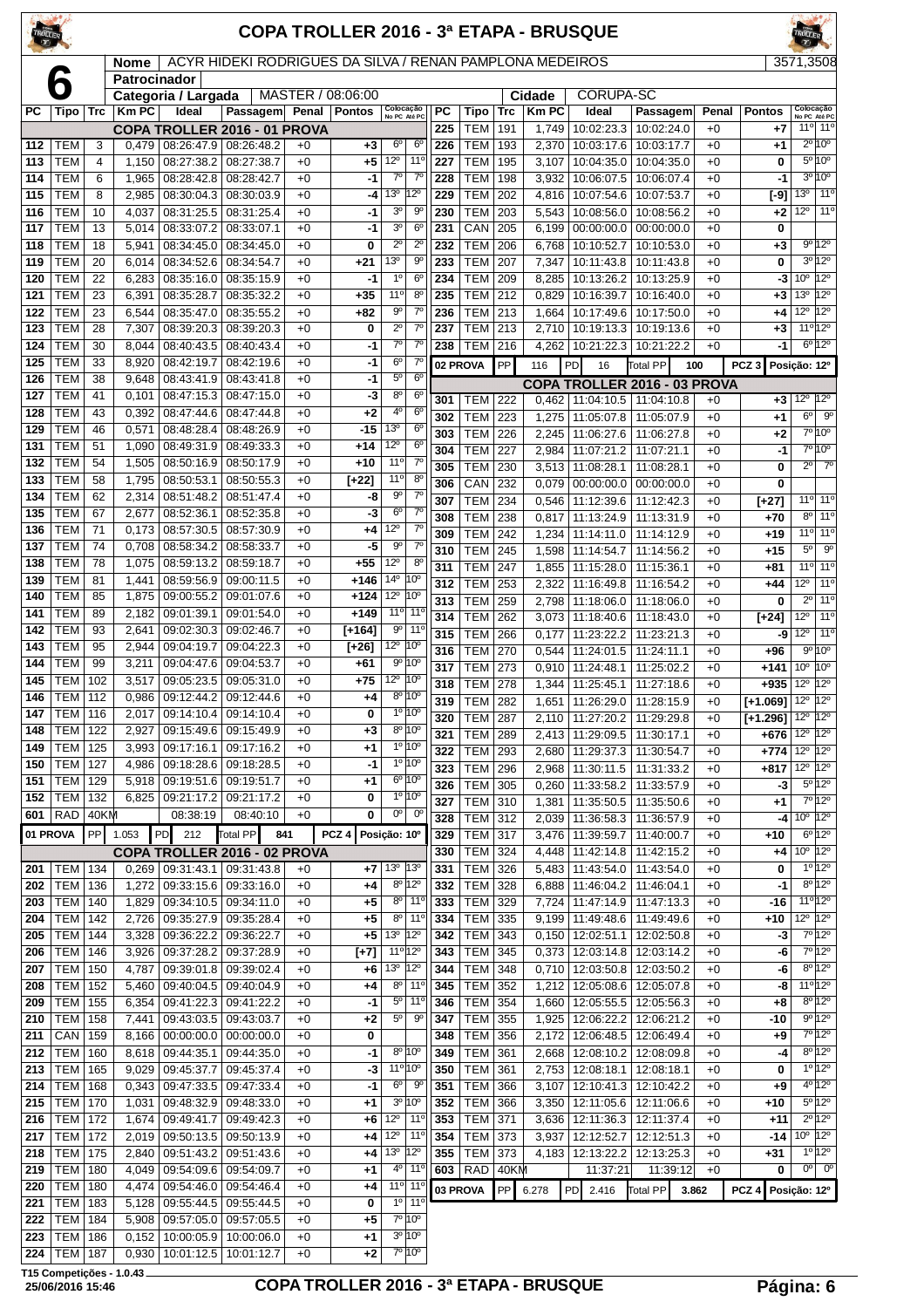| ROLLER     |                          |                     |                |                                                                    |                                        |              |                   |                                                             |                                |            |                                  |            |                | <b>COPA TROLLER 2016 - 3ª ETAPA - BRUSQUE</b>                          |                          |              |                    |                               |                                                           |
|------------|--------------------------|---------------------|----------------|--------------------------------------------------------------------|----------------------------------------|--------------|-------------------|-------------------------------------------------------------|--------------------------------|------------|----------------------------------|------------|----------------|------------------------------------------------------------------------|--------------------------|--------------|--------------------|-------------------------------|-----------------------------------------------------------|
|            |                          |                     | <b>Nome</b>    |                                                                    | SANDY RICARDO RONCAGLIO / RAFAEL PRADA |              |                   |                                                             |                                |            |                                  |            |                |                                                                        |                          |              |                    | 3536,3502                     |                                                           |
|            |                          |                     | Patrocinador   | Categoria / Largada                                                |                                        |              | MASTER / 08:07:00 |                                                             |                                |            |                                  |            | Cidade         | <b>CURITIBA-PR</b>                                                     |                          |              |                    |                               |                                                           |
| <b>PC</b>  | Tipo                     | <b>Trc</b>          | <b>KmPC</b>    | Ideal                                                              | Passagem                               | Penal        | <b>Pontos</b>     | Colocação<br>No PC Até PC                                   |                                | <b>PC</b>  | <b>Tipo</b>                      | <b>Trc</b> | <b>KmPC</b>    | Ideal                                                                  | Passagem                 | Penal        | <b>Pontos</b>      |                               | Colocação<br>No PC Até PC                                 |
|            |                          |                     |                | COPA TROLLER 2016 - 01 PROVA                                       |                                        |              |                   |                                                             |                                | 225        | <b>TEM</b>                       | 191        | 1,749          | 10:03:23.3                                                             | 10:03:23.8               | $+0$         | $+5$               |                               | $9^{\circ}$ 13°                                           |
| 112<br>113 | <b>TEM</b><br><b>TEM</b> | 3<br>$\overline{4}$ | 1,150          | $0,479$ 08:27:47.9 08:27:48.3<br>08:28:38.2                        | 08:28:38.3                             | $+0$<br>$+0$ | +4<br>$+1$        | 8 <sup>o</sup><br>1 <sup>0</sup>                            | 8 <sup>o</sup><br>$4^{\circ}$  | 226<br>227 | <b>TEM</b><br><b>TEM</b>         | 193<br>195 | 2,370<br>3,107 | 10:04:17.6<br>10:05:35.0                                               | 10:04:17.5<br>10:05:34.6 | $+0$<br>$+0$ | $-1$<br>-4         |                               | $3^0$ 13 $^0$<br>11 <sup>o</sup> 13 <sup>o</sup>          |
| 114        | <b>TEM</b>               | 6                   | 1,965          | 08:29:42.8                                                         | 08:29:42.8                             | $+0$         | 0                 | $1^{\circ}$                                                 | $1^{\circ}$                    | 228        | <b>TEM</b>                       | 198        | 3,932          | 10:07:07.5                                                             | 10:07:07.3               | $+0$         | -2                 |                               | 7°13°                                                     |
| 115        | <b>TEM</b>               | 8                   | 2,985          | 08:31:04.3                                                         | 08:31:04.1                             | $+0$         | -2                | $9^{\circ}$                                                 | $1^{\circ}$                    | 229        | <b>TEM</b>                       | 202        | 4,816          | 10:08:54.6                                                             | 10:08:54.7               | $+0$         | +1                 |                               | $7°$ 13 $°$                                               |
| 116        | <b>TEM</b>               | 10                  | 4,037          | 08:32:25.5                                                         | 08:32:25.0                             | $+0$         | -5                | $11^{\circ}$                                                | $7^\circ$                      | 230        | <b>TEM</b>                       | 203        | 5,543          | 10:09:56.0                                                             | 10:09:56.0               | $+0$         | 0                  |                               | 6º 13º                                                    |
| 117<br>118 | <b>TEM</b><br><b>TEM</b> | 13<br>18            | 5,014<br>5,941 | 08:34:07.2<br>08:35:45.0                                           | 08:34:06.8<br>08:35:44.8               | $+0$<br>$+0$ | -4<br>-2          | 10 <sup>o</sup><br>$6^{\circ}$                              | 8 <sup>o</sup><br>$7^\circ$    | 231<br>232 | CAN<br><b>TEM</b>                | 205<br>206 | 6,199<br>6,768 | 00:00:00.0<br>10:11:52.7                                               | 00:00:00.0<br>10:11:53.1 | $+0$<br>$+0$ | 0<br>+4            |                               | $11^{\circ}13^{\circ}$                                    |
| 119        | <b>TEM</b>               | 20                  | 6,014          | 08:35:52.6                                                         | 08:35:54.1                             | $+0$         | $+15$             | 10 <sup>o</sup>                                             | $7^{\circ}$                    | 233        | <b>TEM</b>                       | 207        | 7,347          | 10:12:43.8                                                             | 10:12:44.0               | $+0$         | $+2$               |                               | $10^{\circ}$ 13°                                          |
| 120        | TEM                      | 22                  | 6,283          | 08:36:16.0                                                         | 08:36:15.4                             | $+0$         | -6                | 8 <sup>o</sup>                                              | $7^\circ$                      | 234        | <b>TEM</b>                       | 209        | 8,285          | 10:14:26.2                                                             | 10:14:26.4               | $+0$         | +2                 |                               | 9°13°                                                     |
| 121        | <b>TEM</b>               | 23                  | 6,391          | 08:36:28.7                                                         | 08:36:32.1                             | $+0$         | $+34$             | 10 <sup>o</sup><br>11°                                      | 90<br>10°                      | 235        | <b>TEM</b>                       | 212        | 0,829          | 10:17:39.7                                                             | 10:17:39.9               | $+0$         | $+2$               |                               | $11^{\circ}13^{\circ}$<br>10 <sup>°</sup> 13 <sup>°</sup> |
| 122<br>123 | TEM<br><b>TEM</b>        | 23<br>28            | 6,544<br>7,307 | 08:36:47.0<br>08:40:20.3                                           | 08:36:58.2<br>08:40:20.3               | $+0$<br>$+0$ | $[+112]$<br>0     | $1^{\circ}$                                                 | $9^{\circ}$                    | 236<br>237 | <b>TEM</b><br><b>TEM</b>         | 213<br>213 | 1,664<br>2,710 | 10:18:49.6<br>10:20:13.3                                               | 10:18:49.5<br>10:20:13.2 | $+0$<br>$+0$ | -1<br>$-1$         |                               | $5^{\circ}13^{\circ}$                                     |
| 124        | <b>TEM</b>               | 30                  | 8,044          | 08:41:43.5                                                         | 08:41:43.3                             | $+0$         | -2                | $8^{\circ}$                                                 | $9^{\circ}$                    | 238        | <b>TEM</b>                       | 216        | 4,262          | 10:22:22.3                                                             | 10:22:22.4               | $+0$         | +1                 |                               | $8^{\circ}$ 13°                                           |
| 125        | <b>TEM</b>               | 33                  | 8,920          | 08:43:19.7                                                         | 08:43:19.5                             | $+0$         | -2                | $8^{\circ}$                                                 | $9^{\circ}$                    |            | 02 PROVA                         | PP         | 139            | PD<br>21                                                               | Total PP                 | 118          | PCZ <sub>2</sub>   | Posição: 13º                  |                                                           |
| 126        | TEM                      | 38                  | 9,648          | 08:44:41.9                                                         | 08:44:41.9                             | $+0$         | 0                 | $1^{\circ}$                                                 | $\overline{9^{\circ}}$         |            |                                  |            |                | COPA TROLLER 2016 - 03 PROVA                                           |                          |              |                    |                               |                                                           |
| 127<br>128 | TEM<br><b>TEM</b>        | 41<br>43            | 0,101<br>0,392 | 08:48:15.3<br>08:48:44.6                                           | 08:48:15.2<br>08:48:44.6               | $+0$<br>$+0$ | -1<br>0           | $2^{\circ}$<br>$2^{\circ}$                                  | 90<br>$7^\circ$                | 301        | TEM                              | 222        | 0,462          | 11:05:10.5                                                             | 11:05:10.8               | $+0$         | +3                 |                               | 11 <sup>o</sup> 11 <sup>o</sup><br>$12^{\circ}$ 13°       |
| 129        | <b>TEM</b>               | 46                  | 0,571          | 08:49:28.4                                                         | 08:49:28.6                             | $+0$         | $+2$              | 40                                                          | $7^\circ$                      | 302<br>303 | <b>TEM</b><br><b>TEM</b>         | 223<br>226 | 1,275<br>2,245 | 11:06:07.8<br>11:07:27.6                                               | 11:06:08.2<br>11:07:27.8 | $+0$<br>$+0$ | +4<br>$+2$         |                               | $8^{\circ}13^{\circ}$                                     |
| 131        | <b>TEM</b>               | 51                  | 1,090          | 08:50:31.9                                                         | 08:50:32.3                             | $+0$         | $+4$              | $2^{\circ}$                                                 | $7^\circ$                      | 304        | <b>TEM</b>                       | 227        | 2,984          | 11:08:21.2                                                             | 11:08:21.5               | $+0$         | +3                 |                               | $11^{\circ}12^{\circ}$                                    |
| 132        | тем                      | 54                  | 1,505          | 08:51:16.9                                                         | 08:51:16.4                             | $+0$         | -5                | $6^{\circ}$                                                 | $6^{\circ}$                    | 305        | <b>TEM</b>                       | 230        | 3,513          | 11:09:28.1                                                             | 11:09:28.1               | $+0$         | 0                  |                               | 10 110                                                    |
| 133<br>134 | TEM<br><b>TEM</b>        | 58<br>62            | 1,795<br>2,314 | 08:51:53.1<br>08:52:48.2                                           | 08:51:54.7<br>08:52:47.5               | $+0$<br>$+0$ | $+16$<br>-7       | $8^{\circ}$<br>8 <sup>o</sup>                               | 6 <sup>o</sup><br>$6^{\circ}$  | 306        | CAN                              | 232        | 0,079          | $00:00:00.0$   $00:00:00.0$                                            |                          | $+0$         | 0                  |                               |                                                           |
| 135        | TEM                      | 67                  | 2,677          | 08:53:36.1                                                         | 08:53:35.9                             | $+0$         | -2                | $5^{\circ}$                                                 | 6 <sup>o</sup>                 | 307<br>308 | <b>TEM</b><br><b>TEM</b>         | 234<br>238 | 0,546<br>0,817 | 11:13:39.6<br>11:14:24.9                                               | 11:13:38.9<br>11:14:32.1 | $+0$<br>$+0$ | -7<br>+72          | 3 <sup>o</sup><br>$9^{\circ}$ | $6^{\circ}$<br>$7^\circ$                                  |
| 136        | <b>TEM</b>               | 71                  |                | 0,173   08:58:30.5                                                 | 08:58:30.4                             | $+0$         | -1                | 3 <sup>o</sup>                                              | 6 <sup>o</sup>                 | 309        | <b>TEM</b>                       | 242        | 1,234          | 11:15:11.0                                                             | 11:15:12.5               | $+0$         | $+15$              |                               | 9°10°                                                     |
| 137        | TEM                      | 74                  | 0,708          | 08:59:34.2                                                         | 08:59:34.1                             | $+0$         | $-1$              | 30                                                          | $6^{\circ}$                    | 310        | <b>TEM</b>                       | 245        | 1,598          | 11:15:54.7                                                             | 11:15:58.3               | $+0$         | +36                |                               | 11°10°                                                    |
| 138<br>139 | TEM<br>TEM               | 78<br>81            | 1,075<br>1,441 | 09:00:13.2<br>09:00:56.9                                           | 09:00:15.6<br>09:00:58.6               | $+0$<br>$+0$ | [+24]<br>$+17$    | $5^{\circ}$<br>$6^{\circ}$                                  | $5^{\circ}$<br>$5^{\circ}$     | 311        | TEM                              | 247        | 1,855          | 11:16:28.0                                                             | 11:16:35.2               | $+0$         | +72                |                               | $10^{\circ}$ $10^{\circ}$                                 |
| 140        | <b>TEM</b>               | 85                  | 1,875          | 09:01:55.2                                                         | 09:01:57.0                             | $+0$         | $[+18]$           | $6^{\circ}$                                                 | 4 <sup>0</sup>                 | 312<br>313 | <b>TEM</b><br><b>TEM</b>         | 253<br>259 | 2,322<br>2,798 | 11:17:49.8<br>11:19:06.0                                               | 11:17:52.2<br>11:19:05.8 | $+0$<br>$+0$ | $[+24]$<br>-2      |                               | $8^{\circ}10^{\circ}$<br>7º 10º                           |
| 141        | <b>TEM</b>               | 89                  | 2,182          | 09:02:39.1                                                         | 09:02:44.3                             | $+0$         | $+52$             | $6^{\circ}$                                                 | $5^{\circ}$                    | 314        | <b>TEM</b>                       | 262        | 3,073          | 11:19:40.6                                                             | 11:19:40.6               | $+0$         | 0                  | 1 <sup>°</sup>                | $9^{\circ}$                                               |
| 142        | TEM                      | 93                  | 2,641          | 09:03:30.3                                                         | 09:03:34.9                             | $+0$         | $+46$             | 3 <sup>o</sup>                                              | 3 <sup>o</sup>                 | 315        | <b>TEM</b>                       | 266        | 0,177          | 11:24:22.2                                                             | 11:24:22.3               | $+0$         | +1                 | $5^{\circ}$                   | 8 <sup>o</sup>                                            |
| 143        | TEM                      | 95                  | 2,944          | 09:05:19.7                                                         | 09:05:18.7                             | $+0$         | $-10$             | 10 <sup>o</sup><br>30                                       | $5^{\circ}$<br>3 <sup>o</sup>  | 316        | <b>TEM</b>                       | 270        | 0,544          | 11:25:01.5                                                             | 11:25:06.0               | $+0$         | $+45$              | $2^{\circ}$                   | $8^{\circ}$                                               |
| 144<br>145 | TEM<br><b>TEM</b>        | 99<br>102           | 3,211<br>3,517 | 09:05:47.6<br>09:06:23.5                                           | 09:05:48.6<br>09:06:24.4               | $+0$<br>$+0$ | $+10$<br>+9       | $6^{\circ}$                                                 | $4^{\circ}$                    | 317        | <b>TEM</b>                       | 273        | 0,910          | 11:25:48.1                                                             | 11:25:50.4               | $+0$         | $+23$              | $\overline{5^0}$<br>40        | $5^{\circ}$<br>$4^{\circ}$                                |
| 146        | TEM                      | 112                 |                | $0,986$   09:13:44.2   09:13:44.4                                  |                                        | $+0$         | $+2$              | $\overline{2^0}$                                            | 4 <sup>0</sup>                 | 318<br>319 | <b>TEM</b><br><b>TEM</b>         | 278<br>282 | 1.344<br>1,651 | 11:26:45.1<br>11:27:29.0                                               | 11:27:05.4<br>11:28:02.6 | $+0$<br>$+0$ | $+203$<br>$[-336]$ | $4^{\circ}$                   | $4^{\circ}$                                               |
|            | 147 TEM 116              |                     |                | 2,017 09:15:10.4 09:15:10.6                                        |                                        | $+0$         | $+2$              | $6^{\circ}$                                                 | 4º                             | 320        | TEM   287                        |            |                | 2,110   11:28:20.2   11:28:59.9                                        |                          | +0           | [+397]             | $3^\circ$                     | $4^\circ$                                                 |
| 148        | <b>TEM   122</b>         |                     |                | 2,927 09:16:49.6 09:16:49.8                                        |                                        | $+0$         | +2                | $6^{\circ}$                                                 | 4 <sup>0</sup>                 | 321        | TEM   289                        |            |                | 2,413   11:30:09.5   11:30:10.1                                        |                          | $+0$         | +6                 | 3 <sup>o</sup>                | 4 <sup>0</sup>                                            |
| 149<br>150 | <b>TEM</b><br>TEM        | 125<br>127          |                | 3,993   09:18:16.1<br>4,986 09:19:28.6                             | 09:18:16.5<br>09:19:28.4               | $+0$<br>$+0$ | $+4$<br>-2        | $6^{\circ}$<br>$6^{\circ}$                                  | $4^{\circ}$<br>3 <sup>o</sup>  | 322        | <b>TEM 293</b>                   |            |                | 2,680 11:30:37.3 11:30:41.2                                            |                          | $+0$         | $+39$              | $4^{\circ}$                   | $4^{\circ}$                                               |
| 151        | <b>TEM 129</b>           |                     |                | 5,918 09:20:51.6 09:20:51.7                                        |                                        | $+0$         | $+1$              | $\overline{2^0}$                                            | 4 <sup>0</sup>                 | 323<br>326 | <b>TEM 296</b><br>TEM 305        |            |                | 2,968   11:31:11.5   11:31:14.7<br>$0,260$   11:34:58.2   11:34:58.6   |                          | $+0$<br>$+0$ | $+32$<br>+4        | $5^{\circ}$<br>$7^\circ$      | $4^{\circ}$<br>$4^{\circ}$                                |
| 152        | <b>TEM</b>               | 132                 |                | 6,825   09:22:17.2                                                 | 09:22:17.0                             | $+0$         | -2                | $5^{\circ}$                                                 | 3 <sup>0</sup>                 | 327        | TEM 310                          |            | 1,381          | 11:36:50.5                                                             | 11:36:50.6               | $+0$         | +1                 | $5^{\circ}$                   | 4 <sup>0</sup>                                            |
| 601        | RAD                      | 40KM                |                | 08:39:19                                                           | 08:41:10                               | $+0$         | 0                 | $0^{\circ}$                                                 | $0^{\rm o}$                    | 328        | <b>TEM 312</b>                   |            |                | 2,039   11:37:58.3   11:37:58.4                                        |                          | $+0$         | +1                 | $3^{\circ}$                   | $4^{\circ}$                                               |
|            | 01 PROVA                 | <b>PP</b>           | 429            | PD 154                                                             | Total PP                               | 275          | PCZ 4 Posicão: 3º |                                                             |                                | 329        | <b>TEM 317</b>                   |            | 3,476          | 11:40:59.7   11:41:01.3                                                |                          | $+0$         | +16                | $9^{\circ}$                   | $4^{\circ}$                                               |
| 201        | <b>TEM 134</b>           |                     |                | COPA TROLLER 2016 - 02 PROVA<br>$0,269$   09:32:43.1               | 09:32:43.6                             | $+0$         | +5                | 90                                                          | $9^{\rm o}$                    | 330<br>331 | <b>TEM 324</b><br><b>TEM 326</b> |            |                | 4,448   11:43:14.8  <br>$5,483$   11:44:54.0                           | 11:43:15.3<br>11:44:54.3 | $+0$<br>$+0$ | $+5$<br>$+3$       | $12^{\circ}$<br>$9^{\circ}$   | $4^{\circ}$<br>$4^{\circ}$                                |
| 202        | TEM                      | 136                 | 1,272          | 09:34:15.6                                                         | 09:34:16.6                             | $+0$         | $[+10]$           | $13^{\circ}$ $ 13^{\circ}$                                  |                                | 332        | TEM                              | 328        |                | $6,888$   11:47:04.2                                                   | 11:47:04.2               | $+0$         | 0                  | 1 <sup>°</sup>                | $4^{\circ}$                                               |
| 203        | <b>TEM 140</b>           |                     |                | 1,829 09:35:10.5 09:35:11.2                                        |                                        | $+0$         |                   | $+7$ 12 <sup>o</sup> 13 <sup>o</sup>                        |                                | 333        | TEM 329                          |            |                | 7,724   11:48:14.9   11:48:14.3                                        |                          | $+0$         | -6                 | $4^{\circ}$                   | 4 <sup>o</sup>                                            |
| 204        | <b>TEM</b>               | 142                 |                | 2,726   09:36:27.9                                                 | 09:36:28.8                             | $+0$         |                   | $+9 13^{\circ}$                                             | $ 13^{\circ} $                 | 334        | TEM 335                          |            |                | 9,199   11:50:48.6   11:50:48.9                                        |                          | $+0$         | $+3$               | $6^{\circ}$                   | $4^{\circ}$                                               |
| 205<br>206 | <b>TEM</b><br><b>TEM</b> | 144<br>146          |                | 3,328   09:37:22.2   09:37:22.7<br>3,926   09:38:28.2   09:38:29.3 |                                        | $+0$<br>$+0$ | [+11]             | $+5$   12 <sup>o</sup>   13 <sup>o</sup><br>13 <sup>0</sup> | $ 13^{\circ}$                  | 342<br>343 | <b>TEM 343</b><br><b>TEM 345</b> |            |                | $0,150$   12:03:51.1   12:03:52.0<br>$0,373$   12:04:14.8   12:04:14.5 |                          | $+0$<br>$+0$ | +9<br>-3           | 11°<br>$2^{\circ}$            | 4 <sup>o</sup><br>4 <sup>0</sup>                          |
| 207        | <b>TEM</b>               | 150                 |                | 4,787   09:40:01.8                                                 | 09:40:02.3                             | $+0$         | +5                | $11^{\circ}$ 13°                                            |                                | 344        | <b>TEM</b>                       | 348        |                | $0,710$   12:04:50.8   12:04:51.1                                      |                          | $+0$         | +3                 | $4^{\circ}$                   | $4^{\circ}$                                               |
| 208        | <b>TEM 152</b>           |                     |                | 5,460   09:41:04.5   09:41:04.9                                    |                                        | $+0$         | +4                | 11º 13º                                                     |                                | 345        | TEM 352                          |            |                | 1,212   12:06:08.6   12:06:08.7                                        |                          | $+0$         | $+1$               | 3 <sup>0</sup>                | 4 <sup>0</sup>                                            |
| 209        | <b>TEM</b>               | 155                 |                | 6,354   09:42:22.3                                                 | 09:42:22.7                             | $+0$         | +4                | 11 <sup>o</sup> 13 <sup>o</sup>                             |                                | 346        | TEM 354                          |            |                | 1,660   12:06:55.5   12:06:56.8                                        |                          | $+0$         | +13                | 11°                           | $4^{\circ}$                                               |
| 210        | <b>TEM</b>               | 158                 | 7,441          | 09:44:03.5                                                         | 09:44:03.8                             | $+0$         | $+3$              |                                                             | $9^{\circ}$ 13°                | 347        | TEM 355                          |            |                | 1,925   12:07:22.2   12:07:22.7                                        |                          | $+0$         | +5                 | $8^{\circ}$<br>$12^{\circ}$   | $4^{\circ}$<br>$4^{\circ}$                                |
| 211<br>212 | CAN<br><b>TEM</b>        | 159<br>160          | 8,618          | 8,166   00:00:00.0<br>09:45:35.1                                   | 00:00:00.0<br>09:45:35.1               | $+0$<br>$+0$ | 0<br>0            |                                                             | $3^0$ 13 <sup>0</sup>          | 348<br>349 | TEM 356<br><b>TEM</b>            | 361        | 2,668          | 2,172   12:07:48.5   12:07:51.2<br>12:09:10.2   12:09:11.3             |                          | $+0$<br>$+0$ | $[+27]$<br>$+11$   | 11°                           | $4^{\circ}$                                               |
| 213        | TEM                      | 165                 |                | 9,029   09:46:37.7                                                 | 09:46:38.1                             | $+0$         | +4                | 12 <sup>o</sup> 13 <sup>o</sup>                             |                                | 350        | TEM 361                          |            |                | 2,753   12:09:18.1   12:09:19.7                                        |                          | $+0$         | +16                | $12^{\circ}$                  | $4^{\circ}$                                               |
| 214        | <b>TEM</b>               | 168                 |                | $0,343 \mid 09:48:33.5$                                            | 09:48:34.0                             | $+0$         |                   | $+5$ 12 <sup>o</sup> 13 <sup>o</sup>                        |                                | 351        | <b>TEM</b>                       | 366        |                | 3,107   12:11:41.3   12:11:42.7                                        |                          | $+0$         | +14                | $7^\circ$                     | 4 <sup>o</sup>                                            |
| 215        | <b>TEM</b>               | 170                 | 1,031          |                                                                    | 09:49:32.9 09:49:32.8                  | $+0$         | -1                |                                                             | 4º 13º                         | 352        | TEM 366                          |            | 3,350          | 12:12:05.6   12:12:07.9                                                |                          | $+0$         | +23                | $12^{\circ}$                  | $4^{\circ}$                                               |
| 216<br>217 | <b>TEM</b><br><b>TEM</b> | 172<br>172          |                | 1,674   09:50:41.7<br>2,019 09:51:13.5                             | 09:50:42.6<br>09:51:14.1               | $+0$<br>$+0$ | $+9$<br>$+6$      | 13 <sup>0</sup><br>13 <sup>°</sup>                          | $ 13^{\circ}$<br>$ 13^{\circ}$ | 353<br>354 | <b>TEM</b><br><b>TEM</b>         | 371<br>373 | 3,636<br>3,937 | 12:12:36.3   12:12:41.2<br>12:13:52.7   12:13:52.4                     |                          | $+0$<br>$+0$ | $+49$<br>-3        | 11°<br>$4^{\circ}$            | 4 <sup>0</sup><br>$4^{\circ}$                             |
| 218        | <b>TEM 175</b>           |                     |                | 2,840   09:52:43.2   09:52:43.6                                    |                                        | $+0$         | $+4$              | $12^{\circ}$                                                | $ 13^{\circ}$                  | 355        | TEM 373                          |            |                | 4,183   12:14:22.2   12:14:27.2                                        |                          | $+0$         | +50                | $5^{\circ}$                   | $4^{\circ}$                                               |
| 219        | <b>TEM</b>               | 180                 |                | 4,049 09:55:09.6                                                   | 09:55:09.3                             | $+0$         |                   | $-3$ 12 <sup>o</sup> 13 <sup>o</sup>                        |                                |            | 603   RAD                        | 40KM       |                | 11:38:21                                                               | 11:40:12                 | $+0$         | 0                  | 0 <sup>0</sup>                | $0^{\circ}$                                               |
| 220        | TEM                      | 180                 |                | 4,474   09:55:46.0   09:55:45.6                                    |                                        | $+0$         |                   | $-4$ 10 <sup>o</sup> 13 <sup>o</sup>                        |                                |            | 03 PROVA                         | PP         | 1.588          | PD<br>784                                                              | <b>Total PP</b>          | 804          | PCZ <sub>3</sub>   | Posição: 4º                   |                                                           |
| 221<br>222 | TEM<br><b>TEM 184</b>    | 183                 |                | 5,128 09:56:44.5<br>5,908 09:58:05.0 09:58:04.6                    | 09:56:44.0                             | $+0$<br>$+0$ | -5  <br>-4        | 11º 13º                                                     | $6^{\circ}$ 13°                |            |                                  |            |                |                                                                        |                          |              |                    |                               |                                                           |

 TEM 186 0,152 10:01:05.9 10:01:06.2 +0 **+3** 9º 13º TEM 187 0,930 10:02:12.5 10:02:12.3 +0 **-2** 11º 13º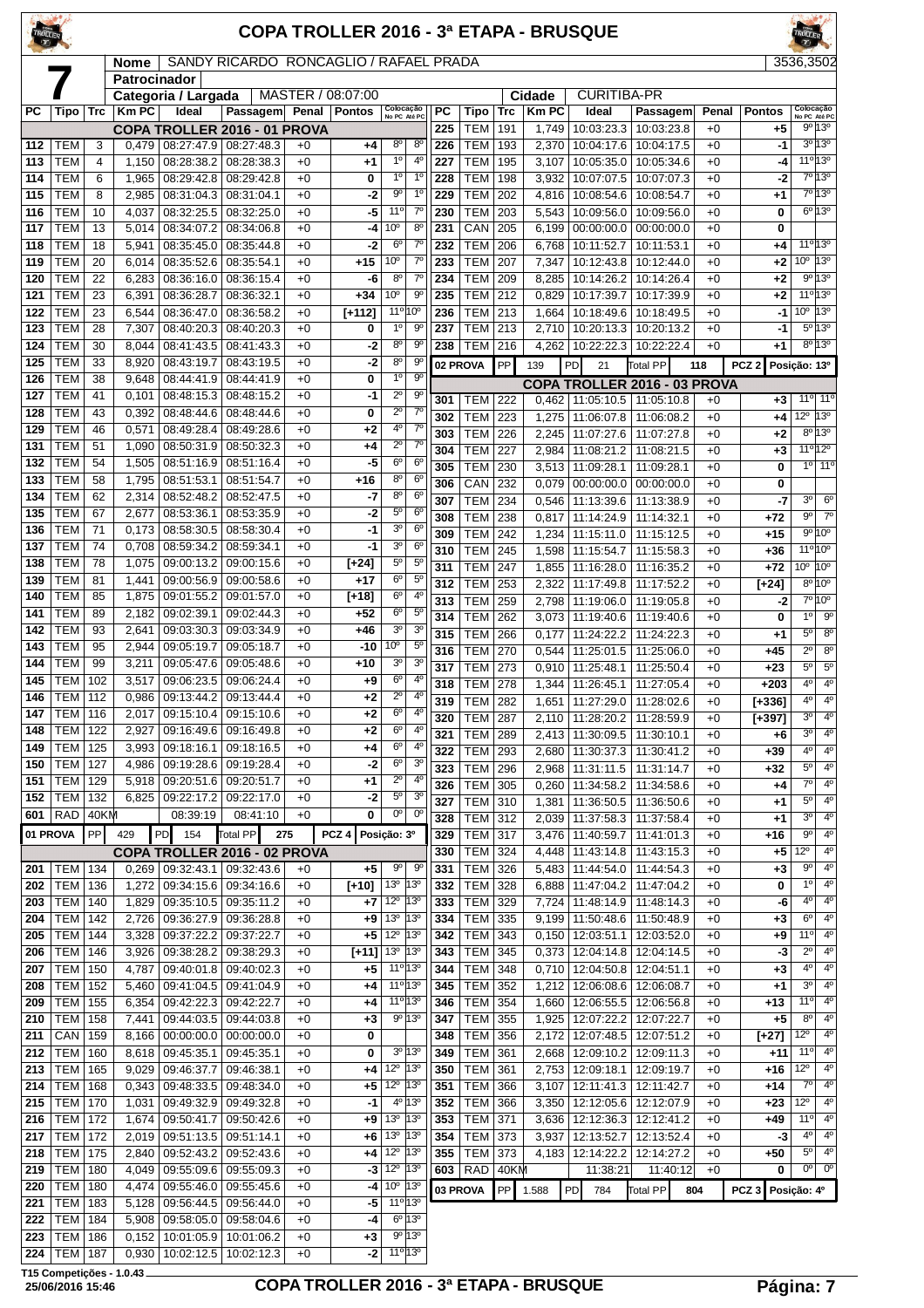#### **COPA TROLLER 2016 - 3ª ETAPA - BRUSQUE**

Nome | FERNANDO LAGE / RAFAEL DAL BELLO | 3556,3

|                  |                  |                 |              | NOTHE   FENTANDO LAGE / NAFAEL DAL BELLO |            |          |       |                        |                                 |                             |                 |                |                  |             |                                 |                                    |       |                    | ວວວບ,ວວ∠7                       |                        |
|------------------|------------------|-----------------|--------------|------------------------------------------|------------|----------|-------|------------------------|---------------------------------|-----------------------------|-----------------|----------------|------------------|-------------|---------------------------------|------------------------------------|-------|--------------------|---------------------------------|------------------------|
|                  |                  |                 | Patrocinador |                                          |            |          |       |                        |                                 |                             |                 |                |                  |             |                                 |                                    |       |                    |                                 |                        |
|                  |                  |                 |              | Categoria / Largada                      |            |          |       | MASTER / 08:08:00      |                                 |                             |                 |                |                  | Cidade      |                                 | <b>BELO HORIZONTE-MG</b>           |       |                    |                                 |                        |
| РC               | Tipo             | <b>Trc</b>      | <b>Km PC</b> | Ideal                                    |            | Passagem | Penal | <b>Pontos</b>          | Colocação<br>No PC Até PC       |                             | $\overline{PC}$ | Tipo           | <b>Trc</b>       | <b>KmPC</b> | Ideal                           | Passagem                           | Penal | <b>Pontos</b>      | Colocação<br>No PC Até PC       |                        |
|                  |                  |                 |              | COPA TROLLER 2016 - 01 PROVA             |            |          |       |                        |                                 |                             | 225             | TEM            | 191              | 1,749       | 10:04:23.3                      | 10:04:23.6                         | $+0$  | $+3$               | 4°                              | 4 <sup>0</sup>         |
| 112              | TEM              | 3               | 0,479        | 08:28:47.9                               | 08:28:47.8 |          | $+0$  | -1                     | $1^{\circ}$                     | $1^{\circ}$                 | 226             | <b>TEM</b>     | 193              | 2,370       | 10:05:17.6                      | 10:05:17.1                         | $+0$  | -5                 | 13 <sup>o</sup>                 | 6 <sup>o</sup>         |
| 113              | <b>TEM</b>       | 4               | 1,150        | 08:29:38.2                               | 08:29:38.4 |          | $+0$  | $+2$                   | 4°                              | $2^{\circ}$                 | 227             | <b>TEM</b>     | 195              | 3,107       | 10:06:35.0                      | 10:06:35.0                         | $+0$  | 0                  | $2^{\circ}$                     | 3 <sup>o</sup>         |
| 114              | <b>TEM</b>       | 6               | 1,965        | 08:30:42.8                               | 08:30:41.8 |          | $+0$  | $-10$                  | 13 <sup>0</sup>                 | 13°                         | 228             | <b>TEM</b>     | 198              | 3,932       | 10:08:07.5                      | 10:08:07.1                         | $+0$  | -4                 | $13^{\circ}$                    | 6 <sup>o</sup>         |
| 115              | <b>TEM</b>       | 8               | 2,985        | 08:32:04.3                               | 08:32:03.9 |          | $+0$  | -4                     | $12^{\circ}$                    | $13^{\circ}$                | 229             | <b>TEM</b>     | 202              | 4,816       | 10:09:54.6                      | 10:09:54.6                         | $+0$  | 0                  | 3 <sup>o</sup>                  | 6 <sup>o</sup>         |
| 116              | <b>TEM</b>       | 10              | 4,037        | 08:33:25.5                               | 08:33:25.4 |          | $+0$  | -1                     |                                 | 4º 12º                      | 230             | <b>TEM</b>     | 203              | 5,543       | 10:10:56.0                      | 10:10:56.2                         | $+0$  | $+2$               | $9^{\circ}$                     | $6^{\circ}$            |
| 117              | <b>TEM</b>       | 13              | 5,014        | 08:35:07.2                               | 08:35:06.5 |          | $+0$  | -7                     | 14 <sup>°</sup>                 | 13°                         | 231             | CAN            | 205              | 6,199       |                                 | $\overline{00:00:00.0}$ 00:00:00.0 | $+0$  | 0                  |                                 |                        |
|                  |                  |                 |              |                                          |            |          |       |                        | $14^{\circ}$                    | 13 <sup>o</sup>             |                 |                |                  |             |                                 |                                    |       |                    | 8 <sup>o</sup>                  | $6^{\circ}$            |
| 118              | <b>TEM</b>       | 18              | 5,941        | $\overline{08}$ :36:45.0                 | 08:36:44.3 |          | $+0$  | -7                     |                                 |                             | 232             | <b>TEM</b>     | 206              | 6,768       | 10:12:52.7                      | 10:12:52.5                         | $+0$  | -2                 |                                 |                        |
| 119              | <b>TEM</b>       | 20              | 6,014        | 08:36:52.6                               | 08:36:53.8 |          | $+0$  | $+12$                  | 90                              | $11^{\circ}$                | 233             | <b>TEM</b>     | 207              | 7,347       | 10:13:43.8                      | 10:13:44.0                         | $+0$  | +2                 | $9^{\circ}$                     | $5^{\circ}$            |
| 120              | <b>TEM</b>       | 22              | 6,283        | 08:37:16.0                               | 08:37:14.9 |          | $+0$  | $-11$                  | 11º 12º                         |                             | 234             | <b>TEM</b>     | 209              | 8,285       | 10:15:26.2                      | 10:15:26.1                         | $+0$  | -1                 | 6 <sup>o</sup>                  | 4 <sup>0</sup>         |
| 121              | <b>TEM</b>       | 23              | 6,391        | 08:37:28.7                               | 08:37:32.0 |          | $+0$  | $+33$                  |                                 | $9°$ 10°                    | 235             | TEM            | 212              | 0,829       | 10:18:39.7                      | 10:18:39.8                         | $+0$  | $+1$               | 7 <sup>0</sup>                  | 4 <sup>0</sup>         |
| 122              | <b>TEM</b>       | 23              | 6,544        | 08:37:47.0                               | 08:37:55.8 |          | $+0$  | +88                    | 10 <sup>o</sup>                 | 90                          | 236             | TEM            | 213              | 1,664       | 10:19:49.6                      | 10:19:49.2                         | $+0$  | -4                 | 13 <sup>o</sup>                 | 5 <sup>o</sup>         |
| 123              | <b>TEM</b>       | 28              | 7,307        | 08:41:20.3                               | 08:41:19.2 |          | $+0$  | $-11$                  | 13 <sup>o</sup>                 | 10°                         | 237             | TEM            | 213              | 2,710       | 10:21:13.3                      | 10:21:13.1                         | $+0$  | -2                 | 8 <sup>o</sup>                  | $\overline{5^0}$       |
| 124              | <b>TEM</b>       | 30              | 8,044        | 08:42:43.5                               | 08:42:43.0 |          | $+0$  | -5                     | $12^{\circ}$                    | 10°                         | 238             | TEM            | 216              | 4,262       | 10:23:22.3                      | 10:23:21.7                         | $+0$  | -6                 | $12^{\circ}$                    | $\overline{7}^{\circ}$ |
| 125              | <b>TEM</b>       | 33              | 8,920        | 08:44:19.7                               | 08:44:19.5 |          | $+0$  | -2                     | $11^{\circ} 10^{\circ}$         |                             |                 |                | PP               |             |                                 |                                    |       |                    |                                 |                        |
| 126              | <b>TEM</b>       | $\overline{38}$ | 9,648        | 08:45:41.9                               | 08:45:41.5 |          | $+0$  | -4                     | 14 <sup>°</sup>                 | 10 <sup>o</sup>             |                 | 02 PROVA       |                  | 85          | PD<br>15                        | Total PP                           | 70    | PCZ <sub>7</sub>   | Posição: 7º                     |                        |
| 127              | <b>TEM</b>       | 41              |              |                                          | 08:49:15.2 |          | $+0$  | $-1$                   |                                 | $3^0$ 10 <sup>0</sup>       |                 |                |                  |             |                                 | COPA TROLLER 2016 - 03 PROVA       |       |                    |                                 |                        |
|                  |                  |                 | 0,101        | 08:49:15.3                               |            |          |       |                        |                                 |                             | 301             | TEM            | 222              | 0,462       | 11:06:10.5                      | 11:06:10.5                         | $+0$  | 0                  | 4°                              | 4 <sup>0</sup>         |
| 128              | <b>TEM</b>       | 43              | 0,392        | 08:49:44.6                               | 08:49:47.3 |          | $+0$  | $[-27]$                | 12 <sup>o</sup> 10 <sup>o</sup> |                             | 302             | TEM            | 223              | 1,275       | 11:07:07.8                      | 11:07:07.7                         | $+0$  | $-1$               | $5^{\circ}$                     | $5^{\circ}$            |
| 129              | <b>TEM</b>       | 46              | 0,571        | 08:50:28.4                               | 08:50:27.9 |          | $+0$  | -5                     | $11^{\circ} 10^{\circ}$         |                             | 303             | TEM            | 226              | 2,245       | 11:08:27.6                      | 11:08:27.4                         | $+0$  | -2                 | 10 <sup>o</sup>                 | 6 <sup>o</sup>         |
| 131              | <b>TEM</b>       | 51              | 1,090        | 08:51:31.9                               | 08:51:33.1 |          | $+0$  | +12                    | 10 <sup>o</sup>                 | 10 <sup>o</sup>             | 304             | TEM            | 227              | 2,984       | 11:09:21.2                      | 11:09:21.2                         | $+0$  | 0                  | $\overline{2^0}$                | $\overline{3^0}$       |
| $\overline{132}$ | <b>TEM</b>       | 54              | 1,505        | 08:52:16.9                               | 08:52:16.1 |          | $+0$  | -8                     |                                 | $9^{\circ}$ 10 <sup>°</sup> | 305             | TEM            | 230              | 3,513       | 11:10:28.1                      | 11:10:27.9                         | $+0$  | -2                 | $9^{\circ}$                     | 4 <sup>0</sup>         |
| 133              | <b>TEM</b>       | 58              | 1,795        | 08:52:53.1                               | 08:52:59.1 |          | $+0$  | +60                    | 14 <sup>°</sup>                 | 10 <sup>o</sup>             | 306             | CAN            | 232              | 0,079       | 00:00:00.0                      | 00:00:00.0                         | $+0$  | 0                  |                                 |                        |
| 134              | <b>TEM</b>       | 62              | 2,314        | 08:53:48.2                               | 08:54:00.1 |          | $+0$  | $[+119]$               | 14 <sup>°</sup>                 | 13 <sup>o</sup>             | 307             | TEM            | 234              | 0,546       | 11:14:39.6                      | 11:14:42.7                         | $+0$  | $+31$              | 12 <sup>o</sup> 12 <sup>o</sup> |                        |
| 135              | TEM              | 67              | 2,677        | 08:54:36.1                               | 08:54:41.6 |          | $+0$  | $+55$                  | $14^{\circ}$                    | $13^{\circ}$                |                 |                |                  |             |                                 |                                    |       |                    | 4 <sup>0</sup>                  | $9^{\circ}$            |
| 136              | <b>TEM</b>       | 71              | 0,173        | 08:59:30.5                               | 08:59:30.3 |          | $+0$  | $-2$                   |                                 | $5^{\circ}$ 13 $^{\circ}$   | 308             | <b>TEM</b>     | 238              | 0,817       | 11:15:24.9                      | 11:15:30.6                         | $+0$  | $+57$              |                                 |                        |
| 137              | <b>TEM</b>       | $\overline{74}$ | 0,708        | 09:00:34.2                               | 09:00:33.2 |          | $+0$  | $-10$                  | 13 <sup>o</sup>                 | 13°                         | 309             | <b>TEM</b>     | 242              | 1,234       | 11:16:11.0                      | 11:16:11.2                         | $+0$  | $+2$               | $2^{\circ}$                     | $6^{\circ}$            |
|                  |                  |                 |              |                                          |            |          |       |                        |                                 |                             | 310             | <b>TEM</b>     | 245              | 1,598       | 11:16:54.7                      | 11:16:55.4                         | $+0$  | +7                 | $2^{\circ}$                     | 3 <sup>o</sup>         |
| 138              | <b>TEM</b>       | 78              | 1,075        | 09:01:13.2                               | 09:01:18.3 |          | $+0$  | $+51$                  | 11 <sup>o</sup> 13 <sup>o</sup> |                             | 311             | <b>TEM</b>     | 247              | 1,855       | 11:17:28.0                      | 11:17:30.2                         | $+0$  | $[+22]$            | 6 <sup>o</sup>                  | $5^{\circ}$            |
| 139              | <b>TEM</b>       | 81              | 1,441        | 09:01:56.9                               | 09:01:59.3 |          | $+0$  | [+24]                  |                                 | 7º 13º                      | 312             | TEM            | 253              | 2,322       | 11:18:49.8                      | 11:18:53.7                         | $+0$  | $+39$              | 10 <sup>o</sup>                 | $\overline{7^{\circ}}$ |
| 140              | <b>TEM</b>       | 85              | 1,875        | 09:02:55.2                               | 09:02:59.0 |          | $+0$  | +38                    | 8°                              | $11^{\circ}$                | 313             | <b>TEM</b>     | 259              | 2,798       | 11:20:06.0                      | 11:20:06.0                         | $+0$  | 0                  | 1 <sup>0</sup>                  | $\overline{7^{\circ}}$ |
| 141              | <b>TEM</b>       | 89              | 2,182        | 09:03:39.1                               | 09:03:45.9 |          | $+0$  | $+68$                  |                                 | $8^{\circ}$ 10 $^{\circ}$   | 314             | <b>TEM</b>     | 262              | 3,073       | 11:20:40.6                      | 11:20:41.2                         | $+0$  | $+6$               | 3 <sup>o</sup>                  | $\overline{7}^{\circ}$ |
| 142              | <b>TEM</b>       | 93              | 2,641        | 09:04:30.3                               | 09:04:35.7 |          | $+0$  | $+54$                  |                                 | 5º 10º                      | 315             | <b>TEM</b>     | 266              | 0,177       | 11:25:22.2                      | 11:25:21.8                         | $+0$  | -4                 | $\overline{7^\circ}$            | $\overline{5^0}$       |
| 143              | <b>TEM</b>       | 95              | 2,944        | 09:06:19.7                               | 09:06:19.5 |          | $+0$  | $-2$                   | 4º                              | 90                          | 316             | <b>TEM</b>     | 270              | 0,544       | 11:26:01.5                      | 11:26:10.3                         | $+0$  | +88                | 8 <sup>o</sup>                  | $5^{\circ}$            |
| 144              | <b>TEM</b>       | 99              | 3,211        | 09:06:47.6                               | 09:06:54.3 |          | $+0$  | $+67$                  | 10 <sup>o</sup>                 | 9 <sup>o</sup>              | 317             | TEM            | $\overline{273}$ |             | 11:26:48.1                      | 11:26:53.2                         | $+0$  | $+51$              | $7^\circ$                       | 6 <sup>o</sup>         |
| 145              | <b>TEM</b>       | 102             | 3,517        | 09:07:23.5                               | 09:07:28.8 |          | $+0$  | +53                    | 10 <sup>o</sup>                 | $9^{\circ}$                 |                 |                |                  | 0,910       |                                 |                                    |       |                    | $5^{\circ}$                     | $5^{\circ}$            |
| 146              | TEM              | 112             | 0,986        | 09:14:44.2                               | 09:14:44.8 |          | $+0$  | +6                     | 11 <sup>o</sup>                 | 9 <sup>o</sup>              | 318             | <b>TEM</b>     | 278              | 1,344       | 11:27:45.1                      | 11:28:18.3                         | $+0$  | $+332$             |                                 |                        |
|                  |                  |                 |              |                                          |            |          |       |                        | 8 <sup>o</sup>                  | 90                          | 319             | <b>TEM</b>     | 282              | 1,651       | 11:28:29.0                      | 11:29:08.5                         | $+0$  | $[-395]$           | $5^{\circ}$                     | $5^{\circ}$            |
| 147              | <b>TEM</b>       | 116             | 2,017        | 09:16:10.4                               | 09:16:10.6 |          | $+0$  | $+2$                   |                                 |                             | 320             | <b>TEM</b>     | 287              | 2,110       | 11:29:20.2                      | 11:30:05.9                         | $+0$  | $[-457]$           | $6^{\circ}$                     | $5^{\circ}$            |
| 148              | TEM              | 122             | 2,927        | 09:17:49.6                               | 09:17:49.6 |          | $+0$  | 0                      | $1^{\circ}$                     | 90                          | 321             | <b>TEM</b>     | 289              | 2,413       | 11:31:09.5                      | 11:31:12.4                         | $+0$  | $\overline{[+29]}$ | $8^{\circ}$                     | $5^{\circ}$            |
| 149              | <b>TEM</b>       | 125             | 3,993        | 09:19:16.1                               | 09:19:16.2 |          | $+0$  | $+1$                   | 3 <sup>o</sup>                  | $9^{\circ}$                 | 322             | TEM            | 293              | 2,680       | 11:31:37.3                      | 11:31:44.8                         | $+0$  | $+75$              | $\overline{7^0}$                | $\overline{5^0}$       |
|                  | 150   TEM   127  |                 |              | 4,986   09:20:28.6   09:20:28.2          |            |          | $+0$  | -4                     | $9^{\rm o}$                     | 9                           | 323             | TEM   296      |                  |             | 2,968   11:32:11.5   11:32:26.7 |                                    | $+0$  | +152               | 70                              | $5^{\circ}$            |
| 151              | TEM   129        |                 |              | 5,918 09:21:51.6 09:21:51.5              |            |          | $+0$  | $-1$                   | $5^{\circ}$                     | $9^{\circ}$                 | 326             | TEM            | 305              | 0,260       | 11:35:58.2                      | 11:35:58.3                         | $+0$  | $+1$               | 3 <sup>0</sup>                  | $5^{\circ}$            |
|                  | 152   TEM   132  |                 |              | 6,825   09:23:17.2   09:23:16.9          |            |          | $+0$  | $-3$                   | 6 <sup>o</sup>                  | 90                          | 327             | TEM            | 310              | 1,381       | 11:37:50.5                      | 11:37:50.5                         | $+0$  | 0                  | $1^{\circ}$                     | 5 <sup>0</sup>         |
|                  | $601$ RAD        | 40KM            |              | 08:40:19                                 |            | 08:42:10 | $+0$  | 0                      | 0 <sup>o</sup>                  | $0^{\circ}$                 | 328             | <b>TEM 312</b> |                  | 2,039       |                                 | 11:38:58.3 11:38:58.2              | $+0$  | $-1$               | 4 <sup>0</sup>                  | $5^{\circ}$            |
| 01 PROVA         |                  | PP              | 871          | <b>PD</b><br>170                         | Total PP   | 701      |       | PCZ <sub>1</sub>       | Posição: 9º                     |                             |                 | <b>TEM 317</b> |                  | 3,476       |                                 |                                    | $+0$  | $+14$              | $7^\circ$                       | $5^{\circ}$            |
|                  |                  |                 |              |                                          |            |          |       |                        |                                 |                             | 329             |                |                  |             | 11:41:59.7                      | 11:42:01.1                         |       |                    |                                 |                        |
|                  |                  |                 |              | COPA TROLLER 2016 - 02 PROVA             |            |          |       |                        |                                 |                             | 330             | TEM            | 324              | 4,448       | 11:44:14.8                      | 11:44:15.1                         | $+0$  | $+3$               | $6^{\circ}$                     | $5^{\circ}$            |
| 201              | <b>TEM   134</b> |                 | 0,269        | 09:33:43.1   09:33:43.3                  |            |          | $+0$  | +2                     | 4°                              | $4^{\circ}$                 | 331             | TEM            | 326              | 5,483       | 11:45:54.0                      | 11:45:54.3                         | $+0$  | $+3$               | 10 <sup>o</sup>                 | $5^{\circ}$            |
| 202              | <b>TEM</b>       | 136             | 1,272        | 09:35:15.6 09:35:15.6                    |            |          | $+0$  | 0                      | $1^{\circ}$                     | $1^{\circ}$                 | 332             | TEM            | 328              | 6,888       | 11:48:04.2                      | 11:48:04.4                         | $+0$  | +2                 | $11^{\circ}$                    | $5^{\circ}$            |
| 203              | <b>TEM</b>       | 140             | 1,829        | 09:36:10.5 09:36:10.8                    |            |          | $+0$  | $+3$                   | 4°                              | $1^{\circ}$                 | 333             | <b>TEM 329</b> |                  | 7,724       | 11:49:14.9                      | 11:49:13.5                         | $+0$  | -14                | $9^{\circ}$                     | $5^{\circ}$            |
| 204              | <b>TEM 142</b>   |                 | 2,726        | 09:37:27.9 09:37:27.8                    |            |          | $+0$  | $-1$                   | $1^{\circ}$                     | $1^{\circ}$                 | 334             | TEM 335        |                  | 9,199       | 11:51:48.6                      | 11:51:48.6                         | $+0$  | 0                  | 1 <sup>0</sup>                  | 5 <sup>0</sup>         |
| 205              | TEM              | 144             | 3,328        | 09:38:22.2                               | 09:38:22.2 |          | $+0$  | 0                      | $1^{\circ}$                     | $1^{\circ}$                 | 342             | <b>TEM</b>     | 343              | 0,150       | 12:04:51.1                      | 12:04:51.9                         | $+0$  | +8                 | 10 <sup>o</sup>                 | $5^{\circ}$            |
| 206              | TEM              | 146             | 3,926        | 09:39:28.2 09:39:28.7                    |            |          | $+0$  | +5                     | $7^\circ$                       | $2^{\circ}$                 | 343             | TEM            | 345              | 0,373       | 12:05:14.8                      | 12:05:13.8                         | $+0$  | -10                | 8 <sup>o</sup>                  | $5^{\circ}$            |
| 207              | TEM              | 150             | 4,787        | 09:41:01.8                               | 09:41:01.9 |          | $+0$  | +1                     | 3 <sup>o</sup>                  | $2^{\circ}$                 | 344             | <b>TEM</b>     | 348              | 0,710       | 12:05:50.8                      | 12:05:50.6                         | $+0$  | -2                 | $2^{\circ}$                     | 5 <sup>0</sup>         |
| 208              | TEM              | 152             | 5,460        | 09:42:04.5   09:42:04.1                  |            |          | $+0$  | -4                     | $9^{\rm o}$                     | $2^{\circ}$                 | 345             | <b>TEM</b>     | 352              | 1,212       |                                 | 12:07:08.6   12:07:09.2            | $+0$  | $+6$               | 10 <sup>o</sup>                 | $5^{\circ}$            |
|                  |                  | 155             |              |                                          |            |          | $+0$  |                        | 10 <sup>o</sup>                 | $2^{\circ}$                 | 346             | TEM            | 354              |             |                                 |                                    |       |                    | $5^{\circ}$                     | $5^{\circ}$            |
| 209              | TEM              |                 | 6,354        | 09:43:22.3 09:43:22.1                    |            |          |       | $-2$                   |                                 |                             |                 |                |                  | 1,660       |                                 | 12:07:55.5   12:07:56.0            | $+0$  | +5                 |                                 |                        |
| 210              | TEM              | 158             | 7,441        | 09:45:03.5                               | 09:45:03.5 |          | $+0$  | 0                      | $2^{\circ}$                     | $2^{\circ}$                 | 347             | TEM            | 355              | 1,925       | 12:08:22.2                      | 12:08:22.0                         | $+0$  | $-2$               | 3 <sup>o</sup>                  | $5^{\circ}$            |
| 211              | CAN              | 159             | 8,166        | $00:00:00.0$   $00:00:00.0$              |            |          | $+0$  | 0                      |                                 |                             | 348             | TEM            | 356              | 2,172       | 12:08:48.5                      | 12:08:50.0                         | $+0$  | $+15$              | 10 <sup>o</sup>                 | $5^{\circ}$            |
| 212              | <b>TEM</b>       | 160             | 8,618        | 09:46:35.1                               | 09:46:35.1 |          | $+0$  | 0                      | 4º                              | $1^{\circ}$                 | 349             | <b>TEM</b>     | 361              | 2,668       | 12:10:10.2                      | 12:10:10.7                         | $+0$  | $+5$               | $9^{\circ}$                     | 5 <sup>0</sup>         |
| 213              | <b>TEM   165</b> |                 | 9,029        | 09:47:37.7   09:47:37.8                  |            |          | $+0$  | +1                     | $5^{\circ}$                     | $2^{\circ}$                 | 350             | <b>TEM</b>     | 361              | 2,753       |                                 | 12:10:18.1   12:10:18.9            | $+0$  | +8                 | $9^{\circ}$                     | $5^{\circ}$            |
| 214              | <b>TEM</b>       | 168             | 0,343        | 09:49:33.5   09:49:33.5                  |            |          | $+0$  | 0                      | $1^{\circ}$                     | $1^{\circ}$                 | 351             | <b>TEM</b>     | 366              | 3,107       |                                 | 12:12:41.3   12:12:43.0            | $+0$  | +17                | 10 <sup>o</sup>                 | $5^{\circ}$            |
| 215              | <b>TEM</b>       | 170             | 1,031        | 09:50:32.9                               | 09:50:33.0 |          | $+0$  | +1                     | $5^{\circ}$                     | $1^{\circ}$                 | 352             | <b>TEM</b>     | 366              | 3,350       | 12:13:05.6                      | 12:13:07.0                         | $+0$  | $+14$              | $7^{\circ}$                     | $5^{\circ}$            |
| 216              | TEM              | 172             | 1,674        | 09:51:41.7                               | 09:51:42.0 |          | $+0$  | +3                     | $8^{\circ}$                     | $1^{\circ}$                 | 353             | TEM            | 371              | 3,636       | 12:13:36.3                      | 12:13:38.3                         | $+0$  | $+20$              | $6^{\circ}$                     | 5 <sup>0</sup>         |
| 217              | TEM              | 172             | 2,019        | 09:52:13.5                               | 09:52:13.6 |          | $+0$  | +1                     | 70                              | $1^{\circ}$                 | 354             | <b>TEM</b>     | 373              | 3,937       | 12:14:52.7                      | 12:14:52.2                         | $+0$  | -5                 | $6^{\circ}$                     | $5^{\circ}$            |
|                  | <b>TEM 175</b>   |                 |              |                                          |            |          | $+0$  |                        | 8 <sup>o</sup>                  | $1^{\circ}$                 | 355             | TEM 373        |                  |             |                                 |                                    |       | $+63$              | $9^{\circ}$                     | $5^{\circ}$            |
| 218              |                  |                 | 2,840        | 09:53:43.2 09:53:43.3                    |            |          |       | +1                     |                                 |                             |                 |                |                  | 4,183       |                                 | 12:15:22.2   12:15:28.5            | $+0$  |                    | $0^{\circ}$                     | $0^{\circ}$            |
| 219              | <b>TEM</b>       | 180             | 4,049        | 09:56:09.6   09:56:09.2                  |            |          | $+0$  |                        | $-4$   13 <sup>o</sup>          | $2^{\circ}$                 | 603             | $RAD$ 40KM     |                  |             | 11:39:21                        | 11:41:12                           | $+0$  | 0                  |                                 |                        |
| 220              | TEM              | 180             | 4,474        | 09:56:46.0                               | 09:56:45.5 |          | $+0$  |                        | $-5$ 12 <sup>o</sup>            | $2^{\circ}$                 |                 | 03 PROVA       | <b>PP</b>        | 1.970       | PD<br>903                       | Total PP                           | 1.067 | PCZ 5 Posição: 6°  |                                 |                        |
| 221              | TEM              | 183             | 5,128        | 09:57:44.5                               | 09:57:43.8 |          | $+0$  | $[-7]$ 13 <sup>°</sup> |                                 | $2^{\circ}$                 |                 |                |                  |             |                                 |                                    |       |                    |                                 |                        |
| 222              | <b>TEM</b>       | 184             | 5,908        | 09:59:05.0   09:59:04.2                  |            |          | $+0$  | $[-8]$                 | 11°                             | 6 <sup>o</sup>              |                 |                |                  |             |                                 |                                    |       |                    |                                 |                        |
| 223              | <b>TEM 186</b>   |                 |              | $0,152$   10:02:05.9   10:02:05.7        |            |          | $+0$  | $-2$                   | 6 <sup>o</sup>                  | $5^{\circ}$                 |                 |                |                  |             |                                 |                                    |       |                    |                                 |                        |

**T15 Competições - 1.0.43**

TEM 187 0,930 10:03:12.5 10:03:12.3 +0 **-2** 9º 6º

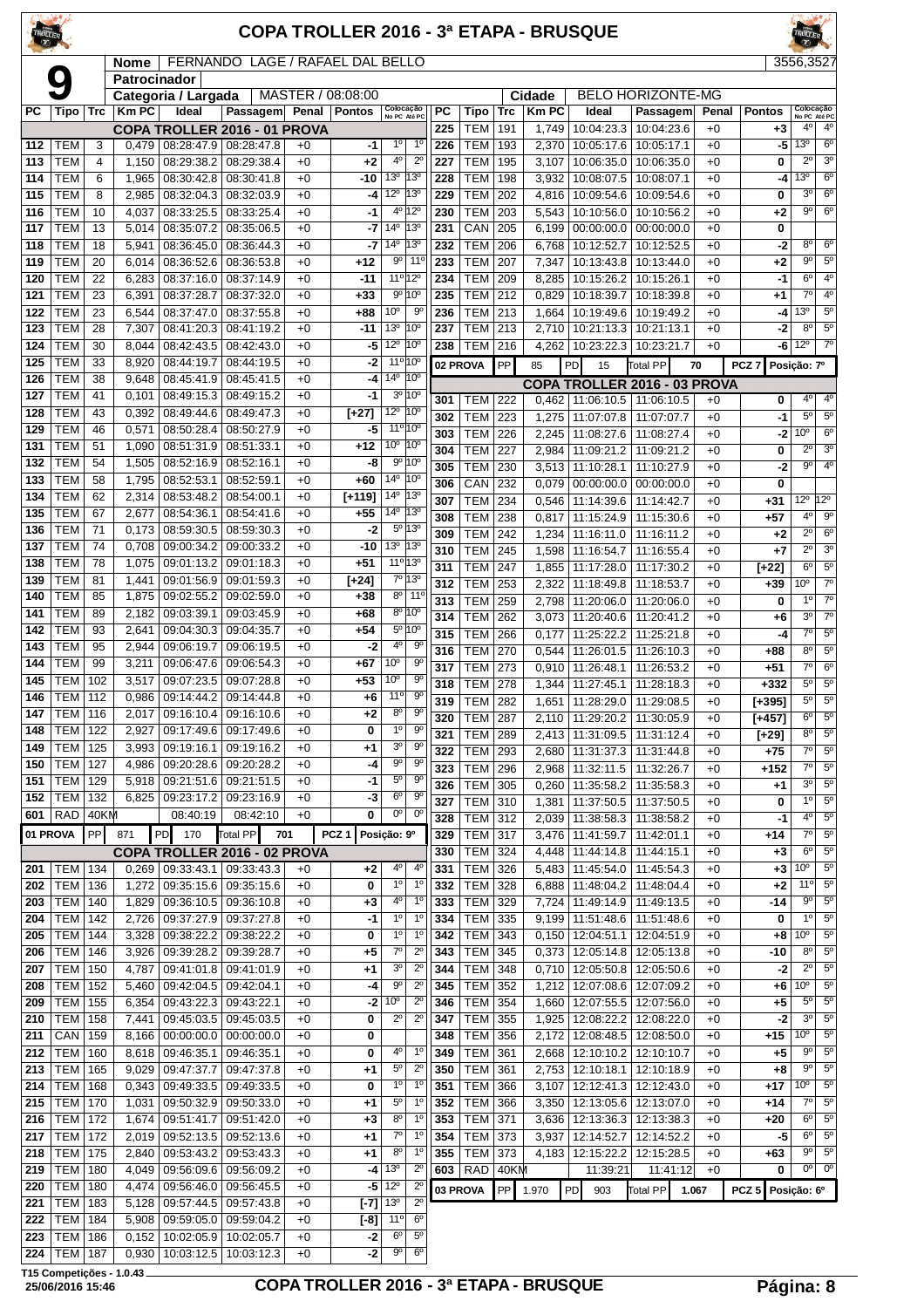| <b>TROLLER</b>   |                                      |           |                |                                               |                          |              | <b>COPA TROLLER 2016 - 3ª ETAPA - BRUSQUE</b> |                                   |                                  |            |                          |            |                |                                     |                                       |              |                    |                                                                                     |
|------------------|--------------------------------------|-----------|----------------|-----------------------------------------------|--------------------------|--------------|-----------------------------------------------|-----------------------------------|----------------------------------|------------|--------------------------|------------|----------------|-------------------------------------|---------------------------------------|--------------|--------------------|-------------------------------------------------------------------------------------|
|                  |                                      |           | Nome           | PAULO ROBERTO DE GOES / VANDERLEI HIRT        |                          |              |                                               |                                   |                                  |            |                          |            |                |                                     |                                       |              |                    | 3531,3518                                                                           |
|                  |                                      |           | Patrocinador   |                                               |                          |              | MASTER / 08:09:00                             |                                   |                                  |            |                          |            | Cidade         | JOINVILLE-SC                        |                                       |              |                    |                                                                                     |
| РC               | Tipo   Trc                           |           | <b>KmPC</b>    | Categoria / Largada<br>Ideal                  | Passagem                 | Penal        | <b>Pontos</b>                                 | Colocação<br>No PC Até PC         |                                  | PC         | Tipo                     | <b>Trc</b> | <b>Km PC</b>   | Ideal                               | Passagem                              | Penal        | <b>Pontos</b>      | Colocação<br>No PC Até PC                                                           |
|                  |                                      |           |                | COPA TROLLER 2016 - 01 PROVA                  |                          |              |                                               |                                   |                                  | 225        | <b>TEM</b>               | 191        | 1,749          | 10:05:23.3                          | 10:05:23.8                            | $+0$         | +5                 | 1 <sup>0</sup><br>8 <sup>0</sup>                                                    |
| 112              | <b>TEM</b>                           | 3         | 0,479          | 08:29:47.9 08:29:47.5                         |                          | $+0$         | -4                                            | 10 <sup>o</sup>                   | 10 <sup>o</sup>                  | 226        | <b>TEM</b>               | 193        | 2,370          | 10:06:17.6                          | 10:06:17.4                            | $+0$         | -2                 | 1 <sup>0</sup><br>$6^{\circ}$                                                       |
| 113              | <b>TEM</b>                           | 4         | 1,150          | 08:30:38.2                                    | 08:30:38.5               | $+0$         | $+3$                                          | $5^{\circ}$                       | $7^\circ$                        | 227        | <b>TEM</b>               | 195        | 3,107          | 10:07:35.0                          | 10:07:35.0                            | $+0$         | 0                  | 1 <sup>0</sup><br>$1^{\circ}$<br>1 <sup>0</sup>                                     |
| 114<br>115       | TEM<br><b>TEM</b>                    | 6<br>8    | 1,965<br>2,985 | 08:31:42.8<br>08:33:04.3                      | 08:31:42.8<br>08:33:04.2 | $+0$<br>$+0$ | 0<br>-1                                       | $2^{\circ}$<br>3 <sup>o</sup>     | 3 <sup>o</sup><br>$2^{\circ}$    | 228<br>229 | <b>TEM</b><br><b>TEM</b> | 198<br>202 | 3,932<br>4,816 | 10:09:07.5<br>10:10:54.6            | 10:09:07.2<br>10:10:54.7              | $+0$<br>$+0$ | -3<br>+1           | 11°<br>$1^{\circ}$<br>$6^{\circ}$                                                   |
| 116              | <b>TEM</b>                           | 10        | 4,037          | 08:34:25.5                                    | 08:34:25.2               | $+0$         | -3                                            | $8^{\circ}$                       | 3 <sup>o</sup>                   | 230        | <b>TEM</b>               | 203        | 5,543          | 10:11:56.0                          | 10:11:56.3                            | $+0$         | $+3$               | 1 <sup>0</sup><br>13 <sup>o</sup>                                                   |
| 117              | <b>TEM</b>                           | 13        | 5,014          | 08:36:07.2                                    | 08:36:07.0               | $+0$         | $-2$                                          | $6^{\circ}$                       | $4^{\circ}$                      | 231        | CAN                      | 205        | 6,199          | 00:00:00.0                          | 00:00:00.0                            | $+0$         | 0                  |                                                                                     |
| 118              | <b>TEM</b>                           | 18        | 5,941          | 08:37:45.0                                    | 08:37:44.7               | $+0$         | -3                                            | 90                                | $5^{\circ}$                      | 232        | <b>TEM</b>               | 206        | 6,768          | 10:13:52.7                          | 10:13:52.8                            | $+0$         | $+1$               | $1^{\circ}$<br>40                                                                   |
| 119              | <b>TEM</b>                           | 20        | 6,014          | 08:37:52.6                                    | 08:37:53.6               | $+0$         | $+10$                                         | $6^{\circ}$                       | $5^{\circ}$                      | 233        | <b>TEM</b>               | 207        | 7,347          | 10:14:43.8                          | 10:14:43.8                            | $+0$         | 0                  | 1 <sup>0</sup><br>$5^{\circ}$                                                       |
| 120              | <b>TEM</b>                           | 22        | 6,283          | 08:38:16.0                                    | 08:38:14.0               | $+0$         | $[-20]$                                       | 14º<br>$1^{\circ}$                | 10°<br>3 <sup>o</sup>            | 234        | <b>TEM</b>               | 209        | 8,285          | 10:16:26.2                          | 10:16:26.2                            | $+0$         | 0                  | 4°<br>1 <sup>0</sup><br>$\overline{1^0}$<br>$9^{\circ}$                             |
| 121<br>122       | <b>TEM</b><br><b>TEM</b>             | 23<br>23  | 6,391<br>6,544 | 08:38:28.7<br>08:38:47.0                      | 08:38:29.0<br>08:38:51.3 | $+0$<br>$+0$ | +3<br>$+43$                                   | $2^{\circ}$                       | 3 <sup>o</sup>                   | 235<br>236 | <b>TEM</b><br><b>TEM</b> | 212<br>213 | 0,829<br>1,664 | 10:19:39.7<br>10:20:49.6            | 10:19:39.9<br>10:20:49.7              | $+0$<br>$+0$ | $+2$<br>$+1$       | $5^{\circ}$<br>1 <sup>0</sup>                                                       |
| 123              | <b>TEM</b>                           | 28        | 7,307          | 08:42:20.3                                    | 08:42:20.0               | $+0$         | -3                                            | $9^{\circ}$                       | 3 <sup>o</sup>                   | 237        | <b>TEM</b>               | 213        | 2,710          | 10:22:13.3                          | 10:22:13.2                            | $+0$         | $-1$               | $\overline{1^0}$<br>3 <sup>o</sup>                                                  |
| 124              | <b>TEM</b>                           | 30        | 8,044          | 08:43:43.5                                    | 08:43:42.9               | $+0$         | -6                                            | $13^{\circ}$                      | 3 <sup>o</sup>                   | 238        | <b>TEM</b>               | 216        | 4,262          | 10:24:22.3                          | 10:24:22.3                            | $+0$         | 0                  | 1 <sup>°</sup><br>$1^{\circ}$                                                       |
| 125              | <b>TEM</b>                           | 33        | 8,920          | 08:45:19.7                                    | 08:45:19.9               | $+0$         | +2                                            | $7^\circ$                         | 3 <sup>o</sup>                   |            | 02 PROVA                 | <b>PP</b>  | 60             | PD<br>12                            | Total PP                              | 48           | PCZ 10 Posição: 1º |                                                                                     |
| 126              | <b>TEM</b>                           | 38        | 9,648          | 08:46:41.9 08:46:41.8                         |                          | $+0$         | -1                                            | $6^{\circ}$                       | $\overline{3^0}$                 |            |                          |            |                |                                     | COPA TROLLER 2016 - 03 PROVA          |              |                    |                                                                                     |
| 127              | <b>TEM</b><br><b>TEM</b>             | 41        | 0,101          | 08:50:15.3                                    | 08:50:15.1               | $+0$         | -2                                            | $6^{\circ}$<br>10 <sup>o</sup>    | 3 <sup>o</sup><br>3 <sup>o</sup> | 301        | TEM                      | 222        | 0,462          | 11:07:10.5   11:07:10.6             |                                       | $+0$         | +1                 | $7^\circ$<br>$7^\circ$                                                              |
| 128<br>129       | <b>TEM</b>                           | 43<br>46  | 0,392<br>0,571 | 08:50:44.6<br>08:51:28.4                      | 08:50:46.0<br>08:51:27.1 | $+0$<br>$+0$ | $+14$<br>$-13$                                | $12^{\circ}$                      | 3 <sup>o</sup>                   | 302        | <b>TEM</b>               | 223        | 1,275          | 11:08:07.8                          | 11:08:08.1                            | $+0$         | $+3$               | 11 <sup>o</sup> 11 <sup>o</sup>                                                     |
| 131              | <b>TEM</b>                           | 51        | 1,090          | 08:52:31.9                                    | 08:52:31.3               | $+0$         | -6                                            | $5^{\circ}$                       | 3 <sup>0</sup>                   | 303<br>304 | <b>TEM</b><br><b>TEM</b> | 226<br>227 | 2,245<br>2,984 | 11:09:27.6<br>11:10:21.2            | 11:09:27.8<br>11:10:21.2              | $+0$<br>$+0$ | $+2$<br>0          | 11°<br>$12^{\circ}$<br>$8^{\circ}$<br>10                                            |
| 132              | <b>TEM</b>                           | 54        | 1,505          | 08:53:16.9 08:53:18.7                         |                          | $+0$         | $+18$                                         | 13 <sup>o</sup>                   | 4 <sup>0</sup>                   | 305        | <b>TEM</b>               | 230        | 3,513          | 11:11:28.1                          | 11:11:27.9                            | $+0$         | -2                 | $7^\circ$<br>$9^{\circ}$                                                            |
| 133              | <b>TEM</b>                           | 58        | 1,795          | 08:53:53.1                                    | 08:53:55.1               | $+0$         | $[+20]$                                       | 90                                | $5^{\circ}$                      | 306        | CAN                      | 232        | 0,079          | 00:00:00.0                          | 00:00:00.0                            | $+0$         | 0                  |                                                                                     |
| 134              | <b>TEM</b>                           | 62        | 2,314          | 08:54:48.2                                    | 08:54:48.1               | $+0$         | -1                                            | 3 <sup>o</sup>                    | 3 <sup>o</sup>                   | 307        | <b>TEM</b>               | 234        | 0,546          | 11:15:39.6                          | 11:15:38.3                            | $+0$         | $-13$              | 8 <sup>o</sup><br>$9^{\circ}$                                                       |
| 135              | <b>TEM</b>                           | 67        | 2,677          | 08:55:36.1                                    | 08:55:34.8               | $+0$         | -13                                           | 11 <sup>0</sup><br>$1^{\circ}$    | 4 <sup>0</sup><br>3 <sup>o</sup> | 308        | <b>TEM</b>               | 238        | 0,817          | 11:16:24.9                          | 11:16:32.3                            | $+0$         | $+74$              | 10 <sup>o</sup><br>10 <sup>o</sup>                                                  |
| 136<br>137       | <b>TEM</b><br><b>TEM</b>             | 71<br>74  | 0,173<br>0,708 | 09:00:30.5<br>09:01:34.2 09:01:33.8           | 09:00:30.5               | $+0$<br>$+0$ | 0<br>-4                                       | $8^{\circ}$                       | 3 <sup>o</sup>                   | 309        | <b>TEM</b>               | 242        | 1,234          | 11:17:11.0                          | 11:17:11.7                            | $+0$         | $+7$               | 8 <sup>o</sup><br>$7^\circ$                                                         |
| 138              | <b>TEM</b>                           | 78        | 1,075          | 09:02:13.2                                    | 09:02:14.1               | $+0$         | +9                                            | $2^{\circ}$                       | 3 <sup>o</sup>                   | 310<br>311 | <b>TEM</b><br><b>TEM</b> | 245<br>247 | 1,598<br>1,855 | 11:17:54.7<br>11:18:28.0            | 11:17:55.3<br>11:18:29.9              | $+0$<br>$+0$ | +6                 | 5 <sup>0</sup><br>$1^{\circ}$<br>4º<br>6 <sup>o</sup>                               |
| 139              | <b>TEM</b>                           | 81        | 1,441          | 09:02:56.9                                    | 09:03:01.8               | $+0$         | +49                                           | 11 <sup>0</sup>                   | 4 <sup>0</sup>                   | 312        | <b>TEM</b>               | 253        | 2,322          | 11:19:49.8                          | 11:19:51.0                            | $+0$         | [+19]<br>+12       | $6^{\circ}$<br>$\overline{2^{\circ}}$                                               |
| 140              | <b>TEM</b>                           | 85        | 1,875          | 09:03:55.2                                    | 09:03:57.0               | $+0$         | $+18$                                         | $5^{\circ}$                       | 3 <sup>0</sup>                   | 313        | <b>TEM</b>               | 259        | 2,798          | 11:21:06.0                          | 11:21:06.1                            | $+0$         | $+1$               | 3 <sup>o</sup><br>3 <sup>o</sup>                                                    |
| 141              | <b>TEM</b>                           | 89        | 2,182          | 09:04:39.1                                    | 09:04:45.0               | $+0$         | $+59$                                         | $7^\circ$                         | $4^{\circ}$                      | 314        | <b>TEM</b>               | 262        | 3,073          | 11:21:40.6                          | 11:21:42.3                            | $+0$         | $+17$              | 4 <sup>0</sup><br>$8^{\circ}$                                                       |
| 142              | TEM                                  | 93        | 2,641          | 09:05:30.3   09:05:50.1                       |                          | $+0$         | [+198]                                        | 10°<br>$5^{\circ}$                | $7^\circ$<br>$7^\circ$           | 315        | <b>TEM</b>               | 266        | 0,177          | 11:26:22.2                          | 11:26:21.7                            | $+0$         | -5                 | 80<br>$4^{\circ}$                                                                   |
| 143<br>144       | <b>TEM</b><br><b>TEM</b>             | 95<br>99  | 2,944<br>3,211 | 09:07:19.7<br>09:07:47.6                      | 09:07:19.4<br>09:07:48.5 | $+0$<br>$+0$ | -3<br>+9                                      | $2^{\circ}$                       | 7 <sup>0</sup>                   | 316        | <b>TEM</b>               | 270        | 0,544          | 11:27:01.5                          | 11:27:06.2                            | $+0$         | +47                | 3 <sup>o</sup><br>3 <sup>o</sup>                                                    |
| 145              | <b>TEM</b>                           | 102       | 3,517          | 09:08:23.5                                    | 09:08:24.1               | $+0$         | +6                                            | $5^{\circ}$                       | $7^\circ$                        | 317<br>318 | TEM<br>TEM               | 273<br>278 | 0,910<br>1,344 | 11:27:48.1<br>11:28:45.1            | 11:27:48.7<br>11:28:52.3              | $+0$<br>$+0$ | +6<br>$+72$        | $2^{\circ}$<br>$\overline{2^0}$<br>$\overline{2^{\circ}}$<br>$\overline{2^{\circ}}$ |
| 146              | <b>TEM 112</b>                       |           | 0,986          | 09:15:44.2   09:15:44.5                       |                          | $+0$         | $+3$                                          | 4°                                | $\overline{7}^{\circ}$           | 319        | <b>TEM</b>               | 282        | 1,651          | 11:29:29.0                          | 11:29:43.2                            | $+0$         | [+142]             | $\overline{2^0}$<br>$2^{\circ}$                                                     |
| $\overline{147}$ | <b>TEM</b> 116                       |           |                | 2,017 09:17:10.4 09:17:10.3                   |                          | $+0$         | $-1$                                          | $4^{\circ}$                       | 6 <sup>o</sup>                   | 320        | <b>TEM 287</b>           |            |                | 2,110   11:30:20.2   11:30:55.6     |                                       | $+0$         | $[-354]$           | 2º<br>$2^{\circ}$                                                                   |
| 148              | <b>TEM   122</b>                     |           | 2,927          | 09:18:49.6 09:18:49.7                         |                          | $+0$         | $+1$                                          | $2^{\circ}$                       | 6 <sup>o</sup>                   | 321        | TEM                      | 289        | 2,413          | 11:32:09.5                          | 11:32:09.8                            | $+0$         | $+3$               | $\overline{2^0}$<br>$2^{\circ}$                                                     |
| 149              | <b>TEM   125</b><br><b>TEM   127</b> |           | 3,993          | 09:20:16.1<br>09:21:28.6                      | 09:20:16.8<br>09:21:28.5 | $+0$         | +7<br>-1                                      | 10 <sup>o</sup><br>3 <sup>o</sup> | 6 <sup>o</sup><br>6 <sup>o</sup> | 322        | <b>TEM 293</b>           |            | 2,680          | 11:32:37.3   11:32:40.0             |                                       | $+0$         | $[+27]$            | $2^{\circ}$<br>$2^{\circ}$                                                          |
| 150<br>151       | <b>TEM 129</b>                       |           | 4,986<br>5,918 | 09:22:51.6                                    | 09:22:51.5               | $+0$<br>$+0$ | -1                                            | 3 <sup>o</sup>                    | 6 <sup>o</sup>                   | 323        | <b>TEM 296</b>           |            | 2,968          | 11:33:11.5                          | 11:33:13.2                            | $+0$         | $+17$              | $2^{\circ}$<br>3 <sup>0</sup><br>$\overline{2^0}$<br>1 <sup>0</sup>                 |
| 152              | <b>TEM 132</b>                       |           | 6,825          | 09:24:17.2 09:24:16.7                         |                          | $+0$         | -5                                            | 10 <sup>o</sup>                   | $6^{\circ}$                      | 326<br>327 | TEM<br>TEM               | 305<br>310 | 0,260<br>1,381 | 11:36:58.2<br>11:38:50.5            | 11:36:58.2<br>11:38:49.9              | $+0$<br>$+0$ | 0<br>-6            | $2^{\circ}$<br>11°                                                                  |
| 601              | $RAD$ 40KM                           |           |                | 08:41:19                                      | 08:43:10                 | $+0$         | 0                                             | $0^{\circ}$                       | $0^{\circ}$                      | 328        | TEM                      | 312        | 2,039          | 11:39:58.3                          | 11:39:57.4                            | $+0$         | -9                 | $\overline{2^0}$<br>$12^{\circ}$                                                    |
| 01 PROVA         |                                      | <b>PP</b> | 565            | <b>PD</b><br>238                              | Total PP                 | 327          | PCZ <sub>2</sub>                              | Posição: 4º                       |                                  | 329        | <b>TEM 317</b>           |            | 3,476          | 11:42:59.7                          | 11:43:00.4                            | $+0$         | $+7$               | $2^{\circ}$<br>$4^{\circ}$                                                          |
|                  |                                      |           |                | COPA TROLLER 2016 - 02 PROVA                  |                          |              |                                               |                                   |                                  | 330        | $TEM$ 324                |            | 4,448          | 11:45:14.8                          | 11:45:15.1                            | $+0$         | $+3$               | $2^{\circ}$<br>$5^{\circ}$                                                          |
| 201              | <b>TEM   134</b>                     |           | 0,269          | 09:34:43.1 09:34:43.3                         |                          | $+0$         | $+2$                                          | 3 <sup>o</sup>                    | 3 <sup>0</sup>                   | 331        | <b>TEM</b>               | 326        | 5,483          | 11:46:54.0                          | 11:46:53.9                            | $+0$         | $-1$               | $2^{\circ}$<br>3 <sup>o</sup>                                                       |
| 202              | <b>TEM   136</b><br><b>TEM 140</b>   |           | 1,272          | 09:36:15.6 09:36:15.8<br>09:37:10.5           |                          | $+0$         | $+2$                                          | 40<br>$2^{\circ}$                 | 3 <sup>o</sup><br>$2^{\circ}$    | 332<br>333 | <b>TEM</b><br><b>TEM</b> | 328<br>329 | 6,888          | 11:49:04.2<br>11:50:14.9            | 11:49:04.1                            | $+0$         | -1                 | $2^{\circ}$<br>$6^{\circ}$<br>$\overline{2^0}$<br>10 <sup>o</sup>                   |
| 203<br>204       | <b>TEM   142</b>                     |           | 1,829<br>2,726 | 09:38:27.9 09:38:27.8                         | 09:37:10.7               | $+0$<br>$+0$ | +2<br>-1                                      | $2^{\circ}$                       | $2^{\circ}$                      | 334        | <b>TEM</b>               | 335        | 7,724<br>9,199 | 11:52:48.6   11:52:48.8             | 11:50:13.3                            | $+0$<br>$+0$ | -16<br>$+2$        | $2^{\circ}$<br>$5^{\circ}$                                                          |
| 205              | <b>TEM 144</b>                       |           | 3,328          | 09:39:22.2                                    | 09:39:22.2               | $+0$         | 0                                             | $2^{\circ}$                       | $2^{\circ}$                      | 342        | <b>TEM</b>               | 343        | 0,150          | 12:05:51.1                          | 12:05:51.2                            | $+0$         | $+1$               | $\overline{2^0}$<br>4°                                                              |
| 206              | <b>TEM   146</b>                     |           | 3,926          | 09:40:28.2 09:40:28.5                         |                          | $+0$         | +3                                            | 40                                | 1 <sup>0</sup>                   | 343        | TEM                      | 345        |                | $0,373$   12:06:14.8   12:06:13.1   |                                       | $+0$         | -17                | $2^{\circ}$<br>11°                                                                  |
| 207              | TEM                                  | 150       | 4,787          | 09:42:01.8                                    | 09:42:01.8               | $+0$         | 0                                             | $1^{\circ}$                       | 1 <sup>0</sup>                   | 344        | <b>TEM</b>               | 348        | 0,710          | 12:06:50.8                          | 12:06:50.8                            | $+0$         | 0                  | $2^{\circ}$<br>$1^{\circ}$                                                          |
| 208              | <b>TEM 152</b>                       |           | 5,460          | 09:43:04.5                                    | 09:43:04.4               | $+0$         | -1                                            | 3 <sup>o</sup>                    | 1 <sup>0</sup>                   | 345        | <b>TEM</b>               | 352        | 1,212          | 12:08:08.6                          | 12:08:08.5                            | $+0$         | -1                 | $2^{\circ}$<br>$2^{\circ}$                                                          |
| 209              | <b>TEM 155</b><br><b>TEM   158</b>   |           | 6,354<br>7,441 | 09:44:22.3<br>09:46:03.5                      | 09:44:22.2<br>09:46:03.3 | $+0$<br>$+0$ | -1<br>-2                                      | $6^{\circ}$<br>80                 | $1^{\circ}$<br>$1^{\circ}$       | 346<br>347 | TEM<br><b>TEM</b>        | 354<br>355 | 1,660          | 12:09:22.2                          | 12:08:55.5   12:08:55.3<br>12:09:20.8 | $+0$<br>$+0$ | -2<br>-14          | $2^{\circ}$<br>$2^{\circ}$<br>$2^{\circ}$<br>11°                                    |
| 210<br>211       | CAN                                  | 159       | 8,166          | $00:00:00.0$   $00:00:00.0$                   |                          | $+0$         | 0                                             |                                   |                                  | 348        | TEM                      | 356        | 1,925<br>2,172 |                                     | 12:09:48.5   12:09:49.2               | $+0$         | $+7$               | $2^{\circ}$<br>4°                                                                   |
| 212              | <b>TEM</b>                           | 160       | 8,618          | 09:47:35.1                                    | 09:47:34.6               | $+0$         | $[-5]$                                        | $13^{\circ}$                      | $2^{\circ}$                      | 349        | <b>TEM</b>               | 361        | 2,668          | 12:11:10.2                          | 12:11:10.4                            | $+0$         | $+2$               | $\overline{2^0}$<br>$6^{\circ}$                                                     |
| 213              | <b>TEM 165</b>                       |           | 9,029          | 09:48:37.7                                    | 09:48:37.7               | $+0$         | 0                                             | $1^{\circ}$                       | $1^{\circ}$                      | 350        | <b>TEM</b>               | 361        | 2,753          | 12:11:18.1                          | 12:11:18.8                            | $+0$         | $+7$               | $\overline{2^0}$<br>$7^\circ$                                                       |
| 214              | <b>TEM 168</b>                       |           | 0,343          | 09:50:33.5   09:50:33.5                       |                          | $+0$         | 0                                             | 3 <sup>o</sup>                    | $2^{\circ}$                      | 351        | TEM                      | 366        | 3,107          |                                     | 12:13:41.3 12:13:42.2                 | $+0$         | $+9$               | $2^{\circ}$<br>$5^{\circ}$                                                          |
| 215              | <b>TEM   170</b>                     |           | 1,031          | 09:51:32.9                                    | 09:51:32.6               | $+0$         | -3                                            | $7^\circ$                         | $2^{\circ}$                      | 352        | TEM                      | 366        | 3,350          |                                     | 12:14:05.6   12:14:06.0               | $+0$         | $+4$               | $2^{\circ}$<br>$2^{\circ}$                                                          |
| 216<br>217       | <b>TEM   172</b><br><b>TEM 172</b>   |           | 1,674<br>2,019 | 09:52:41.7<br>09:53:13.5                      | 09:52:42.1<br>09:53:13.6 | $+0$<br>$+0$ | $+4$<br>+1                                    | $9^{\rm o}$<br>$8^{\circ}$        | $2^{\circ}$<br>$2^{\circ}$       | 353<br>354 | <b>TEM</b><br><b>TEM</b> | 371<br>373 | 3,636<br>3,937 | 12:14:36.3 12:14:37.1<br>12:15:52.7 | 12:15:51.8                            | $+0$<br>$+0$ | +8<br>-9           | $\overline{2^0}$<br>1 <sup>0</sup><br>$9^{\circ}$<br>$\overline{2^0}$               |
| 218              | <b>TEM   175</b>                     |           | 2,840          | 09:54:43.2   09:54:43.3                       |                          | $+0$         | $+1$                                          | 3 <sup>o</sup>                    | $2^{\circ}$                      | 355        | TEM                      | 373        | 4,183          | 12:16:22.2                          | 12:16:25.8                            | $+0$         | +36                | $\overline{2^0}$<br>$2^{\circ}$                                                     |
| 219              | <b>TEM 180</b>                       |           | 4,049          | 09:57:09.6   09:57:09.6                       |                          | $+0$         | 0                                             | 3 <sup>o</sup>                    | $1^{\circ}$                      | 603        | RAD                      | 40KM       |                | 11:40:20                            | 11:42:11                              | $+0$         | 0                  | 0 <sub>0</sub><br>0 <sup>o</sup>                                                    |
| 220              | <b>TEM   180</b>                     |           | 4,474          | 09:57:46.0                                    | 09:57:45.9               | $+0$         | -1                                            | $5^{\circ}$                       | $1^{\circ}$                      |            | 03 PROVA                 | PP         | 992            | PD<br>542                           | Total PP                              | 450          | PCZ <sub>3</sub>   | Posição: 2º                                                                         |
| 221              | <b>TEM 183</b><br><b>TEM 184</b>     |           | 5,128          | 09:58:44.5<br>5,908   10:00:05.0   10:00:04.3 | 09:58:44.3               | $+0$         | $-2$<br>[-7]                                  | $8^{\circ}$<br>10 <sup>o</sup>    | 1 <sup>0</sup><br>$1^{\circ}$    |            |                          |            |                |                                     |                                       |              |                    |                                                                                     |
| 222              |                                      |           |                |                                               |                          | $+0$         |                                               |                                   |                                  |            |                          |            |                |                                     |                                       |              |                    |                                                                                     |

 TEM 184 5,908 10:00:05.0 10:00:04.3 +0 **[-7]** 10º 1º **223** TEM 186 0,152 10:03:05.9 10:03:06.2 +0  $+3$   $7°$  1 TEM 187 0,930 10:04:12.5 10:04:12.5 +0 **0** 3º 1º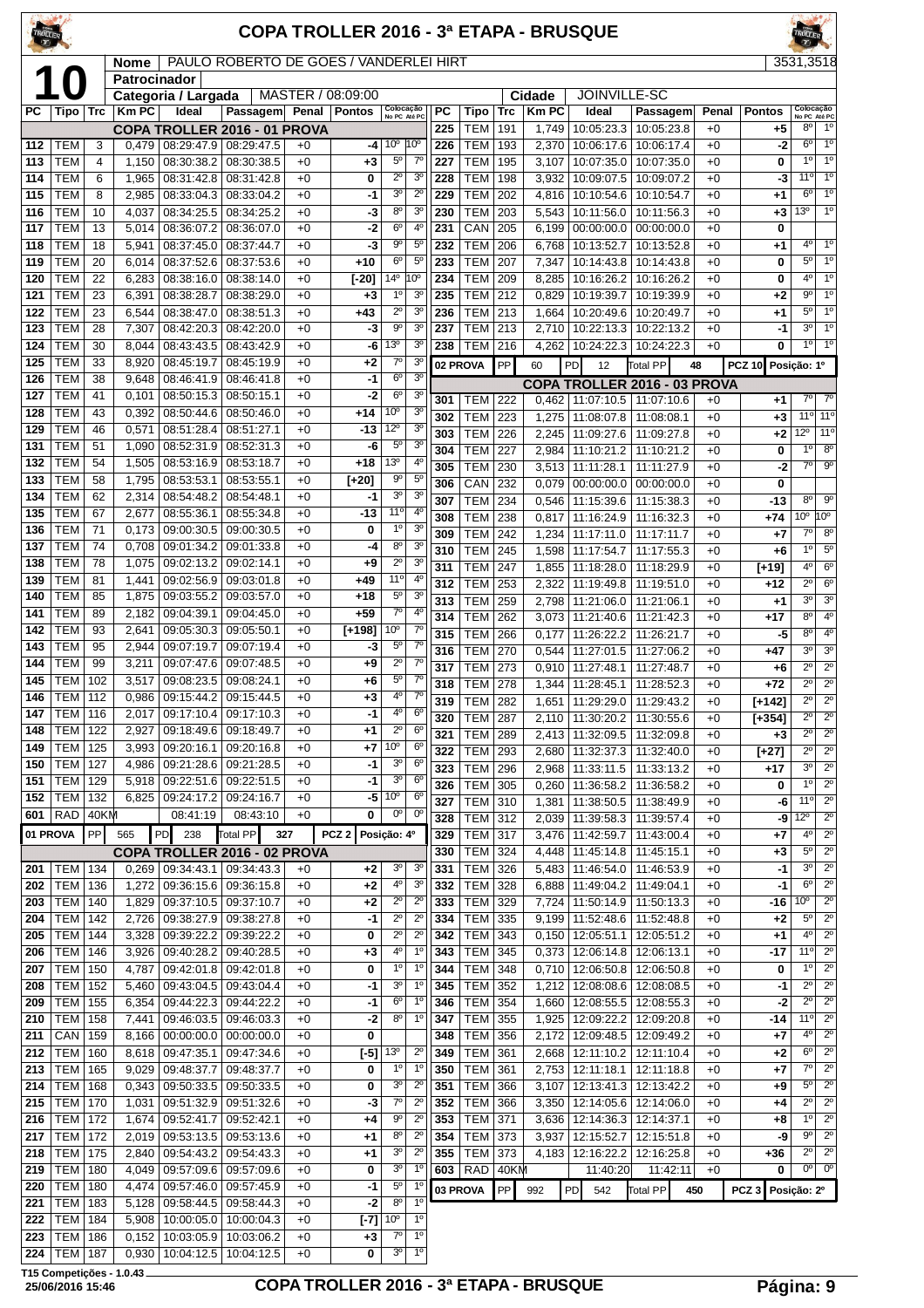| TROLLER         |                                  |          |                      |                                   |                                                                   |              | <b>COPA TROLLER 2016 - 3ª ETAPA - BRUSQUE</b> |                            |                            |            |                                  |            |                |                                   |                                                    |              |                  |                                     |                                       |
|-----------------|----------------------------------|----------|----------------------|-----------------------------------|-------------------------------------------------------------------|--------------|-----------------------------------------------|----------------------------|----------------------------|------------|----------------------------------|------------|----------------|-----------------------------------|----------------------------------------------------|--------------|------------------|-------------------------------------|---------------------------------------|
|                 |                                  |          | Nome<br>Patrocinador |                                   | MARNES ALEXANDRE FLORIANI / CRISTIAN MUELLER                      |              |                                               |                            |                            |            |                                  |            |                |                                   |                                                    |              |                  |                                     | 3534,3599                             |
|                 |                                  |          |                      | Categoria / Largada               |                                                                   |              | MASTER / 08:10:00                             |                            |                            |            |                                  |            | Cidade         |                                   | RIO NEGRINHO-SC                                    |              |                  |                                     |                                       |
| <b>PC</b>       | Tipo   Trc                       |          | <b>Km PC</b>         | Ideal                             | Passagem Penal                                                    |              | <b>Pontos</b>                                 | Colocação<br>No PC Até PC  |                            | <b>PC</b>  | Tipo                             | <b>Trc</b> | <b>KmPC</b>    | Ideal                             | Passagem                                           | Penal        | <b>Pontos</b>    |                                     | Colocação<br>No PC Até PC             |
|                 |                                  |          |                      |                                   | COPA TROLLER 2016 - 01 PROVA                                      |              |                                               |                            |                            | 225        | <b>TEM</b>                       | 191        | 1,749          | 10:06:23.3                        | 10:06:23.7                                         | $+0$         | +4               | 70                                  | $5^{\circ}$                           |
| 112             | TEM                              | 3        | 0.479                | 08:30:47.9                        | 08:30:48.3                                                        | $+0$         | +4                                            | 11°                        | 11 <sup>c</sup>            | 226        | <b>TEM</b>                       | 193        | 2,370          | 10:07:17.6                        | 10:07:17.3                                         | $+0$         | -3               | 10 <sup>o</sup><br>$7^\circ$        | $5^{\circ}$<br>$4^{\circ}$            |
| 113<br>114      | <b>TEM</b><br><b>TEM</b>         | 4<br>6   | 1,150<br>1,965       | 08:31:38.2<br>08:32:42.8          | 08:31:38.5<br>08:32:42.8                                          | $+0$<br>$+0$ | +3<br>0                                       | $7^{\circ}$<br>$4^{\circ}$ | $8^{\circ}$<br>$5^{\circ}$ | 227<br>228 | <b>TEM</b><br><b>TEM</b>         | 195<br>198 | 3,107<br>3,932 | 10:08:35.0<br>10:10:07.5          | 10:08:34.8<br>10:10:07.2                           | $+0$<br>$+0$ | -2<br>-3         | $8^{\circ}$                         | $5^{\circ}$                           |
| 115             | <b>TEM</b>                       | 8        | 2,985                | 08:34:04.3   08:34:04.1           |                                                                   | $+0$         | -2                                            | 11°                        | $5^{\circ}$                | 229        | <b>TEM</b>                       | 202        | 4,816          | 10:11:54.6                        | 10:11:54.6                                         | $+0$         | 0                | $2^{\circ}$                         | $5^{\circ}$                           |
| 116             | <b>TEM</b>                       | 10       | 4,037                |                                   | 08:35:25.5   08:35:25.4                                           | $+0$         | $-1$                                          | $2^{\circ}$                | 1 <sup>0</sup>             | 230        | <b>TEM</b>                       | 203        | 5,543          | 10:12:56.0                        | 10:12:56.0                                         | $+0$         | 0                | $3^{\circ}$                         | 3 <sup>o</sup>                        |
| 117             | <b>TEM</b>                       | 13       | 5,014                | 08:37:07.2                        | 08:37:06.8                                                        | $+0$         | -4                                            | $9^{\circ}$                | $5^{\circ}$                | 231        | CAN                              | 205        | 6,199          | 00:00:00.0                        | 00:00:00.0                                         | $+0$         | 0                |                                     |                                       |
| 118             | <b>TEM</b>                       | 18       | 5,941                | 08:38:45.0                        | 08:38:44.9                                                        | $+0$         | -1                                            | $4^{\circ}$                | 3 <sup>o</sup>             | 232        | <b>TEM</b>                       | 206        | 6,768          | 10:14:52.7                        | 10:14:52.7                                         | $+0$         | 0                | 3 <sup>o</sup>                      | $2^{\circ}$                           |
| 119             | <b>TEM</b>                       | 20       | 6,014                | 08:38:52.6                        | 08:38:53.5                                                        | $+0$         | +9                                            | $5^{\circ}$                | 4 <sup>0</sup>             | 233        | <b>TEM</b>                       | 207        | 7,347          | 10:15:43.8                        | 10:15:43.8                                         | $+0$         | 0                | 1 <sup>0</sup>                      | $2^{\circ}$                           |
| 120             | <b>TEM</b>                       | 22       | 6,283                |                                   | 08:39:16.0   08:39:15.6                                           | $+0$         | -4                                            | 3 <sup>o</sup>             | 3 <sup>o</sup>             | 234        | <b>TEM</b>                       | 209        | 8,285          |                                   | 10:17:26.2   10:17:25.9                            | $+0$         | -3               | $12^{\circ}$                        | $2^{\circ}$                           |
| 121             | <b>TEM</b>                       | 23       | 6,391                | 08:39:28.7                        | 08:39:31.1                                                        | $+0$         | +24                                           | $5^{\circ}$                | $4^{\circ}$                | 235        | <b>TEM</b>                       | 212        | 0,829          | 10:20:39.7                        | 10:20:39.8                                         | $+0$         | $+1$             | $6^{\circ}$                         | $\overline{2^{\circ}}$                |
| 122             | <b>TEM</b>                       | 23       | 6,544                | 08:39:47.0                        | 08:39:52.3                                                        | $+0$         | $+53$                                         | $4^{\circ}$<br>$4^{\circ}$ | $4^{\circ}$<br>$4^{\circ}$ | 236        | <b>TEM</b>                       | 213        | 1,664          | 10:21:49.6                        | 10:21:49.7                                         | $+0$         | $+1$             | $6^{\circ}$<br>$4^{\circ}$          | $2^{\circ}$<br>$2^{\circ}$            |
| 123<br>124      | <b>TEM</b><br><b>TEM</b>         | 28<br>30 | 7,307<br>8,044       | 08:43:20.3<br>08:44:43.5          | 08:43:20.4<br>08:44:43.5                                          | $+0$<br>$+0$ | +1<br>0                                       | 3 <sup>o</sup>             | 4 <sup>0</sup>             | 237<br>238 | <b>TEM</b><br><b>TEM</b>         | 213<br>216 | 2,710<br>4,262 | 10:23:13.3<br>10:25:22.3          | 10:23:13.4<br>10:25:21.7                           | $+0$<br>$+0$ | $+1$<br>[-6]     | 13 <sup>o</sup>                     | $2^{\circ}$                           |
| 125             | <b>TEM</b>                       | 33       | 8,920                | 08:46:19.7                        | 08:46:19.8                                                        | $+0$         | +1                                            | $2^{\circ}$                | 4 <sup>0</sup>             |            |                                  | PP         |                |                                   |                                                    |              |                  |                                     |                                       |
| 126             | <b>TEM</b>                       | 38       | 9,648                | 08:47:41.9                        | 08:47:41.7                                                        | $+0$         | -2                                            | $11^{\circ}$               | 4 <sup>0</sup>             |            | 02 PROVA                         |            | 76             | PD<br>12                          | <b>Total PP</b>                                    | 64           | PCZ <sub>7</sub> | Posição: 3º                         |                                       |
| 127             | TEM                              | 41       | 0,101                | 08:51:15.3                        | 08:51:15.4                                                        | $+0$         | $+1$                                          | $1^{\circ}$                | 4 <sup>0</sup>             | 301        | TEM                              | 222        | 0.462          | 11:08:10.5                        | COPA TROLLER 2016 - 03 PROVA<br>11:08:10.4         | $+0$         | -11              |                                     | $10^{\circ}$ $10^{\circ}$             |
| 128             | <b>TEM</b>                       | 43       | 0,392                | 08:51:44.6                        | 08:51:47.2                                                        | $+0$         | $[-26]$                                       | 11 <sup>0</sup>            | $4^{\circ}$                | 302        | <b>TEM</b>                       | 223        | 1,275          | 11:09:07.8                        | 11:09:07.8                                         | $+0$         | 0                | $3^{\circ}$                         | 3 <sup>o</sup>                        |
| 129             | <b>TEM</b>                       | 46       | 0,571                | 08:52:28.4                        | 08:52:28.1                                                        | $+0$         | -3                                            | $8^{\circ}$                | $5^{\circ}$                | 303        | <b>TEM</b>                       | 226        | 2,245          | 11:10:27.6                        | 11:10:27.6                                         | $+0$         | 0                | $1^{\circ}$                         | $1^{\circ}$                           |
| 131             | <b>TEM</b>                       | 51       | 1,090                | 08:53:31.9                        | 08:53:32.5                                                        | $+0$         | $+6$                                          | 3 <sup>o</sup>             | 4 <sup>0</sup>             | 304        | <b>TEM</b>                       | 227        | 2,984          | 11:11:21.2                        | 11:11:21.1                                         | $+0$         | $-1$             | $6^{\circ}$                         | $1^{\circ}$                           |
| 132             | <b>TEM</b>                       | 54       | 1,505                | 08:54:16.9                        | 08:54:17.8                                                        | $+0$         | +9                                            | 10°                        | 3 <sup>o</sup>             | 305        | <b>TEM</b>                       | 230        | 3,513          | 11:12:28.1                        | 11:12:28.1                                         | $+0$         | 0                | 5 <sup>o</sup>                      | 1 <sup>0</sup>                        |
| 133             | TEM                              | 58       | 1,795                | 08:54:53.1                        | 08:54:54.1                                                        | $+0$         | +10                                           | $5^{\circ}$<br>$1^{\circ}$ | $2^{\circ}$<br>$2^{\circ}$ | 306        | CAN                              | 232        | 0,079          | 00:00:00.0                        | 00:00:00.0                                         | $+0$         | 0                |                                     |                                       |
| 134<br>135      | <b>TEM</b><br><b>TEM</b>         | 62<br>67 | 2,314<br>2,677       | 08:55:48.2<br>08:56:36.1          | 08:55:48.2<br>08:56:36.2                                          | $+0$<br>$+0$ | 0<br>+1                                       | $1^{\circ}$                | $2^{\circ}$                | 307        | <b>TEM</b>                       | 234        | 0,546          | 11:16:39.6                        | 11:16:40.7                                         | $+0$         | $+11$            | $7^\circ$                           | 3 <sup>o</sup>                        |
| 136             | <b>TEM</b>                       | 71       | 0,173                | 09:01:30.5                        | 09:01:30.8                                                        | $+0$         | +3                                            | $9^{\circ}$                | $\overline{2^0}$           | 308<br>309 | <b>TEM</b><br><b>TEM</b>         | 238<br>242 | 0,817          | 11:17:24.9                        | 11:17:35.2                                         | $+0$<br>$+0$ | $+103$           |                                     | 13º 12º<br>$12^{\circ}$ 12 $^{\circ}$ |
| 137             | <b>TEM</b>                       | 74       | 0,708                | 09:02:34.2                        | 09:02:33.9                                                        | $+0$         | -3                                            | $6^{\circ}$                | $2^{\circ}$                | 310        | <b>TEM</b>                       | 245        | 1,234<br>1,598 | 11:18:11.0<br>11:18:54.7          | 11:18:13.8<br>11:18:56.1                           | $+0$         | [+28]<br>+14     |                                     | 4º 12º                                |
| 138             | <b>TEM</b>                       | 78       | 1,075                | 09:03:13.2                        | 09:03:14.1                                                        | $+0$         | $+9$                                          | 1°                         | $2^{\circ}$                | 311        | <b>TEM</b>                       | 247        | 1,855          | 11:19:28.0                        | 11:19:31.6                                         | $+0$         | +36              | $8^{\circ}$                         | 9 <sup>o</sup>                        |
| 139             | <b>TEM</b>                       | 81       | 1,441                | 09:03:56.9                        | 09:03:59.6                                                        | $+0$         | $[-27]$                                       | $8^{\circ}$                | $2^{\circ}$                | 312        | <b>TEM</b>                       | 253        | 2,322          | 11:20:49.8                        | 11:20:51.2                                         | $+0$         | +14              | $5^{\circ}$                         | $9^{\circ}$                           |
| 140             | <b>TEM</b>                       | 85       | 1,875                | 09:04:55.2                        | 09:04:59.9                                                        | $+0$         | +47                                           | $9^{\circ}$                | $2^{\circ}$                | 313        | <b>TEM</b>                       | 259        | 2,798          | 11:22:06.0                        | 11:22:06.2                                         | $+0$         | $+2$             | $5^{\circ}$                         | 8 <sup>o</sup>                        |
| 141             | <b>TEM</b>                       | 89       | 2,182                |                                   | 09:05:39.1   09:05:44.3                                           | $+0$         | $+52$                                         | $5^{\circ}$                | $2^{\circ}$                | 314        | <b>TEM</b>                       | 262        | 3,073          | 11:22:40.6                        | 11:22:42.3                                         | $+0$         | $+17$            | $9^{\circ}$                         | $8^{\circ}$                           |
| 142             | <b>TEM</b>                       | 93       | 2,641                | 09:06:30.3                        | 09:06:38.4                                                        | $+0$         | +81                                           | $7^\circ$<br>$9^{\circ}$   | $4^{\circ}$<br>$4^{\circ}$ | 315        | <b>TEM</b>                       | 266        | 0,177          | 11:27:22.2                        | 11:27:22.2                                         | $+0$         | 0                | 3 <sup>o</sup>                      | $7^\circ$                             |
| 143<br>144      | <b>TEM</b><br><b>TEM</b>         | 95<br>99 | 2,944<br>3,211       | 09:08:19.7<br>09:08:47.6          | 09:08:18.9<br>09:08:56.0                                          | $+0$<br>$+0$ | -8<br>+84                                     | 13 <sup>0</sup>            | $5^{\circ}$                | 316        | <b>TEM</b>                       | 270        | 0,544          | 11:28:01.5                        | 11:28:06.9                                         | $+0$         | $+54$            | 6 <sup>o</sup>                      | 7 <sup>0</sup>                        |
| 145             | <b>TEM</b>                       | 102      | 3,517                | 09:09:23.5                        | 09:09:29.8                                                        | $+0$         | +63                                           | 11 <sup>0</sup>            | 6 <sup>o</sup>             | 317        | <b>TEM</b>                       | 273        | 0,910          | 11:28:48.1                        | 11:28:52.2                                         | $+0$         | $+41$            | $6^{\circ}$<br>$\overline{7^\circ}$ | $7^\circ$<br>$\overline{6^0}$         |
| 146             | <b>TEM   112</b>                 |          | 0,986                |                                   | 09:16:44.2   09:16:44.4                                           | $+0$         | $+2$                                          | $1^{\circ}$                | $6^{\circ}$                | 318<br>319 | <b>TEM</b><br><b>TEM</b>         | 278<br>282 | 1,344<br>1,651 | 11:29:45.1<br>11:30:29.0          | 11:30:18.9<br>11:31:09.7                           | $+0$<br>$+0$ | $+338$<br>$+407$ | $6^{\circ}$                         | $6^{\circ}$                           |
| $\boxed{147}$   | $TEM$ 116                        |          |                      |                                   | 2,017 09:18:10.4 09:18:11.2                                       | $+0$         |                                               | $+8$ 13 <sup>o</sup>       | $7^\circ$                  | 320        | TEM   287                        |            |                | 2,110   11:31:20.2   11:32:16.5   |                                                    | $+0$         | [+563]           | $8^{\circ}$                         | $6^{\circ}$                           |
| 148             | <b>TEM   122</b>                 |          | 2,927                |                                   | 09:19:49.6   09:20:01.0                                           | $+0$         | $[+114]$                                      | 13 <sup>o</sup>            | 8 <sup>o</sup>             | 321        | <b>TEM 289</b>                   |            |                | 2,413   11:33:09.5   11:33:11.3   |                                                    | $+0$         | [+18]            | $6^{\circ}$                         | $6^{\rm o}$                           |
| 149             | <b>TEM 125</b>                   |          | 3,993                |                                   | 09:21:16.1 09:21:15.5                                             | $+0$         | -6                                            | $8^{\circ}$                | $8^{\circ}$                | 322        | <b>TEM 293</b>                   |            | 2,680          | 11:33:37.3   11:33:45.9           |                                                    | $+0$         | $+86$            | $8^{\circ}$                         | 6 <sup>o</sup>                        |
| 150             | <b>TEM 127</b>                   |          | 4,986                | 09:22:28.6                        | 09:22:27.8                                                        | $+0$         | -8                                            | 13 <sup>o</sup>            | $8^{\circ}$                | 323        | <b>TEM 296</b>                   |            | 2,968          | 11:34:11.5                        | 11:34:27.2                                         | $+0$         | $+157$           | $8^{\circ}$                         | $\overline{6^{\circ}}$                |
| 151             | <b>TEM 129</b>                   |          |                      |                                   | 5,918   09:23:51.6   09:23:51.7                                   | $+0$         | $+1$                                          | $4^{\circ}$                | $8^{\circ}$                | 326        | <b>TEM</b>                       | 305        | 0,260          | 11:37:58.2                        | 11:38:42.2                                         | $+0$         | $[+440]$         | $12^{\circ}$                        | $9^{\circ}$                           |
| 152             | <b>TEM 132</b><br>$RAD$ 40KM     |          |                      | 08:42:20                          | $6,825$   09:25:17.2   09:25:16.9<br>08:44:11                     | $+0$<br>$+0$ | -3<br>0                                       | $7^\circ$<br>$0^{\circ}$   | $8^{\circ}$<br>$0^{\circ}$ | 327        | <b>TEM</b>                       | 310        | 1,381          | 11:39:50.5   11:40:01.5           |                                                    | $+0$         | $+110$           | $12^{\circ}$                        | $9^{\circ}$                           |
| 601<br>01 PROVA |                                  | PP       |                      |                                   | Total PP                                                          |              | PCZ <sub>3</sub>                              |                            |                            | 328        | <b>TEM 312</b>                   |            | 2,039          |                                   | 11:40:58.3 11:40:57.9                              | $+0$         | -4               | 11°<br>11°                          | $9^{\circ}$<br>$9^{\circ}$            |
|                 |                                  |          | 684                  | PD<br>167                         |                                                                   | 517          |                                               | Posição: 8º                |                            | 329        | <b>TEM 317</b>                   |            | 3,476          |                                   | 11:43:59.7   11:44:03.0                            | $+0$         | +33              | 3 <sup>o</sup>                      | $9^{\circ}$                           |
| 201             | TEM   134                        |          |                      |                                   | COPA TROLLER 2016 - 02 PROVA<br>$0,269$   09:35:43.1   09:35:43.5 | $+0$         | +4                                            | $8^{\circ}$                | $8^{\circ}$                | 330<br>331 | TEM 324<br><b>TEM</b>            | 326        | 4,448<br>5,483 | 11:47:54.0                        | 11:46:14.8   11:46:15.0<br>11:47:53.9              | $+0$<br>$+0$ | +2<br>-1         | $5^{\circ}$                         | $9^{\circ}$                           |
| 202             | <b>TEM 136</b>                   |          | 1,272                | 09:37:15.6                        | 09:37:15.9                                                        | $+0$         | $+3$                                          | $7^\circ$                  | $7^\circ$                  | 332        | <b>TEM</b>                       | 328        | 6,888          | 11:50:04.2                        | 11:50:04.4                                         | $+0$         | $+2$             | 10 <sup>o</sup>                     | $9^{\circ}$                           |
| 203             | <b>TEM   140</b>                 |          | 1,829                | 09:38:10.5   09:38:11.1           |                                                                   | $+0$         | $[-6]$                                        | 10 <sup>o</sup>            | $8^{\circ}$                | 333        | TEM 329                          |            | 7,724          |                                   | 11:51:14.9   11:51:13.2                            | $+0$         | -17              | $12^{\circ}$                        | $9^{\circ}$                           |
| 204             | <b>TEM 142</b>                   |          | 2,726                |                                   | 09:39:27.9 09:39:28.4                                             | $+0$         | +5                                            | 90                         | 8 <sup>o</sup>             | 334        | TEM 335                          |            | 9,199          | 11:53:48.6   11:53:48.7           |                                                    | $+0$         | $+1$             | $2^{\circ}$                         | $9^{\circ}$                           |
| 205             | <b>TEM   144</b>                 |          |                      |                                   | 3,328   09:40:22.2   09:40:22.5                                   | $+0$         | +3                                            | $7^\circ$                  | $8^{\circ}$                | 342        | TEM 343                          |            |                | $0,150$   12:06:51.1   12:06:51.1 |                                                    | $+0$         | 0                | $3^{\circ}$                         | $9^{\circ}$                           |
| 206             | <b>TEM 146</b>                   |          | 3,926                |                                   | 09:41:28.2 09:41:28.7                                             | $+0$         | +5                                            | $6^{\circ}$                | $7^{\circ}$                | 343        | <b>TEM</b>                       | 345        |                |                                   | $0,373$   12:07:14.8   12:07:15.2                  | $+0$         | +4               | $5^{\circ}$                         | $9^{\circ}$                           |
| 207             | <b>TEM 150</b>                   |          | 4,787                |                                   | 09:43:01.8 09:43:02.2                                             | $+0$         | +4                                            | $7^{\circ}$                | $8^{\circ}$                | 344        | <b>TEM 348</b>                   |            |                | 0,710   12:07:50.8   12:07:51.1   |                                                    | $+0$         | $+3$             | $3^{\circ}$<br>$1^{\circ}$          | $9^{\circ}$<br>$9^{\circ}$            |
| 208<br>209      | <b>TEM 152</b><br><b>TEM 155</b> |          | 5,460<br>6,354       |                                   | 09:44:04.5   09:44:04.6<br>09:45:22.3 09:45:22.1                  | $+0$<br>$+0$ | +1<br>-2                                      | $5^{\circ}$<br>$7^\circ$   | $8^{\circ}$<br>$8^{\circ}$ | 345<br>346 | <b>TEM 352</b><br><b>TEM 354</b> |            | 1,212<br>1,660 |                                   | 12:09:08.6   12:09:08.6<br>12:09:55.5   12:09:56.3 | $+0$<br>$+0$ | 0<br>+8          | $9^{\circ}$                         | $9^{\circ}$                           |
| 210             | <b>TEM 158</b>                   |          | 7,441                |                                   | 09:47:03.5   09:47:03.6                                           | $+0$         | $+1$                                          | 3 <sup>o</sup>             | $8^{\circ}$                | 347        | TEM 355                          |            | 1,925          |                                   | 12:10:22.2   12:10:22.6                            | $+0$         | +4               | $4^{\circ}$                         | $9^{\circ}$                           |
| 211             | $CAN$   159                      |          | 8,166                |                                   | $00:00:00.0$ 00:00:00.0                                           | $+0$         | 0                                             |                            |                            | 348        | TEM                              | 356        | 2,172          | 12:10:48.5                        | 12:10:49.8                                         | $+0$         | +13              | $8^{\circ}$                         | $\overline{9^{\circ}}$                |
| 212             | <b>TEM 160</b>                   |          | 8,618                |                                   | 09:48:35.1   09:48:35.0                                           | $+0$         | -1                                            | 10 <sup>o</sup>            | $8^{\circ}$                | 349        | TEM 361                          |            | 2,668          |                                   | 12:12:10.2   12:12:10.2                            | $+0$         | 0                | $2^{\circ}$                         | $9^{\circ}$                           |
| 213             | <b>TEM 165</b>                   |          |                      |                                   | 9,029   09:49:37.7   09:49:37.7                                   | $+0$         | 0                                             | $2^{\circ}$                | 8 <sup>o</sup>             | 350        | TEM 361                          |            | 2,753          |                                   | 12:12:18.1 12:12:18.9                              | $+0$         | +8               | 10 <sup>o</sup>                     | $9^{\circ}$                           |
| 214             | <b>TEM 168</b>                   |          | 0,343                |                                   | 09:51:33.5 09:51:33.5                                             | $+0$         | 0                                             | $2^{\circ}$                | $6^{\circ}$                | 351        | <b>TEM</b>                       | 366        | 3,107          |                                   | 12:14:41.3   12:14:42.9                            | $+0$         | $+16$            | $8^{\circ}$                         | $9^{\circ}$                           |
| 215             | <b>TEM   170</b>                 |          | 1,031                |                                   | 09:52:32.9 09:52:32.5                                             | $+0$         | -4                                            | 10 <sup>o</sup>            | $6^{\circ}$                | 352        | <b>TEM 366</b>                   |            | 3,350          |                                   | 12:15:05.6   12:15:06.5                            | $+0$         | $+9$             | $4^{\circ}$                         | $9^{\circ}$                           |
| 216             | <b>TEM 172</b>                   |          | 1,674                | 09:53:41.7                        | 09:53:41.9                                                        | $+0$         | +2                                            | 40                         | $7^\circ$                  | 353        | <b>TEM</b>                       | 371        | 3,636          | 12:15:36.3                        | 12:15:41.9                                         | $+0$         | +56              | $12^{\circ}$                        | $9^{\circ}$                           |
| 217             | <b>TEM 172</b><br><b>TEM 175</b> |          |                      |                                   | 2,019 09:54:13.5 09:54:13.4                                       | $+0$<br>$+0$ | $-1$<br>$-2$                                  | $5^{\circ}$<br>90          | $5^{\circ}$<br>$5^{\circ}$ | 354<br>355 | TEM 373<br>TEM 373               |            | 3,937          |                                   | 12:16:52.7   12:16:52.2                            | $+0$<br>$+0$ | -5<br>+62        | $7^\circ$<br>$8^{\circ}$            | 8 <sup>o</sup><br>$8^{\circ}$         |
| 218<br>219      | <b>TEM 180</b>                   |          | 2,840<br>4,049       |                                   | 09:55:43.2   09:55:43.0<br>09:58:09.6 09:58:09.7                  | $+0$         | +1                                            | $6^{\circ}$                | $5^{\circ}$                |            | 603 RAD 40KM                     |            |                | 11:41:19                          | 4, 183   12:17:22.2   12:17:28.4<br>11:43:12       | $+0$         | 0                |                                     | $0o$ 0 <sup>o</sup>                   |
| 220             | <b>TEM   180</b>                 |          | 4,474                |                                   | 09:58:46.0 09:58:46.0                                             | $+0$         | 0                                             | $1^{\circ}$                | $5^{\circ}$                |            | 03 PROVA                         | PP         | 2.689          | PD 1.049                          | Total PP                                           | 1.640        | PCZ <sub>7</sub> | Posição: 8º                         |                                       |
| 221             | <b>TEM   183</b>                 |          | 5,128                |                                   | 09:59:44.5   09:59:44.4                                           | $+0$         | -1                                            | 3 <sup>o</sup>             | 5 <sup>0</sup>             |            |                                  |            |                |                                   |                                                    |              |                  |                                     |                                       |
| 222             | <b>TEM   184</b>                 |          |                      |                                   | 5,908   10:01:05.0   10:01:04.9                                   | $+0$         | -1                                            | $1^{\circ}$                | $4^{\circ}$                |            |                                  |            |                |                                   |                                                    |              |                  |                                     |                                       |
| 223             | <b>TEM 186</b>                   |          |                      | $0,152$   10:04:05.9   10:04:06.2 |                                                                   | $+0$         | $+3$                                          | 11°                        | $4^{\circ}$                |            |                                  |            |                |                                   |                                                    |              |                  |                                     |                                       |

TEM 187 0,930 10:05:12.5 10:05:12.3 +0 **-2** 10º 4º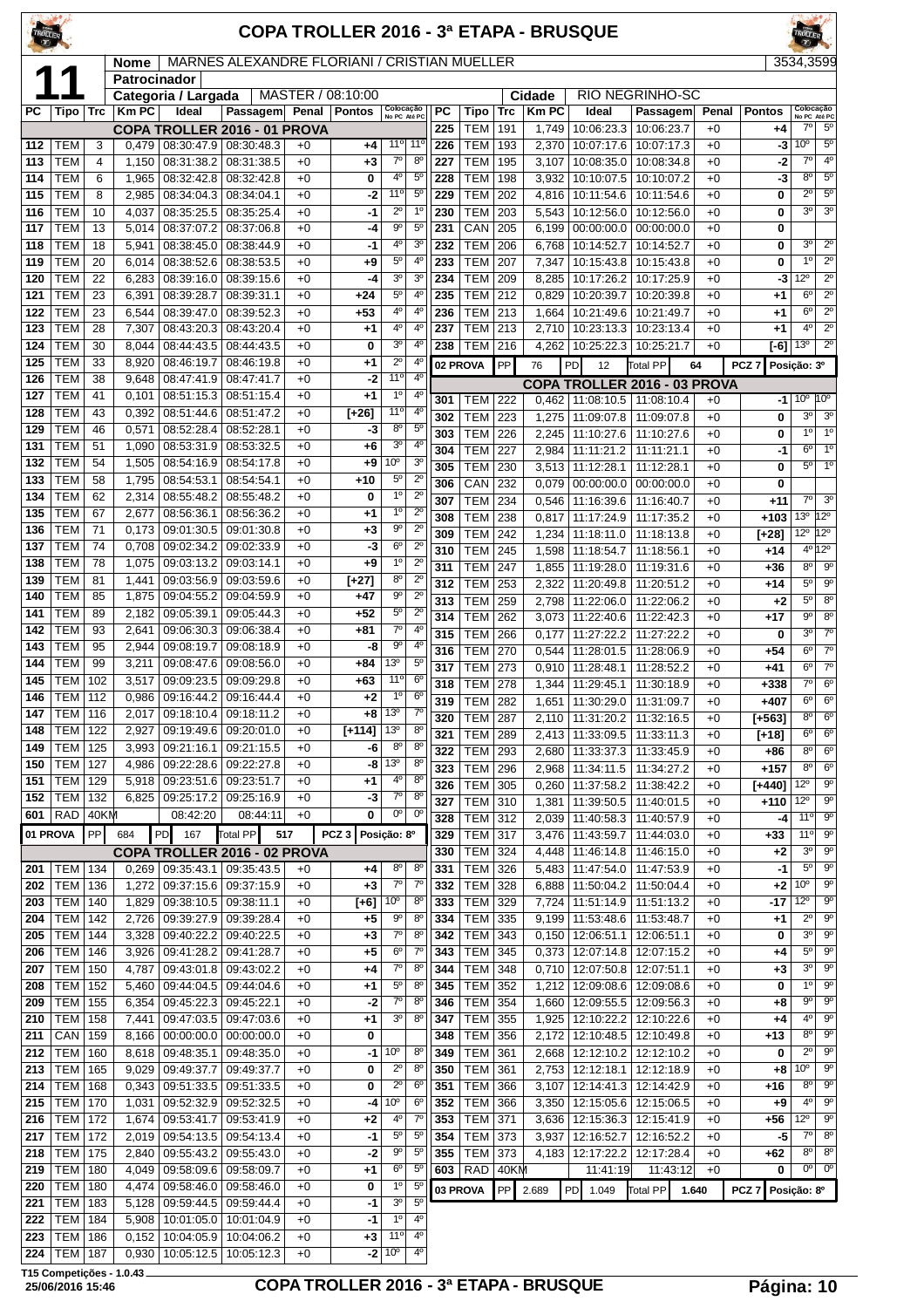| MARCOS JULIANO ALVES BEZERRA / ANTONIO ALVES BEZERRA NETO<br><b>Nome</b><br>Patrocinador<br><b>CASTRO-PR</b><br>MASTER / 08:11:00<br>Categoria / Largada<br>Cidade<br>Colocação<br>Km PC<br>PC<br><b>KmPC</b><br>PC<br>Ideal<br>Passagem<br>Penal<br><b>Pontos</b><br><b>Trc</b><br>Ideal<br>Passagem<br>Penal<br><b>Pontos</b><br>Tipo<br>Trc<br>Tipo<br>No PC Até PC<br><b>TEM</b><br>1,749<br>10:07:23.3<br>10:07:24.0<br>12°<br><b>COPA TROLLER 2016 - 01 PROVA</b><br>225<br>191<br>$+0$<br>$[+7]$<br>$7^{\circ}$<br>$7^\circ$<br>$-2$<br>TEM<br>3<br>0,479<br>08:31:47.9 08:31:48.2<br>226<br><b>TEM</b><br>193<br>2,370<br>10:08:17.6<br>10:08:17.4<br>$+0$<br>112<br>$+0$<br>$+3$<br>$8^{\circ}$<br><b>TEM</b><br>$6^{\circ}$<br><b>TEM</b><br>4<br>1,150<br>08:32:38.2<br>08:32:38.5<br>$+0$<br>$+3$<br>227<br>195<br>3,107<br>10:09:35.0<br>10:09:35.5<br>$+0$<br>+5<br>113<br>$14^{\circ}$ 14 <sup>°</sup><br><b>TEM</b><br><b>TEM</b><br>114<br>6<br>1,965<br>08:33:42.8<br>08:33:41.7<br>$+0$<br>$-11$<br>228<br>198<br>3,932<br>10:11:07.5<br>10:11:07.7<br>$+0$<br>+2<br><b>TEM</b><br>2,985<br>08:35:04.3<br>14 <sup>°</sup><br>$14^{\circ}$<br>229<br><b>TEM</b><br>202<br>10:12:54.6<br>$+0$<br>$\bf{0}$<br>115<br>8<br>08:35:03.8<br>$+0$<br>-5<br>4,816<br>10:12:54.6<br>14 <sup>o</sup> 14 <sup>o</sup><br><b>TEM</b><br><b>TEM</b><br>10<br>4,037<br>08:36:25.5<br>08:36:24.5<br>$-10$<br>230<br>203<br>10:13:56.0<br>10:13:56.1<br>116<br>$+0$<br>5,543<br>$+0$<br>+1<br>$10$ 14 <sup>o</sup><br>117<br><b>TEM</b><br>13<br>231<br>CAN<br>$+0$<br>0<br>5,014<br>08:38:07.2<br>08:38:07.2<br>$+0$<br>0<br>205<br>6,199<br>00:00:00.0<br>00:00:00.0<br>5º 14º<br><b>TEM</b><br><b>TEM</b><br>10:15:52.7<br>18<br>5,941<br>08:39:45.0<br>08:39:45.1<br>$+0$<br>232<br>206<br>6,768<br>10:15:52.8<br>$+0$<br>118<br>+1<br>+1<br>12 <sup>0</sup> 13 <sup>0</sup><br><b>TEM</b><br>20<br>233<br><b>TEM</b><br>119<br>6,014<br>08:39:52.6   08:39:54.6<br>$+0$<br>+20<br>207<br>7,347<br>10:16:43.8<br>10:16:44.2<br>$+0$<br>+4<br><b>TEM</b><br>22<br>08:40:16.0<br>$-17$<br>13 <sup>0</sup> 13 <sup>0</sup><br>234<br><b>TEM</b><br>209<br>10:18:26.2<br>120<br>6,283<br> 08:40:14.3<br>$+0$<br>8,285<br>10:18:26.5<br>$+0$<br>+3<br>6 <sup>o</sup><br><b>TEM</b><br>23<br>6,391<br>08:40:28.7<br>08:40:31.3<br>$11^{\circ}$<br>235<br><b>TEM</b><br>212<br>10:21:39.7<br>10:21:40.0<br>121<br>$+0$<br>[+26]<br>0,829<br>$+0$<br>+3<br>$7^{\circ}$<br>$8^{\circ}$<br>11°<br><b>TEM</b><br>122<br>TEM<br>23<br>6,544<br>08:40:47.0<br>08:40:54.5<br>$+75$<br>236<br>213<br>10:22:49.6<br>10:22:49.9<br>+3<br>$+0$<br>1,664<br>$+0$<br>$5^{\circ}$<br>$8^{\circ}$<br>13º<br><b>TEM</b><br>28<br>7,307<br>$+0$<br>237<br><b>TEM</b><br>213<br>$+0$<br>$[+6]$<br>123<br>08:44:20.3<br>08:44:20.4<br>2,710<br>10:24:13.3<br>10:24:13.9<br>$+1$<br>4 <sup>0</sup><br>$8^{\circ}$<br><b>TEM</b><br>30<br>8,044<br>124<br>08:45:43.5<br>08:45:43.5<br>$+0$<br>238<br><b>TEM</b><br>216<br>4,262<br>10:26:22.3<br>10:26:22.7<br>$+0$<br>0<br>+4<br><b>TEM</b><br>33<br>8,920<br>08:47:19.7<br>$1^{\circ}$<br>8 <sup>o</sup><br>125<br>08:47:19.7<br>$+0$<br>0<br>PP<br>02 PROVA<br>PD<br>PCZ <sub>1</sub><br>88<br><b>Total PP</b><br>75<br>Posicão: 8º<br>13<br>$7^\circ$<br><b>TEM</b><br>38<br>9,648<br>08:48:41.9<br>$8^{\circ}$<br>126<br>08:48:42.0<br>$+0$<br>+1<br>COPA TROLLER 2016 - 03 PROVA<br><b>TEM</b><br>14 <sup>°</sup><br>$8^{\circ}$<br>127<br>41<br>0,101<br>08:52:15.3<br>08:52:16.2<br>$+0$<br>+9<br>222<br>301<br>TEM  <br>$0.462$   11:09:10.5<br>11:09:10.8<br>$+3$<br>$+0$<br>$9^{\circ}$<br><b>TEM</b><br>43<br>08:52:44.6<br>13 <sup>o</sup><br>128<br>0,392<br>08:52:47.7<br>$+0$<br>+31<br>TEM<br>223<br>1,275<br>11:10:07.8<br>11:10:07.9<br>$+0$<br>+1<br>302<br>1 <sup>0</sup><br>$8^{\circ}$<br><b>TEM</b><br>46<br>0,571<br>129<br>08:53:28.4<br>08:53:28.4<br>$+0$<br>0<br>13 <sup>0</sup> 12 <sup>0</sup><br>303<br>TEM<br>226<br>2,245<br>11:11:27.6<br>11:11:28.0<br>$+0$<br>+4<br>$9^{\circ}$<br>$14^{\circ}$<br><b>TEM</b><br>51<br>08:54:31.9<br>131<br>1,090<br>08:54:34.3<br>$+0$<br>$+24$<br>12º 13º<br><b>TEM</b><br>11:12:21.2<br>304<br>227<br>2,984<br>11:12:21.8<br>$+0$<br>+6<br>TEM<br>1,505<br>08:55:16.9<br>$8^{\circ}$<br>$9^{\circ}$<br>132<br>54<br>08:55:17.5<br>$+0$<br>+6<br>305<br><b>TEM</b><br>230<br>$3,513$   11:13:28.1<br>11:13:28.3<br>$+0$<br>+2<br>13 <sup>o</sup><br><b>TEM</b><br>58<br>08:55:53.1<br>$+55$<br>$9^{\circ}$<br>133<br>1,795<br>08:55:58.6<br>$+0$<br>CAN<br>232<br>00:00:00.0<br>00:00:00.0<br>$+0$<br>$\bf{0}$<br>306<br>0,079<br>$12^{\circ}$<br>90<br><b>TEM</b><br>62<br>2,314<br>08:56:48.2<br>08:56:49.5<br>$+0$<br>134<br>+13<br><b>TEM</b><br>234<br>0,546<br>11:17:39.6<br>11:17:44.1<br>$+45$<br>307<br>$+0$<br>$4^{\circ}$<br>$9^{\circ}$<br><b>TEM</b><br>67<br>2,677<br>135<br>08:57:36.1<br>08:57:36.3<br>$+0$<br>$+2$<br>$12^{\circ}$<br><b>TEM</b><br>308<br>238<br>11:18:24.9<br>11:18:34.3<br>$+0$<br>0,817<br>$+94$<br>$2^{\circ}$<br>9 <sup>o</sup><br><b>TEM</b><br>71<br>136<br>0,173<br>09:02:30.5<br>09:02:30.6<br>$+0$<br>+1<br>13 <sup>o</sup><br><b>TEM</b><br>242<br>309<br>1,234<br>11:19:11.0<br>11:19:15.3<br>$+0$<br>$+43$<br>$5^{\circ}$<br>TEM<br>74<br>0,708<br>09:03:34.2<br>90<br>137<br>09:03:34.0<br>$+0$<br>-2<br><b>TEM</b><br>310<br>245<br>1,598<br>11:19:54.7<br>11:19:58.9<br>$+0$<br>+42<br>7º 10º<br><b>TEM</b><br>78<br>$[-30]$<br>138<br>1,075<br>09:04:13.2<br>09:04:16.2<br>$+0$<br>311<br><b>TEM</b><br>247<br>11:20:28.0<br>11:20:36.3<br>1,855<br>$+0$<br>+83<br><b>TEM</b><br>81<br>13 <sup>o</sup><br>139<br>1,441<br>09:04:56.9<br>09:05:07.8<br>$+0$<br>$+109$<br>11'<br><b>TEM</b><br>11:21:49.8<br>11:21:56.9<br>312<br>253<br>2,322<br>$+0$<br>+71<br>$14^{\circ}$<br>$12^{\circ}$<br><b>TEM</b><br>85<br>1,875<br>09:05:55.2<br>09:06:13.5<br>$+0$<br>$+183$<br>140<br>313<br><b>TEM</b><br>259<br>11:23:06.0<br>11:23:06.7<br>2,798<br>$+0$<br>$+7$<br>14 <sup>o</sup> 13 <sup>c</sup><br><b>TEM</b><br>09:06:39.1<br>141<br>89<br>2,182<br>09:07:16.6<br>$+0$<br>$+375$<br><b>TEM</b><br>262<br>314<br>3,073<br>11:23:40.6<br>11:23:41.8<br>$+0$<br>$+12$<br>13º 13º<br><b>TEM</b><br>2,641<br>09:07:30.3<br>09:08:09.7<br>142<br>93<br>$+0$<br>$[-394]$<br>$11^{\circ}13^{\circ}$<br><b>TEM</b><br>315<br>266<br>0,177<br>11:28:22.2<br>11:28:23.0<br>$+0$<br>+8<br>$2^{\circ}$ 13°<br><b>TEM</b><br>95<br>2,944<br>143<br>09:09:19.7<br>09:09:19.6<br>$+0$<br>-1<br><b>TEM</b><br>270<br>11:29:01.5<br>11:29:13.1<br>316<br>0,544<br>$+0$<br>$+116$<br>8 <sup>o</sup><br>11 <sup>c</sup><br><b>TEM</b><br>99<br>3,211<br>144<br>09:09:47.6<br>09:09:51.9<br>$+0$<br>$+43$<br><b>TEM</b><br>273<br>11:29:48.1<br>$+255$<br>317<br>0,910<br>11:30:13.6<br>$+0$<br>90<br><b>TEM</b><br>102<br>11'<br>145<br>3,517<br>09:10:23.5<br>09:10:28.2<br>$+0$<br>+47<br>318<br><b>TEM</b><br>278<br>11:30:45.1<br>11:31:42.7<br>+576<br>1,344<br>$+0$<br>$6^{\circ}$<br><b>TEM</b><br>0,986<br>09:17:44.2 09:17:44.6<br>$11^{\circ}$<br>146<br>112<br>$+0$<br>+4<br>319<br>TEM  <br>282<br>1,651   11:31:29.0   11:32:45.4<br>$[-764]$<br>$+0$<br>09:19:10.4 09:19:10.4<br>$2^{\circ}$<br>$11^{\circ}$<br>147<br>TEM   116<br>$+0$<br>0<br>2,017<br>$11°$ 11°<br>320<br><b>TEM 287</b><br>2,110   11:32:20.2   11:33:59.2<br>[+990]<br>$+0$<br><b>TEM</b><br>11 <sup>o</sup> 11 <sup>o</sup><br>148<br>122<br>2,927<br>09:20:49.6<br>09:20:50.2<br>$+0$<br>$+6$<br>TEM<br>11 <sup>o</sup> 11 <sup>o</sup><br>321<br>289<br>11:34:09.5<br>11:34:48.0<br>$+0$<br>+385<br>2.413<br>$12^{\circ}$<br>$11^{\circ}$<br><b>TEM</b><br>125<br>3,993<br>09:22:16.1<br>$+0$<br>+7<br>149<br>09:22:16.8<br>322<br><b>TEM 293</b><br>$+466$<br>2,680<br>11:34:37.3<br>11:35:23.9<br>$+0$<br>$2^{\circ}$ 11 <sup>°</sup><br>TEM<br>127<br>4,986<br>09:23:28.6   09:23:28.7<br>$+0$<br>150<br>$+1$<br>323<br>TEM<br>296<br>11:35:11.5<br>11:35:58.5<br>$+470$<br>2,968<br>$+0$<br>$7°$   11 <sup>o</sup><br><b>TEM</b><br>5,918<br>129<br>09:24:51.6 09:24:51.7<br>$+0$<br>151<br>+1<br><b>TEM</b><br>326<br>305<br>0,260<br>11:38:58.2<br>11:38:58.6<br>$+0$<br>+4<br>$3^{\circ}$ 11 <sup>c</sup><br><b>TEM</b><br>152<br>132<br>6,825<br>09:26:17.2<br>09:26:17.3<br>$+0$<br>+1<br>10 <sup>o</sup><br>TEM 310<br>$+0$<br>327<br>1,381<br>11:40:50.5<br>11:40:50.8<br>$+3$<br>$00$ 0 <sup>o</sup><br>601<br>RAD<br>40KM<br>08:43:20<br>08:45:11<br>0<br>$+0$<br>$6^{\circ}$ 11 $^{\circ}$<br><b>TEM 312</b><br>328<br>2,039 11:41:58.3<br>11:41:58.5<br>$+0$<br>+2<br>01 PROVA<br>PP<br>1.518<br>PD<br>450<br>Total PP 1.068<br>PCZ <sub>5</sub><br>Posição: 11º<br>329<br><b>TEM 317</b><br>3,476<br>11:44:59.7<br>11:45:04.0<br>$+43$<br>$+0$<br>TEM<br>330<br>324<br>4,448<br>11:47:14.8<br>11:47:14.9<br>$+0$<br>$+1$<br>COPA TROLLER 2016 - 02 PROVA<br>$5^{\circ}$<br>$5^{\circ}$<br>TEM<br><b>TEM   134</b><br> 09:36:43.1 09:36:43.3<br>$+2$<br>331<br>326<br>5,483 11:48:54.0<br>11:48:53.7<br>$+0$<br>-3<br>0,269<br>$+0$<br>201<br>$5^{\circ}$<br>$4^{\circ}$<br>TEM<br>136<br><b>TEM 328</b><br>1,272<br>09:38:15.6 09:38:15.9<br>332<br>11:51:04.2<br>11:51:04.1<br>$+0$<br>$-1$<br>202<br>$+0$<br>$+3$<br>6,888<br>$5^{\circ}$<br>$5^{\circ}$ 11 $^{\circ}$<br>$5^{\circ}$<br>TEM<br>140<br>1,829<br>09:39:10.5 09:39:10.8<br>333<br><b>TEM 329</b><br>11:52:14.9<br>11:52:14.1<br>$+0$<br>-8<br>$+0$<br>$+3$<br>7,724<br>203<br>$5^{\circ}$<br>$5^{\circ}$<br>10 <sup>°</sup><br>TEM<br>334<br>TEM 335<br>204<br>142<br>2,726<br>09:40:27.9 09:40:28.3<br>$+0$<br>+4<br>9,199<br>11:54:48.6<br>11:54:47.8<br>$+0$<br>-8 <br>$5^{\circ}$<br><b>TEM</b><br>TEM<br>205<br>144<br>3,328<br>09:41:22.2 09:41:22.3<br>$+0$<br>3 <sup>o</sup><br>342<br>343<br>$0,150$   12:07:51.1  <br>12:07:52.2<br>$+0$<br>+1<br>+11<br>3 <sup>o</sup><br><b>TEM</b><br>146<br>3,926<br>09:42:28.2 09:42:28.5<br>$4^{\circ}$<br>TEM<br>$+0$<br>$+3$<br>343<br>345<br>$0,373$   12:08:14.8<br>12:08:14.2<br>$+0$<br>-6<br>206<br>$6^{\circ}$<br><b>TEM</b><br>150<br>$4^{\circ}$<br>344<br>TEM 348<br>$+3$<br>4,787<br>09:44:01.8 09:44:02.1<br>$+0$<br>$+3$<br>$0,710$   12:08:50.8   12:08:51.1<br>$+0$<br>207<br>$4^{\circ}$<br>$4^{\circ}$<br><b>TEM</b><br>152<br>5,460<br>09:45:04.5 09:45:04.4<br>$+0$<br>345<br>TEM 352<br>-1<br>1,212<br>12:10:08.6<br>12:10:08.8<br>$+0$<br>$+2$<br>208<br>$3^{\circ}$<br>$4^{\circ}$ 11 $^{\circ}$<br>$4^{\circ}$<br>TEM<br>155<br>6,354<br>346<br>TEM 354<br>1,660 12:10:55.5<br>209<br>09:46:22.3 09:46:22.4<br>$+0$<br>12:10:55.9<br>$+0$<br>+4<br>+1<br>$7^\circ$<br>3 <sup>o</sup><br><b>TEM</b><br>158<br>09:48:03.5 09:48:03.7<br><b>TEM</b><br>12:11:22.2<br>210<br>7,441<br>$+0$<br>+2<br>347<br>355<br>1,925<br>12:11:22.1<br>$+0$<br>$-1$<br>CAN<br>159<br>TEM 356<br>2,172 12:11:48.5<br>211<br>8,166<br>$00:00:00.0$   $00:00:00.0$<br>$+0$<br>0<br>348<br>12:11:49.3<br>$+0$<br>+8<br>90<br>3 <sup>o</sup><br><b>TEM</b><br>160<br>$+0$<br>349<br>TEM 361<br>2,668   12:13:10.2   12:13:09.0<br>$+0$<br>212<br>8,618<br>$\vert$ 09:49:35.1 $\vert$ 09:49:35.2<br>-12<br>+1<br>9 <sup>o</sup><br>3 <sup>o</sup><br>$-7$<br><b>TEM</b><br>09:50:37.7<br>350<br>TEM 361<br>213<br>165<br>9,029<br>09:50:37.9<br>$+0$<br>+2<br>2,753<br>12:13:18.1   12:13:17.4<br>$+0$<br>$9^{\circ}$<br>3 <sup>o</sup><br><b>TEM</b><br>351<br>214<br>168<br>0,343<br>09:52:33.5 09:52:33.7<br>$+0$<br>$+2$<br>TEM 366<br>3,107<br>$12:15:41.3$ 12:15:42.9<br>$+0$<br>$+16$<br>$6^{\rm o}$<br><b>TEM</b><br>170<br>09:53:32.9<br>09:53:32.7<br>$-2$<br>3 <sup>o</sup><br>352<br><b>TEM</b><br>12:16:05.6<br>12:16:07.2<br>215<br>1,031<br>$+0$<br>366<br>3,350<br>$+0$<br>[+16]<br>11°<br><b>TEM</b><br>172<br>1,674<br>09:54:41.7<br>$+0$<br>3 <sup>o</sup><br>353<br>TEM<br>371<br>216<br>09:54:42.2<br>+5<br>3,636<br>  12:16:36.3   12:16:38.3<br>$+0$<br>$[+20]$<br>$6^{\circ}$<br>TEM<br>172<br>3 <sup>o</sup><br>354<br>TEM 373<br>3,937   12:17:52.7   12:18:23.2<br>217<br>2,019<br>09:55:13.5   09:55:13.6<br>$+0$<br>$^{+1}$<br>$+0$<br>$+305$<br>$4^{\circ}$<br><b>TEM</b><br>3 <sup>o</sup><br>355<br>TEM<br>218<br>175<br>2,840<br>09:56:43.2 09:56:43.1<br>$+0$<br>-1<br>373<br>4,183 12:18:22.2<br>12:19:00.8<br>$+0$<br>$+386$<br>8 <sup>o</sup><br>$4^{\circ}$<br>603 RAD 40KM<br>11:42:22<br>$\mathbf{0}$<br>219<br><b>TEM</b><br>180<br>4,049<br>09:59:09.6 09:59:09.8<br>+2<br>11:44:12<br>$+0$<br>$+0$<br>$7^\circ$<br>$4^{\circ}$<br><b>TEM</b><br>180<br>4,474<br>09:59:46.0   09:59:45.8<br>$+0$<br>-2<br>220<br>PP<br>03 PROVA<br>5.313<br>PD 1.790<br><b>Total PP</b><br>PCZ 0 Posição: 11º<br>3.523<br>$5^{\circ}$<br>3 <sup>o</sup><br>TEM<br>183<br>5,128<br>10:00:44.5 10:00:44.6<br>221<br>$+0$<br>+1 |                                          |  |  | <b>COPA TROLLER 2016 - 3ª ETAPA - BRUSQUE</b> |  |  |             |    |      |  |       |     |     | TROLLER |
|------------------------------------------------------------------------------------------------------------------------------------------------------------------------------------------------------------------------------------------------------------------------------------------------------------------------------------------------------------------------------------------------------------------------------------------------------------------------------------------------------------------------------------------------------------------------------------------------------------------------------------------------------------------------------------------------------------------------------------------------------------------------------------------------------------------------------------------------------------------------------------------------------------------------------------------------------------------------------------------------------------------------------------------------------------------------------------------------------------------------------------------------------------------------------------------------------------------------------------------------------------------------------------------------------------------------------------------------------------------------------------------------------------------------------------------------------------------------------------------------------------------------------------------------------------------------------------------------------------------------------------------------------------------------------------------------------------------------------------------------------------------------------------------------------------------------------------------------------------------------------------------------------------------------------------------------------------------------------------------------------------------------------------------------------------------------------------------------------------------------------------------------------------------------------------------------------------------------------------------------------------------------------------------------------------------------------------------------------------------------------------------------------------------------------------------------------------------------------------------------------------------------------------------------------------------------------------------------------------------------------------------------------------------------------------------------------------------------------------------------------------------------------------------------------------------------------------------------------------------------------------------------------------------------------------------------------------------------------------------------------------------------------------------------------------------------------------------------------------------------------------------------------------------------------------------------------------------------------------------------------------------------------------------------------------------------------------------------------------------------------------------------------------------------------------------------------------------------------------------------------------------------------------------------------------------------------------------------------------------------------------------------------------------------------------------------------------------------------------------------------------------------------------------------------------------------------------------------------------------------------------------------------------------------------------------------------------------------------------------------------------------------------------------------------------------------------------------------------------------------------------------------------------------------------------------------------------------------------------------------------------------------------------------------------------------------------------------------------------------------------------------------------------------------------------------------------------------------------------------------------------------------------------------------------------------------------------------------------------------------------------------------------------------------------------------------------------------------------------------------------------------------------------------------------------------------------------------------------------------------------------------------------------------------------------------------------------------------------------------------------------------------------------------------------------------------------------------------------------------------------------------------------------------------------------------------------------------------------------------------------------------------------------------------------------------------------------------------------------------------------------------------------------------------------------------------------------------------------------------------------------------------------------------------------------------------------------------------------------------------------------------------------------------------------------------------------------------------------------------------------------------------------------------------------------------------------------------------------------------------------------------------------------------------------------------------------------------------------------------------------------------------------------------------------------------------------------------------------------------------------------------------------------------------------------------------------------------------------------------------------------------------------------------------------------------------------------------------------------------------------------------------------------------------------------------------------------------------------------------------------------------------------------------------------------------------------------------------------------------------------------------------------------------------------------------------------------------------------------------------------------------------------------------------------------------------------------------------------------------------------------------------------------------------------------------------------------------------------------------------------------------------------------------------------------------------------------------------------------------------------------------------------------------------------------------------------------------------------------------------------------------------------------------------------------------------------------------------------------------------------------------------------------------------------------------------------------------------------------------------------------------------------------------------------------------------------------------------------------------------------------------------------------------------------------------------------------------------------------------------------------------------------------------------------------------------------------------------------------------------------------------------------------------------------------------------------------------------------------------------------------------------------------------------------------------------------------------------------------------------------------------------------------------------------------------------------------------------------------------------------------------------------------------------------------------------------------------------------------------------------------------------------------------------------------------------------------------------------------------------------------------------------------------------------------------------------------------------------------------------------------------------------------------------------------------------------------------------------------------------------------------------------------------------------------------------------------------------------------------------------------------------------------------------------------------------------------------------------------------------------------------------------------------------------------------------------------------------------------------------------------------------------------------------------------------------------------------------------------------------------------------------------------------------------------------------------------------------------------------------------------------------------------------------------------------------------------------------------------------------------------------------------------------------------------------------------------------------------------------------------------------------------------------------------------------------------------------------------------------------------------------------------------------------------------------------------------------------------------------------------------------------------------------------------------------------------------------------------------------------------------------------------------------------------------------------------------------------------------------------------------------------------------------------------------------------------------------------------------------------------------------------------------------------------------------------------------------------------------------------------------------------------------------------------------------------------------------------------------------------------------------------------------------------------------------------------------------------------------------------------------------------------------------------------------------------------------------------------------------------------------------------------------------------------------------------------------------------------------------------------------------------------------------------------------------------------------------------------------------------------------------------------------------------------------------------------------------------------------------------------------------------------------------------------------------------------------------------------------------------------------------------------------------------------------------------------------------------------------------------------------------------------------------------------------------------------------------------------------------------------------------------------------------------------------------------------------------------------------------------------------------------------------------------------------------------------------------------------------------------------------------------------------------------------------------------------------------------------------------------------------------------------------------------------------------------------------------------------------------------------------------------------------------------------------------------------------------------------------------------------------------------------------------------------------------------------------------------------------------------------------------------------------------------------------------------------------------------------------------------------------------------------------------------------------------------------------------------------------------------------------------------------------------------------------------------------------------------------------------------------------------------------------------------------------------------------------------------------------------------------------------------------------------------------------------|------------------------------------------|--|--|-----------------------------------------------|--|--|-------------|----|------|--|-------|-----|-----|---------|
|                                                                                                                                                                                                                                                                                                                                                                                                                                                                                                                                                                                                                                                                                                                                                                                                                                                                                                                                                                                                                                                                                                                                                                                                                                                                                                                                                                                                                                                                                                                                                                                                                                                                                                                                                                                                                                                                                                                                                                                                                                                                                                                                                                                                                                                                                                                                                                                                                                                                                                                                                                                                                                                                                                                                                                                                                                                                                                                                                                                                                                                                                                                                                                                                                                                                                                                                                                                                                                                                                                                                                                                                                                                                                                                                                                                                                                                                                                                                                                                                                                                                                                                                                                                                                                                                                                                                                                                                                                                                                                                                                                                                                                                                                                                                                                                                                                                                                                                                                                                                                                                                                                                                                                                                                                                                                                                                                                                                                                                                                                                                                                                                                                                                                                                                                                                                                                                                                                                                                                                                                                                                                                                                                                                                                                                                                                                                                                                                                                                                                                                                                                                                                                                                                                                                                                                                                                                                                                                                                                                                                                                                                                                                                                                                                                                                                                                                                                                                                                                                                                                                                                                                                                                                                                                                                                                                                                                                                                                                                                                                                                                                                                                                                                                                                                                                                                                                                                                                                                                                                                                                                                                                                                                                                                                                                                                                                                                                                                                                                                                                                                                                                                                                                                                                                                                                                                                                                                                                                                                                                                                                                                                                                                                                                                                                                                                                                                                                                                                                                                                                                                                                                                                                                                                                                                                                                                                                                                                                                                                                                                                                                                                                                                                                                                                                                                                                                                                                                                                                                                                                                                                                                                                                                                                                                                                                                                                                                                                                                                                                                                                                                                                                                                                                                                                                                                                                                                                                                                                                                                                                                                                                                                                                                                                                                                                                                                                                                                                                                                                                                                                                                                                                                                                                                                                                                                                                                  | 3535,3586                                |  |  |                                               |  |  |             |    |      |  |       |     |     |         |
|                                                                                                                                                                                                                                                                                                                                                                                                                                                                                                                                                                                                                                                                                                                                                                                                                                                                                                                                                                                                                                                                                                                                                                                                                                                                                                                                                                                                                                                                                                                                                                                                                                                                                                                                                                                                                                                                                                                                                                                                                                                                                                                                                                                                                                                                                                                                                                                                                                                                                                                                                                                                                                                                                                                                                                                                                                                                                                                                                                                                                                                                                                                                                                                                                                                                                                                                                                                                                                                                                                                                                                                                                                                                                                                                                                                                                                                                                                                                                                                                                                                                                                                                                                                                                                                                                                                                                                                                                                                                                                                                                                                                                                                                                                                                                                                                                                                                                                                                                                                                                                                                                                                                                                                                                                                                                                                                                                                                                                                                                                                                                                                                                                                                                                                                                                                                                                                                                                                                                                                                                                                                                                                                                                                                                                                                                                                                                                                                                                                                                                                                                                                                                                                                                                                                                                                                                                                                                                                                                                                                                                                                                                                                                                                                                                                                                                                                                                                                                                                                                                                                                                                                                                                                                                                                                                                                                                                                                                                                                                                                                                                                                                                                                                                                                                                                                                                                                                                                                                                                                                                                                                                                                                                                                                                                                                                                                                                                                                                                                                                                                                                                                                                                                                                                                                                                                                                                                                                                                                                                                                                                                                                                                                                                                                                                                                                                                                                                                                                                                                                                                                                                                                                                                                                                                                                                                                                                                                                                                                                                                                                                                                                                                                                                                                                                                                                                                                                                                                                                                                                                                                                                                                                                                                                                                                                                                                                                                                                                                                                                                                                                                                                                                                                                                                                                                                                                                                                                                                                                                                                                                                                                                                                                                                                                                                                                                                                                                                                                                                                                                                                                                                                                                                                                                                                                                                                                                  |                                          |  |  |                                               |  |  |             |    |      |  |       |     |     |         |
|                                                                                                                                                                                                                                                                                                                                                                                                                                                                                                                                                                                                                                                                                                                                                                                                                                                                                                                                                                                                                                                                                                                                                                                                                                                                                                                                                                                                                                                                                                                                                                                                                                                                                                                                                                                                                                                                                                                                                                                                                                                                                                                                                                                                                                                                                                                                                                                                                                                                                                                                                                                                                                                                                                                                                                                                                                                                                                                                                                                                                                                                                                                                                                                                                                                                                                                                                                                                                                                                                                                                                                                                                                                                                                                                                                                                                                                                                                                                                                                                                                                                                                                                                                                                                                                                                                                                                                                                                                                                                                                                                                                                                                                                                                                                                                                                                                                                                                                                                                                                                                                                                                                                                                                                                                                                                                                                                                                                                                                                                                                                                                                                                                                                                                                                                                                                                                                                                                                                                                                                                                                                                                                                                                                                                                                                                                                                                                                                                                                                                                                                                                                                                                                                                                                                                                                                                                                                                                                                                                                                                                                                                                                                                                                                                                                                                                                                                                                                                                                                                                                                                                                                                                                                                                                                                                                                                                                                                                                                                                                                                                                                                                                                                                                                                                                                                                                                                                                                                                                                                                                                                                                                                                                                                                                                                                                                                                                                                                                                                                                                                                                                                                                                                                                                                                                                                                                                                                                                                                                                                                                                                                                                                                                                                                                                                                                                                                                                                                                                                                                                                                                                                                                                                                                                                                                                                                                                                                                                                                                                                                                                                                                                                                                                                                                                                                                                                                                                                                                                                                                                                                                                                                                                                                                                                                                                                                                                                                                                                                                                                                                                                                                                                                                                                                                                                                                                                                                                                                                                                                                                                                                                                                                                                                                                                                                                                                                                                                                                                                                                                                                                                                                                                                                                                                                                                                                                                  | Colocação<br>No PC Até PC                |  |  |                                               |  |  |             |    |      |  |       |     |     |         |
|                                                                                                                                                                                                                                                                                                                                                                                                                                                                                                                                                                                                                                                                                                                                                                                                                                                                                                                                                                                                                                                                                                                                                                                                                                                                                                                                                                                                                                                                                                                                                                                                                                                                                                                                                                                                                                                                                                                                                                                                                                                                                                                                                                                                                                                                                                                                                                                                                                                                                                                                                                                                                                                                                                                                                                                                                                                                                                                                                                                                                                                                                                                                                                                                                                                                                                                                                                                                                                                                                                                                                                                                                                                                                                                                                                                                                                                                                                                                                                                                                                                                                                                                                                                                                                                                                                                                                                                                                                                                                                                                                                                                                                                                                                                                                                                                                                                                                                                                                                                                                                                                                                                                                                                                                                                                                                                                                                                                                                                                                                                                                                                                                                                                                                                                                                                                                                                                                                                                                                                                                                                                                                                                                                                                                                                                                                                                                                                                                                                                                                                                                                                                                                                                                                                                                                                                                                                                                                                                                                                                                                                                                                                                                                                                                                                                                                                                                                                                                                                                                                                                                                                                                                                                                                                                                                                                                                                                                                                                                                                                                                                                                                                                                                                                                                                                                                                                                                                                                                                                                                                                                                                                                                                                                                                                                                                                                                                                                                                                                                                                                                                                                                                                                                                                                                                                                                                                                                                                                                                                                                                                                                                                                                                                                                                                                                                                                                                                                                                                                                                                                                                                                                                                                                                                                                                                                                                                                                                                                                                                                                                                                                                                                                                                                                                                                                                                                                                                                                                                                                                                                                                                                                                                                                                                                                                                                                                                                                                                                                                                                                                                                                                                                                                                                                                                                                                                                                                                                                                                                                                                                                                                                                                                                                                                                                                                                                                                                                                                                                                                                                                                                                                                                                                                                                                                                                                                                  | 8 <sup>o</sup>                           |  |  |                                               |  |  |             |    |      |  |       |     |     |         |
|                                                                                                                                                                                                                                                                                                                                                                                                                                                                                                                                                                                                                                                                                                                                                                                                                                                                                                                                                                                                                                                                                                                                                                                                                                                                                                                                                                                                                                                                                                                                                                                                                                                                                                                                                                                                                                                                                                                                                                                                                                                                                                                                                                                                                                                                                                                                                                                                                                                                                                                                                                                                                                                                                                                                                                                                                                                                                                                                                                                                                                                                                                                                                                                                                                                                                                                                                                                                                                                                                                                                                                                                                                                                                                                                                                                                                                                                                                                                                                                                                                                                                                                                                                                                                                                                                                                                                                                                                                                                                                                                                                                                                                                                                                                                                                                                                                                                                                                                                                                                                                                                                                                                                                                                                                                                                                                                                                                                                                                                                                                                                                                                                                                                                                                                                                                                                                                                                                                                                                                                                                                                                                                                                                                                                                                                                                                                                                                                                                                                                                                                                                                                                                                                                                                                                                                                                                                                                                                                                                                                                                                                                                                                                                                                                                                                                                                                                                                                                                                                                                                                                                                                                                                                                                                                                                                                                                                                                                                                                                                                                                                                                                                                                                                                                                                                                                                                                                                                                                                                                                                                                                                                                                                                                                                                                                                                                                                                                                                                                                                                                                                                                                                                                                                                                                                                                                                                                                                                                                                                                                                                                                                                                                                                                                                                                                                                                                                                                                                                                                                                                                                                                                                                                                                                                                                                                                                                                                                                                                                                                                                                                                                                                                                                                                                                                                                                                                                                                                                                                                                                                                                                                                                                                                                                                                                                                                                                                                                                                                                                                                                                                                                                                                                                                                                                                                                                                                                                                                                                                                                                                                                                                                                                                                                                                                                                                                                                                                                                                                                                                                                                                                                                                                                                                                                                                                                                                  | 12°                                      |  |  |                                               |  |  |             |    |      |  |       |     |     |         |
|                                                                                                                                                                                                                                                                                                                                                                                                                                                                                                                                                                                                                                                                                                                                                                                                                                                                                                                                                                                                                                                                                                                                                                                                                                                                                                                                                                                                                                                                                                                                                                                                                                                                                                                                                                                                                                                                                                                                                                                                                                                                                                                                                                                                                                                                                                                                                                                                                                                                                                                                                                                                                                                                                                                                                                                                                                                                                                                                                                                                                                                                                                                                                                                                                                                                                                                                                                                                                                                                                                                                                                                                                                                                                                                                                                                                                                                                                                                                                                                                                                                                                                                                                                                                                                                                                                                                                                                                                                                                                                                                                                                                                                                                                                                                                                                                                                                                                                                                                                                                                                                                                                                                                                                                                                                                                                                                                                                                                                                                                                                                                                                                                                                                                                                                                                                                                                                                                                                                                                                                                                                                                                                                                                                                                                                                                                                                                                                                                                                                                                                                                                                                                                                                                                                                                                                                                                                                                                                                                                                                                                                                                                                                                                                                                                                                                                                                                                                                                                                                                                                                                                                                                                                                                                                                                                                                                                                                                                                                                                                                                                                                                                                                                                                                                                                                                                                                                                                                                                                                                                                                                                                                                                                                                                                                                                                                                                                                                                                                                                                                                                                                                                                                                                                                                                                                                                                                                                                                                                                                                                                                                                                                                                                                                                                                                                                                                                                                                                                                                                                                                                                                                                                                                                                                                                                                                                                                                                                                                                                                                                                                                                                                                                                                                                                                                                                                                                                                                                                                                                                                                                                                                                                                                                                                                                                                                                                                                                                                                                                                                                                                                                                                                                                                                                                                                                                                                                                                                                                                                                                                                                                                                                                                                                                                                                                                                                                                                                                                                                                                                                                                                                                                                                                                                                                                                                                                                  | 6 <sup>o</sup>                           |  |  |                                               |  |  |             |    |      |  |       |     |     |         |
|                                                                                                                                                                                                                                                                                                                                                                                                                                                                                                                                                                                                                                                                                                                                                                                                                                                                                                                                                                                                                                                                                                                                                                                                                                                                                                                                                                                                                                                                                                                                                                                                                                                                                                                                                                                                                                                                                                                                                                                                                                                                                                                                                                                                                                                                                                                                                                                                                                                                                                                                                                                                                                                                                                                                                                                                                                                                                                                                                                                                                                                                                                                                                                                                                                                                                                                                                                                                                                                                                                                                                                                                                                                                                                                                                                                                                                                                                                                                                                                                                                                                                                                                                                                                                                                                                                                                                                                                                                                                                                                                                                                                                                                                                                                                                                                                                                                                                                                                                                                                                                                                                                                                                                                                                                                                                                                                                                                                                                                                                                                                                                                                                                                                                                                                                                                                                                                                                                                                                                                                                                                                                                                                                                                                                                                                                                                                                                                                                                                                                                                                                                                                                                                                                                                                                                                                                                                                                                                                                                                                                                                                                                                                                                                                                                                                                                                                                                                                                                                                                                                                                                                                                                                                                                                                                                                                                                                                                                                                                                                                                                                                                                                                                                                                                                                                                                                                                                                                                                                                                                                                                                                                                                                                                                                                                                                                                                                                                                                                                                                                                                                                                                                                                                                                                                                                                                                                                                                                                                                                                                                                                                                                                                                                                                                                                                                                                                                                                                                                                                                                                                                                                                                                                                                                                                                                                                                                                                                                                                                                                                                                                                                                                                                                                                                                                                                                                                                                                                                                                                                                                                                                                                                                                                                                                                                                                                                                                                                                                                                                                                                                                                                                                                                                                                                                                                                                                                                                                                                                                                                                                                                                                                                                                                                                                                                                                                                                                                                                                                                                                                                                                                                                                                                                                                                                                                                                                  | 4°                                       |  |  |                                               |  |  |             |    |      |  |       |     |     |         |
|                                                                                                                                                                                                                                                                                                                                                                                                                                                                                                                                                                                                                                                                                                                                                                                                                                                                                                                                                                                                                                                                                                                                                                                                                                                                                                                                                                                                                                                                                                                                                                                                                                                                                                                                                                                                                                                                                                                                                                                                                                                                                                                                                                                                                                                                                                                                                                                                                                                                                                                                                                                                                                                                                                                                                                                                                                                                                                                                                                                                                                                                                                                                                                                                                                                                                                                                                                                                                                                                                                                                                                                                                                                                                                                                                                                                                                                                                                                                                                                                                                                                                                                                                                                                                                                                                                                                                                                                                                                                                                                                                                                                                                                                                                                                                                                                                                                                                                                                                                                                                                                                                                                                                                                                                                                                                                                                                                                                                                                                                                                                                                                                                                                                                                                                                                                                                                                                                                                                                                                                                                                                                                                                                                                                                                                                                                                                                                                                                                                                                                                                                                                                                                                                                                                                                                                                                                                                                                                                                                                                                                                                                                                                                                                                                                                                                                                                                                                                                                                                                                                                                                                                                                                                                                                                                                                                                                                                                                                                                                                                                                                                                                                                                                                                                                                                                                                                                                                                                                                                                                                                                                                                                                                                                                                                                                                                                                                                                                                                                                                                                                                                                                                                                                                                                                                                                                                                                                                                                                                                                                                                                                                                                                                                                                                                                                                                                                                                                                                                                                                                                                                                                                                                                                                                                                                                                                                                                                                                                                                                                                                                                                                                                                                                                                                                                                                                                                                                                                                                                                                                                                                                                                                                                                                                                                                                                                                                                                                                                                                                                                                                                                                                                                                                                                                                                                                                                                                                                                                                                                                                                                                                                                                                                                                                                                                                                                                                                                                                                                                                                                                                                                                                                                                                                                                                                                                                                  | $8^{\circ}$                              |  |  |                                               |  |  |             |    |      |  |       |     |     |         |
|                                                                                                                                                                                                                                                                                                                                                                                                                                                                                                                                                                                                                                                                                                                                                                                                                                                                                                                                                                                                                                                                                                                                                                                                                                                                                                                                                                                                                                                                                                                                                                                                                                                                                                                                                                                                                                                                                                                                                                                                                                                                                                                                                                                                                                                                                                                                                                                                                                                                                                                                                                                                                                                                                                                                                                                                                                                                                                                                                                                                                                                                                                                                                                                                                                                                                                                                                                                                                                                                                                                                                                                                                                                                                                                                                                                                                                                                                                                                                                                                                                                                                                                                                                                                                                                                                                                                                                                                                                                                                                                                                                                                                                                                                                                                                                                                                                                                                                                                                                                                                                                                                                                                                                                                                                                                                                                                                                                                                                                                                                                                                                                                                                                                                                                                                                                                                                                                                                                                                                                                                                                                                                                                                                                                                                                                                                                                                                                                                                                                                                                                                                                                                                                                                                                                                                                                                                                                                                                                                                                                                                                                                                                                                                                                                                                                                                                                                                                                                                                                                                                                                                                                                                                                                                                                                                                                                                                                                                                                                                                                                                                                                                                                                                                                                                                                                                                                                                                                                                                                                                                                                                                                                                                                                                                                                                                                                                                                                                                                                                                                                                                                                                                                                                                                                                                                                                                                                                                                                                                                                                                                                                                                                                                                                                                                                                                                                                                                                                                                                                                                                                                                                                                                                                                                                                                                                                                                                                                                                                                                                                                                                                                                                                                                                                                                                                                                                                                                                                                                                                                                                                                                                                                                                                                                                                                                                                                                                                                                                                                                                                                                                                                                                                                                                                                                                                                                                                                                                                                                                                                                                                                                                                                                                                                                                                                                                                                                                                                                                                                                                                                                                                                                                                                                                                                                                                                                                  | $6^{\circ}$                              |  |  |                                               |  |  |             |    |      |  |       |     |     |         |
|                                                                                                                                                                                                                                                                                                                                                                                                                                                                                                                                                                                                                                                                                                                                                                                                                                                                                                                                                                                                                                                                                                                                                                                                                                                                                                                                                                                                                                                                                                                                                                                                                                                                                                                                                                                                                                                                                                                                                                                                                                                                                                                                                                                                                                                                                                                                                                                                                                                                                                                                                                                                                                                                                                                                                                                                                                                                                                                                                                                                                                                                                                                                                                                                                                                                                                                                                                                                                                                                                                                                                                                                                                                                                                                                                                                                                                                                                                                                                                                                                                                                                                                                                                                                                                                                                                                                                                                                                                                                                                                                                                                                                                                                                                                                                                                                                                                                                                                                                                                                                                                                                                                                                                                                                                                                                                                                                                                                                                                                                                                                                                                                                                                                                                                                                                                                                                                                                                                                                                                                                                                                                                                                                                                                                                                                                                                                                                                                                                                                                                                                                                                                                                                                                                                                                                                                                                                                                                                                                                                                                                                                                                                                                                                                                                                                                                                                                                                                                                                                                                                                                                                                                                                                                                                                                                                                                                                                                                                                                                                                                                                                                                                                                                                                                                                                                                                                                                                                                                                                                                                                                                                                                                                                                                                                                                                                                                                                                                                                                                                                                                                                                                                                                                                                                                                                                                                                                                                                                                                                                                                                                                                                                                                                                                                                                                                                                                                                                                                                                                                                                                                                                                                                                                                                                                                                                                                                                                                                                                                                                                                                                                                                                                                                                                                                                                                                                                                                                                                                                                                                                                                                                                                                                                                                                                                                                                                                                                                                                                                                                                                                                                                                                                                                                                                                                                                                                                                                                                                                                                                                                                                                                                                                                                                                                                                                                                                                                                                                                                                                                                                                                                                                                                                                                                                                                                                                                  | 13 <sup>o</sup>                          |  |  |                                               |  |  |             |    |      |  |       |     |     |         |
|                                                                                                                                                                                                                                                                                                                                                                                                                                                                                                                                                                                                                                                                                                                                                                                                                                                                                                                                                                                                                                                                                                                                                                                                                                                                                                                                                                                                                                                                                                                                                                                                                                                                                                                                                                                                                                                                                                                                                                                                                                                                                                                                                                                                                                                                                                                                                                                                                                                                                                                                                                                                                                                                                                                                                                                                                                                                                                                                                                                                                                                                                                                                                                                                                                                                                                                                                                                                                                                                                                                                                                                                                                                                                                                                                                                                                                                                                                                                                                                                                                                                                                                                                                                                                                                                                                                                                                                                                                                                                                                                                                                                                                                                                                                                                                                                                                                                                                                                                                                                                                                                                                                                                                                                                                                                                                                                                                                                                                                                                                                                                                                                                                                                                                                                                                                                                                                                                                                                                                                                                                                                                                                                                                                                                                                                                                                                                                                                                                                                                                                                                                                                                                                                                                                                                                                                                                                                                                                                                                                                                                                                                                                                                                                                                                                                                                                                                                                                                                                                                                                                                                                                                                                                                                                                                                                                                                                                                                                                                                                                                                                                                                                                                                                                                                                                                                                                                                                                                                                                                                                                                                                                                                                                                                                                                                                                                                                                                                                                                                                                                                                                                                                                                                                                                                                                                                                                                                                                                                                                                                                                                                                                                                                                                                                                                                                                                                                                                                                                                                                                                                                                                                                                                                                                                                                                                                                                                                                                                                                                                                                                                                                                                                                                                                                                                                                                                                                                                                                                                                                                                                                                                                                                                                                                                                                                                                                                                                                                                                                                                                                                                                                                                                                                                                                                                                                                                                                                                                                                                                                                                                                                                                                                                                                                                                                                                                                                                                                                                                                                                                                                                                                                                                                                                                                                                                                                                  | 11°                                      |  |  |                                               |  |  |             |    |      |  |       |     |     |         |
|                                                                                                                                                                                                                                                                                                                                                                                                                                                                                                                                                                                                                                                                                                                                                                                                                                                                                                                                                                                                                                                                                                                                                                                                                                                                                                                                                                                                                                                                                                                                                                                                                                                                                                                                                                                                                                                                                                                                                                                                                                                                                                                                                                                                                                                                                                                                                                                                                                                                                                                                                                                                                                                                                                                                                                                                                                                                                                                                                                                                                                                                                                                                                                                                                                                                                                                                                                                                                                                                                                                                                                                                                                                                                                                                                                                                                                                                                                                                                                                                                                                                                                                                                                                                                                                                                                                                                                                                                                                                                                                                                                                                                                                                                                                                                                                                                                                                                                                                                                                                                                                                                                                                                                                                                                                                                                                                                                                                                                                                                                                                                                                                                                                                                                                                                                                                                                                                                                                                                                                                                                                                                                                                                                                                                                                                                                                                                                                                                                                                                                                                                                                                                                                                                                                                                                                                                                                                                                                                                                                                                                                                                                                                                                                                                                                                                                                                                                                                                                                                                                                                                                                                                                                                                                                                                                                                                                                                                                                                                                                                                                                                                                                                                                                                                                                                                                                                                                                                                                                                                                                                                                                                                                                                                                                                                                                                                                                                                                                                                                                                                                                                                                                                                                                                                                                                                                                                                                                                                                                                                                                                                                                                                                                                                                                                                                                                                                                                                                                                                                                                                                                                                                                                                                                                                                                                                                                                                                                                                                                                                                                                                                                                                                                                                                                                                                                                                                                                                                                                                                                                                                                                                                                                                                                                                                                                                                                                                                                                                                                                                                                                                                                                                                                                                                                                                                                                                                                                                                                                                                                                                                                                                                                                                                                                                                                                                                                                                                                                                                                                                                                                                                                                                                                                                                                                                                                                                  | $12^{\circ}$                             |  |  |                                               |  |  |             |    |      |  |       |     |     |         |
|                                                                                                                                                                                                                                                                                                                                                                                                                                                                                                                                                                                                                                                                                                                                                                                                                                                                                                                                                                                                                                                                                                                                                                                                                                                                                                                                                                                                                                                                                                                                                                                                                                                                                                                                                                                                                                                                                                                                                                                                                                                                                                                                                                                                                                                                                                                                                                                                                                                                                                                                                                                                                                                                                                                                                                                                                                                                                                                                                                                                                                                                                                                                                                                                                                                                                                                                                                                                                                                                                                                                                                                                                                                                                                                                                                                                                                                                                                                                                                                                                                                                                                                                                                                                                                                                                                                                                                                                                                                                                                                                                                                                                                                                                                                                                                                                                                                                                                                                                                                                                                                                                                                                                                                                                                                                                                                                                                                                                                                                                                                                                                                                                                                                                                                                                                                                                                                                                                                                                                                                                                                                                                                                                                                                                                                                                                                                                                                                                                                                                                                                                                                                                                                                                                                                                                                                                                                                                                                                                                                                                                                                                                                                                                                                                                                                                                                                                                                                                                                                                                                                                                                                                                                                                                                                                                                                                                                                                                                                                                                                                                                                                                                                                                                                                                                                                                                                                                                                                                                                                                                                                                                                                                                                                                                                                                                                                                                                                                                                                                                                                                                                                                                                                                                                                                                                                                                                                                                                                                                                                                                                                                                                                                                                                                                                                                                                                                                                                                                                                                                                                                                                                                                                                                                                                                                                                                                                                                                                                                                                                                                                                                                                                                                                                                                                                                                                                                                                                                                                                                                                                                                                                                                                                                                                                                                                                                                                                                                                                                                                                                                                                                                                                                                                                                                                                                                                                                                                                                                                                                                                                                                                                                                                                                                                                                                                                                                                                                                                                                                                                                                                                                                                                                                                                                                                                                                                                  |                                          |  |  |                                               |  |  |             |    |      |  |       |     |     |         |
|                                                                                                                                                                                                                                                                                                                                                                                                                                                                                                                                                                                                                                                                                                                                                                                                                                                                                                                                                                                                                                                                                                                                                                                                                                                                                                                                                                                                                                                                                                                                                                                                                                                                                                                                                                                                                                                                                                                                                                                                                                                                                                                                                                                                                                                                                                                                                                                                                                                                                                                                                                                                                                                                                                                                                                                                                                                                                                                                                                                                                                                                                                                                                                                                                                                                                                                                                                                                                                                                                                                                                                                                                                                                                                                                                                                                                                                                                                                                                                                                                                                                                                                                                                                                                                                                                                                                                                                                                                                                                                                                                                                                                                                                                                                                                                                                                                                                                                                                                                                                                                                                                                                                                                                                                                                                                                                                                                                                                                                                                                                                                                                                                                                                                                                                                                                                                                                                                                                                                                                                                                                                                                                                                                                                                                                                                                                                                                                                                                                                                                                                                                                                                                                                                                                                                                                                                                                                                                                                                                                                                                                                                                                                                                                                                                                                                                                                                                                                                                                                                                                                                                                                                                                                                                                                                                                                                                                                                                                                                                                                                                                                                                                                                                                                                                                                                                                                                                                                                                                                                                                                                                                                                                                                                                                                                                                                                                                                                                                                                                                                                                                                                                                                                                                                                                                                                                                                                                                                                                                                                                                                                                                                                                                                                                                                                                                                                                                                                                                                                                                                                                                                                                                                                                                                                                                                                                                                                                                                                                                                                                                                                                                                                                                                                                                                                                                                                                                                                                                                                                                                                                                                                                                                                                                                                                                                                                                                                                                                                                                                                                                                                                                                                                                                                                                                                                                                                                                                                                                                                                                                                                                                                                                                                                                                                                                                                                                                                                                                                                                                                                                                                                                                                                                                                                                                                                                                                  | 11°                                      |  |  |                                               |  |  |             |    |      |  |       |     |     |         |
|                                                                                                                                                                                                                                                                                                                                                                                                                                                                                                                                                                                                                                                                                                                                                                                                                                                                                                                                                                                                                                                                                                                                                                                                                                                                                                                                                                                                                                                                                                                                                                                                                                                                                                                                                                                                                                                                                                                                                                                                                                                                                                                                                                                                                                                                                                                                                                                                                                                                                                                                                                                                                                                                                                                                                                                                                                                                                                                                                                                                                                                                                                                                                                                                                                                                                                                                                                                                                                                                                                                                                                                                                                                                                                                                                                                                                                                                                                                                                                                                                                                                                                                                                                                                                                                                                                                                                                                                                                                                                                                                                                                                                                                                                                                                                                                                                                                                                                                                                                                                                                                                                                                                                                                                                                                                                                                                                                                                                                                                                                                                                                                                                                                                                                                                                                                                                                                                                                                                                                                                                                                                                                                                                                                                                                                                                                                                                                                                                                                                                                                                                                                                                                                                                                                                                                                                                                                                                                                                                                                                                                                                                                                                                                                                                                                                                                                                                                                                                                                                                                                                                                                                                                                                                                                                                                                                                                                                                                                                                                                                                                                                                                                                                                                                                                                                                                                                                                                                                                                                                                                                                                                                                                                                                                                                                                                                                                                                                                                                                                                                                                                                                                                                                                                                                                                                                                                                                                                                                                                                                                                                                                                                                                                                                                                                                                                                                                                                                                                                                                                                                                                                                                                                                                                                                                                                                                                                                                                                                                                                                                                                                                                                                                                                                                                                                                                                                                                                                                                                                                                                                                                                                                                                                                                                                                                                                                                                                                                                                                                                                                                                                                                                                                                                                                                                                                                                                                                                                                                                                                                                                                                                                                                                                                                                                                                                                                                                                                                                                                                                                                                                                                                                                                                                                                                                                                                                                  |                                          |  |  |                                               |  |  |             |    |      |  |       |     |     |         |
|                                                                                                                                                                                                                                                                                                                                                                                                                                                                                                                                                                                                                                                                                                                                                                                                                                                                                                                                                                                                                                                                                                                                                                                                                                                                                                                                                                                                                                                                                                                                                                                                                                                                                                                                                                                                                                                                                                                                                                                                                                                                                                                                                                                                                                                                                                                                                                                                                                                                                                                                                                                                                                                                                                                                                                                                                                                                                                                                                                                                                                                                                                                                                                                                                                                                                                                                                                                                                                                                                                                                                                                                                                                                                                                                                                                                                                                                                                                                                                                                                                                                                                                                                                                                                                                                                                                                                                                                                                                                                                                                                                                                                                                                                                                                                                                                                                                                                                                                                                                                                                                                                                                                                                                                                                                                                                                                                                                                                                                                                                                                                                                                                                                                                                                                                                                                                                                                                                                                                                                                                                                                                                                                                                                                                                                                                                                                                                                                                                                                                                                                                                                                                                                                                                                                                                                                                                                                                                                                                                                                                                                                                                                                                                                                                                                                                                                                                                                                                                                                                                                                                                                                                                                                                                                                                                                                                                                                                                                                                                                                                                                                                                                                                                                                                                                                                                                                                                                                                                                                                                                                                                                                                                                                                                                                                                                                                                                                                                                                                                                                                                                                                                                                                                                                                                                                                                                                                                                                                                                                                                                                                                                                                                                                                                                                                                                                                                                                                                                                                                                                                                                                                                                                                                                                                                                                                                                                                                                                                                                                                                                                                                                                                                                                                                                                                                                                                                                                                                                                                                                                                                                                                                                                                                                                                                                                                                                                                                                                                                                                                                                                                                                                                                                                                                                                                                                                                                                                                                                                                                                                                                                                                                                                                                                                                                                                                                                                                                                                                                                                                                                                                                                                                                                                                                                                                                                                                  |                                          |  |  |                                               |  |  |             |    |      |  |       |     |     |         |
|                                                                                                                                                                                                                                                                                                                                                                                                                                                                                                                                                                                                                                                                                                                                                                                                                                                                                                                                                                                                                                                                                                                                                                                                                                                                                                                                                                                                                                                                                                                                                                                                                                                                                                                                                                                                                                                                                                                                                                                                                                                                                                                                                                                                                                                                                                                                                                                                                                                                                                                                                                                                                                                                                                                                                                                                                                                                                                                                                                                                                                                                                                                                                                                                                                                                                                                                                                                                                                                                                                                                                                                                                                                                                                                                                                                                                                                                                                                                                                                                                                                                                                                                                                                                                                                                                                                                                                                                                                                                                                                                                                                                                                                                                                                                                                                                                                                                                                                                                                                                                                                                                                                                                                                                                                                                                                                                                                                                                                                                                                                                                                                                                                                                                                                                                                                                                                                                                                                                                                                                                                                                                                                                                                                                                                                                                                                                                                                                                                                                                                                                                                                                                                                                                                                                                                                                                                                                                                                                                                                                                                                                                                                                                                                                                                                                                                                                                                                                                                                                                                                                                                                                                                                                                                                                                                                                                                                                                                                                                                                                                                                                                                                                                                                                                                                                                                                                                                                                                                                                                                                                                                                                                                                                                                                                                                                                                                                                                                                                                                                                                                                                                                                                                                                                                                                                                                                                                                                                                                                                                                                                                                                                                                                                                                                                                                                                                                                                                                                                                                                                                                                                                                                                                                                                                                                                                                                                                                                                                                                                                                                                                                                                                                                                                                                                                                                                                                                                                                                                                                                                                                                                                                                                                                                                                                                                                                                                                                                                                                                                                                                                                                                                                                                                                                                                                                                                                                                                                                                                                                                                                                                                                                                                                                                                                                                                                                                                                                                                                                                                                                                                                                                                                                                                                                                                                                                                                  | $13^{\circ}$ 13 $^{\circ}$               |  |  |                                               |  |  |             |    |      |  |       |     |     |         |
|                                                                                                                                                                                                                                                                                                                                                                                                                                                                                                                                                                                                                                                                                                                                                                                                                                                                                                                                                                                                                                                                                                                                                                                                                                                                                                                                                                                                                                                                                                                                                                                                                                                                                                                                                                                                                                                                                                                                                                                                                                                                                                                                                                                                                                                                                                                                                                                                                                                                                                                                                                                                                                                                                                                                                                                                                                                                                                                                                                                                                                                                                                                                                                                                                                                                                                                                                                                                                                                                                                                                                                                                                                                                                                                                                                                                                                                                                                                                                                                                                                                                                                                                                                                                                                                                                                                                                                                                                                                                                                                                                                                                                                                                                                                                                                                                                                                                                                                                                                                                                                                                                                                                                                                                                                                                                                                                                                                                                                                                                                                                                                                                                                                                                                                                                                                                                                                                                                                                                                                                                                                                                                                                                                                                                                                                                                                                                                                                                                                                                                                                                                                                                                                                                                                                                                                                                                                                                                                                                                                                                                                                                                                                                                                                                                                                                                                                                                                                                                                                                                                                                                                                                                                                                                                                                                                                                                                                                                                                                                                                                                                                                                                                                                                                                                                                                                                                                                                                                                                                                                                                                                                                                                                                                                                                                                                                                                                                                                                                                                                                                                                                                                                                                                                                                                                                                                                                                                                                                                                                                                                                                                                                                                                                                                                                                                                                                                                                                                                                                                                                                                                                                                                                                                                                                                                                                                                                                                                                                                                                                                                                                                                                                                                                                                                                                                                                                                                                                                                                                                                                                                                                                                                                                                                                                                                                                                                                                                                                                                                                                                                                                                                                                                                                                                                                                                                                                                                                                                                                                                                                                                                                                                                                                                                                                                                                                                                                                                                                                                                                                                                                                                                                                                                                                                                                                                                                                  | $8^{\circ} 10^{\circ}$                   |  |  |                                               |  |  |             |    |      |  |       |     |     |         |
|                                                                                                                                                                                                                                                                                                                                                                                                                                                                                                                                                                                                                                                                                                                                                                                                                                                                                                                                                                                                                                                                                                                                                                                                                                                                                                                                                                                                                                                                                                                                                                                                                                                                                                                                                                                                                                                                                                                                                                                                                                                                                                                                                                                                                                                                                                                                                                                                                                                                                                                                                                                                                                                                                                                                                                                                                                                                                                                                                                                                                                                                                                                                                                                                                                                                                                                                                                                                                                                                                                                                                                                                                                                                                                                                                                                                                                                                                                                                                                                                                                                                                                                                                                                                                                                                                                                                                                                                                                                                                                                                                                                                                                                                                                                                                                                                                                                                                                                                                                                                                                                                                                                                                                                                                                                                                                                                                                                                                                                                                                                                                                                                                                                                                                                                                                                                                                                                                                                                                                                                                                                                                                                                                                                                                                                                                                                                                                                                                                                                                                                                                                                                                                                                                                                                                                                                                                                                                                                                                                                                                                                                                                                                                                                                                                                                                                                                                                                                                                                                                                                                                                                                                                                                                                                                                                                                                                                                                                                                                                                                                                                                                                                                                                                                                                                                                                                                                                                                                                                                                                                                                                                                                                                                                                                                                                                                                                                                                                                                                                                                                                                                                                                                                                                                                                                                                                                                                                                                                                                                                                                                                                                                                                                                                                                                                                                                                                                                                                                                                                                                                                                                                                                                                                                                                                                                                                                                                                                                                                                                                                                                                                                                                                                                                                                                                                                                                                                                                                                                                                                                                                                                                                                                                                                                                                                                                                                                                                                                                                                                                                                                                                                                                                                                                                                                                                                                                                                                                                                                                                                                                                                                                                                                                                                                                                                                                                                                                                                                                                                                                                                                                                                                                                                                                                                                                                                                                  |                                          |  |  |                                               |  |  |             |    |      |  |       |     |     |         |
|                                                                                                                                                                                                                                                                                                                                                                                                                                                                                                                                                                                                                                                                                                                                                                                                                                                                                                                                                                                                                                                                                                                                                                                                                                                                                                                                                                                                                                                                                                                                                                                                                                                                                                                                                                                                                                                                                                                                                                                                                                                                                                                                                                                                                                                                                                                                                                                                                                                                                                                                                                                                                                                                                                                                                                                                                                                                                                                                                                                                                                                                                                                                                                                                                                                                                                                                                                                                                                                                                                                                                                                                                                                                                                                                                                                                                                                                                                                                                                                                                                                                                                                                                                                                                                                                                                                                                                                                                                                                                                                                                                                                                                                                                                                                                                                                                                                                                                                                                                                                                                                                                                                                                                                                                                                                                                                                                                                                                                                                                                                                                                                                                                                                                                                                                                                                                                                                                                                                                                                                                                                                                                                                                                                                                                                                                                                                                                                                                                                                                                                                                                                                                                                                                                                                                                                                                                                                                                                                                                                                                                                                                                                                                                                                                                                                                                                                                                                                                                                                                                                                                                                                                                                                                                                                                                                                                                                                                                                                                                                                                                                                                                                                                                                                                                                                                                                                                                                                                                                                                                                                                                                                                                                                                                                                                                                                                                                                                                                                                                                                                                                                                                                                                                                                                                                                                                                                                                                                                                                                                                                                                                                                                                                                                                                                                                                                                                                                                                                                                                                                                                                                                                                                                                                                                                                                                                                                                                                                                                                                                                                                                                                                                                                                                                                                                                                                                                                                                                                                                                                                                                                                                                                                                                                                                                                                                                                                                                                                                                                                                                                                                                                                                                                                                                                                                                                                                                                                                                                                                                                                                                                                                                                                                                                                                                                                                                                                                                                                                                                                                                                                                                                                                                                                                                                                                                                                                  | $8^{\circ}13^{\circ}$                    |  |  |                                               |  |  |             |    |      |  |       |     |     |         |
|                                                                                                                                                                                                                                                                                                                                                                                                                                                                                                                                                                                                                                                                                                                                                                                                                                                                                                                                                                                                                                                                                                                                                                                                                                                                                                                                                                                                                                                                                                                                                                                                                                                                                                                                                                                                                                                                                                                                                                                                                                                                                                                                                                                                                                                                                                                                                                                                                                                                                                                                                                                                                                                                                                                                                                                                                                                                                                                                                                                                                                                                                                                                                                                                                                                                                                                                                                                                                                                                                                                                                                                                                                                                                                                                                                                                                                                                                                                                                                                                                                                                                                                                                                                                                                                                                                                                                                                                                                                                                                                                                                                                                                                                                                                                                                                                                                                                                                                                                                                                                                                                                                                                                                                                                                                                                                                                                                                                                                                                                                                                                                                                                                                                                                                                                                                                                                                                                                                                                                                                                                                                                                                                                                                                                                                                                                                                                                                                                                                                                                                                                                                                                                                                                                                                                                                                                                                                                                                                                                                                                                                                                                                                                                                                                                                                                                                                                                                                                                                                                                                                                                                                                                                                                                                                                                                                                                                                                                                                                                                                                                                                                                                                                                                                                                                                                                                                                                                                                                                                                                                                                                                                                                                                                                                                                                                                                                                                                                                                                                                                                                                                                                                                                                                                                                                                                                                                                                                                                                                                                                                                                                                                                                                                                                                                                                                                                                                                                                                                                                                                                                                                                                                                                                                                                                                                                                                                                                                                                                                                                                                                                                                                                                                                                                                                                                                                                                                                                                                                                                                                                                                                                                                                                                                                                                                                                                                                                                                                                                                                                                                                                                                                                                                                                                                                                                                                                                                                                                                                                                                                                                                                                                                                                                                                                                                                                                                                                                                                                                                                                                                                                                                                                                                                                                                                                                                                                  |                                          |  |  |                                               |  |  |             |    |      |  |       |     |     |         |
|                                                                                                                                                                                                                                                                                                                                                                                                                                                                                                                                                                                                                                                                                                                                                                                                                                                                                                                                                                                                                                                                                                                                                                                                                                                                                                                                                                                                                                                                                                                                                                                                                                                                                                                                                                                                                                                                                                                                                                                                                                                                                                                                                                                                                                                                                                                                                                                                                                                                                                                                                                                                                                                                                                                                                                                                                                                                                                                                                                                                                                                                                                                                                                                                                                                                                                                                                                                                                                                                                                                                                                                                                                                                                                                                                                                                                                                                                                                                                                                                                                                                                                                                                                                                                                                                                                                                                                                                                                                                                                                                                                                                                                                                                                                                                                                                                                                                                                                                                                                                                                                                                                                                                                                                                                                                                                                                                                                                                                                                                                                                                                                                                                                                                                                                                                                                                                                                                                                                                                                                                                                                                                                                                                                                                                                                                                                                                                                                                                                                                                                                                                                                                                                                                                                                                                                                                                                                                                                                                                                                                                                                                                                                                                                                                                                                                                                                                                                                                                                                                                                                                                                                                                                                                                                                                                                                                                                                                                                                                                                                                                                                                                                                                                                                                                                                                                                                                                                                                                                                                                                                                                                                                                                                                                                                                                                                                                                                                                                                                                                                                                                                                                                                                                                                                                                                                                                                                                                                                                                                                                                                                                                                                                                                                                                                                                                                                                                                                                                                                                                                                                                                                                                                                                                                                                                                                                                                                                                                                                                                                                                                                                                                                                                                                                                                                                                                                                                                                                                                                                                                                                                                                                                                                                                                                                                                                                                                                                                                                                                                                                                                                                                                                                                                                                                                                                                                                                                                                                                                                                                                                                                                                                                                                                                                                                                                                                                                                                                                                                                                                                                                                                                                                                                                                                                                                                                                                  | 13º 13º                                  |  |  |                                               |  |  |             |    |      |  |       |     |     |         |
|                                                                                                                                                                                                                                                                                                                                                                                                                                                                                                                                                                                                                                                                                                                                                                                                                                                                                                                                                                                                                                                                                                                                                                                                                                                                                                                                                                                                                                                                                                                                                                                                                                                                                                                                                                                                                                                                                                                                                                                                                                                                                                                                                                                                                                                                                                                                                                                                                                                                                                                                                                                                                                                                                                                                                                                                                                                                                                                                                                                                                                                                                                                                                                                                                                                                                                                                                                                                                                                                                                                                                                                                                                                                                                                                                                                                                                                                                                                                                                                                                                                                                                                                                                                                                                                                                                                                                                                                                                                                                                                                                                                                                                                                                                                                                                                                                                                                                                                                                                                                                                                                                                                                                                                                                                                                                                                                                                                                                                                                                                                                                                                                                                                                                                                                                                                                                                                                                                                                                                                                                                                                                                                                                                                                                                                                                                                                                                                                                                                                                                                                                                                                                                                                                                                                                                                                                                                                                                                                                                                                                                                                                                                                                                                                                                                                                                                                                                                                                                                                                                                                                                                                                                                                                                                                                                                                                                                                                                                                                                                                                                                                                                                                                                                                                                                                                                                                                                                                                                                                                                                                                                                                                                                                                                                                                                                                                                                                                                                                                                                                                                                                                                                                                                                                                                                                                                                                                                                                                                                                                                                                                                                                                                                                                                                                                                                                                                                                                                                                                                                                                                                                                                                                                                                                                                                                                                                                                                                                                                                                                                                                                                                                                                                                                                                                                                                                                                                                                                                                                                                                                                                                                                                                                                                                                                                                                                                                                                                                                                                                                                                                                                                                                                                                                                                                                                                                                                                                                                                                                                                                                                                                                                                                                                                                                                                                                                                                                                                                                                                                                                                                                                                                                                                                                                                                                                                                                  |                                          |  |  |                                               |  |  |             |    |      |  |       |     |     |         |
|                                                                                                                                                                                                                                                                                                                                                                                                                                                                                                                                                                                                                                                                                                                                                                                                                                                                                                                                                                                                                                                                                                                                                                                                                                                                                                                                                                                                                                                                                                                                                                                                                                                                                                                                                                                                                                                                                                                                                                                                                                                                                                                                                                                                                                                                                                                                                                                                                                                                                                                                                                                                                                                                                                                                                                                                                                                                                                                                                                                                                                                                                                                                                                                                                                                                                                                                                                                                                                                                                                                                                                                                                                                                                                                                                                                                                                                                                                                                                                                                                                                                                                                                                                                                                                                                                                                                                                                                                                                                                                                                                                                                                                                                                                                                                                                                                                                                                                                                                                                                                                                                                                                                                                                                                                                                                                                                                                                                                                                                                                                                                                                                                                                                                                                                                                                                                                                                                                                                                                                                                                                                                                                                                                                                                                                                                                                                                                                                                                                                                                                                                                                                                                                                                                                                                                                                                                                                                                                                                                                                                                                                                                                                                                                                                                                                                                                                                                                                                                                                                                                                                                                                                                                                                                                                                                                                                                                                                                                                                                                                                                                                                                                                                                                                                                                                                                                                                                                                                                                                                                                                                                                                                                                                                                                                                                                                                                                                                                                                                                                                                                                                                                                                                                                                                                                                                                                                                                                                                                                                                                                                                                                                                                                                                                                                                                                                                                                                                                                                                                                                                                                                                                                                                                                                                                                                                                                                                                                                                                                                                                                                                                                                                                                                                                                                                                                                                                                                                                                                                                                                                                                                                                                                                                                                                                                                                                                                                                                                                                                                                                                                                                                                                                                                                                                                                                                                                                                                                                                                                                                                                                                                                                                                                                                                                                                                                                                                                                                                                                                                                                                                                                                                                                                                                                                                                                                                                  | 12°                                      |  |  |                                               |  |  |             |    |      |  |       |     |     |         |
|                                                                                                                                                                                                                                                                                                                                                                                                                                                                                                                                                                                                                                                                                                                                                                                                                                                                                                                                                                                                                                                                                                                                                                                                                                                                                                                                                                                                                                                                                                                                                                                                                                                                                                                                                                                                                                                                                                                                                                                                                                                                                                                                                                                                                                                                                                                                                                                                                                                                                                                                                                                                                                                                                                                                                                                                                                                                                                                                                                                                                                                                                                                                                                                                                                                                                                                                                                                                                                                                                                                                                                                                                                                                                                                                                                                                                                                                                                                                                                                                                                                                                                                                                                                                                                                                                                                                                                                                                                                                                                                                                                                                                                                                                                                                                                                                                                                                                                                                                                                                                                                                                                                                                                                                                                                                                                                                                                                                                                                                                                                                                                                                                                                                                                                                                                                                                                                                                                                                                                                                                                                                                                                                                                                                                                                                                                                                                                                                                                                                                                                                                                                                                                                                                                                                                                                                                                                                                                                                                                                                                                                                                                                                                                                                                                                                                                                                                                                                                                                                                                                                                                                                                                                                                                                                                                                                                                                                                                                                                                                                                                                                                                                                                                                                                                                                                                                                                                                                                                                                                                                                                                                                                                                                                                                                                                                                                                                                                                                                                                                                                                                                                                                                                                                                                                                                                                                                                                                                                                                                                                                                                                                                                                                                                                                                                                                                                                                                                                                                                                                                                                                                                                                                                                                                                                                                                                                                                                                                                                                                                                                                                                                                                                                                                                                                                                                                                                                                                                                                                                                                                                                                                                                                                                                                                                                                                                                                                                                                                                                                                                                                                                                                                                                                                                                                                                                                                                                                                                                                                                                                                                                                                                                                                                                                                                                                                                                                                                                                                                                                                                                                                                                                                                                                                                                                                                                                                  | $12^{\circ}$ 13°                         |  |  |                                               |  |  |             |    |      |  |       |     |     |         |
|                                                                                                                                                                                                                                                                                                                                                                                                                                                                                                                                                                                                                                                                                                                                                                                                                                                                                                                                                                                                                                                                                                                                                                                                                                                                                                                                                                                                                                                                                                                                                                                                                                                                                                                                                                                                                                                                                                                                                                                                                                                                                                                                                                                                                                                                                                                                                                                                                                                                                                                                                                                                                                                                                                                                                                                                                                                                                                                                                                                                                                                                                                                                                                                                                                                                                                                                                                                                                                                                                                                                                                                                                                                                                                                                                                                                                                                                                                                                                                                                                                                                                                                                                                                                                                                                                                                                                                                                                                                                                                                                                                                                                                                                                                                                                                                                                                                                                                                                                                                                                                                                                                                                                                                                                                                                                                                                                                                                                                                                                                                                                                                                                                                                                                                                                                                                                                                                                                                                                                                                                                                                                                                                                                                                                                                                                                                                                                                                                                                                                                                                                                                                                                                                                                                                                                                                                                                                                                                                                                                                                                                                                                                                                                                                                                                                                                                                                                                                                                                                                                                                                                                                                                                                                                                                                                                                                                                                                                                                                                                                                                                                                                                                                                                                                                                                                                                                                                                                                                                                                                                                                                                                                                                                                                                                                                                                                                                                                                                                                                                                                                                                                                                                                                                                                                                                                                                                                                                                                                                                                                                                                                                                                                                                                                                                                                                                                                                                                                                                                                                                                                                                                                                                                                                                                                                                                                                                                                                                                                                                                                                                                                                                                                                                                                                                                                                                                                                                                                                                                                                                                                                                                                                                                                                                                                                                                                                                                                                                                                                                                                                                                                                                                                                                                                                                                                                                                                                                                                                                                                                                                                                                                                                                                                                                                                                                                                                                                                                                                                                                                                                                                                                                                                                                                                                                                                                                                  | 13º 13º                                  |  |  |                                               |  |  |             |    |      |  |       |     |     |         |
|                                                                                                                                                                                                                                                                                                                                                                                                                                                                                                                                                                                                                                                                                                                                                                                                                                                                                                                                                                                                                                                                                                                                                                                                                                                                                                                                                                                                                                                                                                                                                                                                                                                                                                                                                                                                                                                                                                                                                                                                                                                                                                                                                                                                                                                                                                                                                                                                                                                                                                                                                                                                                                                                                                                                                                                                                                                                                                                                                                                                                                                                                                                                                                                                                                                                                                                                                                                                                                                                                                                                                                                                                                                                                                                                                                                                                                                                                                                                                                                                                                                                                                                                                                                                                                                                                                                                                                                                                                                                                                                                                                                                                                                                                                                                                                                                                                                                                                                                                                                                                                                                                                                                                                                                                                                                                                                                                                                                                                                                                                                                                                                                                                                                                                                                                                                                                                                                                                                                                                                                                                                                                                                                                                                                                                                                                                                                                                                                                                                                                                                                                                                                                                                                                                                                                                                                                                                                                                                                                                                                                                                                                                                                                                                                                                                                                                                                                                                                                                                                                                                                                                                                                                                                                                                                                                                                                                                                                                                                                                                                                                                                                                                                                                                                                                                                                                                                                                                                                                                                                                                                                                                                                                                                                                                                                                                                                                                                                                                                                                                                                                                                                                                                                                                                                                                                                                                                                                                                                                                                                                                                                                                                                                                                                                                                                                                                                                                                                                                                                                                                                                                                                                                                                                                                                                                                                                                                                                                                                                                                                                                                                                                                                                                                                                                                                                                                                                                                                                                                                                                                                                                                                                                                                                                                                                                                                                                                                                                                                                                                                                                                                                                                                                                                                                                                                                                                                                                                                                                                                                                                                                                                                                                                                                                                                                                                                                                                                                                                                                                                                                                                                                                                                                                                                                                                                                                                                  | 9º 13º                                   |  |  |                                               |  |  |             |    |      |  |       |     |     |         |
|                                                                                                                                                                                                                                                                                                                                                                                                                                                                                                                                                                                                                                                                                                                                                                                                                                                                                                                                                                                                                                                                                                                                                                                                                                                                                                                                                                                                                                                                                                                                                                                                                                                                                                                                                                                                                                                                                                                                                                                                                                                                                                                                                                                                                                                                                                                                                                                                                                                                                                                                                                                                                                                                                                                                                                                                                                                                                                                                                                                                                                                                                                                                                                                                                                                                                                                                                                                                                                                                                                                                                                                                                                                                                                                                                                                                                                                                                                                                                                                                                                                                                                                                                                                                                                                                                                                                                                                                                                                                                                                                                                                                                                                                                                                                                                                                                                                                                                                                                                                                                                                                                                                                                                                                                                                                                                                                                                                                                                                                                                                                                                                                                                                                                                                                                                                                                                                                                                                                                                                                                                                                                                                                                                                                                                                                                                                                                                                                                                                                                                                                                                                                                                                                                                                                                                                                                                                                                                                                                                                                                                                                                                                                                                                                                                                                                                                                                                                                                                                                                                                                                                                                                                                                                                                                                                                                                                                                                                                                                                                                                                                                                                                                                                                                                                                                                                                                                                                                                                                                                                                                                                                                                                                                                                                                                                                                                                                                                                                                                                                                                                                                                                                                                                                                                                                                                                                                                                                                                                                                                                                                                                                                                                                                                                                                                                                                                                                                                                                                                                                                                                                                                                                                                                                                                                                                                                                                                                                                                                                                                                                                                                                                                                                                                                                                                                                                                                                                                                                                                                                                                                                                                                                                                                                                                                                                                                                                                                                                                                                                                                                                                                                                                                                                                                                                                                                                                                                                                                                                                                                                                                                                                                                                                                                                                                                                                                                                                                                                                                                                                                                                                                                                                                                                                                                                                                                                                  | $5^{\circ}13^{\circ}$                    |  |  |                                               |  |  |             |    |      |  |       |     |     |         |
|                                                                                                                                                                                                                                                                                                                                                                                                                                                                                                                                                                                                                                                                                                                                                                                                                                                                                                                                                                                                                                                                                                                                                                                                                                                                                                                                                                                                                                                                                                                                                                                                                                                                                                                                                                                                                                                                                                                                                                                                                                                                                                                                                                                                                                                                                                                                                                                                                                                                                                                                                                                                                                                                                                                                                                                                                                                                                                                                                                                                                                                                                                                                                                                                                                                                                                                                                                                                                                                                                                                                                                                                                                                                                                                                                                                                                                                                                                                                                                                                                                                                                                                                                                                                                                                                                                                                                                                                                                                                                                                                                                                                                                                                                                                                                                                                                                                                                                                                                                                                                                                                                                                                                                                                                                                                                                                                                                                                                                                                                                                                                                                                                                                                                                                                                                                                                                                                                                                                                                                                                                                                                                                                                                                                                                                                                                                                                                                                                                                                                                                                                                                                                                                                                                                                                                                                                                                                                                                                                                                                                                                                                                                                                                                                                                                                                                                                                                                                                                                                                                                                                                                                                                                                                                                                                                                                                                                                                                                                                                                                                                                                                                                                                                                                                                                                                                                                                                                                                                                                                                                                                                                                                                                                                                                                                                                                                                                                                                                                                                                                                                                                                                                                                                                                                                                                                                                                                                                                                                                                                                                                                                                                                                                                                                                                                                                                                                                                                                                                                                                                                                                                                                                                                                                                                                                                                                                                                                                                                                                                                                                                                                                                                                                                                                                                                                                                                                                                                                                                                                                                                                                                                                                                                                                                                                                                                                                                                                                                                                                                                                                                                                                                                                                                                                                                                                                                                                                                                                                                                                                                                                                                                                                                                                                                                                                                                                                                                                                                                                                                                                                                                                                                                                                                                                                                                                                                                  | $10^{\circ}$ 13 $^{\circ}$               |  |  |                                               |  |  |             |    |      |  |       |     |     |         |
|                                                                                                                                                                                                                                                                                                                                                                                                                                                                                                                                                                                                                                                                                                                                                                                                                                                                                                                                                                                                                                                                                                                                                                                                                                                                                                                                                                                                                                                                                                                                                                                                                                                                                                                                                                                                                                                                                                                                                                                                                                                                                                                                                                                                                                                                                                                                                                                                                                                                                                                                                                                                                                                                                                                                                                                                                                                                                                                                                                                                                                                                                                                                                                                                                                                                                                                                                                                                                                                                                                                                                                                                                                                                                                                                                                                                                                                                                                                                                                                                                                                                                                                                                                                                                                                                                                                                                                                                                                                                                                                                                                                                                                                                                                                                                                                                                                                                                                                                                                                                                                                                                                                                                                                                                                                                                                                                                                                                                                                                                                                                                                                                                                                                                                                                                                                                                                                                                                                                                                                                                                                                                                                                                                                                                                                                                                                                                                                                                                                                                                                                                                                                                                                                                                                                                                                                                                                                                                                                                                                                                                                                                                                                                                                                                                                                                                                                                                                                                                                                                                                                                                                                                                                                                                                                                                                                                                                                                                                                                                                                                                                                                                                                                                                                                                                                                                                                                                                                                                                                                                                                                                                                                                                                                                                                                                                                                                                                                                                                                                                                                                                                                                                                                                                                                                                                                                                                                                                                                                                                                                                                                                                                                                                                                                                                                                                                                                                                                                                                                                                                                                                                                                                                                                                                                                                                                                                                                                                                                                                                                                                                                                                                                                                                                                                                                                                                                                                                                                                                                                                                                                                                                                                                                                                                                                                                                                                                                                                                                                                                                                                                                                                                                                                                                                                                                                                                                                                                                                                                                                                                                                                                                                                                                                                                                                                                                                                                                                                                                                                                                                                                                                                                                                                                                                                                                                                                                  | $12^{\circ}$ 12 <sup>°</sup>             |  |  |                                               |  |  |             |    |      |  |       |     |     |         |
|                                                                                                                                                                                                                                                                                                                                                                                                                                                                                                                                                                                                                                                                                                                                                                                                                                                                                                                                                                                                                                                                                                                                                                                                                                                                                                                                                                                                                                                                                                                                                                                                                                                                                                                                                                                                                                                                                                                                                                                                                                                                                                                                                                                                                                                                                                                                                                                                                                                                                                                                                                                                                                                                                                                                                                                                                                                                                                                                                                                                                                                                                                                                                                                                                                                                                                                                                                                                                                                                                                                                                                                                                                                                                                                                                                                                                                                                                                                                                                                                                                                                                                                                                                                                                                                                                                                                                                                                                                                                                                                                                                                                                                                                                                                                                                                                                                                                                                                                                                                                                                                                                                                                                                                                                                                                                                                                                                                                                                                                                                                                                                                                                                                                                                                                                                                                                                                                                                                                                                                                                                                                                                                                                                                                                                                                                                                                                                                                                                                                                                                                                                                                                                                                                                                                                                                                                                                                                                                                                                                                                                                                                                                                                                                                                                                                                                                                                                                                                                                                                                                                                                                                                                                                                                                                                                                                                                                                                                                                                                                                                                                                                                                                                                                                                                                                                                                                                                                                                                                                                                                                                                                                                                                                                                                                                                                                                                                                                                                                                                                                                                                                                                                                                                                                                                                                                                                                                                                                                                                                                                                                                                                                                                                                                                                                                                                                                                                                                                                                                                                                                                                                                                                                                                                                                                                                                                                                                                                                                                                                                                                                                                                                                                                                                                                                                                                                                                                                                                                                                                                                                                                                                                                                                                                                                                                                                                                                                                                                                                                                                                                                                                                                                                                                                                                                                                                                                                                                                                                                                                                                                                                                                                                                                                                                                                                                                                                                                                                                                                                                                                                                                                                                                                                                                                                                                                                                                  | 11 <sup>o</sup> 11 <sup>o</sup>          |  |  |                                               |  |  |             |    |      |  |       |     |     |         |
|                                                                                                                                                                                                                                                                                                                                                                                                                                                                                                                                                                                                                                                                                                                                                                                                                                                                                                                                                                                                                                                                                                                                                                                                                                                                                                                                                                                                                                                                                                                                                                                                                                                                                                                                                                                                                                                                                                                                                                                                                                                                                                                                                                                                                                                                                                                                                                                                                                                                                                                                                                                                                                                                                                                                                                                                                                                                                                                                                                                                                                                                                                                                                                                                                                                                                                                                                                                                                                                                                                                                                                                                                                                                                                                                                                                                                                                                                                                                                                                                                                                                                                                                                                                                                                                                                                                                                                                                                                                                                                                                                                                                                                                                                                                                                                                                                                                                                                                                                                                                                                                                                                                                                                                                                                                                                                                                                                                                                                                                                                                                                                                                                                                                                                                                                                                                                                                                                                                                                                                                                                                                                                                                                                                                                                                                                                                                                                                                                                                                                                                                                                                                                                                                                                                                                                                                                                                                                                                                                                                                                                                                                                                                                                                                                                                                                                                                                                                                                                                                                                                                                                                                                                                                                                                                                                                                                                                                                                                                                                                                                                                                                                                                                                                                                                                                                                                                                                                                                                                                                                                                                                                                                                                                                                                                                                                                                                                                                                                                                                                                                                                                                                                                                                                                                                                                                                                                                                                                                                                                                                                                                                                                                                                                                                                                                                                                                                                                                                                                                                                                                                                                                                                                                                                                                                                                                                                                                                                                                                                                                                                                                                                                                                                                                                                                                                                                                                                                                                                                                                                                                                                                                                                                                                                                                                                                                                                                                                                                                                                                                                                                                                                                                                                                                                                                                                                                                                                                                                                                                                                                                                                                                                                                                                                                                                                                                                                                                                                                                                                                                                                                                                                                                                                                                                                                                                                                                  | $11°$ 11°                                |  |  |                                               |  |  |             |    |      |  |       |     |     |         |
|                                                                                                                                                                                                                                                                                                                                                                                                                                                                                                                                                                                                                                                                                                                                                                                                                                                                                                                                                                                                                                                                                                                                                                                                                                                                                                                                                                                                                                                                                                                                                                                                                                                                                                                                                                                                                                                                                                                                                                                                                                                                                                                                                                                                                                                                                                                                                                                                                                                                                                                                                                                                                                                                                                                                                                                                                                                                                                                                                                                                                                                                                                                                                                                                                                                                                                                                                                                                                                                                                                                                                                                                                                                                                                                                                                                                                                                                                                                                                                                                                                                                                                                                                                                                                                                                                                                                                                                                                                                                                                                                                                                                                                                                                                                                                                                                                                                                                                                                                                                                                                                                                                                                                                                                                                                                                                                                                                                                                                                                                                                                                                                                                                                                                                                                                                                                                                                                                                                                                                                                                                                                                                                                                                                                                                                                                                                                                                                                                                                                                                                                                                                                                                                                                                                                                                                                                                                                                                                                                                                                                                                                                                                                                                                                                                                                                                                                                                                                                                                                                                                                                                                                                                                                                                                                                                                                                                                                                                                                                                                                                                                                                                                                                                                                                                                                                                                                                                                                                                                                                                                                                                                                                                                                                                                                                                                                                                                                                                                                                                                                                                                                                                                                                                                                                                                                                                                                                                                                                                                                                                                                                                                                                                                                                                                                                                                                                                                                                                                                                                                                                                                                                                                                                                                                                                                                                                                                                                                                                                                                                                                                                                                                                                                                                                                                                                                                                                                                                                                                                                                                                                                                                                                                                                                                                                                                                                                                                                                                                                                                                                                                                                                                                                                                                                                                                                                                                                                                                                                                                                                                                                                                                                                                                                                                                                                                                                                                                                                                                                                                                                                                                                                                                                                                                                                                                                                                                  |                                          |  |  |                                               |  |  |             |    |      |  |       |     |     |         |
|                                                                                                                                                                                                                                                                                                                                                                                                                                                                                                                                                                                                                                                                                                                                                                                                                                                                                                                                                                                                                                                                                                                                                                                                                                                                                                                                                                                                                                                                                                                                                                                                                                                                                                                                                                                                                                                                                                                                                                                                                                                                                                                                                                                                                                                                                                                                                                                                                                                                                                                                                                                                                                                                                                                                                                                                                                                                                                                                                                                                                                                                                                                                                                                                                                                                                                                                                                                                                                                                                                                                                                                                                                                                                                                                                                                                                                                                                                                                                                                                                                                                                                                                                                                                                                                                                                                                                                                                                                                                                                                                                                                                                                                                                                                                                                                                                                                                                                                                                                                                                                                                                                                                                                                                                                                                                                                                                                                                                                                                                                                                                                                                                                                                                                                                                                                                                                                                                                                                                                                                                                                                                                                                                                                                                                                                                                                                                                                                                                                                                                                                                                                                                                                                                                                                                                                                                                                                                                                                                                                                                                                                                                                                                                                                                                                                                                                                                                                                                                                                                                                                                                                                                                                                                                                                                                                                                                                                                                                                                                                                                                                                                                                                                                                                                                                                                                                                                                                                                                                                                                                                                                                                                                                                                                                                                                                                                                                                                                                                                                                                                                                                                                                                                                                                                                                                                                                                                                                                                                                                                                                                                                                                                                                                                                                                                                                                                                                                                                                                                                                                                                                                                                                                                                                                                                                                                                                                                                                                                                                                                                                                                                                                                                                                                                                                                                                                                                                                                                                                                                                                                                                                                                                                                                                                                                                                                                                                                                                                                                                                                                                                                                                                                                                                                                                                                                                                                                                                                                                                                                                                                                                                                                                                                                                                                                                                                                                                                                                                                                                                                                                                                                                                                                                                                                                                                                                                                  | $11°$ 11°                                |  |  |                                               |  |  |             |    |      |  |       |     |     |         |
|                                                                                                                                                                                                                                                                                                                                                                                                                                                                                                                                                                                                                                                                                                                                                                                                                                                                                                                                                                                                                                                                                                                                                                                                                                                                                                                                                                                                                                                                                                                                                                                                                                                                                                                                                                                                                                                                                                                                                                                                                                                                                                                                                                                                                                                                                                                                                                                                                                                                                                                                                                                                                                                                                                                                                                                                                                                                                                                                                                                                                                                                                                                                                                                                                                                                                                                                                                                                                                                                                                                                                                                                                                                                                                                                                                                                                                                                                                                                                                                                                                                                                                                                                                                                                                                                                                                                                                                                                                                                                                                                                                                                                                                                                                                                                                                                                                                                                                                                                                                                                                                                                                                                                                                                                                                                                                                                                                                                                                                                                                                                                                                                                                                                                                                                                                                                                                                                                                                                                                                                                                                                                                                                                                                                                                                                                                                                                                                                                                                                                                                                                                                                                                                                                                                                                                                                                                                                                                                                                                                                                                                                                                                                                                                                                                                                                                                                                                                                                                                                                                                                                                                                                                                                                                                                                                                                                                                                                                                                                                                                                                                                                                                                                                                                                                                                                                                                                                                                                                                                                                                                                                                                                                                                                                                                                                                                                                                                                                                                                                                                                                                                                                                                                                                                                                                                                                                                                                                                                                                                                                                                                                                                                                                                                                                                                                                                                                                                                                                                                                                                                                                                                                                                                                                                                                                                                                                                                                                                                                                                                                                                                                                                                                                                                                                                                                                                                                                                                                                                                                                                                                                                                                                                                                                                                                                                                                                                                                                                                                                                                                                                                                                                                                                                                                                                                                                                                                                                                                                                                                                                                                                                                                                                                                                                                                                                                                                                                                                                                                                                                                                                                                                                                                                                                                                                                                                                                  | 11 <sup>o</sup> 11 <sup>o</sup>          |  |  |                                               |  |  |             |    |      |  |       |     |     |         |
|                                                                                                                                                                                                                                                                                                                                                                                                                                                                                                                                                                                                                                                                                                                                                                                                                                                                                                                                                                                                                                                                                                                                                                                                                                                                                                                                                                                                                                                                                                                                                                                                                                                                                                                                                                                                                                                                                                                                                                                                                                                                                                                                                                                                                                                                                                                                                                                                                                                                                                                                                                                                                                                                                                                                                                                                                                                                                                                                                                                                                                                                                                                                                                                                                                                                                                                                                                                                                                                                                                                                                                                                                                                                                                                                                                                                                                                                                                                                                                                                                                                                                                                                                                                                                                                                                                                                                                                                                                                                                                                                                                                                                                                                                                                                                                                                                                                                                                                                                                                                                                                                                                                                                                                                                                                                                                                                                                                                                                                                                                                                                                                                                                                                                                                                                                                                                                                                                                                                                                                                                                                                                                                                                                                                                                                                                                                                                                                                                                                                                                                                                                                                                                                                                                                                                                                                                                                                                                                                                                                                                                                                                                                                                                                                                                                                                                                                                                                                                                                                                                                                                                                                                                                                                                                                                                                                                                                                                                                                                                                                                                                                                                                                                                                                                                                                                                                                                                                                                                                                                                                                                                                                                                                                                                                                                                                                                                                                                                                                                                                                                                                                                                                                                                                                                                                                                                                                                                                                                                                                                                                                                                                                                                                                                                                                                                                                                                                                                                                                                                                                                                                                                                                                                                                                                                                                                                                                                                                                                                                                                                                                                                                                                                                                                                                                                                                                                                                                                                                                                                                                                                                                                                                                                                                                                                                                                                                                                                                                                                                                                                                                                                                                                                                                                                                                                                                                                                                                                                                                                                                                                                                                                                                                                                                                                                                                                                                                                                                                                                                                                                                                                                                                                                                                                                                                                                                                                  | 9º 11º                                   |  |  |                                               |  |  |             |    |      |  |       |     |     |         |
|                                                                                                                                                                                                                                                                                                                                                                                                                                                                                                                                                                                                                                                                                                                                                                                                                                                                                                                                                                                                                                                                                                                                                                                                                                                                                                                                                                                                                                                                                                                                                                                                                                                                                                                                                                                                                                                                                                                                                                                                                                                                                                                                                                                                                                                                                                                                                                                                                                                                                                                                                                                                                                                                                                                                                                                                                                                                                                                                                                                                                                                                                                                                                                                                                                                                                                                                                                                                                                                                                                                                                                                                                                                                                                                                                                                                                                                                                                                                                                                                                                                                                                                                                                                                                                                                                                                                                                                                                                                                                                                                                                                                                                                                                                                                                                                                                                                                                                                                                                                                                                                                                                                                                                                                                                                                                                                                                                                                                                                                                                                                                                                                                                                                                                                                                                                                                                                                                                                                                                                                                                                                                                                                                                                                                                                                                                                                                                                                                                                                                                                                                                                                                                                                                                                                                                                                                                                                                                                                                                                                                                                                                                                                                                                                                                                                                                                                                                                                                                                                                                                                                                                                                                                                                                                                                                                                                                                                                                                                                                                                                                                                                                                                                                                                                                                                                                                                                                                                                                                                                                                                                                                                                                                                                                                                                                                                                                                                                                                                                                                                                                                                                                                                                                                                                                                                                                                                                                                                                                                                                                                                                                                                                                                                                                                                                                                                                                                                                                                                                                                                                                                                                                                                                                                                                                                                                                                                                                                                                                                                                                                                                                                                                                                                                                                                                                                                                                                                                                                                                                                                                                                                                                                                                                                                                                                                                                                                                                                                                                                                                                                                                                                                                                                                                                                                                                                                                                                                                                                                                                                                                                                                                                                                                                                                                                                                                                                                                                                                                                                                                                                                                                                                                                                                                                                                                                                                                  |                                          |  |  |                                               |  |  |             |    |      |  |       |     |     |         |
|                                                                                                                                                                                                                                                                                                                                                                                                                                                                                                                                                                                                                                                                                                                                                                                                                                                                                                                                                                                                                                                                                                                                                                                                                                                                                                                                                                                                                                                                                                                                                                                                                                                                                                                                                                                                                                                                                                                                                                                                                                                                                                                                                                                                                                                                                                                                                                                                                                                                                                                                                                                                                                                                                                                                                                                                                                                                                                                                                                                                                                                                                                                                                                                                                                                                                                                                                                                                                                                                                                                                                                                                                                                                                                                                                                                                                                                                                                                                                                                                                                                                                                                                                                                                                                                                                                                                                                                                                                                                                                                                                                                                                                                                                                                                                                                                                                                                                                                                                                                                                                                                                                                                                                                                                                                                                                                                                                                                                                                                                                                                                                                                                                                                                                                                                                                                                                                                                                                                                                                                                                                                                                                                                                                                                                                                                                                                                                                                                                                                                                                                                                                                                                                                                                                                                                                                                                                                                                                                                                                                                                                                                                                                                                                                                                                                                                                                                                                                                                                                                                                                                                                                                                                                                                                                                                                                                                                                                                                                                                                                                                                                                                                                                                                                                                                                                                                                                                                                                                                                                                                                                                                                                                                                                                                                                                                                                                                                                                                                                                                                                                                                                                                                                                                                                                                                                                                                                                                                                                                                                                                                                                                                                                                                                                                                                                                                                                                                                                                                                                                                                                                                                                                                                                                                                                                                                                                                                                                                                                                                                                                                                                                                                                                                                                                                                                                                                                                                                                                                                                                                                                                                                                                                                                                                                                                                                                                                                                                                                                                                                                                                                                                                                                                                                                                                                                                                                                                                                                                                                                                                                                                                                                                                                                                                                                                                                                                                                                                                                                                                                                                                                                                                                                                                                                                                                                                                                  | $12^{\circ}$ 11 <sup>°</sup>             |  |  |                                               |  |  |             |    |      |  |       |     |     |         |
|                                                                                                                                                                                                                                                                                                                                                                                                                                                                                                                                                                                                                                                                                                                                                                                                                                                                                                                                                                                                                                                                                                                                                                                                                                                                                                                                                                                                                                                                                                                                                                                                                                                                                                                                                                                                                                                                                                                                                                                                                                                                                                                                                                                                                                                                                                                                                                                                                                                                                                                                                                                                                                                                                                                                                                                                                                                                                                                                                                                                                                                                                                                                                                                                                                                                                                                                                                                                                                                                                                                                                                                                                                                                                                                                                                                                                                                                                                                                                                                                                                                                                                                                                                                                                                                                                                                                                                                                                                                                                                                                                                                                                                                                                                                                                                                                                                                                                                                                                                                                                                                                                                                                                                                                                                                                                                                                                                                                                                                                                                                                                                                                                                                                                                                                                                                                                                                                                                                                                                                                                                                                                                                                                                                                                                                                                                                                                                                                                                                                                                                                                                                                                                                                                                                                                                                                                                                                                                                                                                                                                                                                                                                                                                                                                                                                                                                                                                                                                                                                                                                                                                                                                                                                                                                                                                                                                                                                                                                                                                                                                                                                                                                                                                                                                                                                                                                                                                                                                                                                                                                                                                                                                                                                                                                                                                                                                                                                                                                                                                                                                                                                                                                                                                                                                                                                                                                                                                                                                                                                                                                                                                                                                                                                                                                                                                                                                                                                                                                                                                                                                                                                                                                                                                                                                                                                                                                                                                                                                                                                                                                                                                                                                                                                                                                                                                                                                                                                                                                                                                                                                                                                                                                                                                                                                                                                                                                                                                                                                                                                                                                                                                                                                                                                                                                                                                                                                                                                                                                                                                                                                                                                                                                                                                                                                                                                                                                                                                                                                                                                                                                                                                                                                                                                                                                                                                                                                  | $10^{110}$                               |  |  |                                               |  |  |             |    |      |  |       |     |     |         |
|                                                                                                                                                                                                                                                                                                                                                                                                                                                                                                                                                                                                                                                                                                                                                                                                                                                                                                                                                                                                                                                                                                                                                                                                                                                                                                                                                                                                                                                                                                                                                                                                                                                                                                                                                                                                                                                                                                                                                                                                                                                                                                                                                                                                                                                                                                                                                                                                                                                                                                                                                                                                                                                                                                                                                                                                                                                                                                                                                                                                                                                                                                                                                                                                                                                                                                                                                                                                                                                                                                                                                                                                                                                                                                                                                                                                                                                                                                                                                                                                                                                                                                                                                                                                                                                                                                                                                                                                                                                                                                                                                                                                                                                                                                                                                                                                                                                                                                                                                                                                                                                                                                                                                                                                                                                                                                                                                                                                                                                                                                                                                                                                                                                                                                                                                                                                                                                                                                                                                                                                                                                                                                                                                                                                                                                                                                                                                                                                                                                                                                                                                                                                                                                                                                                                                                                                                                                                                                                                                                                                                                                                                                                                                                                                                                                                                                                                                                                                                                                                                                                                                                                                                                                                                                                                                                                                                                                                                                                                                                                                                                                                                                                                                                                                                                                                                                                                                                                                                                                                                                                                                                                                                                                                                                                                                                                                                                                                                                                                                                                                                                                                                                                                                                                                                                                                                                                                                                                                                                                                                                                                                                                                                                                                                                                                                                                                                                                                                                                                                                                                                                                                                                                                                                                                                                                                                                                                                                                                                                                                                                                                                                                                                                                                                                                                                                                                                                                                                                                                                                                                                                                                                                                                                                                                                                                                                                                                                                                                                                                                                                                                                                                                                                                                                                                                                                                                                                                                                                                                                                                                                                                                                                                                                                                                                                                                                                                                                                                                                                                                                                                                                                                                                                                                                                                                                                                                                  | 11 <sup>o</sup> 11 <sup>o</sup>          |  |  |                                               |  |  |             |    |      |  |       |     |     |         |
|                                                                                                                                                                                                                                                                                                                                                                                                                                                                                                                                                                                                                                                                                                                                                                                                                                                                                                                                                                                                                                                                                                                                                                                                                                                                                                                                                                                                                                                                                                                                                                                                                                                                                                                                                                                                                                                                                                                                                                                                                                                                                                                                                                                                                                                                                                                                                                                                                                                                                                                                                                                                                                                                                                                                                                                                                                                                                                                                                                                                                                                                                                                                                                                                                                                                                                                                                                                                                                                                                                                                                                                                                                                                                                                                                                                                                                                                                                                                                                                                                                                                                                                                                                                                                                                                                                                                                                                                                                                                                                                                                                                                                                                                                                                                                                                                                                                                                                                                                                                                                                                                                                                                                                                                                                                                                                                                                                                                                                                                                                                                                                                                                                                                                                                                                                                                                                                                                                                                                                                                                                                                                                                                                                                                                                                                                                                                                                                                                                                                                                                                                                                                                                                                                                                                                                                                                                                                                                                                                                                                                                                                                                                                                                                                                                                                                                                                                                                                                                                                                                                                                                                                                                                                                                                                                                                                                                                                                                                                                                                                                                                                                                                                                                                                                                                                                                                                                                                                                                                                                                                                                                                                                                                                                                                                                                                                                                                                                                                                                                                                                                                                                                                                                                                                                                                                                                                                                                                                                                                                                                                                                                                                                                                                                                                                                                                                                                                                                                                                                                                                                                                                                                                                                                                                                                                                                                                                                                                                                                                                                                                                                                                                                                                                                                                                                                                                                                                                                                                                                                                                                                                                                                                                                                                                                                                                                                                                                                                                                                                                                                                                                                                                                                                                                                                                                                                                                                                                                                                                                                                                                                                                                                                                                                                                                                                                                                                                                                                                                                                                                                                                                                                                                                                                                                                                                                                                                  | 7 <sup>0</sup> 11 <sup>0</sup>           |  |  |                                               |  |  |             |    |      |  |       |     |     |         |
|                                                                                                                                                                                                                                                                                                                                                                                                                                                                                                                                                                                                                                                                                                                                                                                                                                                                                                                                                                                                                                                                                                                                                                                                                                                                                                                                                                                                                                                                                                                                                                                                                                                                                                                                                                                                                                                                                                                                                                                                                                                                                                                                                                                                                                                                                                                                                                                                                                                                                                                                                                                                                                                                                                                                                                                                                                                                                                                                                                                                                                                                                                                                                                                                                                                                                                                                                                                                                                                                                                                                                                                                                                                                                                                                                                                                                                                                                                                                                                                                                                                                                                                                                                                                                                                                                                                                                                                                                                                                                                                                                                                                                                                                                                                                                                                                                                                                                                                                                                                                                                                                                                                                                                                                                                                                                                                                                                                                                                                                                                                                                                                                                                                                                                                                                                                                                                                                                                                                                                                                                                                                                                                                                                                                                                                                                                                                                                                                                                                                                                                                                                                                                                                                                                                                                                                                                                                                                                                                                                                                                                                                                                                                                                                                                                                                                                                                                                                                                                                                                                                                                                                                                                                                                                                                                                                                                                                                                                                                                                                                                                                                                                                                                                                                                                                                                                                                                                                                                                                                                                                                                                                                                                                                                                                                                                                                                                                                                                                                                                                                                                                                                                                                                                                                                                                                                                                                                                                                                                                                                                                                                                                                                                                                                                                                                                                                                                                                                                                                                                                                                                                                                                                                                                                                                                                                                                                                                                                                                                                                                                                                                                                                                                                                                                                                                                                                                                                                                                                                                                                                                                                                                                                                                                                                                                                                                                                                                                                                                                                                                                                                                                                                                                                                                                                                                                                                                                                                                                                                                                                                                                                                                                                                                                                                                                                                                                                                                                                                                                                                                                                                                                                                                                                                                                                                                                                                                  |                                          |  |  |                                               |  |  |             |    |      |  |       |     |     |         |
|                                                                                                                                                                                                                                                                                                                                                                                                                                                                                                                                                                                                                                                                                                                                                                                                                                                                                                                                                                                                                                                                                                                                                                                                                                                                                                                                                                                                                                                                                                                                                                                                                                                                                                                                                                                                                                                                                                                                                                                                                                                                                                                                                                                                                                                                                                                                                                                                                                                                                                                                                                                                                                                                                                                                                                                                                                                                                                                                                                                                                                                                                                                                                                                                                                                                                                                                                                                                                                                                                                                                                                                                                                                                                                                                                                                                                                                                                                                                                                                                                                                                                                                                                                                                                                                                                                                                                                                                                                                                                                                                                                                                                                                                                                                                                                                                                                                                                                                                                                                                                                                                                                                                                                                                                                                                                                                                                                                                                                                                                                                                                                                                                                                                                                                                                                                                                                                                                                                                                                                                                                                                                                                                                                                                                                                                                                                                                                                                                                                                                                                                                                                                                                                                                                                                                                                                                                                                                                                                                                                                                                                                                                                                                                                                                                                                                                                                                                                                                                                                                                                                                                                                                                                                                                                                                                                                                                                                                                                                                                                                                                                                                                                                                                                                                                                                                                                                                                                                                                                                                                                                                                                                                                                                                                                                                                                                                                                                                                                                                                                                                                                                                                                                                                                                                                                                                                                                                                                                                                                                                                                                                                                                                                                                                                                                                                                                                                                                                                                                                                                                                                                                                                                                                                                                                                                                                                                                                                                                                                                                                                                                                                                                                                                                                                                                                                                                                                                                                                                                                                                                                                                                                                                                                                                                                                                                                                                                                                                                                                                                                                                                                                                                                                                                                                                                                                                                                                                                                                                                                                                                                                                                                                                                                                                                                                                                                                                                                                                                                                                                                                                                                                                                                                                                                                                                                                                                                  | $12^{\circ}$                             |  |  |                                               |  |  |             |    |      |  |       |     |     |         |
|                                                                                                                                                                                                                                                                                                                                                                                                                                                                                                                                                                                                                                                                                                                                                                                                                                                                                                                                                                                                                                                                                                                                                                                                                                                                                                                                                                                                                                                                                                                                                                                                                                                                                                                                                                                                                                                                                                                                                                                                                                                                                                                                                                                                                                                                                                                                                                                                                                                                                                                                                                                                                                                                                                                                                                                                                                                                                                                                                                                                                                                                                                                                                                                                                                                                                                                                                                                                                                                                                                                                                                                                                                                                                                                                                                                                                                                                                                                                                                                                                                                                                                                                                                                                                                                                                                                                                                                                                                                                                                                                                                                                                                                                                                                                                                                                                                                                                                                                                                                                                                                                                                                                                                                                                                                                                                                                                                                                                                                                                                                                                                                                                                                                                                                                                                                                                                                                                                                                                                                                                                                                                                                                                                                                                                                                                                                                                                                                                                                                                                                                                                                                                                                                                                                                                                                                                                                                                                                                                                                                                                                                                                                                                                                                                                                                                                                                                                                                                                                                                                                                                                                                                                                                                                                                                                                                                                                                                                                                                                                                                                                                                                                                                                                                                                                                                                                                                                                                                                                                                                                                                                                                                                                                                                                                                                                                                                                                                                                                                                                                                                                                                                                                                                                                                                                                                                                                                                                                                                                                                                                                                                                                                                                                                                                                                                                                                                                                                                                                                                                                                                                                                                                                                                                                                                                                                                                                                                                                                                                                                                                                                                                                                                                                                                                                                                                                                                                                                                                                                                                                                                                                                                                                                                                                                                                                                                                                                                                                                                                                                                                                                                                                                                                                                                                                                                                                                                                                                                                                                                                                                                                                                                                                                                                                                                                                                                                                                                                                                                                                                                                                                                                                                                                                                                                                                                                                                  | $6^{\circ}$ 11 $^{\circ}$                |  |  |                                               |  |  |             |    |      |  |       |     |     |         |
|                                                                                                                                                                                                                                                                                                                                                                                                                                                                                                                                                                                                                                                                                                                                                                                                                                                                                                                                                                                                                                                                                                                                                                                                                                                                                                                                                                                                                                                                                                                                                                                                                                                                                                                                                                                                                                                                                                                                                                                                                                                                                                                                                                                                                                                                                                                                                                                                                                                                                                                                                                                                                                                                                                                                                                                                                                                                                                                                                                                                                                                                                                                                                                                                                                                                                                                                                                                                                                                                                                                                                                                                                                                                                                                                                                                                                                                                                                                                                                                                                                                                                                                                                                                                                                                                                                                                                                                                                                                                                                                                                                                                                                                                                                                                                                                                                                                                                                                                                                                                                                                                                                                                                                                                                                                                                                                                                                                                                                                                                                                                                                                                                                                                                                                                                                                                                                                                                                                                                                                                                                                                                                                                                                                                                                                                                                                                                                                                                                                                                                                                                                                                                                                                                                                                                                                                                                                                                                                                                                                                                                                                                                                                                                                                                                                                                                                                                                                                                                                                                                                                                                                                                                                                                                                                                                                                                                                                                                                                                                                                                                                                                                                                                                                                                                                                                                                                                                                                                                                                                                                                                                                                                                                                                                                                                                                                                                                                                                                                                                                                                                                                                                                                                                                                                                                                                                                                                                                                                                                                                                                                                                                                                                                                                                                                                                                                                                                                                                                                                                                                                                                                                                                                                                                                                                                                                                                                                                                                                                                                                                                                                                                                                                                                                                                                                                                                                                                                                                                                                                                                                                                                                                                                                                                                                                                                                                                                                                                                                                                                                                                                                                                                                                                                                                                                                                                                                                                                                                                                                                                                                                                                                                                                                                                                                                                                                                                                                                                                                                                                                                                                                                                                                                                                                                                                                                                                                  | 5 <sup>o</sup> 11 <sup>o</sup>           |  |  |                                               |  |  |             |    |      |  |       |     |     |         |
|                                                                                                                                                                                                                                                                                                                                                                                                                                                                                                                                                                                                                                                                                                                                                                                                                                                                                                                                                                                                                                                                                                                                                                                                                                                                                                                                                                                                                                                                                                                                                                                                                                                                                                                                                                                                                                                                                                                                                                                                                                                                                                                                                                                                                                                                                                                                                                                                                                                                                                                                                                                                                                                                                                                                                                                                                                                                                                                                                                                                                                                                                                                                                                                                                                                                                                                                                                                                                                                                                                                                                                                                                                                                                                                                                                                                                                                                                                                                                                                                                                                                                                                                                                                                                                                                                                                                                                                                                                                                                                                                                                                                                                                                                                                                                                                                                                                                                                                                                                                                                                                                                                                                                                                                                                                                                                                                                                                                                                                                                                                                                                                                                                                                                                                                                                                                                                                                                                                                                                                                                                                                                                                                                                                                                                                                                                                                                                                                                                                                                                                                                                                                                                                                                                                                                                                                                                                                                                                                                                                                                                                                                                                                                                                                                                                                                                                                                                                                                                                                                                                                                                                                                                                                                                                                                                                                                                                                                                                                                                                                                                                                                                                                                                                                                                                                                                                                                                                                                                                                                                                                                                                                                                                                                                                                                                                                                                                                                                                                                                                                                                                                                                                                                                                                                                                                                                                                                                                                                                                                                                                                                                                                                                                                                                                                                                                                                                                                                                                                                                                                                                                                                                                                                                                                                                                                                                                                                                                                                                                                                                                                                                                                                                                                                                                                                                                                                                                                                                                                                                                                                                                                                                                                                                                                                                                                                                                                                                                                                                                                                                                                                                                                                                                                                                                                                                                                                                                                                                                                                                                                                                                                                                                                                                                                                                                                                                                                                                                                                                                                                                                                                                                                                                                                                                                                                                                                                  | $6^{\circ}$ 11°                          |  |  |                                               |  |  |             |    |      |  |       |     |     |         |
|                                                                                                                                                                                                                                                                                                                                                                                                                                                                                                                                                                                                                                                                                                                                                                                                                                                                                                                                                                                                                                                                                                                                                                                                                                                                                                                                                                                                                                                                                                                                                                                                                                                                                                                                                                                                                                                                                                                                                                                                                                                                                                                                                                                                                                                                                                                                                                                                                                                                                                                                                                                                                                                                                                                                                                                                                                                                                                                                                                                                                                                                                                                                                                                                                                                                                                                                                                                                                                                                                                                                                                                                                                                                                                                                                                                                                                                                                                                                                                                                                                                                                                                                                                                                                                                                                                                                                                                                                                                                                                                                                                                                                                                                                                                                                                                                                                                                                                                                                                                                                                                                                                                                                                                                                                                                                                                                                                                                                                                                                                                                                                                                                                                                                                                                                                                                                                                                                                                                                                                                                                                                                                                                                                                                                                                                                                                                                                                                                                                                                                                                                                                                                                                                                                                                                                                                                                                                                                                                                                                                                                                                                                                                                                                                                                                                                                                                                                                                                                                                                                                                                                                                                                                                                                                                                                                                                                                                                                                                                                                                                                                                                                                                                                                                                                                                                                                                                                                                                                                                                                                                                                                                                                                                                                                                                                                                                                                                                                                                                                                                                                                                                                                                                                                                                                                                                                                                                                                                                                                                                                                                                                                                                                                                                                                                                                                                                                                                                                                                                                                                                                                                                                                                                                                                                                                                                                                                                                                                                                                                                                                                                                                                                                                                                                                                                                                                                                                                                                                                                                                                                                                                                                                                                                                                                                                                                                                                                                                                                                                                                                                                                                                                                                                                                                                                                                                                                                                                                                                                                                                                                                                                                                                                                                                                                                                                                                                                                                                                                                                                                                                                                                                                                                                                                                                                                                                                                  | $2^{\circ}$ 11 $^{\circ}$                |  |  |                                               |  |  |             |    |      |  |       |     |     |         |
|                                                                                                                                                                                                                                                                                                                                                                                                                                                                                                                                                                                                                                                                                                                                                                                                                                                                                                                                                                                                                                                                                                                                                                                                                                                                                                                                                                                                                                                                                                                                                                                                                                                                                                                                                                                                                                                                                                                                                                                                                                                                                                                                                                                                                                                                                                                                                                                                                                                                                                                                                                                                                                                                                                                                                                                                                                                                                                                                                                                                                                                                                                                                                                                                                                                                                                                                                                                                                                                                                                                                                                                                                                                                                                                                                                                                                                                                                                                                                                                                                                                                                                                                                                                                                                                                                                                                                                                                                                                                                                                                                                                                                                                                                                                                                                                                                                                                                                                                                                                                                                                                                                                                                                                                                                                                                                                                                                                                                                                                                                                                                                                                                                                                                                                                                                                                                                                                                                                                                                                                                                                                                                                                                                                                                                                                                                                                                                                                                                                                                                                                                                                                                                                                                                                                                                                                                                                                                                                                                                                                                                                                                                                                                                                                                                                                                                                                                                                                                                                                                                                                                                                                                                                                                                                                                                                                                                                                                                                                                                                                                                                                                                                                                                                                                                                                                                                                                                                                                                                                                                                                                                                                                                                                                                                                                                                                                                                                                                                                                                                                                                                                                                                                                                                                                                                                                                                                                                                                                                                                                                                                                                                                                                                                                                                                                                                                                                                                                                                                                                                                                                                                                                                                                                                                                                                                                                                                                                                                                                                                                                                                                                                                                                                                                                                                                                                                                                                                                                                                                                                                                                                                                                                                                                                                                                                                                                                                                                                                                                                                                                                                                                                                                                                                                                                                                                                                                                                                                                                                                                                                                                                                                                                                                                                                                                                                                                                                                                                                                                                                                                                                                                                                                                                                                                                                                                                                                  | $6°$ 11 <sup>°</sup>                     |  |  |                                               |  |  |             |    |      |  |       |     |     |         |
|                                                                                                                                                                                                                                                                                                                                                                                                                                                                                                                                                                                                                                                                                                                                                                                                                                                                                                                                                                                                                                                                                                                                                                                                                                                                                                                                                                                                                                                                                                                                                                                                                                                                                                                                                                                                                                                                                                                                                                                                                                                                                                                                                                                                                                                                                                                                                                                                                                                                                                                                                                                                                                                                                                                                                                                                                                                                                                                                                                                                                                                                                                                                                                                                                                                                                                                                                                                                                                                                                                                                                                                                                                                                                                                                                                                                                                                                                                                                                                                                                                                                                                                                                                                                                                                                                                                                                                                                                                                                                                                                                                                                                                                                                                                                                                                                                                                                                                                                                                                                                                                                                                                                                                                                                                                                                                                                                                                                                                                                                                                                                                                                                                                                                                                                                                                                                                                                                                                                                                                                                                                                                                                                                                                                                                                                                                                                                                                                                                                                                                                                                                                                                                                                                                                                                                                                                                                                                                                                                                                                                                                                                                                                                                                                                                                                                                                                                                                                                                                                                                                                                                                                                                                                                                                                                                                                                                                                                                                                                                                                                                                                                                                                                                                                                                                                                                                                                                                                                                                                                                                                                                                                                                                                                                                                                                                                                                                                                                                                                                                                                                                                                                                                                                                                                                                                                                                                                                                                                                                                                                                                                                                                                                                                                                                                                                                                                                                                                                                                                                                                                                                                                                                                                                                                                                                                                                                                                                                                                                                                                                                                                                                                                                                                                                                                                                                                                                                                                                                                                                                                                                                                                                                                                                                                                                                                                                                                                                                                                                                                                                                                                                                                                                                                                                                                                                                                                                                                                                                                                                                                                                                                                                                                                                                                                                                                                                                                                                                                                                                                                                                                                                                                                                                                                                                                                                                                                  | $12^{\circ}$                             |  |  |                                               |  |  |             |    |      |  |       |     |     |         |
|                                                                                                                                                                                                                                                                                                                                                                                                                                                                                                                                                                                                                                                                                                                                                                                                                                                                                                                                                                                                                                                                                                                                                                                                                                                                                                                                                                                                                                                                                                                                                                                                                                                                                                                                                                                                                                                                                                                                                                                                                                                                                                                                                                                                                                                                                                                                                                                                                                                                                                                                                                                                                                                                                                                                                                                                                                                                                                                                                                                                                                                                                                                                                                                                                                                                                                                                                                                                                                                                                                                                                                                                                                                                                                                                                                                                                                                                                                                                                                                                                                                                                                                                                                                                                                                                                                                                                                                                                                                                                                                                                                                                                                                                                                                                                                                                                                                                                                                                                                                                                                                                                                                                                                                                                                                                                                                                                                                                                                                                                                                                                                                                                                                                                                                                                                                                                                                                                                                                                                                                                                                                                                                                                                                                                                                                                                                                                                                                                                                                                                                                                                                                                                                                                                                                                                                                                                                                                                                                                                                                                                                                                                                                                                                                                                                                                                                                                                                                                                                                                                                                                                                                                                                                                                                                                                                                                                                                                                                                                                                                                                                                                                                                                                                                                                                                                                                                                                                                                                                                                                                                                                                                                                                                                                                                                                                                                                                                                                                                                                                                                                                                                                                                                                                                                                                                                                                                                                                                                                                                                                                                                                                                                                                                                                                                                                                                                                                                                                                                                                                                                                                                                                                                                                                                                                                                                                                                                                                                                                                                                                                                                                                                                                                                                                                                                                                                                                                                                                                                                                                                                                                                                                                                                                                                                                                                                                                                                                                                                                                                                                                                                                                                                                                                                                                                                                                                                                                                                                                                                                                                                                                                                                                                                                                                                                                                                                                                                                                                                                                                                                                                                                                                                                                                                                                                                                                                                  | $5^{\circ}$ 11 $^{\circ}$                |  |  |                                               |  |  |             |    |      |  |       |     |     |         |
|                                                                                                                                                                                                                                                                                                                                                                                                                                                                                                                                                                                                                                                                                                                                                                                                                                                                                                                                                                                                                                                                                                                                                                                                                                                                                                                                                                                                                                                                                                                                                                                                                                                                                                                                                                                                                                                                                                                                                                                                                                                                                                                                                                                                                                                                                                                                                                                                                                                                                                                                                                                                                                                                                                                                                                                                                                                                                                                                                                                                                                                                                                                                                                                                                                                                                                                                                                                                                                                                                                                                                                                                                                                                                                                                                                                                                                                                                                                                                                                                                                                                                                                                                                                                                                                                                                                                                                                                                                                                                                                                                                                                                                                                                                                                                                                                                                                                                                                                                                                                                                                                                                                                                                                                                                                                                                                                                                                                                                                                                                                                                                                                                                                                                                                                                                                                                                                                                                                                                                                                                                                                                                                                                                                                                                                                                                                                                                                                                                                                                                                                                                                                                                                                                                                                                                                                                                                                                                                                                                                                                                                                                                                                                                                                                                                                                                                                                                                                                                                                                                                                                                                                                                                                                                                                                                                                                                                                                                                                                                                                                                                                                                                                                                                                                                                                                                                                                                                                                                                                                                                                                                                                                                                                                                                                                                                                                                                                                                                                                                                                                                                                                                                                                                                                                                                                                                                                                                                                                                                                                                                                                                                                                                                                                                                                                                                                                                                                                                                                                                                                                                                                                                                                                                                                                                                                                                                                                                                                                                                                                                                                                                                                                                                                                                                                                                                                                                                                                                                                                                                                                                                                                                                                                                                                                                                                                                                                                                                                                                                                                                                                                                                                                                                                                                                                                                                                                                                                                                                                                                                                                                                                                                                                                                                                                                                                                                                                                                                                                                                                                                                                                                                                                                                                                                                                                                                                                  | $9°$ 11°                                 |  |  |                                               |  |  |             |    |      |  |       |     |     |         |
|                                                                                                                                                                                                                                                                                                                                                                                                                                                                                                                                                                                                                                                                                                                                                                                                                                                                                                                                                                                                                                                                                                                                                                                                                                                                                                                                                                                                                                                                                                                                                                                                                                                                                                                                                                                                                                                                                                                                                                                                                                                                                                                                                                                                                                                                                                                                                                                                                                                                                                                                                                                                                                                                                                                                                                                                                                                                                                                                                                                                                                                                                                                                                                                                                                                                                                                                                                                                                                                                                                                                                                                                                                                                                                                                                                                                                                                                                                                                                                                                                                                                                                                                                                                                                                                                                                                                                                                                                                                                                                                                                                                                                                                                                                                                                                                                                                                                                                                                                                                                                                                                                                                                                                                                                                                                                                                                                                                                                                                                                                                                                                                                                                                                                                                                                                                                                                                                                                                                                                                                                                                                                                                                                                                                                                                                                                                                                                                                                                                                                                                                                                                                                                                                                                                                                                                                                                                                                                                                                                                                                                                                                                                                                                                                                                                                                                                                                                                                                                                                                                                                                                                                                                                                                                                                                                                                                                                                                                                                                                                                                                                                                                                                                                                                                                                                                                                                                                                                                                                                                                                                                                                                                                                                                                                                                                                                                                                                                                                                                                                                                                                                                                                                                                                                                                                                                                                                                                                                                                                                                                                                                                                                                                                                                                                                                                                                                                                                                                                                                                                                                                                                                                                                                                                                                                                                                                                                                                                                                                                                                                                                                                                                                                                                                                                                                                                                                                                                                                                                                                                                                                                                                                                                                                                                                                                                                                                                                                                                                                                                                                                                                                                                                                                                                                                                                                                                                                                                                                                                                                                                                                                                                                                                                                                                                                                                                                                                                                                                                                                                                                                                                                                                                                                                                                                                                                                                                  | 9º 11º<br>5 <sup>0</sup> 11 <sup>0</sup> |  |  |                                               |  |  |             |    |      |  |       |     |     |         |
|                                                                                                                                                                                                                                                                                                                                                                                                                                                                                                                                                                                                                                                                                                                                                                                                                                                                                                                                                                                                                                                                                                                                                                                                                                                                                                                                                                                                                                                                                                                                                                                                                                                                                                                                                                                                                                                                                                                                                                                                                                                                                                                                                                                                                                                                                                                                                                                                                                                                                                                                                                                                                                                                                                                                                                                                                                                                                                                                                                                                                                                                                                                                                                                                                                                                                                                                                                                                                                                                                                                                                                                                                                                                                                                                                                                                                                                                                                                                                                                                                                                                                                                                                                                                                                                                                                                                                                                                                                                                                                                                                                                                                                                                                                                                                                                                                                                                                                                                                                                                                                                                                                                                                                                                                                                                                                                                                                                                                                                                                                                                                                                                                                                                                                                                                                                                                                                                                                                                                                                                                                                                                                                                                                                                                                                                                                                                                                                                                                                                                                                                                                                                                                                                                                                                                                                                                                                                                                                                                                                                                                                                                                                                                                                                                                                                                                                                                                                                                                                                                                                                                                                                                                                                                                                                                                                                                                                                                                                                                                                                                                                                                                                                                                                                                                                                                                                                                                                                                                                                                                                                                                                                                                                                                                                                                                                                                                                                                                                                                                                                                                                                                                                                                                                                                                                                                                                                                                                                                                                                                                                                                                                                                                                                                                                                                                                                                                                                                                                                                                                                                                                                                                                                                                                                                                                                                                                                                                                                                                                                                                                                                                                                                                                                                                                                                                                                                                                                                                                                                                                                                                                                                                                                                                                                                                                                                                                                                                                                                                                                                                                                                                                                                                                                                                                                                                                                                                                                                                                                                                                                                                                                                                                                                                                                                                                                                                                                                                                                                                                                                                                                                                                                                                                                                                                                                                                                                  | 11 <sup>o</sup> 11 <sup>o</sup>          |  |  |                                               |  |  |             |    |      |  |       |     |     |         |
|                                                                                                                                                                                                                                                                                                                                                                                                                                                                                                                                                                                                                                                                                                                                                                                                                                                                                                                                                                                                                                                                                                                                                                                                                                                                                                                                                                                                                                                                                                                                                                                                                                                                                                                                                                                                                                                                                                                                                                                                                                                                                                                                                                                                                                                                                                                                                                                                                                                                                                                                                                                                                                                                                                                                                                                                                                                                                                                                                                                                                                                                                                                                                                                                                                                                                                                                                                                                                                                                                                                                                                                                                                                                                                                                                                                                                                                                                                                                                                                                                                                                                                                                                                                                                                                                                                                                                                                                                                                                                                                                                                                                                                                                                                                                                                                                                                                                                                                                                                                                                                                                                                                                                                                                                                                                                                                                                                                                                                                                                                                                                                                                                                                                                                                                                                                                                                                                                                                                                                                                                                                                                                                                                                                                                                                                                                                                                                                                                                                                                                                                                                                                                                                                                                                                                                                                                                                                                                                                                                                                                                                                                                                                                                                                                                                                                                                                                                                                                                                                                                                                                                                                                                                                                                                                                                                                                                                                                                                                                                                                                                                                                                                                                                                                                                                                                                                                                                                                                                                                                                                                                                                                                                                                                                                                                                                                                                                                                                                                                                                                                                                                                                                                                                                                                                                                                                                                                                                                                                                                                                                                                                                                                                                                                                                                                                                                                                                                                                                                                                                                                                                                                                                                                                                                                                                                                                                                                                                                                                                                                                                                                                                                                                                                                                                                                                                                                                                                                                                                                                                                                                                                                                                                                                                                                                                                                                                                                                                                                                                                                                                                                                                                                                                                                                                                                                                                                                                                                                                                                                                                                                                                                                                                                                                                                                                                                                                                                                                                                                                                                                                                                                                                                                                                                                                                                                                                                  | 11 <sup>o</sup> 11 <sup>o</sup>          |  |  |                                               |  |  |             |    |      |  |       |     |     |         |
|                                                                                                                                                                                                                                                                                                                                                                                                                                                                                                                                                                                                                                                                                                                                                                                                                                                                                                                                                                                                                                                                                                                                                                                                                                                                                                                                                                                                                                                                                                                                                                                                                                                                                                                                                                                                                                                                                                                                                                                                                                                                                                                                                                                                                                                                                                                                                                                                                                                                                                                                                                                                                                                                                                                                                                                                                                                                                                                                                                                                                                                                                                                                                                                                                                                                                                                                                                                                                                                                                                                                                                                                                                                                                                                                                                                                                                                                                                                                                                                                                                                                                                                                                                                                                                                                                                                                                                                                                                                                                                                                                                                                                                                                                                                                                                                                                                                                                                                                                                                                                                                                                                                                                                                                                                                                                                                                                                                                                                                                                                                                                                                                                                                                                                                                                                                                                                                                                                                                                                                                                                                                                                                                                                                                                                                                                                                                                                                                                                                                                                                                                                                                                                                                                                                                                                                                                                                                                                                                                                                                                                                                                                                                                                                                                                                                                                                                                                                                                                                                                                                                                                                                                                                                                                                                                                                                                                                                                                                                                                                                                                                                                                                                                                                                                                                                                                                                                                                                                                                                                                                                                                                                                                                                                                                                                                                                                                                                                                                                                                                                                                                                                                                                                                                                                                                                                                                                                                                                                                                                                                                                                                                                                                                                                                                                                                                                                                                                                                                                                                                                                                                                                                                                                                                                                                                                                                                                                                                                                                                                                                                                                                                                                                                                                                                                                                                                                                                                                                                                                                                                                                                                                                                                                                                                                                                                                                                                                                                                                                                                                                                                                                                                                                                                                                                                                                                                                                                                                                                                                                                                                                                                                                                                                                                                                                                                                                                                                                                                                                                                                                                                                                                                                                                                                                                                                                                                                  | $00$ 0 <sup>o</sup>                      |  |  |                                               |  |  |             |    |      |  |       |     |     |         |
|                                                                                                                                                                                                                                                                                                                                                                                                                                                                                                                                                                                                                                                                                                                                                                                                                                                                                                                                                                                                                                                                                                                                                                                                                                                                                                                                                                                                                                                                                                                                                                                                                                                                                                                                                                                                                                                                                                                                                                                                                                                                                                                                                                                                                                                                                                                                                                                                                                                                                                                                                                                                                                                                                                                                                                                                                                                                                                                                                                                                                                                                                                                                                                                                                                                                                                                                                                                                                                                                                                                                                                                                                                                                                                                                                                                                                                                                                                                                                                                                                                                                                                                                                                                                                                                                                                                                                                                                                                                                                                                                                                                                                                                                                                                                                                                                                                                                                                                                                                                                                                                                                                                                                                                                                                                                                                                                                                                                                                                                                                                                                                                                                                                                                                                                                                                                                                                                                                                                                                                                                                                                                                                                                                                                                                                                                                                                                                                                                                                                                                                                                                                                                                                                                                                                                                                                                                                                                                                                                                                                                                                                                                                                                                                                                                                                                                                                                                                                                                                                                                                                                                                                                                                                                                                                                                                                                                                                                                                                                                                                                                                                                                                                                                                                                                                                                                                                                                                                                                                                                                                                                                                                                                                                                                                                                                                                                                                                                                                                                                                                                                                                                                                                                                                                                                                                                                                                                                                                                                                                                                                                                                                                                                                                                                                                                                                                                                                                                                                                                                                                                                                                                                                                                                                                                                                                                                                                                                                                                                                                                                                                                                                                                                                                                                                                                                                                                                                                                                                                                                                                                                                                                                                                                                                                                                                                                                                                                                                                                                                                                                                                                                                                                                                                                                                                                                                                                                                                                                                                                                                                                                                                                                                                                                                                                                                                                                                                                                                                                                                                                                                                                                                                                                                                                                                                                                                                                  |                                          |  |  |                                               |  |  |             |    |      |  |       |     |     |         |
| 3 <sup>o</sup><br>10:02:05.0   10:02:04.7                                                                                                                                                                                                                                                                                                                                                                                                                                                                                                                                                                                                                                                                                                                                                                                                                                                                                                                                                                                                                                                                                                                                                                                                                                                                                                                                                                                                                                                                                                                                                                                                                                                                                                                                                                                                                                                                                                                                                                                                                                                                                                                                                                                                                                                                                                                                                                                                                                                                                                                                                                                                                                                                                                                                                                                                                                                                                                                                                                                                                                                                                                                                                                                                                                                                                                                                                                                                                                                                                                                                                                                                                                                                                                                                                                                                                                                                                                                                                                                                                                                                                                                                                                                                                                                                                                                                                                                                                                                                                                                                                                                                                                                                                                                                                                                                                                                                                                                                                                                                                                                                                                                                                                                                                                                                                                                                                                                                                                                                                                                                                                                                                                                                                                                                                                                                                                                                                                                                                                                                                                                                                                                                                                                                                                                                                                                                                                                                                                                                                                                                                                                                                                                                                                                                                                                                                                                                                                                                                                                                                                                                                                                                                                                                                                                                                                                                                                                                                                                                                                                                                                                                                                                                                                                                                                                                                                                                                                                                                                                                                                                                                                                                                                                                                                                                                                                                                                                                                                                                                                                                                                                                                                                                                                                                                                                                                                                                                                                                                                                                                                                                                                                                                                                                                                                                                                                                                                                                                                                                                                                                                                                                                                                                                                                                                                                                                                                                                                                                                                                                                                                                                                                                                                                                                                                                                                                                                                                                                                                                                                                                                                                                                                                                                                                                                                                                                                                                                                                                                                                                                                                                                                                                                                                                                                                                                                                                                                                                                                                                                                                                                                                                                                                                                                                                                                                                                                                                                                                                                                                                                                                                                                                                                                                                                                                                                                                                                                                                                                                                                                                                                                                                                                                                                                                                                                        |                                          |  |  |                                               |  |  | $5^{\circ}$ | -3 | $+0$ |  | 5,908 | 184 | TEM | 222     |

 $\overline{\phantom{1}}$ 

 TEM 186 0,152 10:05:05.9 10:05:06.0 +0 **+1** 5º 3º TEM 187 0,930 10:06:12.5 10:06:12.6 +0 **+1** 5º 3º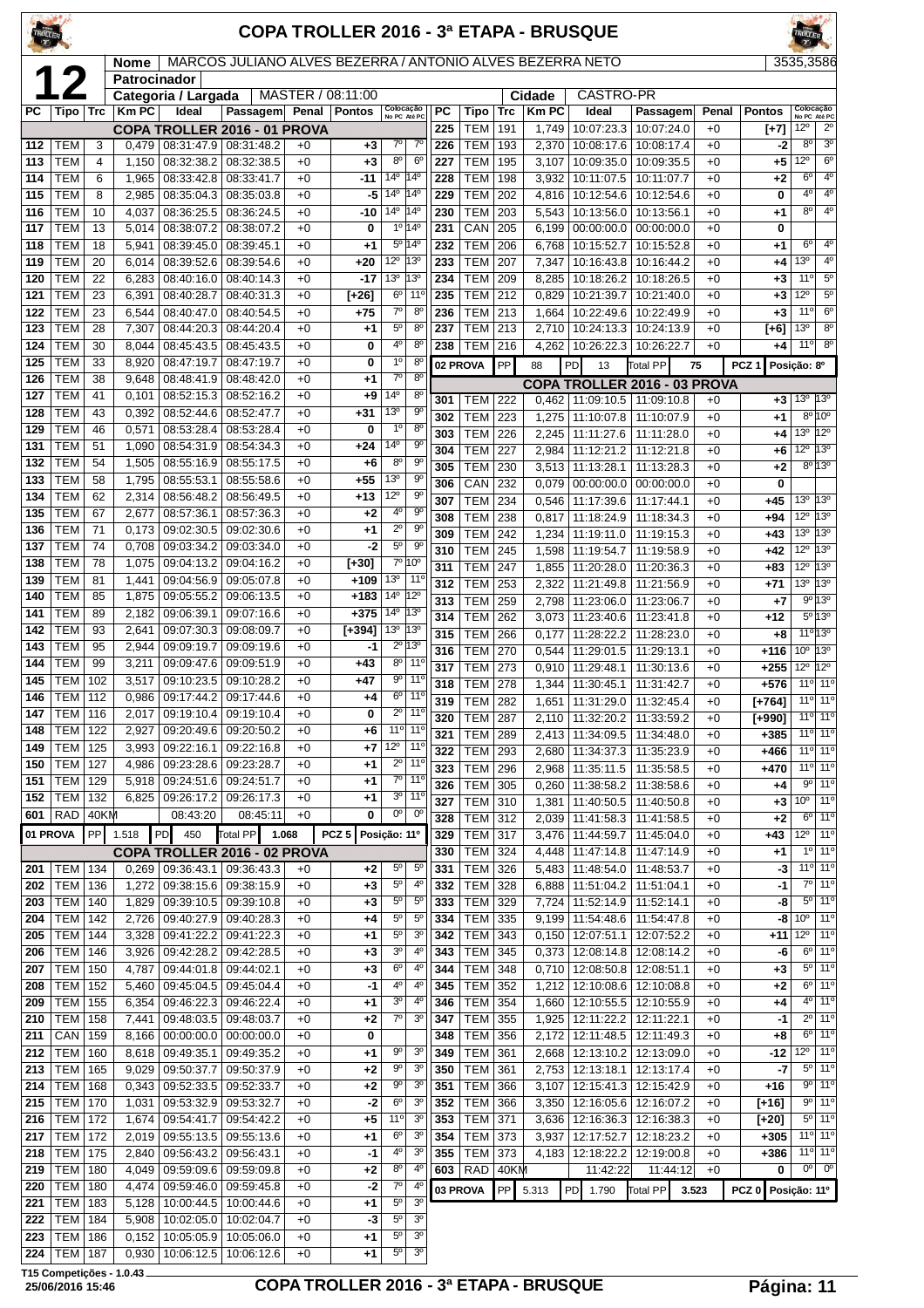#### **COPA TROLLER 2016 - 3ª ETAPA - BRUSQUE**

 $\boxed{\textbf{Name}} \mid \textbf{EDUARDO MOSER / FERNANDO HOSTINS} \qquad \boxed{3659,3581}$ 

| Γ          | К                |     | Patrocinador |                     |                                   |       |                       |                                 |                           |            |                          |            |                |                                 |                              |       |                   |                                          |
|------------|------------------|-----|--------------|---------------------|-----------------------------------|-------|-----------------------|---------------------------------|---------------------------|------------|--------------------------|------------|----------------|---------------------------------|------------------------------|-------|-------------------|------------------------------------------|
|            |                  |     |              | Categoria / Largada |                                   |       | MASTER / 08:12:00     |                                 |                           |            |                          |            | Cidade         | GASPAR-SC                       |                              |       |                   |                                          |
| РC         | Tipo             | Trc | <b>Km PC</b> | Ideal               | Passagem                          | Penal | <b>Pontos</b>         | Colocação<br>No PC Até PC       |                           | PC         | Tipo                     | Trc        | <b>KmPC</b>    | Ideal                           | Passagem                     | Penal | <b>Pontos</b>     | Colocação<br>No PC Até PC                |
|            |                  |     |              |                     | COPA TROLLER 2016 - 01 PROVA      |       |                       |                                 |                           | 225        | <b>TEM</b>               | 191        | 1,749          | 10:08:23.3                      | 10:08:23.5                   | $+0$  | $+2$              | 2º 12º                                   |
| 112        | TEM              | 3   | 0,479        | 08:32:47.9          | 08:32:48.3                        | $+0$  | +4                    | $9^{\circ}$                     | 90                        | 226        | <b>TEM</b>               | 193        | 2,370          | 10:09:17.6                      | 10:09:17.3                   | $+0$  | -3                | 11º 12º                                  |
| 113        | TEM              | 4   | 1,150        | 08:33:38.2          | 08:33:38.3                        | $+0$  | +1                    | 3 <sup>o</sup>                  | $5^{\circ}$               | 227        | <b>TEM</b>               | 195        | 3,107          | 10:10:35.0                      | 10:10:35.0                   | $+0$  | 0                 | $3^{\circ}$<br>11°                       |
| 114        | TEM              | 6   | 1,965        | 08:34:42.8          | 08:34:42.9                        | $+0$  | $+1$                  | 90                              | $2^{\circ}$               | 228        | <b>TEM</b>               | 198        | 3,932          | 10:12:07.5                      | 10:12:07.2                   | $+0$  | -3                | 11 <sup>o</sup><br>$9^{\circ}$           |
| 115        | TEM              | 8   | 2,985        | 08:36:04.3          | 08:36:04.1                        | $+0$  | -2                    | 10 <sup>o</sup>                 | 4°                        | 229        | <b>TEM</b>               | 202        | 4,816          | 10:13:54.6                      | 10:13:55.2                   | $+0$  | $+6$              | $12^{\circ}$<br>$12^{\circ}$             |
| 116        | TEM              | 10  | 4,037        | 08:37:25.5          | 08:37:25.2                        | $+0$  | -3                    | 90                              | 4°                        | 230        | <b>TEM</b>               | 203        | 5,543          | 10:14:56.0                      | 10:14:56.0                   | $+0$  | 0                 | 5º 12º                                   |
| 117        | <b>TEM</b>       | 13  | 5,014        | 08:39:07.2          | 08:39:07.2                        | $+0$  | 0                     | $2^{\circ}$                     | 1 <sup>0</sup>            | 231        | CAN                      | 205        | 6,199          | 00:00:00.0                      | 00:00:00.0                   | $+0$  | 0                 |                                          |
| 118        | TEM              | 18  | 5,941        | 08:40:45.0          | 08:40:44.4                        | $+0$  | -6                    | $12^{\circ}$                    | 6 <sup>o</sup>            | 232        | <b>TEM</b>               | 206        | 6,768          | 10:16:52.7                      | 10:16:52.7                   | $+0$  | 0                 | $2^{\circ}10^{\circ}$                    |
| 119        | TEM              | 20  | 6,014        | 08:40:52.6          | 08:40:53.1                        | $+0$  | $+5$                  | $1^{\circ}$                     | $2^{\circ}$               | 233        | <b>TEM</b>               | 207        | 7,347          | 10:17:43.8                      | 10:17:43.7                   | $+0$  | $-1$              | $7^\circ$<br>11°                         |
| 120        | <b>TEM</b>       | 22  | 6,283        | 08:41:16.0          | 08:41:15.5                        | $+0$  | -5                    | 5 <sup>o</sup>                  | $2^{\circ}$               | 234        | <b>TEM</b>               | 209        | 8,285          | 10:19:26.2                      | 10:19:26.2                   | $+0$  | 0                 | 3 <sup>0</sup><br>11 <sup>0</sup>        |
| 121        | <b>TEM</b>       | 23  | 6,391        | 08:41:28.7          | 08:41:39.3                        | $+0$  | $+106$                | $14^{\circ}$                    | $13^{o}$                  | 235        | TEM                      | 212        | 0,829          | 10:22:39.7                      | 10:22:39.6                   | $+0$  | $-1$              | $8^{\circ}$<br>$11^{\circ}$              |
| 122        | <b>TEM</b>       | 23  | 6,544        | 08:41:47.0          | 08:42:02.4                        | $+0$  | $[+154]$              | 13 <sup>0</sup>                 | $12^{\circ}$              | 236        | <b>TEM</b>               | 213        | 1,664          | 10:23:49.6                      | 10:23:49.6                   | $+0$  | 0                 | 3 <sup>o</sup><br>11 <sup>0</sup>        |
| 123        | TEM              | 28  | 7,307        | 08:45:20.3          | 08:45:19.7                        | $+0$  | -6                    | 11 <sup>o</sup> 12 <sup>o</sup> |                           | 237        | <b>TEM</b>               | 213        | 2,710          | 10:25:13.3                      | 10:25:13.4                   | $+0$  | $+1$              | $7^{\circ}$<br>11 <sup>°</sup>           |
| 124        | TEM              | 30  | 8,044        | 08:46:43.5          | 08:46:42.5                        | $+0$  | -10                   | $14^{\circ}$                    | $ 13^{\circ} $            | 238        | <b>TEM</b>               | 216        | 4,262          | 10:27:22.3                      | 10:27:22.3                   | $+0$  | 0                 | $4^{\circ}$<br>11°                       |
| 125        | <b>TEM</b>       | 33  | 8,920        | 08:48:19.7          | 08:48:19.5                        | $+0$  | -2                    |                                 | 9º 13º                    |            | 02 PROVA                 | PP         | 103            | PD<br>20                        | Total PP                     | 83    | PCZ <sub>9</sub>  | Posição: 10°                             |
| 126        | <b>TEM</b>       | 38  | 9,648        | 08:49:41.9          | 08:49:42.0                        | $+0$  | $+1$                  |                                 | 8º 13º                    |            |                          |            |                |                                 | COPA TROLLER 2016 - 03 PROVA |       |                   |                                          |
| 127        | <b>TEM</b>       | 41  | 0,101        | 08:53:15.3          | 08:53:15.6                        | $+0$  | $+3$                  |                                 | 7º 13º                    | 301        | TEM                      | 222        | 0,462          | 11:10:10.5                      | 11:10:10.6                   | $+0$  | $+1$              | $9^{\circ}$<br>90                        |
| 128        | TEM              | 43  | 0,392        | 08:53:44.6          | 08:53:45.6                        | $+0$  | $+10$                 |                                 | 9º 13º                    | 302        | TEM                      | 223        | 1,275          | 11:11:07.8                      | 11:11:08.0                   | $+0$  | $+2$              | $10^{\circ}$<br>8 <sup>o</sup>           |
| 129        | <b>TEM</b>       | 46  | 0,571        | 08:54:28.4          | 08:54:28.7                        | $+0$  | +3                    |                                 | 7° 13°                    | 303        | <b>TEM</b>               | 226        | 2,245          | 11:12:27.6                      | 11:12:27.7                   | $+0$  | $+1$              | 6 <sup>o</sup><br>$9^{\circ}$            |
| 131        | TEM              | 51  | 1,090        | 08:55:31.9          | 08:55:32.5                        | $+0$  | +6                    |                                 | 4º 13º                    | 304        | <b>TEM</b>               | 227        | 2,984          | 11:13:21.2                      | 11:13:21.4                   | $+0$  | $+2$              | $\overline{9^{\circ}}$<br>$9^{\circ}$    |
| 132        | <b>TEM</b>       | 54  | 1,505        | 08:56:16.9          | 08:56:17.1                        | $+0$  | $+2$                  |                                 | 4º 13º                    | 305        | <b>TEM</b>               | 230        | 3,513          | 11:14:28.1                      | 11:14:28.1                   | $+0$  | 0                 | $6^{\circ}$<br>3 <sup>o</sup>            |
| 133        | <b>TEM</b>       | 58  | 1,795        | 08:56:53.1          | 08:56:57.8                        | $+0$  | +47                   | 12°                             | 13 <sup>o</sup>           | 306        | CAN                      | 232        | 0,079          | 0.00:00:00.0                    | 00:00:00.0                   | $+0$  | 0                 |                                          |
| 134        | <b>TEM</b>       | 62  | 2,314        | 08:57:48.2          | 08:57:48.4                        | $+0$  | $+2$                  |                                 | $5^{\circ}12^{\circ}$     | 307        | TEM                      | 234        | 0,546          | 11:18:39.6                      | 11:18:41.0                   | $+0$  | $+14$             | 90<br>$8^{\circ}$                        |
| 135        | TEM              | 67  | 2,677        | 08:58:36.1          | 08:58:36.0                        | $+0$  | -1                    |                                 | 2º 12º                    | 308        | <b>TEM</b>               | 238        | 0,817          | 11:19:24.9                      | 11:19:31.0                   | $+0$  | +61               | $5^{\circ}$<br>4 <sup>0</sup>            |
| 136        | TEM              | 71  | 0,173        | 09:03:30.5          | 09:03:30.8                        | $+0$  | $+3$                  | $11^{\circ}$ 12°                |                           | 309        | <b>TEM</b>               | 242        | 1,234          | 11:20:11.0                      | 11:20:10.6                   | $+0$  | -4                | 3 <sup>o</sup><br>4 <sup>0</sup>         |
| 137        | <b>TEM</b>       | 74  | 0,708        | 09:04:34.2          | 09:04:34.2                        | $+0$  | $\bf{0}$              |                                 | $2^{\circ}$ 12°           | 310        | <b>TEM</b>               | 245        | 1,598          | 11:20:54.7                      | 11:20:57.0                   | $+0$  |                   | 8 <sup>o</sup><br>6 <sup>o</sup>         |
| 138        | <b>TEM</b>       | 78  | 1,075        | 09:05:13.2          | 09:05:16.1                        | $+0$  | $[+29]$               | $6^{\circ}$                     | $11^{\circ}$              |            | TEM                      | 247        |                | 11:21:28.0                      |                              | $+0$  | [+23]<br>$+14$    | 4 <sup>0</sup><br>3 <sup>0</sup>         |
| 139        | TEM              | 81  | 1,441        | 09:05:56.9          | 09:05:56.7                        | $+0$  | -2                    | 3 <sup>o</sup>                  | $9^{\circ}$               | 311<br>312 | <b>TEM</b>               | 253        | 1,855<br>2,322 | 11:22:49.8                      | 11:21:29.4<br>11:22:51.2     | $+0$  | $+14$             | 4 <sup>0</sup><br>4°                     |
| 140        | TEM              | 85  | 1,875        | 09:06:55.2          | 09:06:55.6                        | $+0$  | +4                    | 1 <sup>0</sup>                  | $9^{\circ}$               |            |                          |            |                |                                 |                              |       |                   | $8^{\circ}$<br>4 <sup>0</sup>            |
| 141        | <b>TEM</b>       | 89  | 2,182        | 09:07:39.1          | 09:07:48.0                        | $+0$  | +89                   | $9^{\circ}$                     | $9^{\circ}$               | 313        | <b>TEM</b><br><b>TEM</b> | 259<br>262 | 2,798          | 11:24:06.0                      | 11:24:06.6                   | $+0$  | $+6$              | 4 <sup>0</sup><br>$\overline{2^{\circ}}$ |
| 142        | <b>TEM</b>       | 93  | 2,641        | 09:08:30.3          | 09:08:36.2                        | $+0$  | $+59$                 | 6°                              | $8^{\circ}$               | 314        |                          |            | 3,073          | 11:24:40.6                      | 11:24:41.3                   | $+0$  | $+7$              | $\overline{2^{\circ}}$<br>1 <sup>0</sup> |
| 143        | <b>TEM</b>       | 95  | 2,944        | 09:10:19.7          | 09:10:19.0                        | $+0$  | -7                    | $\overline{7^0}$                | 8 <sup>o</sup>            | 315        | <b>TEM</b>               | 266        | 0,177          | 11:29:22.2                      | 11:29:22.2                   | $+0$  | 0                 | 4 <sup>0</sup><br>$2^{\circ}$            |
| 144        | <b>TEM</b>       | 99  | 3,211        | 09:10:47.6          | 09:10:49.9                        | $+0$  | [+23]                 | $7^\circ$                       | 8 <sup>o</sup>            | 316        | <b>TEM</b>               | 270        | 0,544          | 11:30:01.5                      | 11:30:06.6                   | $+0$  | $+51$             |                                          |
| 145        | <b>TEM</b>       | 102 | 3,517        | 09:11:23.5          | 09:11:24.0                        | $+0$  | +5                    | 4º                              | $8^{\circ}$               | 317        | TEM                      | 273        | 0,910          | 11:30:48.1                      | 11:30:50.0                   | $+0$  | $+19$             | 3 <sup>0</sup><br>3 <sup>0</sup>         |
| 146        | TEM              | 112 | 0,986        | 09:18:44.2          | 09:18:44.6                        | $+0$  | +4                    | $7^\circ$                       | 8 <sup>o</sup>            | 318        | <b>TEM</b>               | 278        | 1,344          | 11:31:45.1                      | 11:32:02.1                   | $+0$  | +170              | 3 <sup>0</sup><br>3 <sup>o</sup>         |
| 147        | TEM              | 116 | 2,017        | 09:20:10.4          | 09:20:10.5                        | $+0$  | +1                    | $5^{\circ}$                     | 8 <sup>o</sup>            | 319        | <b>TEM</b>               | 282        | 1,651          | 11:32:29.0                      | 11:32:55.8                   | $+0$  | $[+268]$          | 3 <sup>0</sup><br>3 <sup>o</sup>         |
| 148        | TEM              | 122 | 2,927        | 09:21:49.6          | 09:21:49.9                        | $+0$  | +3                    | $9^{\circ}$                     | $7^\circ$                 | 320        | <b>TEM</b>               | 287        | 2,110          | 11:33:20.2                      | 11:34:03.5                   | $+0$  | $[+433]$          | 4 <sup>0</sup><br>3 <sup>o</sup>         |
| 149        | TEM              | 125 |              | 09:23:16.1          | 09:23:16.7                        | $+0$  | $+6$                  | 90                              | $7^\circ$                 | 321        | <b>TEM</b>               | 289        | 2,413          | 11:35:09.5                      | 11:35:10.8                   | $+0$  | +13               | 4 <sup>0</sup><br>3 <sup>o</sup>         |
|            |                  | 127 | 3,993        |                     |                                   | $+0$  | $-5$                  | 10 <sup>o</sup>                 | $7^{\circ}$               | 322        | TEM                      | 293        |                | 2,680   11:35:37.3              | 11:35:40.3                   | $+0$  | $[+30]$           | 3 <sup>o</sup><br>3 <sup>o</sup>         |
| 150<br>151 | TEM              |     | 4,986        |                     | 09:24:28.6   09:24:28.1           |       |                       | 8 <sup>o</sup>                  | $7^{\circ}$               | 323        | <b>TEM</b> 296           |            |                | 2,968 11:36:11.5 11:36:13.2     |                              | $+0$  | $+17$             | $2^{\circ}$<br>$\overline{3^0}$          |
|            | <b>TEM</b>   129 |     |              |                     | 5,918   09:25:51.6   09:25:51.4   | $+0$  | $-2$                  | 11°                             | $7^\circ$                 | 326        | <b>TEM 305</b>           |            |                | $0,260$   11:39:58.2            | 11:39:58.9                   | $+0$  | $+7$              | 11 <sup>0</sup><br>3 <sup>0</sup>        |
| 152        | TEM   132        |     | 6,825        |                     | 09:27:17.2 09:27:16.6             | $+0$  | -6                    |                                 |                           | 327        | <b>TEM 310</b>           |            | 1,381          | 11:41:50.5                      | 11:41:50.5                   | $+0$  | 0                 | $2^{\circ}$<br>3 <sup>o</sup>            |
|            | 601   RAD   40KM |     |              | 08:44:20            | 08:46:09                          | $+0$  | 0                     | $0^{\circ}$                     | $0^{\circ}$               | 328        | <b>TEM 312</b>           |            |                | 2,039   11:42:58.3              | 11:42:58.0                   | $+0$  | -3                | $7^\circ$<br>$\overline{3^0}$            |
| 01 PROVA   |                  | PP  | 628          | PD<br>206           | Total PP                          | 422   | PCZ <sub>2</sub>      | Posição: 7º                     |                           | 329        | <b>TEM 317</b>           |            | 3,476          | 11:45:59.7                      | 11:45:59.5                   | $+0$  | -2                | 1 <sup>0</sup><br>3 <sup>o</sup>         |
|            |                  |     |              |                     | COPA TROLLER 2016 - 02 PROVA      |       |                       |                                 |                           | 330        | <b>TEM</b>               | 324        |                | 4,448   11:48:14.8              | 11:48:15.0                   | $+0$  | $+2$              | $2^{\circ}$<br>3 <sup>o</sup>            |
| 201        | <b>TEM 134</b>   |     | 0,269        |                     | 09:37:43.1 09:37:43.4             | $+0$  | +3                    | 6°                              | $6^{\circ}$               | 331        | TEM                      | 326        |                | 5,483   11:49:54.0              | 11:49:54.1                   | $+0$  | $+1$              | 3 <sup>o</sup><br>$6^{\circ}$            |
| 202        | <b>TEM   136</b> |     | 1,272        |                     | 09:39:15.6 09:39:16.1             | $+0$  | +5                    | $9^{\circ}$                     | $9^{\circ}$               | 332        | <b>TEM</b>               | 328        | 6,888          | 11:52:04.2                      | 11:52:04.1                   | $+0$  | -1                | 3 <sup>o</sup><br>$5^{\circ}$            |
| 203        | <b>TEM   140</b> |     | 1,829        |                     | 09:40:10.5 09:40:10.9             | $+0$  | +4                    | $7^\circ$                       | $6^{\circ}$               | 333        | TEM 329                  |            |                | 7,724   11:53:14.9   11:53:13.8 |                              | $+0$  | $-11$             | $\overline{3^0}$<br>$6^{\circ}$          |
| 204        | <b>TEM   142</b> |     | 2,726        |                     | 09:41:27.9 09:41:28.5             | $+0$  | +6                    | 10 <sup>o</sup>                 | 90                        | 334        | <b>TEM</b>               | 335        |                | $9,199$   11:55:48.6            | 11:55:49.4                   | $+0$  | $+8$              | 11°<br>3 <sup>o</sup>                    |
| 205        | <b>TEM   144</b> |     | 3,328        | 09:42:22.2          | 09:42:22.6                        | $+0$  |                       | $+4 10^{\circ}$                 | 10 <sup>o</sup>           | 342        | <b>TEM</b>               | 343        |                | $0,150$   12:08:51.1            | 12:08:51.1                   | $+0$  | 0                 | $1^{\circ}$<br>3 <sup>o</sup>            |
| 206        | <b>TEM   146</b> |     | 3,926        |                     | 09:43:28.2 09:43:29.0             | $+0$  | $+8$                  | $12^{\circ}$                    | 11°                       | 343        | <b>TEM</b>               | 345        |                | $0,373$   12:09:14.8            | 12:09:13.5                   | $+0$  | -13               | 10 <sup>o</sup><br>3 <sup>o</sup>        |
| 207        | <b>TEM   150</b> |     | 4,787        |                     | 09:45:01.8 09:45:02.3             | $+0$  | +5                    | 10 <sup>o</sup>                 | $11^{\circ}$              | 344        | TEM                      | 348        |                | $0,710$   12:09:50.8            | 12:09:52.0                   | $+0$  | $+12$             | 11 <sup>0</sup><br>3 <sup>o</sup>        |
| 208        | <b>TEM 152</b>   |     | 5,460        |                     | 09:46:04.5   09:46:03.5           | $+0$  | $[ -10 ]   13o   12o$ |                                 |                           | 345        | <b>TEM 352</b>           |            |                | $1,212$   12:11:08.6            | 12:11:08.4                   | $+0$  | $-2$              | 3 <sup>o</sup><br>$5^{\circ}$            |
| 209        | <b>TEM   155</b> |     | 6,354        |                     | 09:47:22.3 09:47:21.3             | $+0$  | $[-10]$               | $13^{\circ}$ $ 12^{\circ}$      |                           | 346        | <b>TEM</b>               | 354        |                | 1,660 12:11:55.5                | 12:11:56.1                   | $+0$  | $+6$              | $6^{\circ}$<br>3 <sup>o</sup>            |
| 210        | <b>TEM   158</b> |     | 7,441        |                     | 09:49:03.5 09:49:03.7             | $+0$  | +2                    | $6^{\circ}$ 12°                 |                           | 347        | TEM                      | 355        |                | 1,925 12:12:22.2                | 12:12:21.0                   | $+0$  | -12               | 3 <sup>o</sup><br>10 <sup>o</sup>        |
| 211        | $CAN$   159      |     | 8,166        |                     | $00:00:00.0$ 00:00:00.0           | $+0$  | 0                     |                                 |                           | 348        | TEM                      | 356        |                | 2,172   12:12:48.5              | 12:12:48.6                   | $+0$  | $+1$              | 3 <sup>o</sup><br>$2^{\circ}$            |
| 212        | TEM              | 160 | 8,618        | 09:50:35.1          | 09:50:35.1                        | $+0$  | 0                     |                                 | 2º 12º                    | 349        | <b>TEM</b>               | 361        |                | 2,668   12:14:10.2              | 12:14:10.2                   | $+0$  | 0                 | 3 <sup>o</sup><br>3 <sup>o</sup>         |
| 213        | <b>TEM   165</b> |     | 9,029        |                     | 09:51:37.7 09:51:37.8             | $+0$  | +1                    |                                 | 7º 12º                    | 350        | TEM                      | 361        |                | 2,753   12:14:18.1              | 12:14:19.1                   | $+0$  | +10               | 11°<br>3 <sup>o</sup>                    |
| 214        | <b>TEM   168</b> |     | 0,343        |                     | 09:53:33.5 09:53:33.9             | $+0$  | +4                    | 11º 12º                         |                           | 351        | <b>TEM</b>               | 366        | 3,107          | 12:16:41.3                      | 12:16:41.8                   | $+0$  | $+5$              | 1 <sup>0</sup><br>3 <sup>o</sup>         |
| 215        | <b>TEM   170</b> |     | 1,031        |                     | 09:54:32.9 09:54:32.9             | $+0$  | 0                     | $2^{\circ}$  12 $^{\circ}$      |                           | 352        | <b>TEM</b>               | 366        | 3,350          | 12:17:05.6                      | 12:17:06.2                   | $+0$  | +6                | 3 <sup>o</sup><br>3 <sup>o</sup>         |
| 216        | <b>TEM   172</b> |     | 1,674        | 09:55:41.7          | 09:55:41.9                        | $+0$  | +2                    |                                 | $6^{\circ}$ 12°           | 353        | <b>TEM</b>               | 371        | 3,636          | 12:17:36.3                      | 12:17:37.6                   | $+0$  | $+13$             | 3 <sup>o</sup><br>4°                     |
| 217        | <b>TEM   172</b> |     | 2,019        |                     | 09:56:13.5 09:56:13.4             | $+0$  | -1                    |                                 | 4º 12º                    | 354        | <b>TEM</b>               | 373        | 3,937          | 12:18:52.7                      | 12:18:52.6                   | $+0$  | -1                | $2^{\circ}$<br>3 <sup>o</sup>            |
| 218        | <b>TEM 175</b>   |     | 2,840        |                     | 09:57:43.2 09:57:43.2             | $+0$  | 0                     |                                 | 10 110                    | 355        | TEM 373                  |            |                | 4,183   12:19:22.2              | 12:19:28.1                   | $+0$  | $+59$             | $7^\circ$<br>3 <sup>o</sup>              |
| 219        | <b>TEM   180</b> |     | 4,049        |                     | 10:00:09.6   10:00:09.9           | $+0$  | +3                    | $11^{\circ}$ 12°                |                           | 603        | $RAD$ 40KM               |            |                | 11:43:20                        | 11:45:11                     | $+0$  | 0                 | $0^{\circ}$<br>$0^{\circ}$               |
| 220        | <b>TEM   180</b> |     | 4,474        |                     | 10:00:46.0   10:00:45.5           | $+0$  | -5                    | 13º 12º                         |                           |            |                          |            |                |                                 |                              |       |                   |                                          |
| 221        | <b>TEM   183</b> |     | 5,128        |                     | 10:01:44.5   10:01:44.3           | $+0$  | -2                    |                                 | 7º 12º                    |            | 03 PROVA                 |            | PP 1.325       | PD.<br>754                      | <b>Total PP</b><br>571       |       | PCZ 5 Posição: 3º |                                          |
| 222        | <b>TEM   184</b> |     | 5,908        |                     | 10:03:05.0   10:03:04.5           | $+0$  | -5                    | $8^{\circ}$ 12 $^{\circ}$       |                           |            |                          |            |                |                                 |                              |       |                   |                                          |
| 223        | <b>TEM 186</b>   |     |              |                     | $0,152$   10:06:05.9   10:06:06.2 | $+0$  | $\bf{+3}$             |                                 | $8^{\circ}$ 12 $^{\circ}$ |            |                          |            |                |                                 |                              |       |                   |                                          |
|            |                  |     |              |                     |                                   |       |                       |                                 |                           |            |                          |            |                |                                 |                              |       |                   |                                          |

**T15 Competições - 1.0.43**

TEM 187 0,930 10:07:12.5 10:07:12.2 +0 **-3** 12º 12º

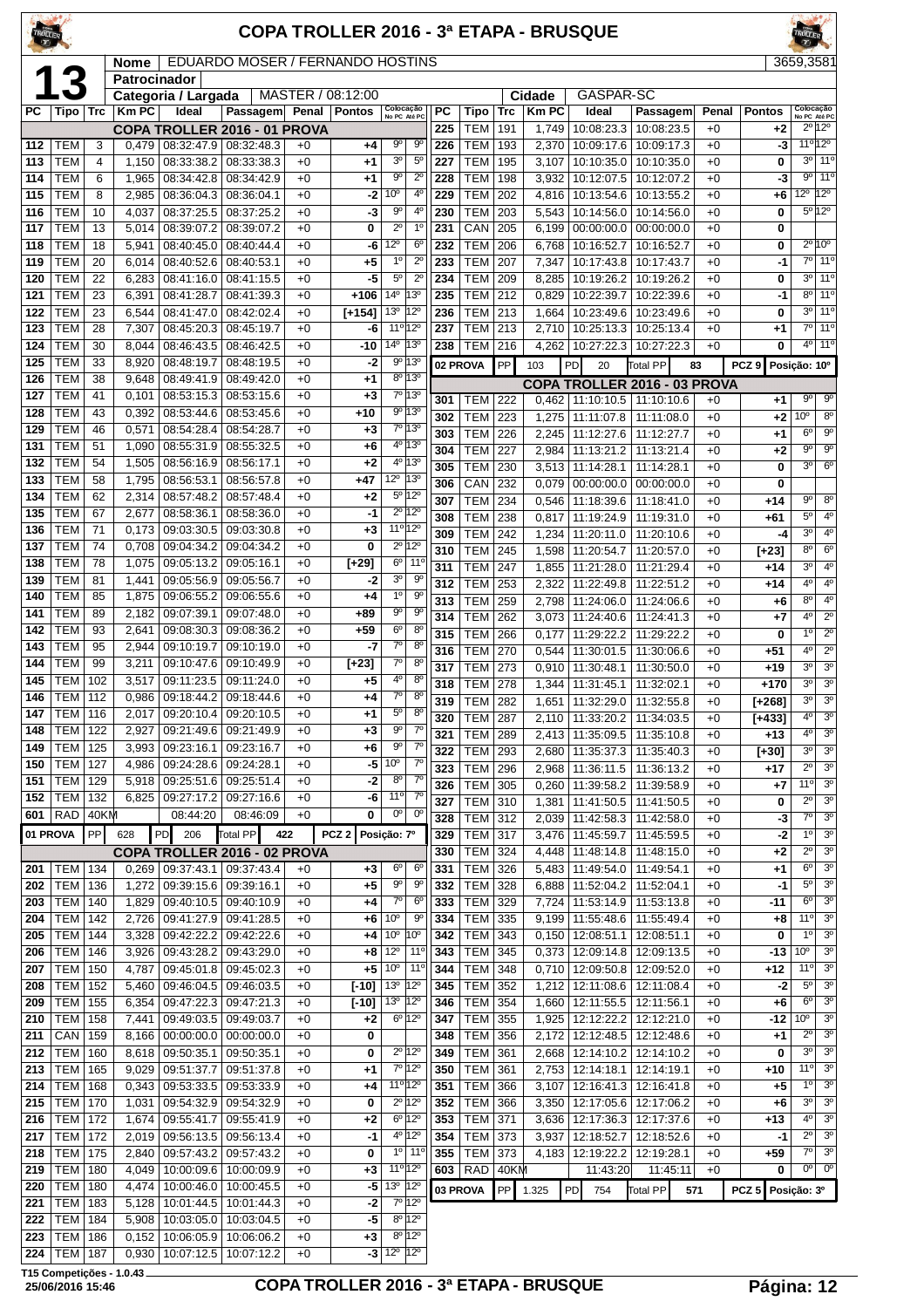### **COPA TROLLER 2016 - 3ª ETAPA - BRUSQUE**

**T15 Competições - 1.0.43**

|            |                          |          | <b>Nome</b>    |                                                        | VICTOR PUDELL / CAIO BOSCOLO |              |                   |                                 |                                 |                  |                       |                   |                      |                          |                                     |               |                      | 3545,3559                       |                               |
|------------|--------------------------|----------|----------------|--------------------------------------------------------|------------------------------|--------------|-------------------|---------------------------------|---------------------------------|------------------|-----------------------|-------------------|----------------------|--------------------------|-------------------------------------|---------------|----------------------|---------------------------------|-------------------------------|
|            | Δ                        |          | Patrocinador   |                                                        |                              |              |                   |                                 |                                 |                  |                       |                   |                      |                          |                                     |               |                      |                                 |                               |
|            |                          |          |                | Categoria / Largada                                    |                              |              | MASTER / 08:13:00 |                                 |                                 |                  |                       |                   | Cidade               | TOLEDO-PR                |                                     |               |                      |                                 |                               |
| PC         | Tipo   Trc               |          | <b>Km PC</b>   | Ideal                                                  | Passagem                     |              | Penal   Pontos    | Colocação<br>No PC Até PC       |                                 | <b>PC</b><br>225 | Tipo<br>TEM           | <b>Trc</b><br>191 | <b>KmPC</b><br>1,749 | Ideal<br>10:09:23.3      | Passagem<br>10:09:23.2              | Penal<br>$+0$ | <b>Pontos</b><br>-1  | Colocação<br>No PC Até PC<br>10 | $7^\circ$                     |
| 112        | <b>TEM</b>               | 3        | 0,479          | COPA TROLLER 2016 - 01 PROVA<br> 08:33:47.9 08:33:47.8 |                              | $+0$         | -1                | $2^{\circ}$                     | $2^{\circ}$                     | 226              | <b>TEM</b>            | 193               | 2,370                | 10:10:17.6               | 10:10:17.2                          | $+0$          | -4                   | $12^{\circ}$                    | $7^\circ$                     |
| 113        | <b>TEM</b>               | 4        | 1,150          | 08:34:38.2                                             | 08:34:38.3                   | $+0$         | +1                | $2^{\circ}$                     | $1^{\circ}$                     | 227              | <b>TEM</b>            | 195               | 3,107                | 10:11:35.0               | 10:11:34.2                          | $+0$          | $[-8]$               | 13 <sup>o</sup>                 | $8^{\circ}$                   |
| 114        | <b>TEM</b>               | 6        | 1,965          | 08:35:42.8 08:35:41.9                                  |                              | $+0$         | -9                | $12^{\circ}$                    | 11 <sup>o</sup>                 | 228              | <b>TEM</b>            | 198               | 3,932                | 10:13:07.5               | 10:13:07.2                          | $+0$          | -3                   | $12^{\circ}$                    | 8 <sup>o</sup>                |
| 115        | <b>TEM</b>               | 8        | 2,985          | 08:37:04.3                                             | 08:37:04.2                   | $+0$         | -1                | 6 <sup>o</sup>                  | 11 <sup>0</sup>                 | 229              | <b>TEM</b>            | 202               | 4,816                | 10:14:54.6               | 10:14:54.8                          | $+0$          | +2                   | $8^{\circ}$                     | $8^{\circ}$                   |
| 116        | <b>TEM</b>               | 10       | 4,037          | 08:38:25.5                                             | 08:38:24.8                   | $+0$         | -7                | 13 <sup>0</sup><br>13°          |                                 | 230              | <b>TEM</b>            | 203               | 5,543                | 10:15:56.0               | 10:15:55.8                          | $+0$          | $-2$                 | 10 <sup>o</sup>                 | 8 <sup>o</sup>                |
| 117        | <b>TEM</b>               | 13       | 5,014          | 08:40:07.2                                             | 08:40:06.7                   | $+0$         | -5                | 11º 12º                         |                                 | 231              | CAN                   | 205               | 6,199                | 00:00:00.0               | 00:00:00.0                          | $+0$          | 0                    |                                 |                               |
| 118        | <b>TEM</b>               | 18       | 5,941          | 08:41:45.0                                             | 08:41:44.5                   | $+0$         | -5                | $11^{\circ}$ 12°                |                                 | 232              | <b>TEM</b>            | 206               | 6,768                | 10:17:52.7               | 10:17:52.7                          | $+0$          | 0                    | $1^{\circ}$                     | $8^{\circ}$                   |
| 119        | <b>TEM</b>               | 20       | 6,014          | 08:41:52.6                                             | 08:41:53.5                   | $+0$         | $+9$              | 4º 10°                          |                                 | 233              | TEM                   | 207               | 7,347                | 10:18:43.8               | 10:18:43.8                          | $+0$          | 0                    | $2^{\circ}$                     | $7^\circ$                     |
| 120        | <b>TEM</b>               | 22       | 6,283          | 08:42:16.0                                             | 08:42:16.2                   | $+0$         | $+2$              | $2^{\circ}$                     | $8^{\circ}$                     | 234              | <b>TEM</b>            | 209               | 8,285                | 10:20:26.2               | 10:20:26.1                          | $+0$          | $-1$                 | 5°                              | $7^{\circ}$                   |
| 121        | <b>TEM</b>               | 23       | 6,391          | 08:42:28.7                                             | 08:42:31.8                   | $+0$         | $+31$             | $7^\circ$                       | $7^\circ$                       | 235              | <b>TEM</b>            | 212               | 0,829                | 10:23:39.7               | 10:23:39.7                          | $+0$          | 0                    | $1^{\circ}$                     | $7^\circ$                     |
| 122        | <b>TEM</b>               | 23       | 6,544          | 08:42:47.0                                             | 08:42:54.4                   | $+0$         | $+74$             | 6 <sup>o</sup>                  | 6 <sup>o</sup>                  | 236              | <b>TEM</b>            | 213               | 1,664                | 10:24:49.6               | 10:24:49.7                          | $+0$          | $+1$                 | $7^\circ$                       | 7 <sup>0</sup>                |
| 123        | <b>TEM</b>               | 28       | 7,307          | 08:46:20.3                                             | 08:46:20.9                   | $+0$         | $+6$              | $12^{\circ}$                    | 6 <sup>o</sup>                  | 237              | <b>TEM</b>            | 213               | 2,710                | 10:26:13.3               | 10:26:13.0                          | $+0$          | -3                   | 10 <sup>o</sup>                 | $7^\circ$                     |
| 124        | <b>TEM</b>               | 30       | 8,044          | 08:47:43.5                                             | 08:47:43.5                   | $+0$         | 0                 | 1 <sup>0</sup>                  | 6 <sup>o</sup>                  | 238              | TEM   216             |                   |                      |                          | 4,262   10:28:22.3   10:28:22.3     | $+0$          | 0                    | $2^{\circ}$                     | $5^{\circ}$                   |
| 125        | <b>TEM</b>               | 33       | 8,920          | 08:49:19.7                                             | 08:49:20.1                   | $+0$         | +4                | 13 <sup>0</sup>                 | 6 <sup>o</sup>                  |                  | 02 PROVA              | PP                | 83                   | PD<br>17                 | Total PP                            | 66            | PCZ <sub>6</sub>     | Posição: 5º                     |                               |
| 126        | <b>TEM</b>               | 38       | 9,648          | 08:50:41.9                                             | 08:50:41.5                   | $+0$         | -4                | 13 <sup>o</sup>                 | $\overline{7^{\circ}}$          |                  |                       |                   |                      |                          | COPA TROLLER 2016 - 03 PROVA        |               |                      |                                 |                               |
| 127        | <b>TEM</b>               | 41       | 0,101          | 08:54:15.3                                             | 08:54:16.2                   | $+0$         | +9                | $12^{\circ}$                    | $7^\circ$                       | 301              | <b>TEM</b>            | 222               | 0,462                | 11:11:10.5               | 11:11:10.5                          | $+0$          | 0                    | $5^{\circ}$                     | $5^{\circ}$                   |
| 128        | <b>TEM</b>               | 43       | 0,392          | 08:54:44.6                                             | 08:54:52.8                   | $+0$         | +82               | 14 <sup>°</sup>                 | 11 <sup>0</sup>                 | 302              | <b>TEM</b>            | 223               | 1,275                | 11:12:07.8               | 11:12:07.9                          | $+0$          | $+1$                 | $7^\circ$                       | 6 <sup>o</sup>                |
| 129        | <b>TEM</b>               | 46       | 0,571          | 08:55:28.4                                             | 08:55:23.3                   | $+0$         | $-51$             | 14 <sup>°</sup>                 | 11 <sup>o</sup>                 | 303              | <b>TEM</b>            | 226               | 2,245                | 11:13:27.6               | 11:13:27.7                          | $+0$          | $+1$                 | 4°                              | 3 <sup>0</sup>                |
| 131        | <b>TEM</b>               | 51       | 1,090          | 08:56:31.9                                             | 08:56:31.6                   | $+0$         | -3                | $1^{\circ}$                     | 11 <sup>0</sup>                 | 304              | <b>TEM</b>            | 227               | 2,984                | 11:14:21.2               | 11:14:21.5                          | $+0$          | +3                   | 10 <sup>o</sup>                 | $7^\circ$                     |
| 132        | <b>TEM</b>               | 54       | 1,505          | 08:57:16.9                                             | 08:57:16.6                   | $+0$         | -3                | $5^{\circ}$                     | 11 <sup>o</sup>                 | 305              | <b>TEM</b>            | 230               | 3,513                | 11:15:28.1               | 11:15:27.8                          | $+0$          | -3                   | $12^{\circ}$ $10^{\circ}$       |                               |
| 133        | <b>TEM</b>               | 58       | 1,795          | 08:57:53.1                                             | 08:57:55.2                   | $+0$         | $[-21]$           | 12°<br>10 <sup>o</sup>          |                                 | 306              | CAN                   | 232               | 0,079                | 00:00:00.0               | 00:00:00.0                          | $+0$          | 0                    |                                 |                               |
| 134        | TEM                      | 62       | 2,314          | 08:58:48.2                                             | 08:58:48.0                   | $+0$         | -2                | 4°                              | $11^{\circ}$                    | 307              | TEM                   | 234               | 0,546                | 11:19:39.6               | 11:19:40.4                          | $+0$          | $+8$                 | $4^{\circ}$                     | $5^{\circ}$                   |
| 135        | <b>TEM</b>               | 67       | 2,677          | 08:59:36.1                                             | 08:59:39.4                   | $+0$         | $+33$             | 13 <sup>0</sup><br>$8^{\circ}$  | 11 <sup>0</sup><br>$11^{\circ}$ | 308              | <b>TEM</b>            | 238               | 0,817                | 11:20:24.9               | 11:20:31.7                          | $+0$          | +68                  | $7^\circ$                       | $6^{\circ}$                   |
| 136<br>137 | <b>TEM</b><br><b>TEM</b> | 71<br>74 | 0,173<br>0,708 | 09:04:30.5<br>09:05:34.2                               | 09:04:30.3<br>09:05:34.2     | $+0$         | -2<br>0           | $1^{\circ}$                     | 11 <sup>0</sup>                 | 309              | <b>TEM</b>            | 242               | 1,234                | 11:21:11.0               | 11:21:12.9                          | $+0$          | [+19]                | $10^{\circ}$                    | $9^{\circ}$                   |
| 138        | <b>TEM</b>               | 78       | 1,075          | 09:06:13.2                                             | 09:06:21.3                   | $+0$<br>$+0$ | +81               | $12^{\circ}$<br>14°             |                                 | 310              | TEM                   | 245               | 1,598                | 11:21:54.7               | 11:21:53.4                          | $+0$          | $-13$                | 3 <sup>o</sup>                  | 8 <sup>o</sup>                |
| 139        | <b>TEM</b>               | 81       | 1,441          | 09:06:56.9                                             | 09:07:06.8                   | $+0$         | $+99$             | $12^{\circ}$<br>12°             |                                 | 311              | <b>TEM</b>            | 247               | 1,855                | 11:22:28.0               | 11:22:28.1                          | $+0$          | $+1$                 | $1^{\circ}$                     | 3 <sup>0</sup>                |
| 140        | <b>TEM</b>               | 85       | 1,875          | 09:07:55.2                                             | 09:08:09.6                   | $+0$         | $+144$            | 13 <sup>o</sup><br>13°          |                                 | 312              | TEM                   | 253               | 2,322                | 11:23:49.8               | 11:23:51.6                          | $+0$          | $+18$                | $6^{\circ}$                     | 3 <sup>0</sup>                |
| 141        | <b>TEM</b>               | 89       | 2,182          | 09:08:39.1                                             | 09:09:05.8                   | $+0$         | $+267$            | 13 <sup>o</sup><br>$12^{\circ}$ |                                 | 313              | TEM                   | 259               | 2,798                | 11:25:06.0               | 11:25:04.7                          | $+0$          | $-13$                | 11°<br>11°                      | $6^{\circ}$<br>$6^{\circ}$    |
| 142        | <b>TEM</b>               | 93       | 2,641          | 09:09:30.3                                             | 09:10:10.5                   | $+0$         | [+402]            | 14 <sup>°</sup><br>$12^{\circ}$ |                                 | 314              | <b>TEM</b>            | 262               | 3,073                | 11:25:40.6               | 11:25:42.6                          | $+0$          | [+20]                | $13^{\circ}$ 10 $^{\circ}$      |                               |
| 143        | TEM                      | 95       | 2,944          | 09:11:19.7                                             | 09:11:21.7                   | $+0$         | $[+20]$           | $11^{\circ}$ $12^{\circ}$       |                                 | 315<br>316       | TEM<br><b>TEM</b>     | 266<br>270        | 0,177<br>0,544       | 11:30:22.2<br>11:31:01.5 | 11:30:34.0<br>11:31:25.6            | $+0$<br>$+0$  | $+118$<br>[+241]     | 13 <sup>o</sup>                 | $12^{\circ}$                  |
| 144        | <b>TEM</b>               | 99       | 3,211          | 09:11:47.6                                             | 09:11:55.1                   | $+0$         | $+75$             | 12°<br>$12^{\circ}$             |                                 | 317              | TEM                   | 273               | 0,910                | 11:31:48.1               | 11:32:18.6                          | $+0$          | [+305]               | $13^{\circ}$ $13^{\circ}$       |                               |
| 145        | <b>TEM</b>               | 102      | 3,517          | 09:12:23.5                                             | 09:12:34.5                   | $+0$         | $+110$            | 13 <sup>o</sup><br>$12^{\circ}$ |                                 | 318              | <b>TEM</b>            | 278               | 1,344                | 11:32:45.1               | 00:00:00.0                          | $+0$          | *6.000               | 0 <sup>o</sup>                  | $\overline{0^{\circ}}$        |
| 146        | TEM                      | 112      | 0,986          | 09:19:44.2                                             | 09:19:45.1                   | $+0$         | +9                | 13 <sup>o</sup><br>$12^{\circ}$ |                                 | 319              | <b>TEM</b>            | 282               | 1,651                | 11:33:29.0               | 00:00:00.0                          | $+0$          | *6.000               | $0^{\circ}$                     | $0^{\circ}$                   |
| 147        | TEM                      | 116      | 2,017          | 09:21:10.4                                             | 09:21:10.6                   | $+0$         | $+2$              | 7º 12º                          |                                 | 320              | <b>TEM</b>            | 287               | 2,110                | 11:34:20.2               | 00:00:00.0                          | $+0$          | *6.000               | 0 <sup>o</sup>                  | $0^{\circ}$                   |
| 148        | TEM                      | 122      | 2,927          | 09:22:49.6                                             | 09:22:49.7                   | $+0$         | $+1$              | $3^{\circ}$ 12 <sup>°</sup>     |                                 | 321              | <b>TEM</b>            | 289               | 2.413                | 11:36:09.5               | 00:00:00.0                          | $+0$          | $*6.000$             | $0^{\circ}$                     | $0^{\circ}$                   |
| 149        | <b>TEM 125</b>           |          |                | 3,993 09:24:16.1                                       | 09:24:16.3                   | $+0$         | $+2$              | $4^{\circ}$ 12 $^{\circ}$       |                                 |                  | 322 TEM 293           |                   |                      |                          | 2.680 11:36:37.3 00:00:00.0         | $+0$          | $*6.000$             | $0^{\circ}$                     | 0 <sup>o</sup>                |
| 150        | <b>TEM   127</b>         |          | 4,986          | 09:25:28.6 09:25:28.5                                  |                              | $+0$         | -1                | 4º 12º                          |                                 | 323              | <b>TEM</b>            | 296               | 2.968                | 11:37:11.5               | 00:00:00.0                          | $+0$          | $*6.000$             | 0 <sup>o</sup>                  | $\overline{0^{\circ}}$        |
| 151        | TEM                      | 129      | 5,918          | 09:26:51.6                                             | 09:26:52.3                   | $+0$         | +7                | $12^{\circ}$<br>13 <sup>°</sup> |                                 | 326              | TEM                   | 305               | 0,260                | 11:40:58.2               | 00:00:00.0                          | $+0$          | $*6.000$             | $0^{\circ}$                     | $0^{\circ}$                   |
| 152        | <b>TEM 132</b>           |          |                | 6,825   09:28:17.2                                     | 09:28:16.6                   | $+0$         | -6                | $12^{\circ}$ 12 <sup>°</sup>    |                                 | 327              | TEM 310               |                   | 1,381                |                          | 11:42:50.5 00:00:00.0               | $+0$          | $*6.000$             | $0^{\circ}$                     | $0^{\circ}$                   |
| 601        | $RAD$ 40KM               |          |                | 08:45:20                                               | 08:47:11                     | $+0$         | 0                 | 0 <sup>o</sup>                  | $0^{\circ}$                     | 328              | <b>TEM</b>            | 312               | 2,039                | 11:43:58.3               | 00:00:00.0                          | $+0$          | $*6.000$             | 0 <sup>o</sup>                  | $0^{\circ}$                   |
| 01 PROVA   |                          | PP       | 1.591          | PD<br>443                                              | Total PP<br>1.148            |              | PCZ <sub>2</sub>  | Posição: 12º                    |                                 | 329              | <b>TEM 317</b>        |                   | 3,476                | 11:46:59.7               | 00:00:00.0                          | $+0$          | $*6.000$             | 0 <sup>o</sup>                  | $0^{\circ}$                   |
|            |                          |          |                | COPA TROLLER 2016 - 02 PROVA                           |                              |              |                   |                                 |                                 | 330              | <b>TEM</b>            | 324               | 4,448                | 11:49:14.8               | 00:00:00.0                          | $+0$          | $*6.000$             | $0^{\circ}$                     | $0^{\circ}$                   |
| 201        | <b>TEM 134</b>           |          | 0,269          | 09:38:43.1                                             | 09:38:43.6                   | $+0$         | $+5$              | $12^{\circ}$<br>$12^{\circ}$    |                                 | 331              | <b>TEM 326</b>        |                   | 5,483                | 11:50:54.0               | 00:00:00.0                          | $+0$          | $*6.000$             | 0 <sup>0</sup>                  | $0^{\circ}$                   |
| 202        | TEM                      | 136      | 1,272          | 09:40:15.6                                             | 09:40:15.7                   | $+0$         | +1                | $2^{\circ}$                     | $5^{\circ}$                     | 332              | TEM                   | 328               | 6,888                | 11:53:04.2               | 00:00:00.0                          | $+0$          | $*6.000$             | 0 <sup>o</sup>                  | $0^{\circ}$                   |
| 203        | <b>TEM 140</b>           |          | 1,829          | 09:41:10.5                                             | 09:41:10.6                   | $+0$         | $+1$              | $1^{\circ}$                     | $4^{\circ}$                     | 333              | <b>TEM</b>            | 329               | 7,724                | 11:54:14.9               | 00:00:00.0                          | $+0$          | $*6.000$             | 0 <sup>o</sup>                  | $0^{\circ}$                   |
| 204        | <b>TEM   142</b>         |          | 2,726          | 09:42:27.9                                             | 09:42:28.2                   | $+0$         | $+3$              | 4 <sup>0</sup><br>$6^{\rm o}$   | 3 <sup>o</sup><br>$4^{\circ}$   | 334              | TEM                   | 335               | 9,199                |                          | 11:56:48.6 00:00:00.0               | $+0$          | $*6.000$             | $0^{\circ}$<br>$0^{\circ}$      | 0 <sup>o</sup><br>$0^{\circ}$ |
| 205<br>206 | TEM  <br><b>TEM 146</b>  | 144      | 3,328<br>3,926 | 09:43:22.2<br>09:44:28.2                               | 09:43:22.5<br>09:44:28.1     | $+0$<br>$+0$ | $^{+3}$<br>-1     | 1 <sup>o</sup>                  | 3 <sup>o</sup>                  | 342<br>343       | TEM<br><b>TEM 345</b> | 343               | 0,150<br>0,373       | 12:09:51.1               | 00:00:00.0<br>12:10:14.8 00:00:00.0 | $+0$<br>$+0$  | $*6.000$<br>$*6.000$ | 0 <sup>0</sup>                  | $0^{\circ}$                   |
| 207        | <b>TEM 150</b>           |          | 4,787          | 09:46:01.8                                             | 09:46:01.5                   | $+0$         | -3                | $5^{\circ}$                     | 3 <sup>0</sup>                  | 344              | TEM                   | 348               | 0,710                | 12:10:50.8               | 00:00:00.0                          | $+0$          | $*6.000$             | 0 <sup>o</sup>                  | $0^{\circ}$                   |
| 208        | <b>TEM 152</b>           |          | 5,460          | 09:47:04.5                                             | 09:47:04.4                   | $+0$         | -1                | 6 <sup>o</sup>                  | 3 <sup>o</sup>                  | 345              | <b>TEM</b>            | 352               | 1,212                | 12:12:08.6               | 00:00:00.0                          | $+0$          | $*6.000$             | $0^{\circ}$                     | $0^{\circ}$                   |
| 209        | TEM                      | 155      | 6,354          | 09:48:22.3                                             | 09:48:22.5                   | $+0$         | +2                | 8 <sup>o</sup>                  | 3 <sup>o</sup>                  | 346              | <b>TEM</b>            | 354               | 1,660                | 12:12:55.5               | 00:00:00.0                          | $+0$          | $*6.000$             | 0 <sup>o</sup>                  | $0^{\circ}$                   |
| 210        | TEM                      | 158      | 7,441          | 09:50:03.5                                             | 09:50:03.9                   | $+0$         | +4                | 10 <sup>o</sup>                 | $4^{\circ}$                     | 347              | <b>TEM</b>            | 355               | 1,925                | 12:13:22.2               | 00:00:00.0                          | $+0$          | $*6.000$             | $0^{\circ}$                     | 0 <sup>o</sup>                |
| 211        | CAN   159                |          | 8,166          | 00:00:00.0 00:00:00.0                                  |                              | $+0$         | 0                 |                                 |                                 | 348              | TEM                   | 356               | 2,172                |                          | 12:13:48.5 00:00:00.0               | $+0$          | $*6.000$             | 0 <sup>0</sup>                  | 0 <sup>o</sup>                |
| 212        | <b>TEM 160</b>           |          | 8,618          | 09:51:35.1                                             | 09:51:35.6                   | $+0$         | +5                | $12^{\circ}$                    | $6^{\circ}$                     | 349              | <b>TEM</b>            | 361               | 2,668                |                          | 12:15:10.2 00:00:00.0               | $+0$          | $*6.000$             | $0^{\circ}$                     | $0^{\circ}$                   |
| 213        | TEM                      | 165      | 9,029          | 09:52:37.7                                             | 09:52:37.9                   | $+0$         | +2                | $8^{\circ}$                     | $5^{\circ}$                     | 350              | <b>TEM</b>            | 361               | 2,753                | 12:15:18.1               | 00:00:00.0                          | $+0$          | $*6.000$             | 0 <sup>o</sup>                  | $0^{\circ}$                   |
| 214        | TEM                      | 168      | 0,343          | 09:54:33.5                                             | 09:54:32.6                   | $+0$         | $[-9]$            | 13 <sup>o</sup>                 | 8 <sup>0</sup>                  | 351              | <b>TEM</b>            | 366               | 3,107                |                          | 12:17:41.3 00:00:00.0               | $+0$          | $*6.000$             | 0 <sup>o</sup>                  | $0^{\circ}$                   |
| 215        | TEM                      | 170      | 1,031          | 09:55:32.9                                             | 09:55:32.4                   | $+0$         | -5                | $12^{\circ}$                    | $8^{\circ}$                     | 352              | <b>TEM</b>            | 366               | 3,350                | 12:18:05.6               | 00:00:00.0                          | $+0$          | $*6.000$             | $0^{\circ}$                     | $0^{\circ}$                   |
| 216        | <b>TEM   172</b>         |          |                | 1,674   09:56:41.7                                     | 09:56:41.3                   | $+0$         | -4                | 10 <sup>o</sup>                 | 8 <sup>o</sup>                  | 353              | TEM 371               |                   | 3,636                |                          | 12:18:36.3 00:00:00.0               | $+0$          | $*6.000$             | 0 <sup>0</sup>                  | 0 <sup>o</sup>                |
| 217        | <b>TEM 172</b>           |          | 2,019          | 09:57:13.5                                             | 09:57:13.5                   | $+0$         | 0                 | $1^{\circ}$                     | 8 <sup>0</sup>                  | 354              | TEM 373               |                   | 3,937                | 12:19:52.7               | 00:00:00.0                          | $+0$          | $*6.000$             | 0 <sup>o</sup>                  | $0^{\circ}$                   |
| 218        | <b>TEM 175</b>           |          | 2,840          | 09:58:43.2                                             | 09:58:43.1                   | $+0$         | -1                | 6 <sup>o</sup>                  | $8^{\circ}$                     | 355              | TEM                   | 373               | 4,183                | 12:20:22.2               | 00:00:00.0                          | $+0$          | $*6.000$             | $0^{\circ}$                     | $0^{\circ}$                   |
| 219        | TEM                      | 180      | 4,049          | 10:01:09.6                                             | 10:01:09.6                   | $+0$         | 0                 | 1 <sup>0</sup>                  | $8^{\circ}$                     | 603              | $RAD$ 40KM            |                   |                      | 00:00:00                 | 00:00:00                            | $+0$          | 0                    | $0^{\circ}$                     | $0^{\circ}$                   |
| 220        | TEM                      | 180      | 4,474          | 10:01:46.0                                             | 10:01:45.9                   | $+0$         | -1                | 6 <sup>o</sup>                  | $8^{\circ}$                     |                  | 03 PROVA              |                   | PP 174.832           | PD<br>585                | Total PP 174.247                    |               | PCZ 1 Posição: 13º   |                                 |                               |
| 221        | TEM                      | 183      | 5,128          | 10:02:44.5                                             | 10:02:44.6                   | $+0$         | $+1$              | 4 <sup>0</sup>                  | 7 <sup>0</sup>                  |                  |                       |                   |                      |                          |                                     |               |                      |                                 |                               |
| 222        | TEM                      | 184      | 5,908          | 10:04:05.0                                             | 10:04:05.2                   | $+0$         | $+2$              | 3 <sup>o</sup>                  | $7^\circ$                       |                  |                       |                   |                      |                          |                                     |               |                      |                                 |                               |
| 223        | TEM                      | 186      | 0,152          | 10:07:05.9                                             | 10:07:06.0                   | $+0$         | +1                | $4^{\circ}$                     | $7^\circ$                       |                  |                       |                   |                      |                          |                                     |               |                      |                                 |                               |
| 224        | TEM                      | 187      | 0,930          | 10:08:12.5                                             | 10:08:12.2                   | $+0$         | $-3$              | 13 <sup>0</sup>                 | $7^\circ$                       |                  |                       |                   |                      |                          |                                     |               |                      |                                 |                               |